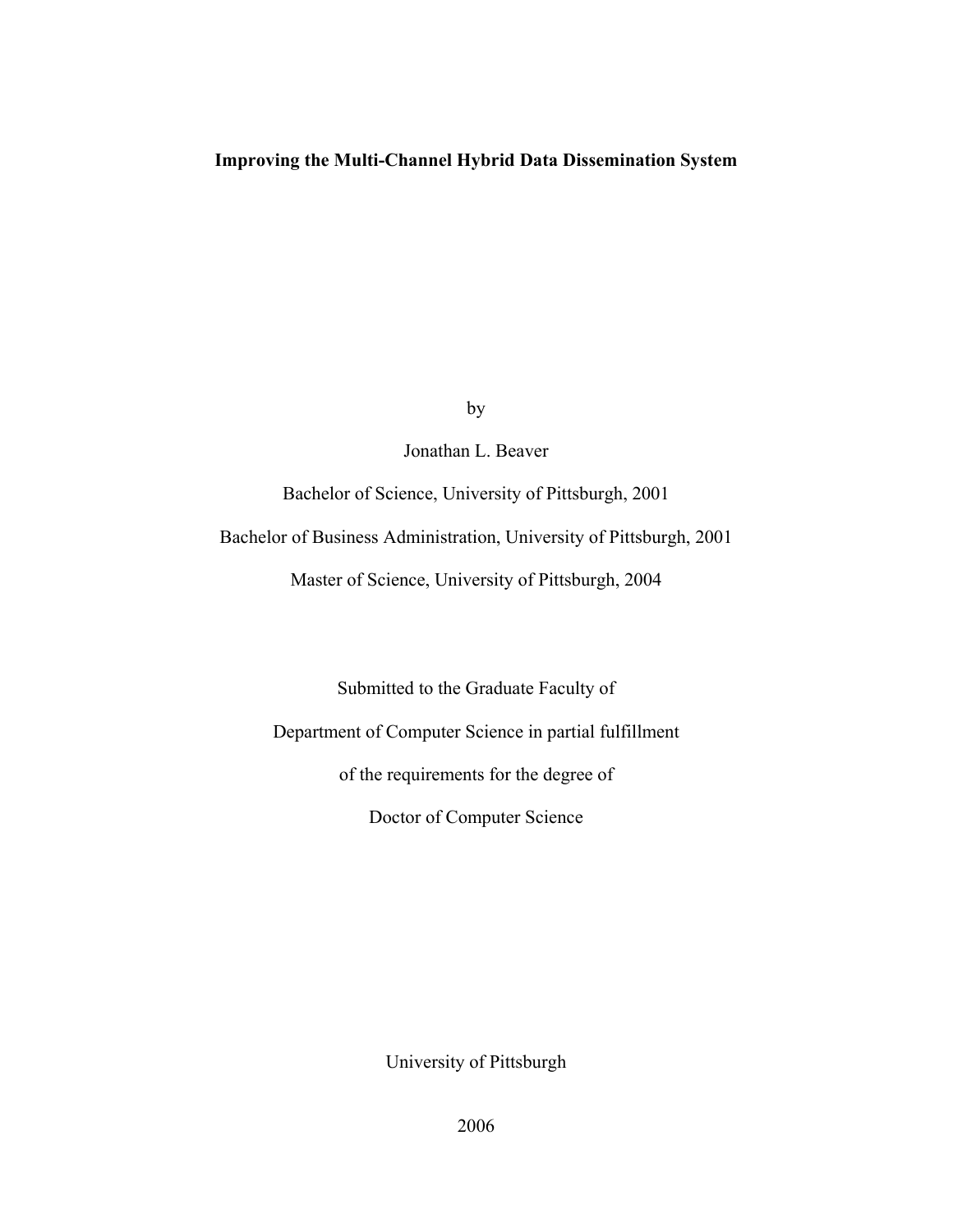## UNIVERSITY OF PITTSBURGH

Department of Computer Science

This dissertation was presented

Jonathan L. Beaver By

It was defended on

April 17, 2006

## and approved by

Dissertation Advisor: Kirk Pruhs, Professor, University of Pittsburgh

Dissertation Advisor: Panos Chrysanthis, Professor, University of Pittsburgh

Alexandros Labrinidis, Assistant Professor, University of Pittsburgh

Vincenzo Liberatore, Assistant Professor, Case Western Reserve Univeristy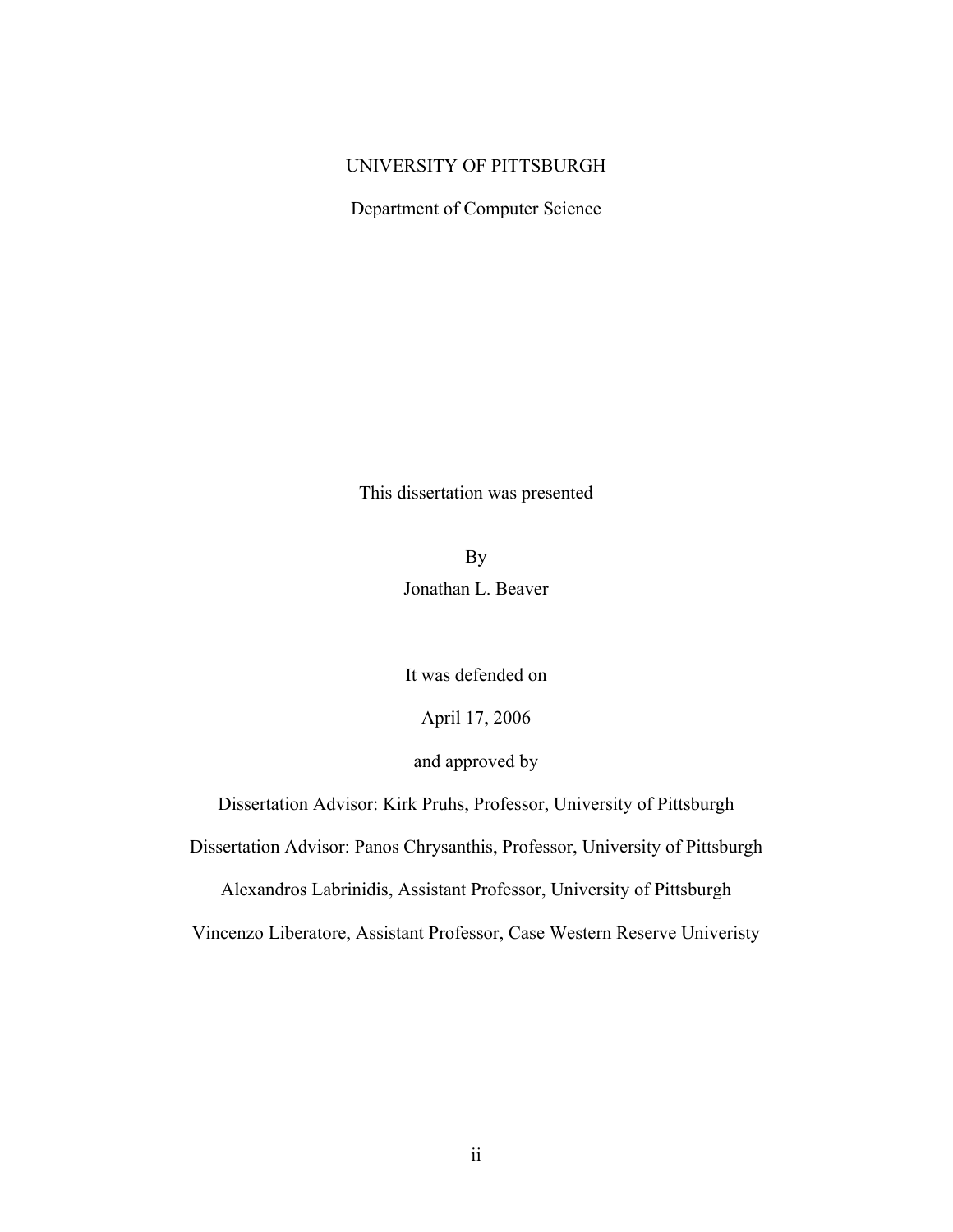Copyright © by Jonathan L. Beaver

2006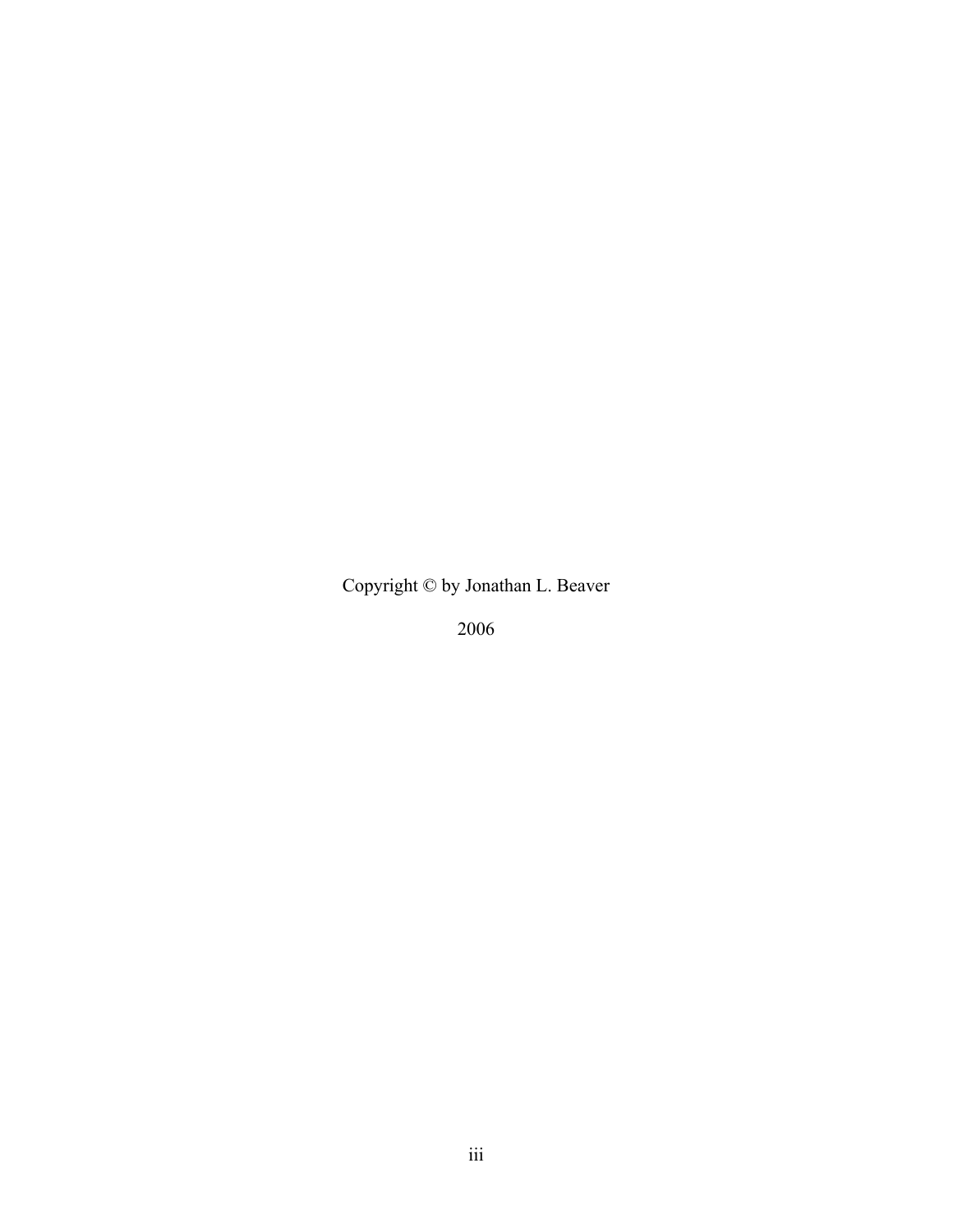# **DEDICATION**

I would like to dedicate this work to my parents and to Kristin. Without their constant support and motivation I would never have finished. They have been there for me at all times, unwavering in supporting every decision I make. I would be lost without them.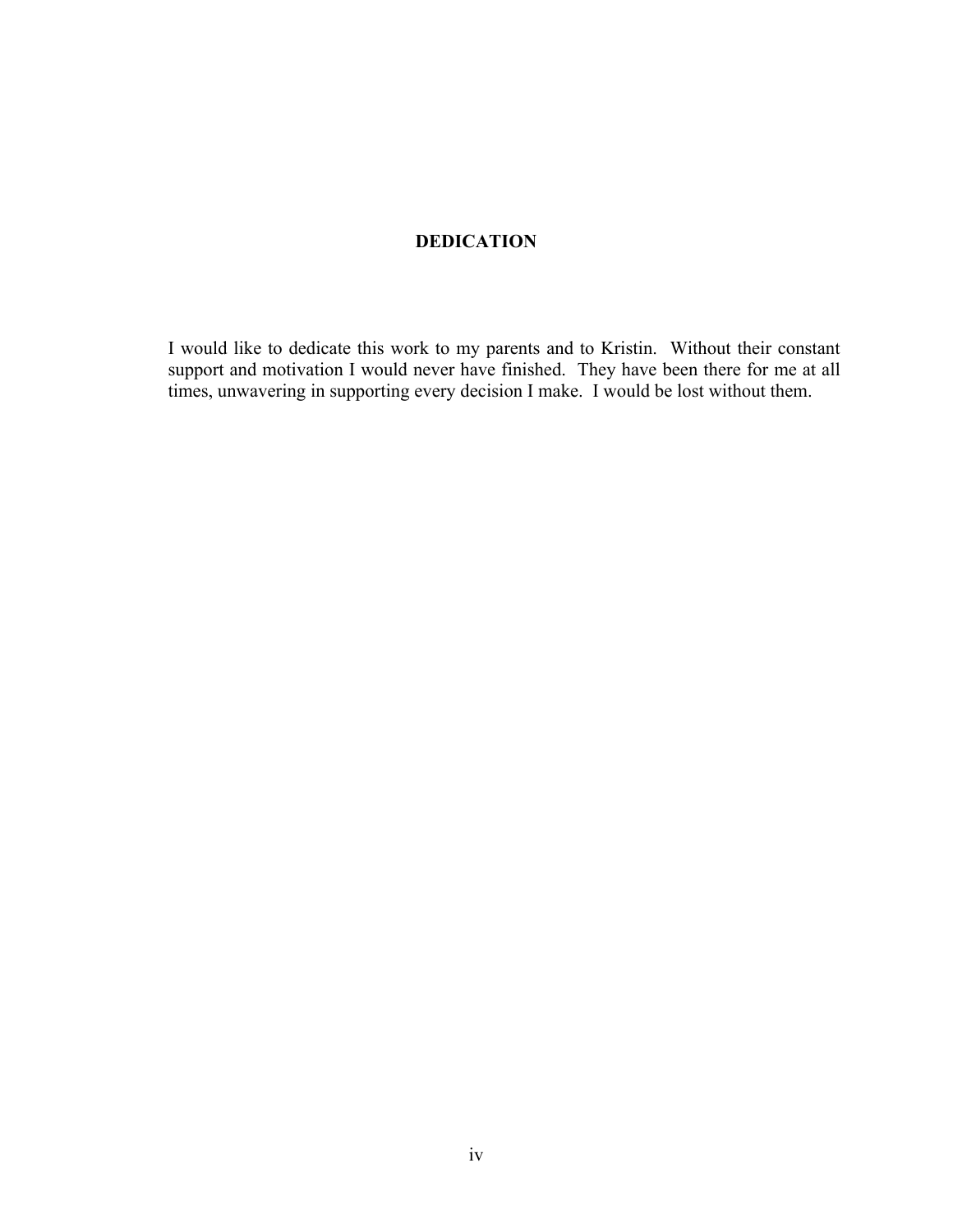#### **Improving the Multi-Channel Hybrid Data Dissemination System**

Jonathan L. Beaver, M.S.

University of Pittsburgh, 2006

A major problem with the Internet and web-based applications is the *scalable* delivery of data. Lack of scalability can hinder performance and decrease the ability of a system to perform as originally designed. One of the most promising solutions to this scalability problem is to use a *multiple channel hybrid data dissemination server* to deliver requested information to users. This solution provides the high scalability found in *multicast*, with the low latency found in *unicast*. A multiple channel hybrid server works by using a *push-based* multicast channel to deliver the most popular data to users, and reserves the *pull-based* unicast channel for user requests and delivery of less popular data.

 The adoption of a multiple channel hybrid data dissemination server, however, introduces a variety of data management problems. In this dissertation, we propose an improved multiple channel hybrid data dissemination model, and propose solutions to three fundamental data management problems that arise in any multiple channel hybrid scheme. In particular, we address the *push popularity problem*, *the document classification problem*, and the *bandwidth division problem*. We also propose a *multicast pull* channel to the common two-channel hybrid scheme. Our hypothesis that this new channel both improves scalability, and decreases variances in response times, is confirmed by our extensive experimental results. We develop a fully functioning architecture for our three-channel hybrid scheme. In a real world environment, our middleware is shown to provide high scalability for overloaded web servers, while keeping the response times experienced by clients at a minimum. Further, we demonstrate that the practical impact of this work extends to other broadcast-based environments, such as a wireless network.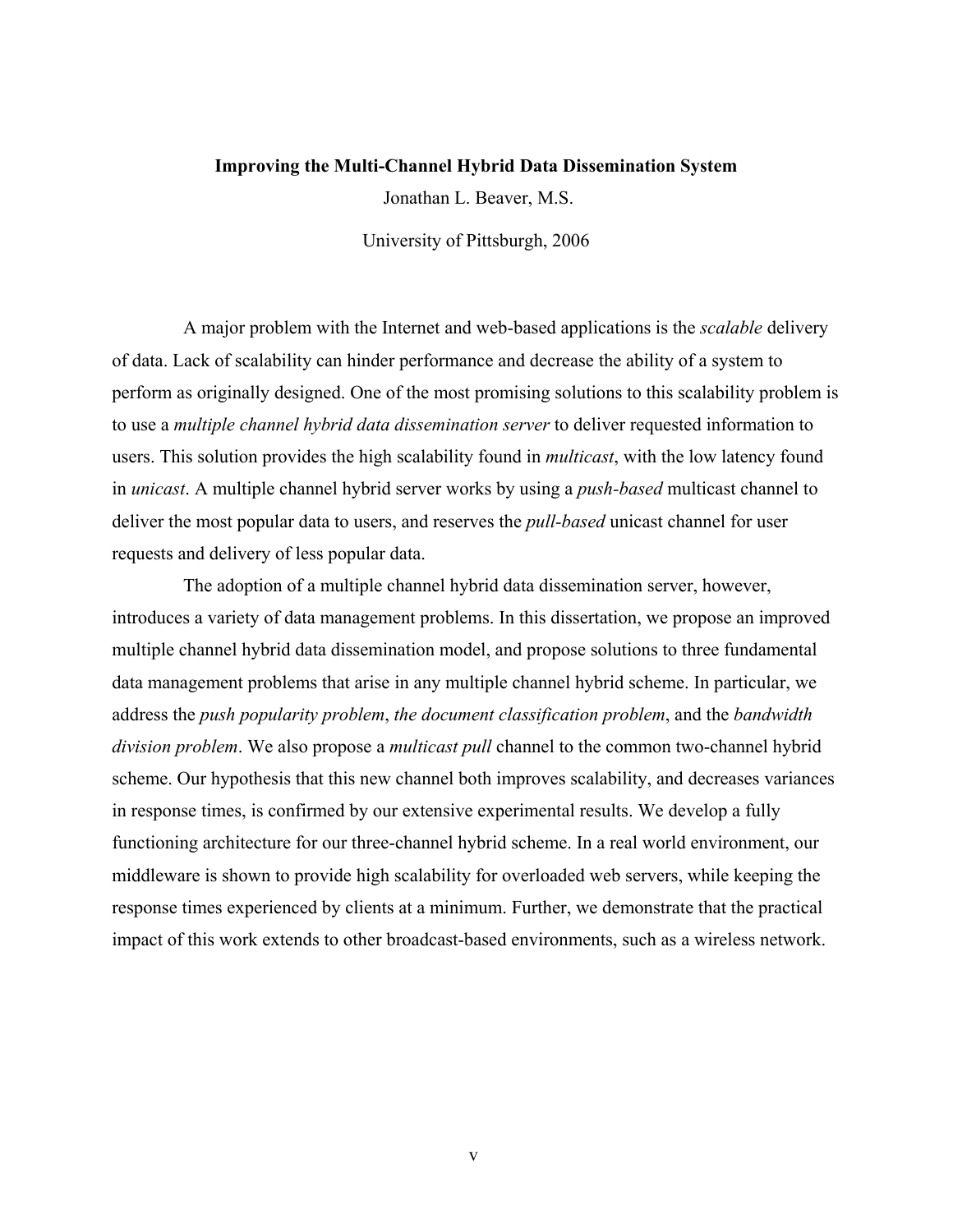# **TABLE OF CONTENTS**

| $\mathbf{1}$   |       |                                                         |  |  |
|----------------|-------|---------------------------------------------------------|--|--|
|                | 1.1   | <b>MOTIVATION BEHIND HYBRID DATA DISSEMINATION  1</b>   |  |  |
|                | 1.2   |                                                         |  |  |
|                | 1.3   |                                                         |  |  |
|                | 1.4   |                                                         |  |  |
|                | 1.5   |                                                         |  |  |
| $\overline{2}$ |       |                                                         |  |  |
|                | 2.1   |                                                         |  |  |
|                | 2.2   | <b>OUR PROPOSED HYBRID SYSTEM ARCHITECTURE 18</b>       |  |  |
|                | 2.2.1 |                                                         |  |  |
|                |       | 2.2.1.1                                                 |  |  |
|                |       | 2.2.1.2                                                 |  |  |
|                | 2.2.2 |                                                         |  |  |
|                | 2.2.3 | Multicast Push and Multicast Pull Scheduling Schemes 29 |  |  |
|                | 2.3   |                                                         |  |  |
|                | 2.4   |                                                         |  |  |
| $\mathbf{3}$   |       |                                                         |  |  |
|                | 3.1   | DOCUMENT AND BANDWIDTH DIVISION BETWEEN PUSH            |  |  |
|                |       |                                                         |  |  |
|                | 3.1.1 |                                                         |  |  |
|                | 3.2   | DIVIDING DOCUMENTS BETWEEN MULTICAST PULL               |  |  |
|                |       |                                                         |  |  |
|                | 3.2.1 |                                                         |  |  |
|                | 3.2.2 |                                                         |  |  |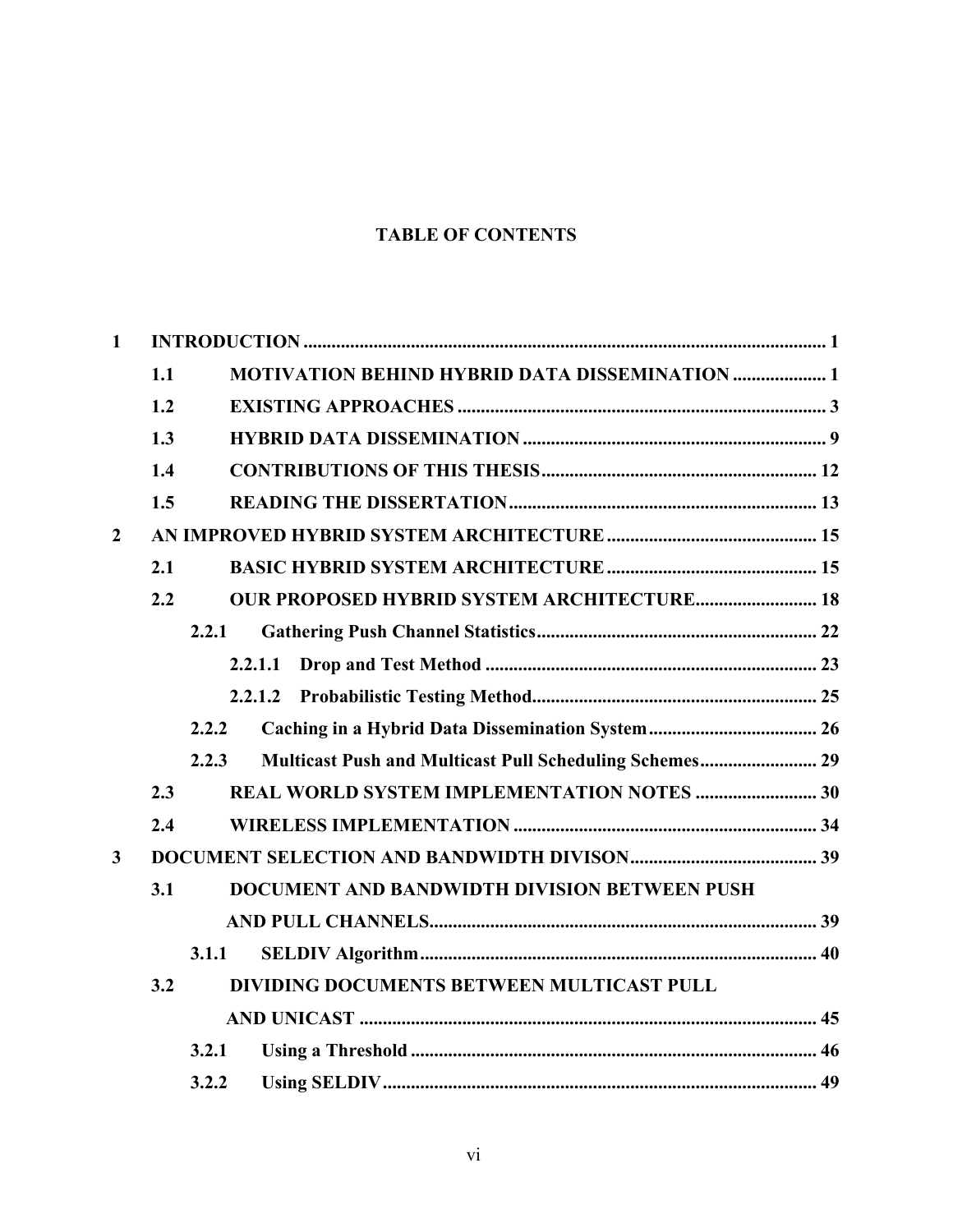|                         |     | 3.2.3 | Use Multicast Pull Channel as an Intermediate Channel  51            |
|-------------------------|-----|-------|----------------------------------------------------------------------|
|                         |     | 3.2.4 |                                                                      |
| $\overline{\mathbf{4}}$ |     |       |                                                                      |
|                         | 4.1 |       | <b>SIMULATION EXPERIMENTS ON ARCHITECTURE ASPECTS  55</b>            |
|                         |     | 4.1.1 |                                                                      |
|                         |     | 4.1.2 |                                                                      |
|                         |     | 4.1.3 |                                                                      |
|                         |     |       |                                                                      |
|                         |     | 4.1.4 |                                                                      |
|                         |     | 4.1.5 | Multicast Pull Advantage with varying Time between Reconfiguration73 |
|                         |     | 4.1.6 |                                                                      |
|                         | 4.2 |       | <b>EXPERIMENTS IN REAL WORLD ENVIRONMENT  77</b>                     |
|                         |     | 4.2.1 |                                                                      |
|                         |     |       | 4.2.1.1                                                              |
|                         |     |       | 4.2.1.2                                                              |
|                         |     |       | 4.2.1.3                                                              |
|                         |     | 4.2.2 |                                                                      |
|                         |     | 4.2.3 | Real world experimentation with static access patterns  85           |
|                         |     | 4.2.4 |                                                                      |
|                         | 4.3 |       |                                                                      |
| 5                       |     |       |                                                                      |
|                         | 5.1 |       |                                                                      |
|                         | 5.2 |       |                                                                      |
|                         |     |       |                                                                      |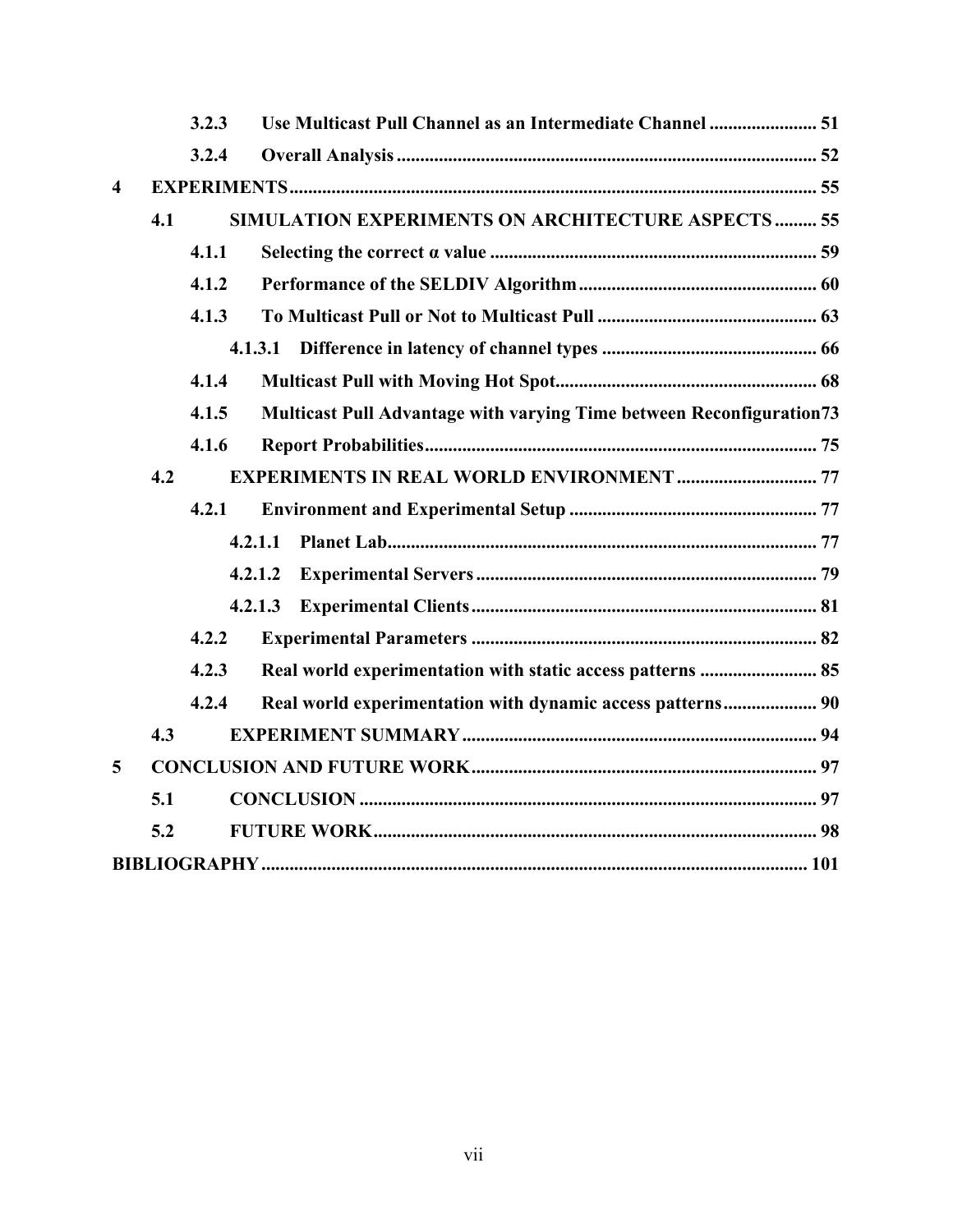# **LIST OF TABLES**

| Table 1 - Algorithm Parameters for document selection and bandwidth division algorithms  41 |  |
|---------------------------------------------------------------------------------------------|--|
|                                                                                             |  |
|                                                                                             |  |
|                                                                                             |  |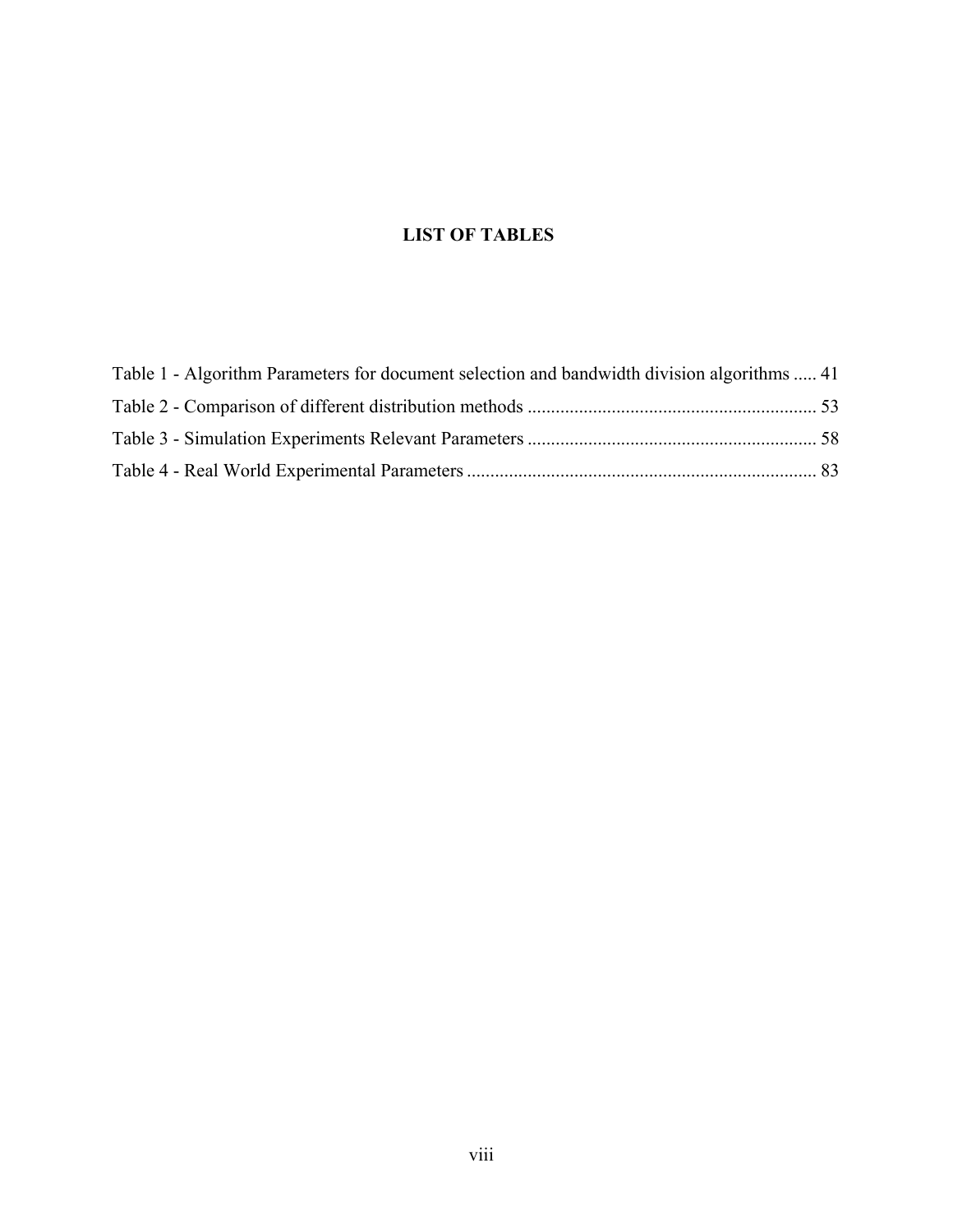# **LIST OF FIGURES**

| Figure 4 - Interaction between client front end and client proxy and server back end and  |  |
|-------------------------------------------------------------------------------------------|--|
|                                                                                           |  |
|                                                                                           |  |
|                                                                                           |  |
|                                                                                           |  |
| Figure 8 - Demonstrating the optimality of SELDIV for document classification             |  |
|                                                                                           |  |
| Figure 9 - Relation of Push and Pull latencies as number of items pushed is changed,      |  |
|                                                                                           |  |
| Figure 10 - Relation of Push and Pull latencies as number of items pushed changes         |  |
|                                                                                           |  |
| Figure 11 - Average Latency for Multicast Pull on versus Multicast Pull off and Static    |  |
|                                                                                           |  |
| Figure 12 - Standard deviations in latencies for multicast pull on versus multicast pull  |  |
|                                                                                           |  |
| Figure 13 - Difference in latency of push and pull channels with multicast pull           |  |
|                                                                                           |  |
| Figure 14 - Average latency for multicast pull on vs. multicast pull off for small        |  |
|                                                                                           |  |
| Figure 15 - Average latency multicast pull on vs. multicast pull off various $\alpha$ and |  |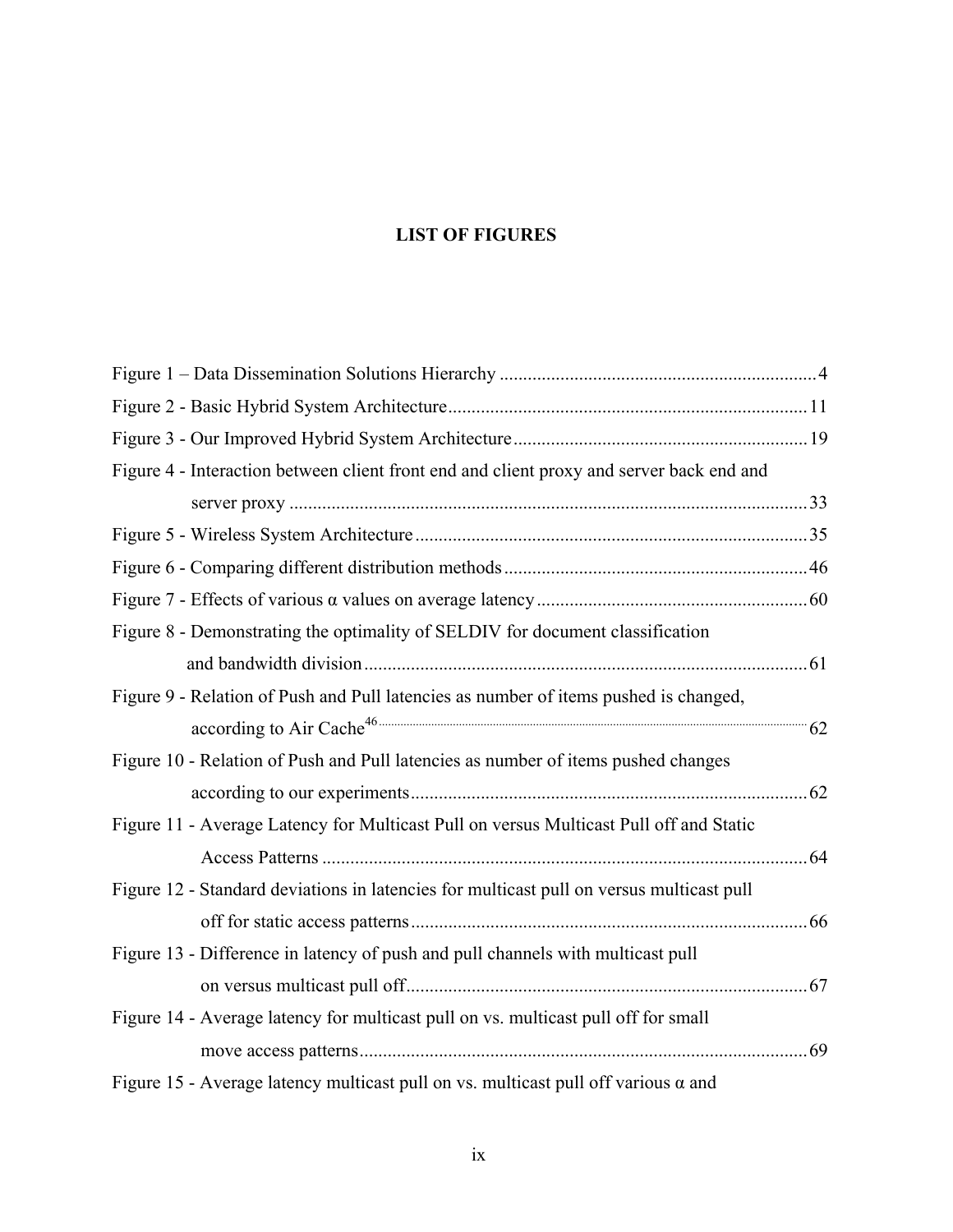| Figure 16 -Standard deviation on latency for multicast pull on vs. multicast pull           |  |
|---------------------------------------------------------------------------------------------|--|
|                                                                                             |  |
| Figure 17 - Average latencies for multicast pull on vs. multicast pull off for big          |  |
|                                                                                             |  |
| Figure 18 - Average latencies for multicast pull on vs. multicast pull off various $\alpha$ |  |
|                                                                                             |  |
| Figure 19 - Standard deviations for multicast pull on vs. multicast pull off for            |  |
|                                                                                             |  |
|                                                                                             |  |
|                                                                                             |  |
| Figure 22 - Multicast pull on vs. multicast pull off for varying reconfiguration            |  |
|                                                                                             |  |
| Figure 23 - Multicast pull on vs. multicast pull off for varying reconfiguration            |  |
|                                                                                             |  |
|                                                                                             |  |
|                                                                                             |  |
| Figure 26 - Real world experiments for various servers and static document popularities 86  |  |
|                                                                                             |  |
| Figure 28 - Variance of real world server set ups with static document popularities 89      |  |
|                                                                                             |  |
| Figure 30 - Comparison of three multiple channel scheme for dynamic request patterns 92     |  |
| Figure 31 - Variance in response times for different server setups and                      |  |
|                                                                                             |  |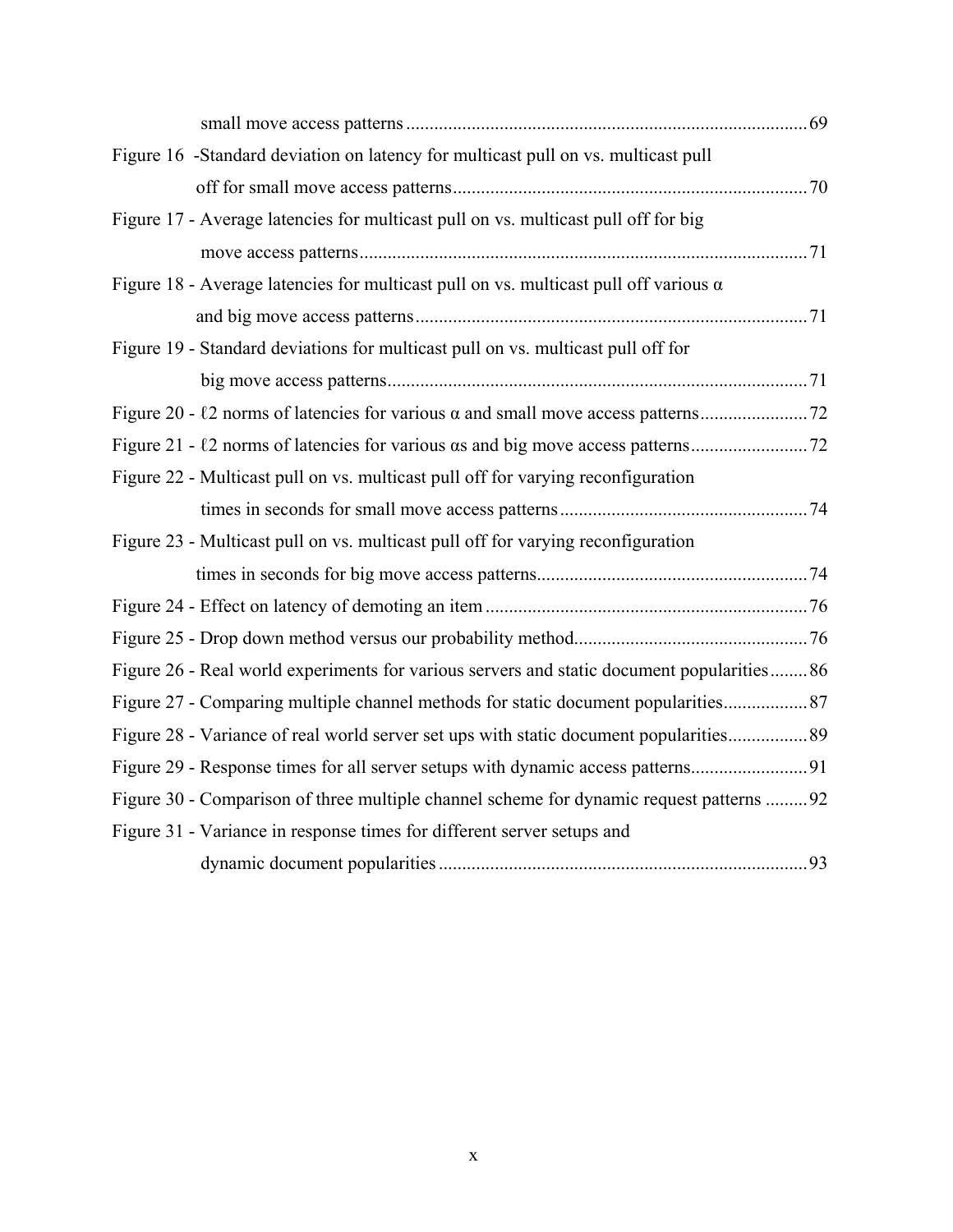# **ACKNOWLEDGEMENTS**

The work within this dissertation has been extensive and trying, but at the same time exciting, instructive, and fun. However, without the help, support, and encouragement from many people, I would have never been able to finish this work.

First, I would like to thank my advisors and committee co-chairs Panos K. Chrysanthis and Kirk Pruhs. Without their guidance, support, and aide I would not have been able to complete my work. They have been with me since before my graduate career began, and have motivated me to work hard and complete my research work.

Second, I would like to thank my committee members, Alexandros Labrinidis and Vincenzo Liberatore, for both being on my committee and for their helpful comments and questions which I used to complete my work.

Third, many thanks go to all those individuals that have worked on the Multicast-Based Data Dissemination project, on which this work is based. These people include my advisors, committee members, Vincent Penkrot, Joshua Gould, Shashank Vinchurkar, and Ganesh Santhanakrishnan. Special thanks go to Wenhui Zhang from Case Western Reserve University for helping in developing the release version of the software.

Finally, I would like to thank my entire family for their support during this long process.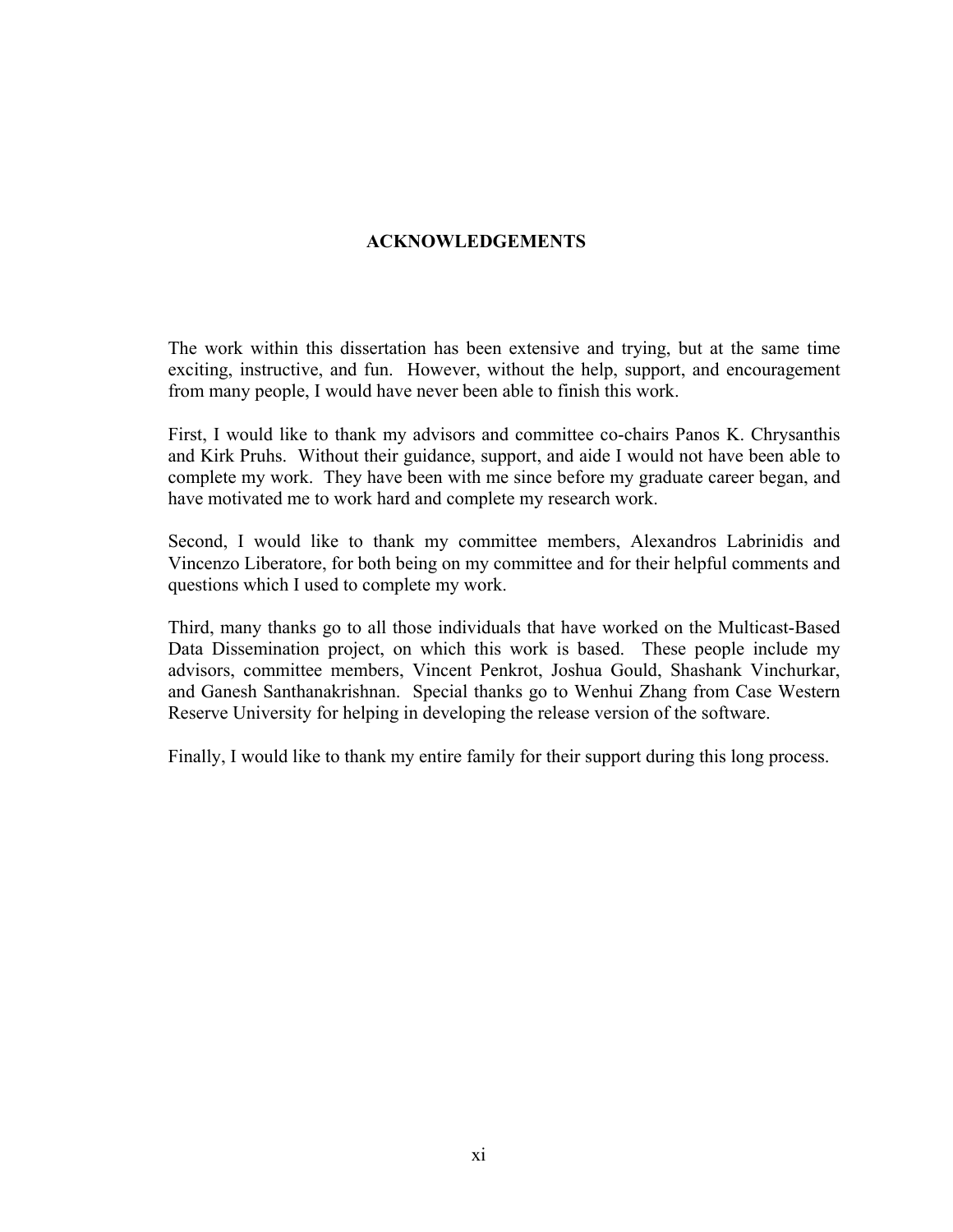# **1 INTRODUCTION**

#### <span id="page-11-0"></span>**1.1 MOTIVATION BEHIND HYBRID DATA DISSEMINATION**

The advent of the Internet has revolutionized the way in which people communicate, gather information, and discover truths about the world. It has also allowed any individual with a computer and an internet connection to host their own website, allowing them to communicate their thoughts, likes, and dislikes, with anyone that is interested. Paradoxically, the distribution of data generally becomes more difficult as the data becomes more useful and interesting. The increased popularity of the data may cause an influx of client requests, stressing a major weakness found in many systems, *scalability*.

Scalability can be defined as how well a system handles increases in its work load. Scalability is a key issue in any server. If a server's performance dramatically degrades the number of users increases, then the system can not be used for the mass distribution of data. A server with mediocre performance on low loads, but with good scalability is likely to be a more successful system than one with good performance on low loads but with poor scalability.

Examples scalability problems can be found across the Internet. One example is the terrorist attacks during 9/11/2001, when *msnbc.com* became overloaded with requests, and clients were forced to wait long periods of time just to access the main index page. Other examples are the virus patch from *mcafee.com* during the Slammer virus, and weather reports from the Federal Emergency Management Agency (*fema.gov*) during Hurricane Katrina on August 29, 2005. In these cases, the servers became overloaded with so many requests during a short period of time that the sites were not accessible by many users. A final example of scalability causing problems was during the 2004 US vice presidential debate, when Dick Cheney mistakenly mentioned the non-commercial site *factcheck.com,* when he meant to mention *factcheck.org*. 30 The owners of *factcheck.com* were unable to handle the incoming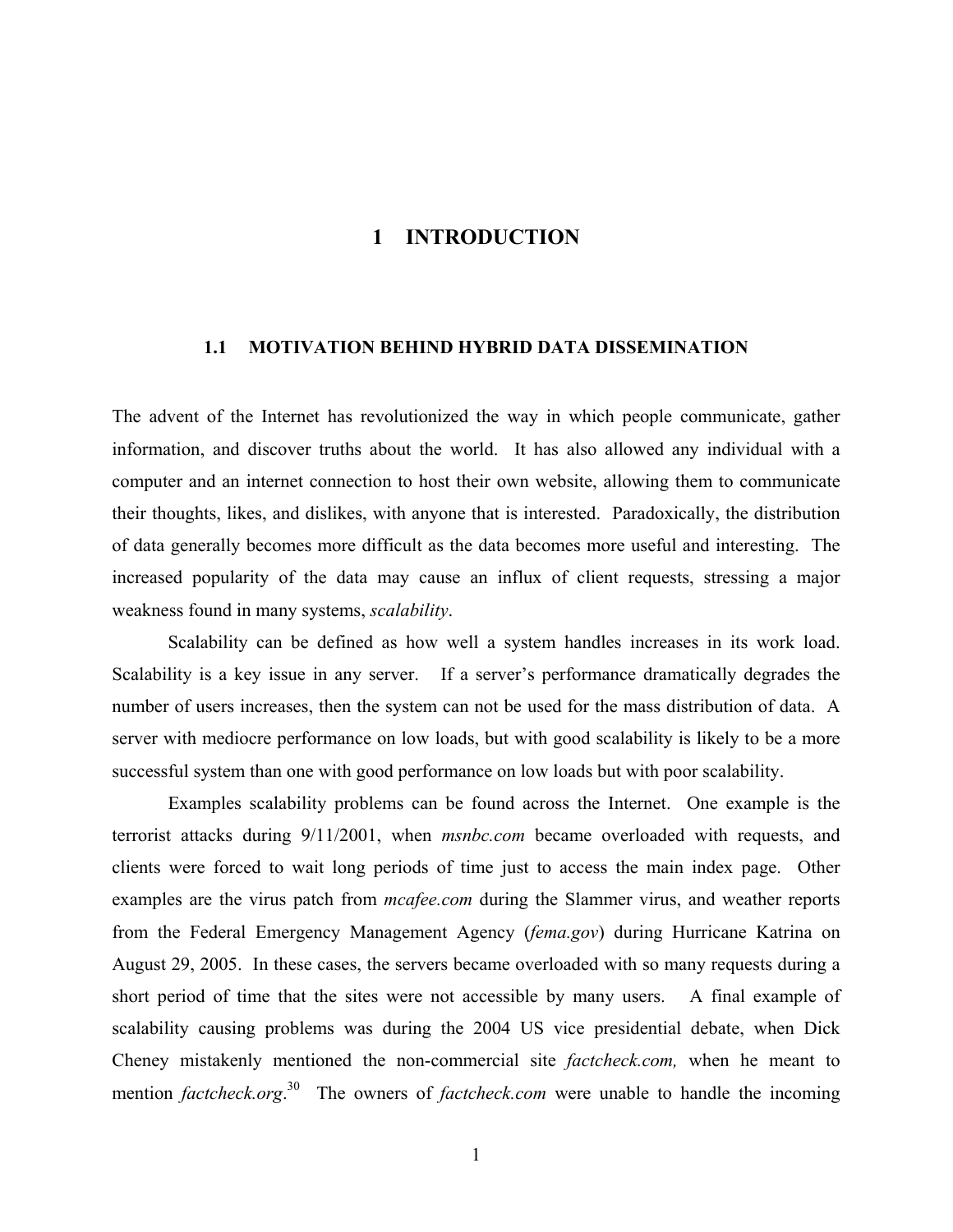request load, so they were forced to redirect traffic to another site run by billionaire George Soros (who happened to oppose George Bush and Dick Chaney running for president).

In addition to the previous examples, imagine the following hypothetical situation. A site administrator has a computer on which he wishes to host his own website. This website is just a collection of information the administrator is interested in, such as his favorite video games, books, and sports. In particular, he is a huge fan of his city's football team. He loves to find interesting facts out about the team, and post them on his website. Since football fans can never get enough of reading about their team, this site is moderately popular. On average, the site gets several thousand hits spread evenly through the day. This is not a very heavy load, and any standard server software (such as an *Apache Server*<sup>50</sup>) would suffice in serving this site,.

On game days, which happen only once a week, the site sees a continually increasing traffic load as the game time approaches. The reason for this increase is that during the games, this website provides play by play analysis and commentary. Because the team is very popular, there are a lot of people who want information about the game. These fans have all chosen to go to the web site to get the unique analysis provided by the author.

The point when this increase in requests occurs is when problems occur for the web site. Normally the load is light, and any standard server would suffice in servicing all requests. However, the load during the game is well beyond what the simple server can handle. This makes the web site inaccessible at times, frustrating both the web site administrator and the users. Imagine if the web site was getting small advertising fees. Losing users could be disastrous because game time is when the most users are available to click on the ads, which generates revenue for the web site. The web site administrator would like to have the server remain active and servicing all clients during both the times of low activity and especially during the times of high activity. However, the web administrator does not have a lot of resources available to purchase new hardware, or pay a service to host his site.

An ideal situation for the web site administrator would be to find a system that is easy to install and use, that is cheap to obtain and implement, that offers little hassle to the web administrator, and that provides the necessary scalability to the server. Notice that the scalability is needed only for a brief period of time. Therefore, an ideal system would not only provide scalability, but would do so only when it is needed without hindering the performance at other times. Based on this type of description of an ideal system, we are motivated to create an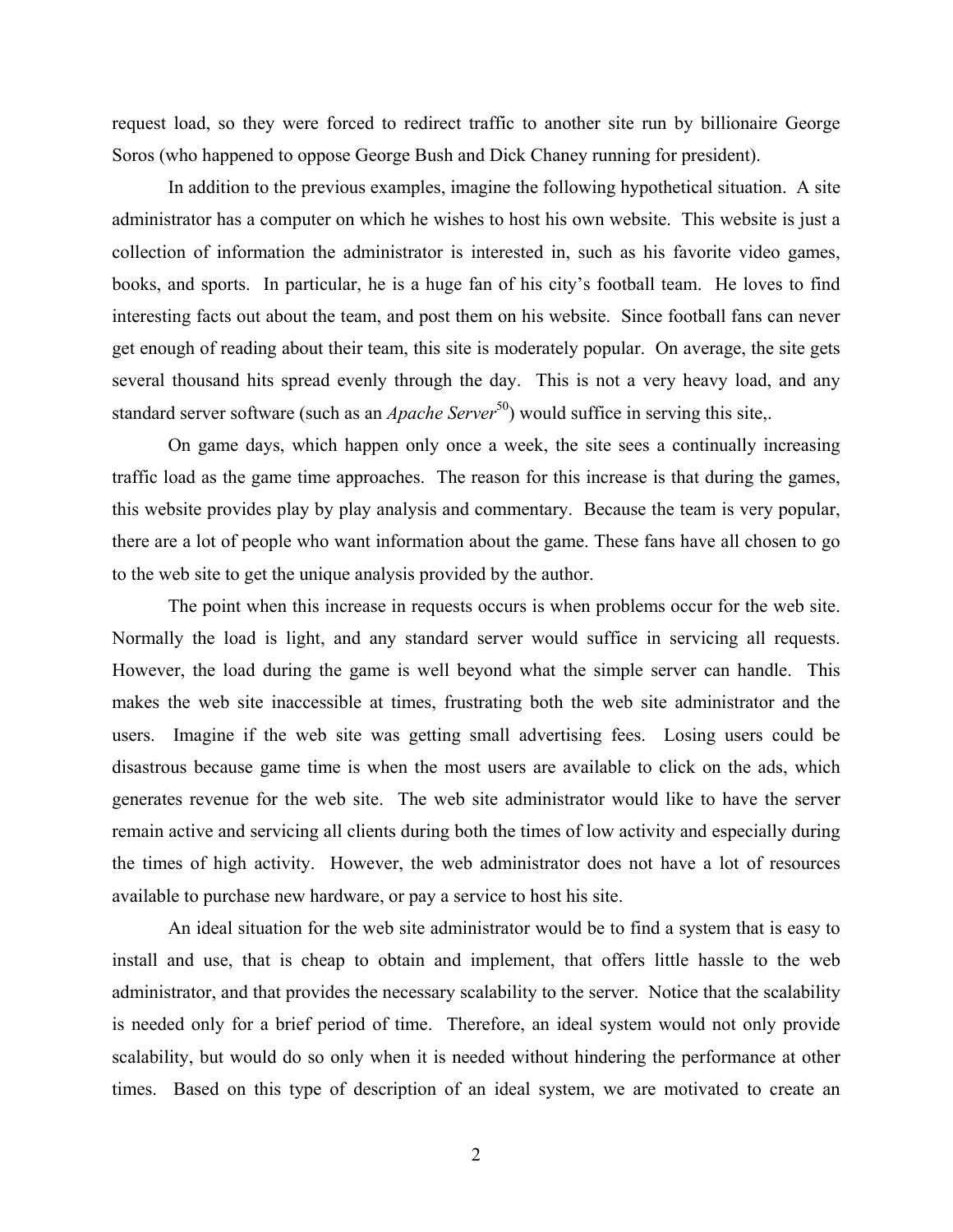<span id="page-13-0"></span>architecture that will meet the aforementioned goals. Thus this work focuses on achieving these goals: *providing scalability beyond its current capacity to a web server with minimal cost required from the web administrator or clients*.

## **1.2 EXISTING APPROACHES**

Providing scalability to a web server begins with the type of data dissemination that is used. There are generally two distinct approaches to data dissemination, which are *pull-based dissemination* and *push-based dissemination*. These approaches differ in both the way they distribute data and the philosophy behind the approach. Both approaches are also unique in the benefits provided and problems encountered. We will discuss each approach in detail, including solutions for data dissemination in the web that can be categorized under each approach.

Figure 1 shows a classification of solutions under these two approaches to data dissemination. We begin with the discussion of the pull-based solutions, which are those solutions in which clients make explicit requests for data. The most commonly employed pullbased solution is *Unicast* In a Unicast solution, the server returns the requested data back to only the client that issued the request*.*

Unicast performs well when the load at the server is below the server's *saturation point*, or maximum allowable load. As long as the number of incoming requests to the server is less than the number of requests that can be serviced over a similar time period, Unicast will distribute the data quickly to clients. When the number of clients exceeds the saturation point of the server, the response times experienced by clients degrades. This degradation is not gradual; rather, the response times increase rapidly after the saturation point $3^2$ .

Although Unicast, when used in a single server environment, has poor scalability, there are pull-based solutions that have better scalability. In general, these solutions can be broken into two categories, *heavy-weight* and *light weight* solutions. We define Heavy-weight solutions as those solutions that rely on new hardware or external services. One type of heavy-weight solution would be hardware solutions. We define Heavy-weight solutions as those solutions that rely on new hardware or external services. One type of heavy-weight solution would be hardware solutions. Hardware solutions are based on increasing the physical hardware used at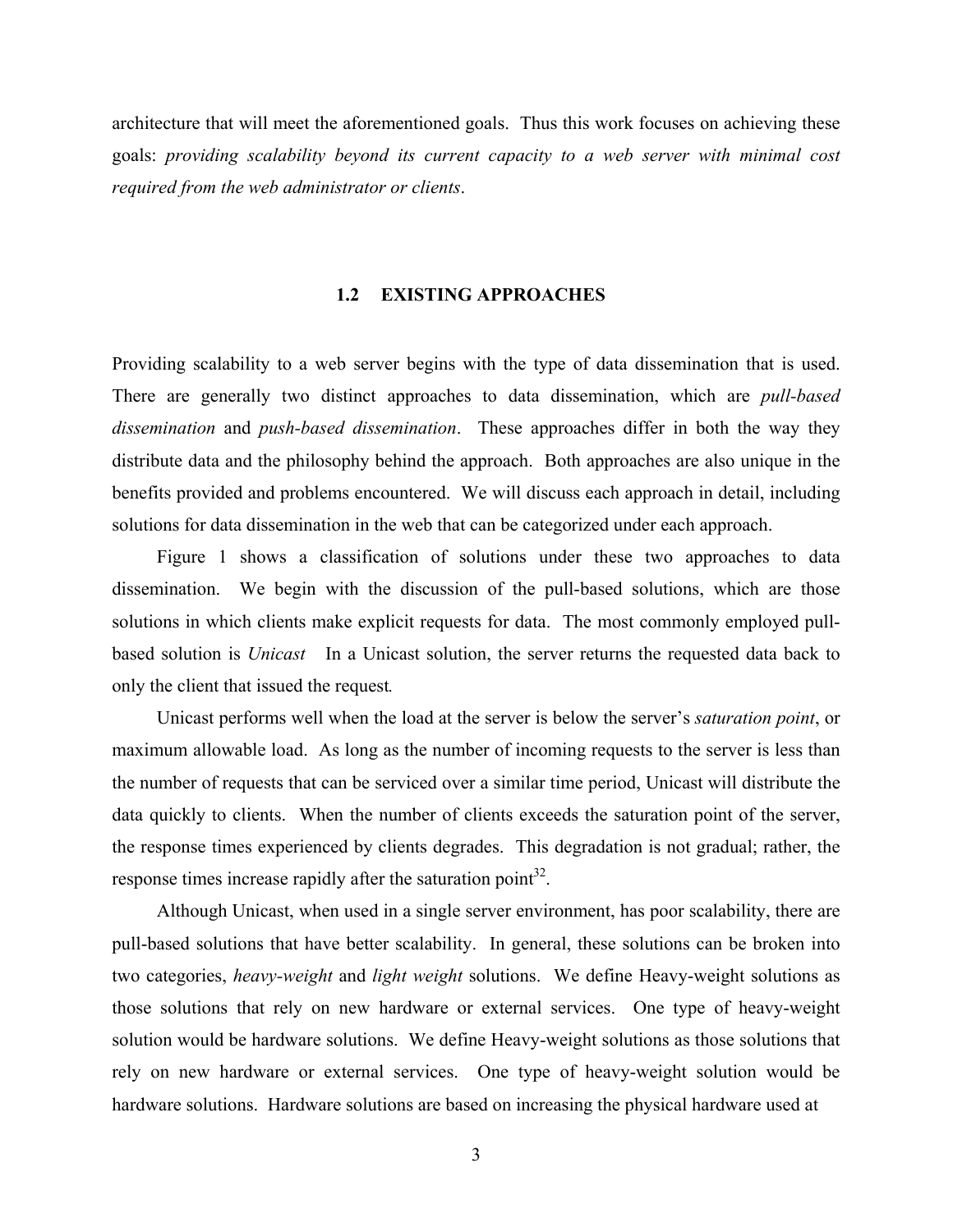<span id="page-14-0"></span>

**Figure 1 - Data Dissemination Solutions Hierarchy** 

the web site. For the most part, when we refer to hardware, we refer to adding additional machines, as would be done in a *server-farm*<sup>18</sup> like the ones found within Google<sup>31</sup>. In server farms, a large number of servers are joined together to increase aggregate processing power, and the ability of the site to respond to user requests. The benefit of this approach is that it is far less likely a single server ever reaches its saturation point as the work is spread amongst all the servers. The connection between client and server is still Unicast, however between which server and the client is transparent to the client, to the client it is still Unicast connection to a single server.

Another type of heavy-weight solution is a pay service like Akamai<sup>3</sup>. . The web administrator can pay to have his site replicated at various physical locations across the globe. By having the site replicated at multiple locations, several objectives are accomplished. First, the request load is spread out amongst many servers, as was the case for server farms, and hence servers rarely reach their saturation point. Second, as the high load times are likely differ for different subscribers to the pay service, the pay service can potentially maintain higher average utilization than a server farm, resulting is lower cost per user. Third, by having the servers across the globe, there is a chance they are closer to clients than the single web server in our example. This leads to lower client latency, which is good to have in addition to high scalability.

Heavy-weight solutions can be very effective, and provide the scalability required by the web server in our example. However, heavy-weight solutions violate the second half of our goal, which was to provide the scalability with minimal cost. In this case, the cost is a monetary one.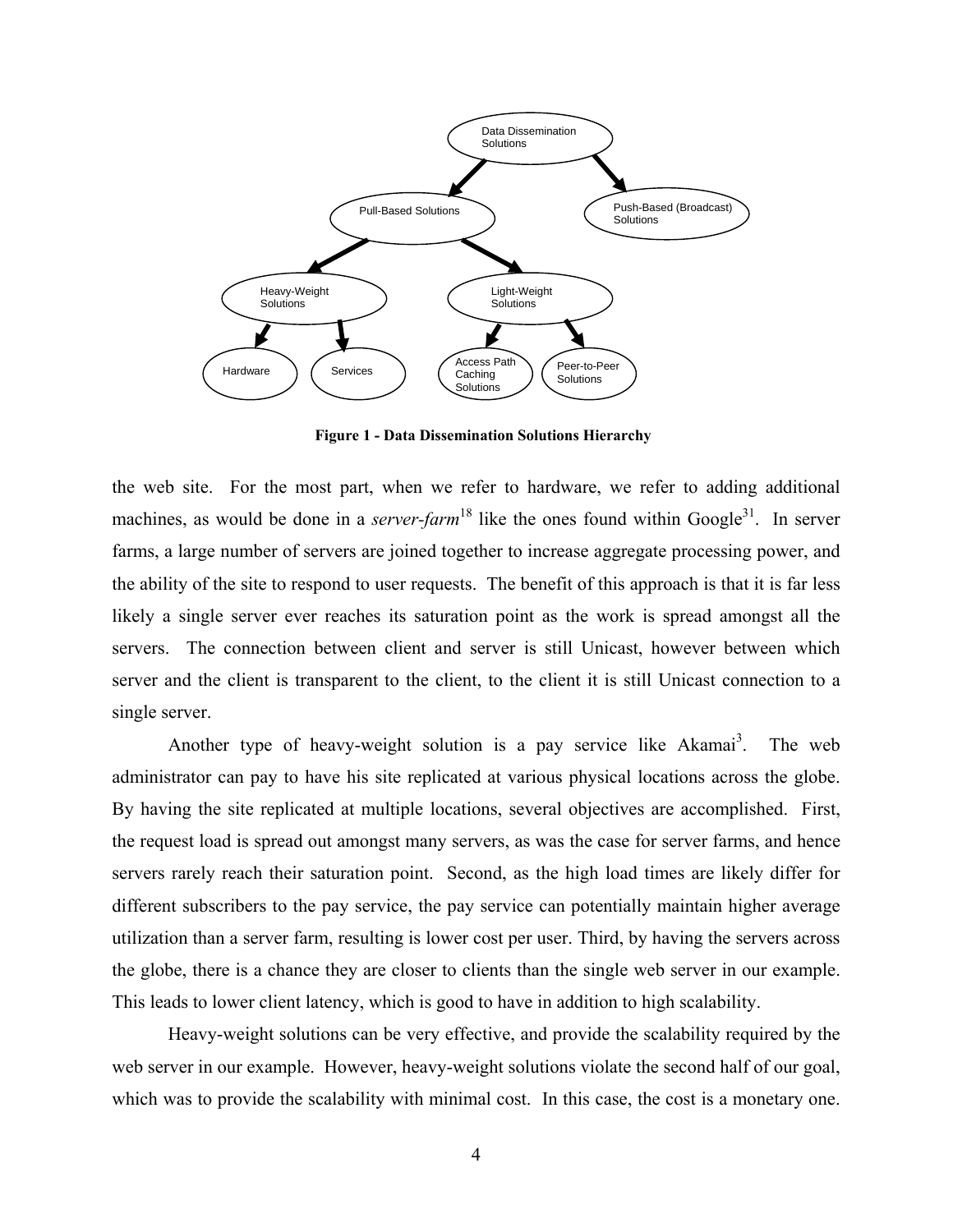For the server farm, many physical server boxes need to be purchased and maintained, which can be very expensive. For the pay services, a periodic fee is required to have the site hosted at various locations. Recall that our hypothetical web administrator's goal was scalability with minimal cost.

Another sub-category of pull-based solutions is light-weight solutions. Light-weight solutions are more software oriented and require less investment from the web site administrator. Unicast could be considered a light-weight solution; however we have shown that just Unicast alone will not provide the necessary scalability. Another type of light-weight solution, which we want to avoid, is *load shedding*<sup>1,9</sup>. Load shedding works by dropping (or shedding) requests that exceed the load threshold at the server. While load shedding can effective keep the load below the server's saturation point, we do not want to drop any user requests. When we refer to scalability, we mean serving all incoming requests, not a portion of the requests. There are many other types of light-weight solutions as well. However, to limit the discussion on light-weight solutions, we chose two particular light-weight solutions that can provide scalability, service all requests, and are being pull-based. These two solutions are *access path caching solutions* and *peer-to-peer solutions*.

Access path caching solutions are light-weight solutions based on *caching*<sup>11,19,51</sup> data along the path used by the client to request data from the server. Access path caching works by storing the data at locations along the paths traversed by client to server requests. Typically, this occurs at *client proxies*, which are gateways the client uses to access the Internet. When a request is made by a client, the proxy traps the request and determines if the item being requested is stored locally. If so, the data is returned directly to the client, and the request is not passed along to the server. If the data is not stored locally, the request is propagated to the next location, whether that is a routing node, another proxy, or the web server. If it is another proxy, that proxies caches can be checked for the item as well. This continues until the web server is reached, or the data has been found and returned to the client.

Caching is effective at lowering the number of requests users would make by providing users results from a local source instead of the web server. This allows the web server to support more users and be more scalable. There are a lot of caching schemes available, and many have been shown effective in decreasing response times. The reason we did not just implement caching as our solution is that caching we see as an enhancement to a solution, instead of the sole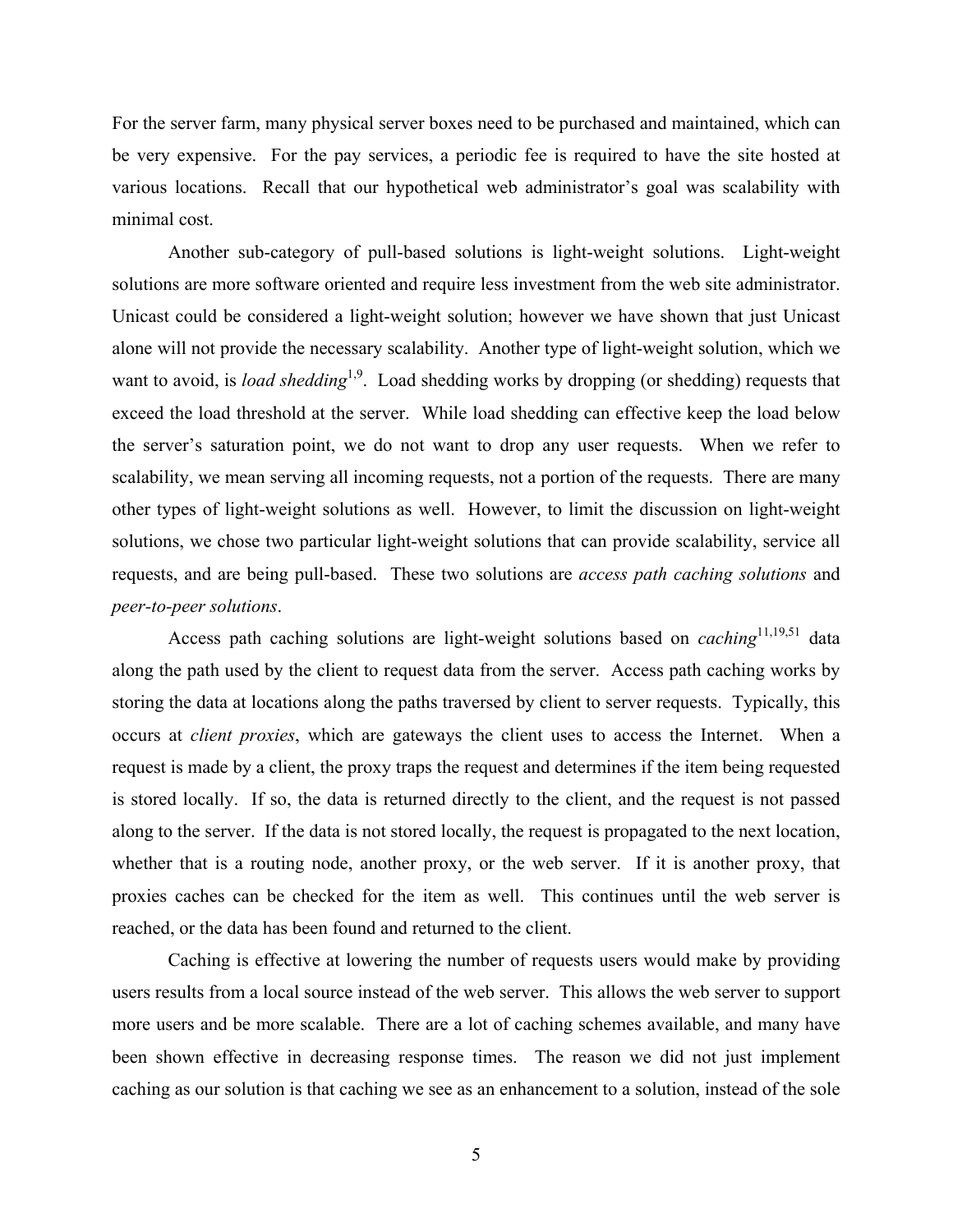solution. Caching is most effective when the data is static and when the document popularity distribution is light tailed, meaning that most requests are to a relatively few data items. It is common that web servers host dynamic content, such as the game commentary in hypothetical example. Further, it is well known that almost all document popularity distributions on web servers are heavily tailed. Thus caching can in general only answer something like half of the requests<sup>36</sup>. However, because caching is effective at enhancing solutions, we do implement caching as part of our final solution.

Another light-weight solution is peer-to-peer solutions<sup>22,35,48,52</sup>. Peer-to-peer gets its name from the fact that a collection of clients, or peers, work together towards a common goal. In our case, that common goal is retrieving data from the same web server. Each node in a peerto-peer network can be assigned data to store, routing information to where data is located, or simply just use the network to search for data. Peer-to-Peer systems can be classified as either unstructured or structured.

In unstructured peer-to-peer solutions, data is permitted to be stored anywhere (or nowhere) in the peer-to-peer network. Common examples of unstructured peer-to-peer systems are Napster<sup>40</sup> or Gnutella<sup>45</sup>. Napster uses a centralized server for search, but a distributed approach for storage and distribution. When a user wants a file, it asks the central server if the data can be found, and the central server responds with either a negative response if the data does not exist anywhere or the location of the data in the network. The client then contacts that node directly for the actual data.

Gnutella implements search in a more distributed fashion than Napster. In Gnutella the network is broken up into sub networks or clusters<sup>22</sup>, where a cluster head is chosen and that node is responsible for gathering and responding the requests from regular nodes. All the cluster heads form their own network in which requests are flooded amongst themselves and replies to requests are found. The cluster head then distributes the results of the search to the client that initiated the search, and that client can then directly connect to the node within the network that had the data the client needed.

There are also structured peer-to-peer solutions, such as include  $CAN<sup>36</sup>$  or Chord<sup>49</sup>, which are based on a Distributed Hash Table (DHT). The way these systems work is that the DHT is used to determine where a data item is stored in the network. Basically, the DHT hashes the request into a location in a multi-dimensional space. That space is broken into a set of zones,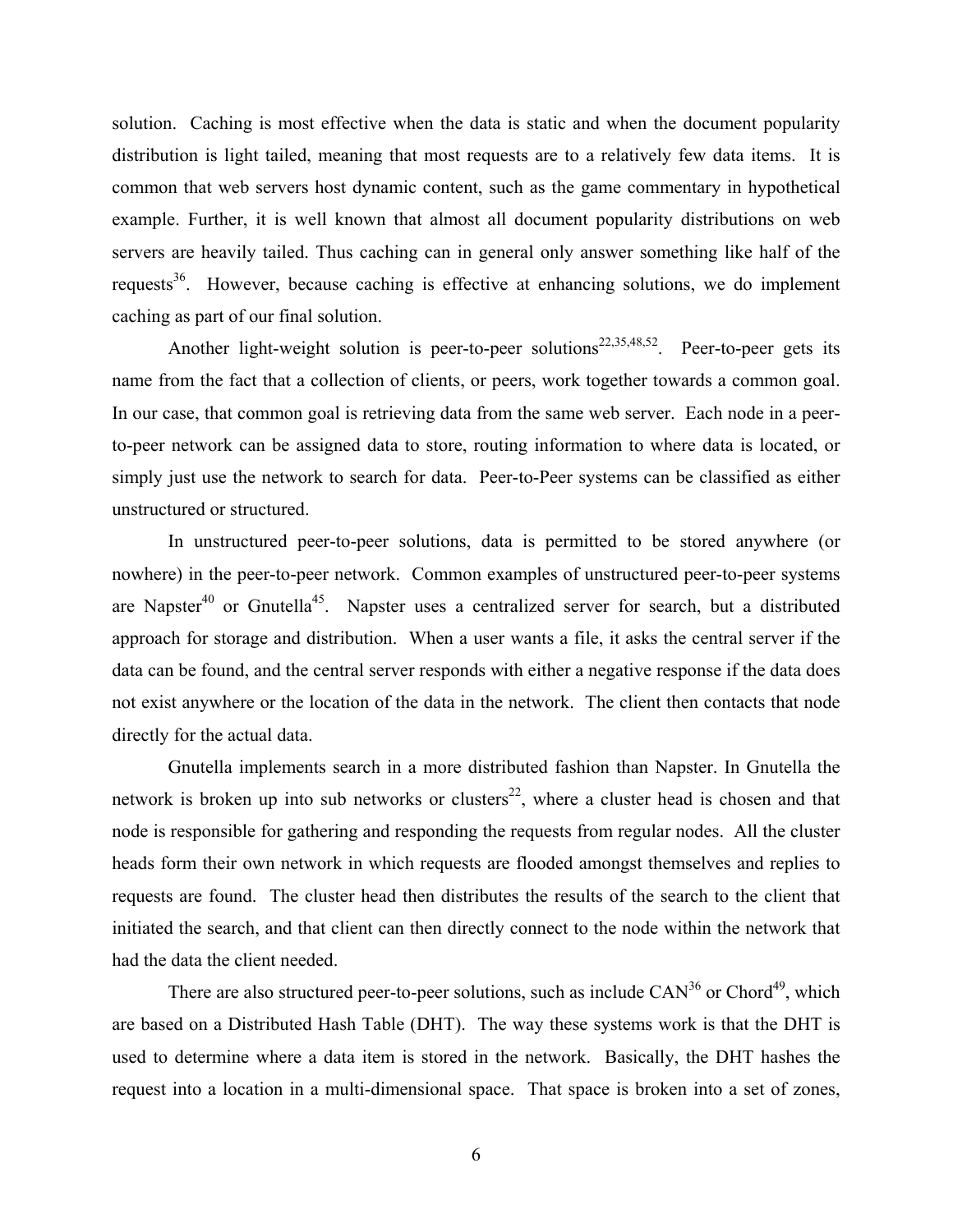and each node in the network is responsible for one or more of the zones that exist. When a local node wishes to make a request, it hashes the request determine the zone that item should be stored in. The node then directs that request towards that zone through one of its neighbors. If the neighbor node owns the zone, then the neighbor will respond, otherwise the neighbor will pass the request on to another node that is closer to desired zone. This continues until the request is answered. At this time the node with the data directly communicates this data to the node that requested the data.

Peer-to-peer solutions can provide the scalability distributing the work across all the nodes. For the most part, requests will be spread out amongst the nodes. Since there is no server, there is no single place that all the information will be requested from. This relieves the stress that a single server would experience. Another benefit is that peer-to-peer solutions allow clients dynamically join and quit the network This allows it to be dynamic in the number of clients that join, so that it can work with a little number of clients or with a large number of clients.

There are some disadvantages to peer-to-peer networks as a scalability solution. One issue is reliance on nodes in the network. Peer to peer systems are noticeably unreliable, in that nodes can come and go as they please, which does not create a very steady network. If nodes are constantly moving and joining (or leaving), then there is a lot of work that needs to be done to maintain document ownership. Even by using location based routing, the node near a location needs to have the document or the search is useless. In the centralized approach, is a node which had the data leaves, the data is no longer available, whereas using a server which always has the data does not cause this problem.

Another issue is if a single item is very popular, these peer to peer schemes will experience network traffic and overload on the node with the data in a similar way that a regular unicast server would, except these nodes are not designed to be pure servers and would therefore perform in a much poorer manner. This would lead back to the original problem of server overload and dropped requests which we tried to solve with these scalability solutions. Finally, peer to peer systems face issues such as greedy clients, unsecured clients, and a host of other security issues which can ruin the effectiveness and usability of a peer to peer system<sup>21</sup>. While this may not directly apply to the workload we present in this work, it is still another aspect of the system and we preferred to have the client required to do as little work as possible to use our scalability system.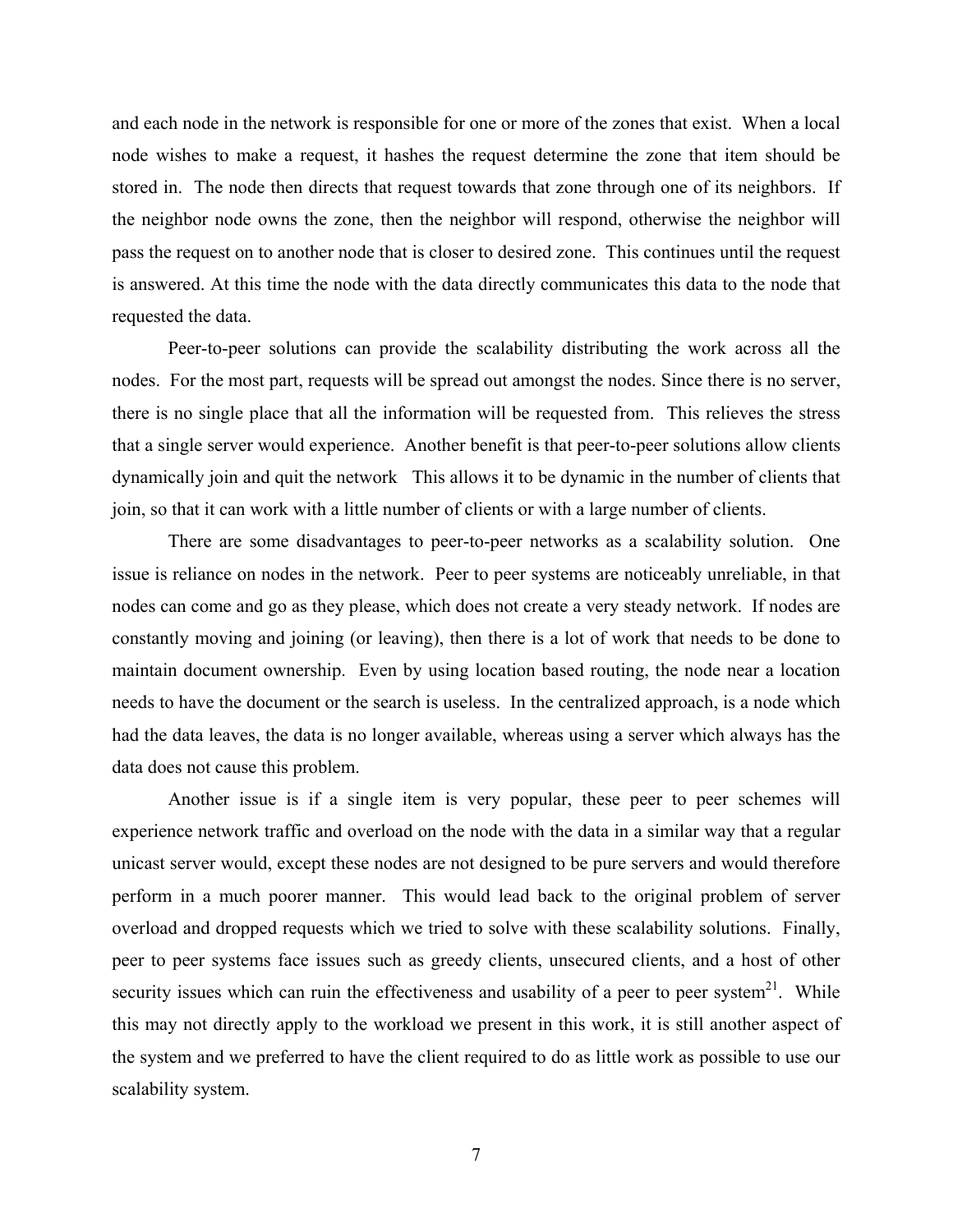Another approach to distributing data is to use a push based solution. in a push based solutions there are no explicit requests for data. . For example, television is essentially a push based system. The server pushes all the documents (or data) it has available to all clients. A client can join or register to receive the data from the server, and the client will continuously receive that data in a stream.

The benefit of this approach is that, regardless of the number of clients that want data from the server, the average response times for those clients will not be affected. The reason for this is that there are no requests being made to the server, thus is does not suffer the scalability problem that the Unicast server faced. A push based distribution system is completely scalable regardless of the number of clients that exist. Because of its high scalability, push based dissemination is ideal when client load is extremely high, or when scalability is the primary objective.

The way in which push based distribution is done can depend on the medium and on the availability. One method is through *broadcast*, where all clients within range of the broadcast receive it. Broadcast usually is done primarily in a wireless environment, because the basic underlying transport medium is broadcast. In a wired environment, a similar distribution medium would be multicast, where a tree is formed to distribute the data $^{25,33,41}$ . With multicast, the server only has to send out the data once, and then intermediate nodes are used to further distribute the data throughout the group of interested clients. While this functionality can in principle be built into a wired network, it has generally not been implemented in the current Internet.

The primary problem that exists with a push-based model is that clients can experience long response, since much of the data sent over the channel will not be relevant to that client. In addition, using a push-based model means that all items in the server must be properly scheduled to both service all requests and keep response times at a minimum. If the broadcast is not *flat*, meaning each item sent with equal frequency, this scheduling problem is even more complicated. Push-based data dissemination has no mechanism for feedback from clients. Thus, a misestimation of the popularity of the documents might cause in increase in the latency perceived by the clients.

For a server like the one in our motivational example, using only a push based distribution system would not be optimal. Most of the time, there are too few clients to warrant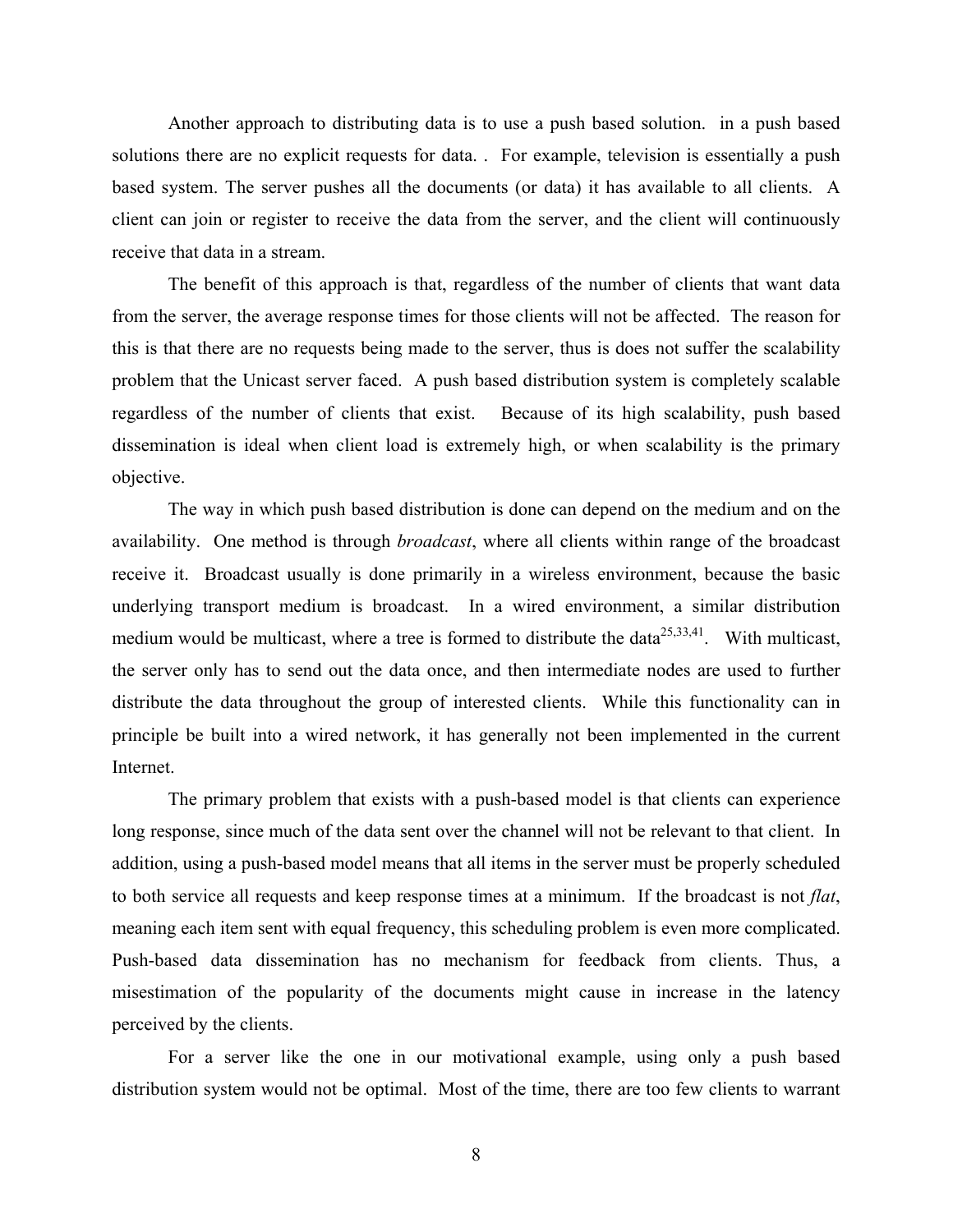<span id="page-19-0"></span>using a push based system. Simple Unicast would provide much better performance. The only time that using the push based system would be of benefit is when the game is going on, and the load is high. At that time, push based distribution would allow all the users to get their data without getting requests dropped by the server, or having to experience extremely long response times. At all other times, users are going to be frustrated with having to wait for such a long time to get the data that they want. This may cause the users to never want to use the server. Fewer users may hurt the web administrator just as much as dropping the requests during the game.

What would be ideal is a system that provides fast responses, on the order of Unicast, when the server load is low, yet is able to provide large scalability, similar to the push based system, when the client load is very high.

#### **1.3 HYBRID DATA DISSEMINATION**

The solutions shown in Figure 1, which we previously discussed, have been based on a single mode of data dissemination. In general, using pull-based solutions provide low latency when the load is below a particular saturation point, but provide very poor scalability for loads above the saturation point. Push-based solutions gave almost infinite scalability, but provide poor latency at low loads. Thus, neither solution uniformly provides both scalability, and low latency at low loads.

To achieve both of these goals, a *multiple channel* distribution system has been proposed. Referred to as a *Hybrid* system, this type of distribution system combines certain features of pullbased solutions with features found in push-based solutions. The multiple channels improve both performance and scalability over the previously defined models. While there are several different kinds of proposed hybrid systems, we focus on two particular types for this discussion. One type of system is a *pure multicast pull* based system, where requests are made over a unicast channel and all the resulting data is distributed over multicast to all clients. The second type of system is one that uses two distinct physical channels to distribute data to clients. One channel is pull-based and the other channel is push-based. Unlike the pull based multicast, both channels are used to distribute data instead of only the push channel.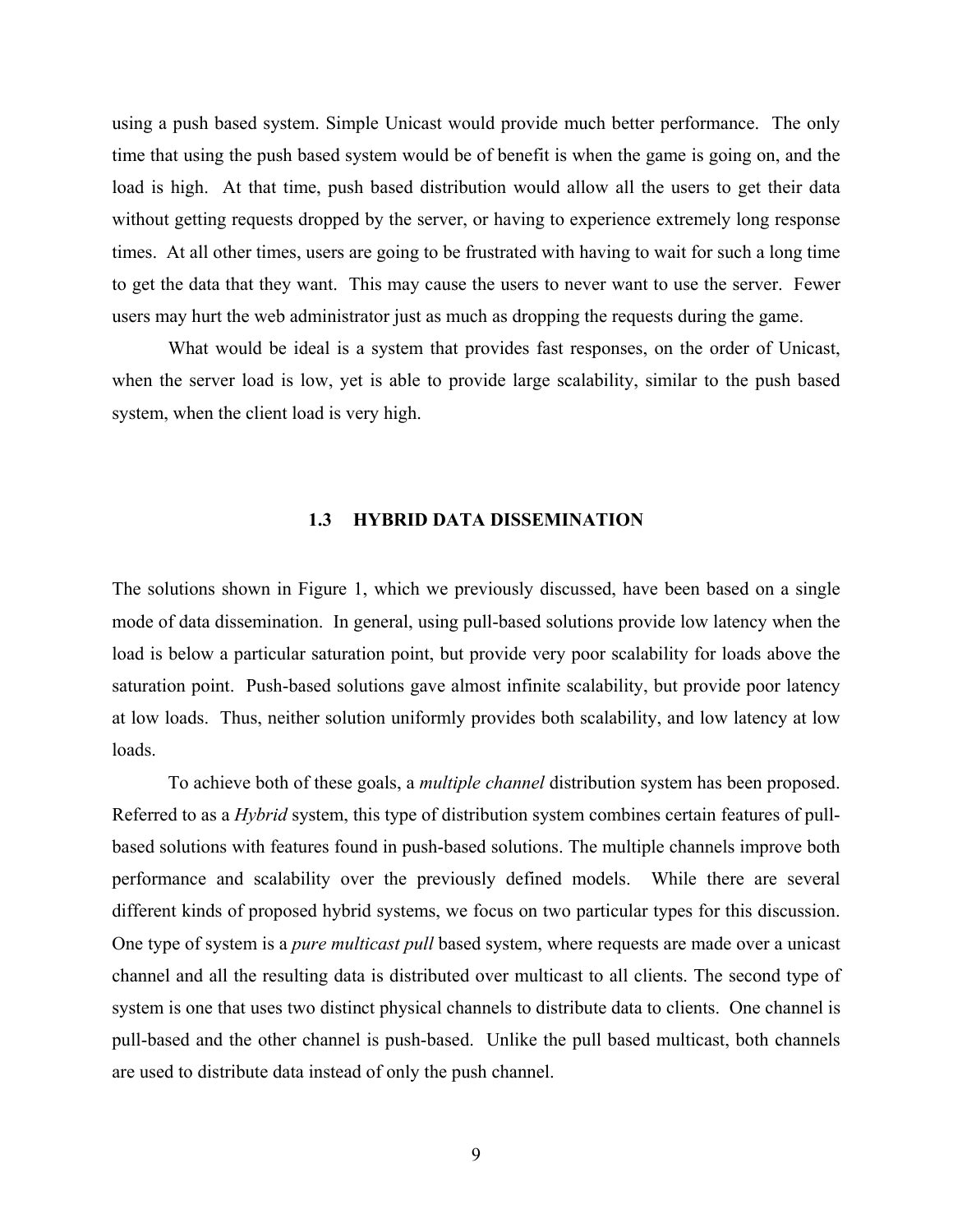The pure multicast pull system is a type of hybrid system where a single unicast channel is used to make requests to the server, and a multicast channel is used to push results out to clients.

Work that is closer in design to ours are projects such as the DBIS-toolkit<sup>7</sup>, the Air-Cache<sup>46,47</sup>, and other hybrid middleware systems<sup>16,20,36</sup>. In these systems, the focus is on using two channels to distribute data, a push based channel similar to our multicast push channel and a pull based channel similar to our unicast channel. In such a system there is a set of popular, or *hot*, documents that are multicasted out to clients. The clients make no explicit requests for the hot documents. The non-hot documents are multicasted out after receiving requests from clients.

In a single channel hybrid system the two logical channels are collapses into one channel. The DBIS-toolkit<sup>7</sup> is an example of a single channel hybrid system. In such a system the non-hot documents at which point they are scheduled to be sent out are intermixed with the hot documents. There are several problems that arise in such an implementation. The most important problem is that clients have to wait for the requests of other clients to appear on the multicast channel before their own appear. Just as important, clients for unpopular, or *cold*, documents will have very long response times because they may have to wait for popular data to be multicasted multiple times before the cold data is sent out. Another major problem with this approach is how to schedule the different items onto this single push channel. The scheduling in these systems is not a trivial problem, and has been the subject of much prior research<sup>2, 4, 5, 28</sup>.

Air-Cache $46,47$  is an example of two channel hybrid system. In these systems, the focus is on using two channels to distribute data, a multicast push channel and a unicast pull channel. There some potential limitations in the AirCache system. One limitation is that they only use two channels. Another limitation the way they estimate document popularity (through a drop and check method, which we will discuss in detail in the next Chapter). Because AirCache is the closest design to our proposed system, we did perform comparisons against this method both in terms of performance of the overall architecture (shown as hybrid method in our experiments) and performance of the popularity estimation method (shown through direct comparison with our own method). Additionally, Air-Cache does not provide a near optimal way to divide the documents, instead relying on a threshold, which in our experiments we showed to be less than efficient. Other middleware use different ways to distribute the data; however none provide the three channels of distribution we propose, or the robustness we provide with our architecture.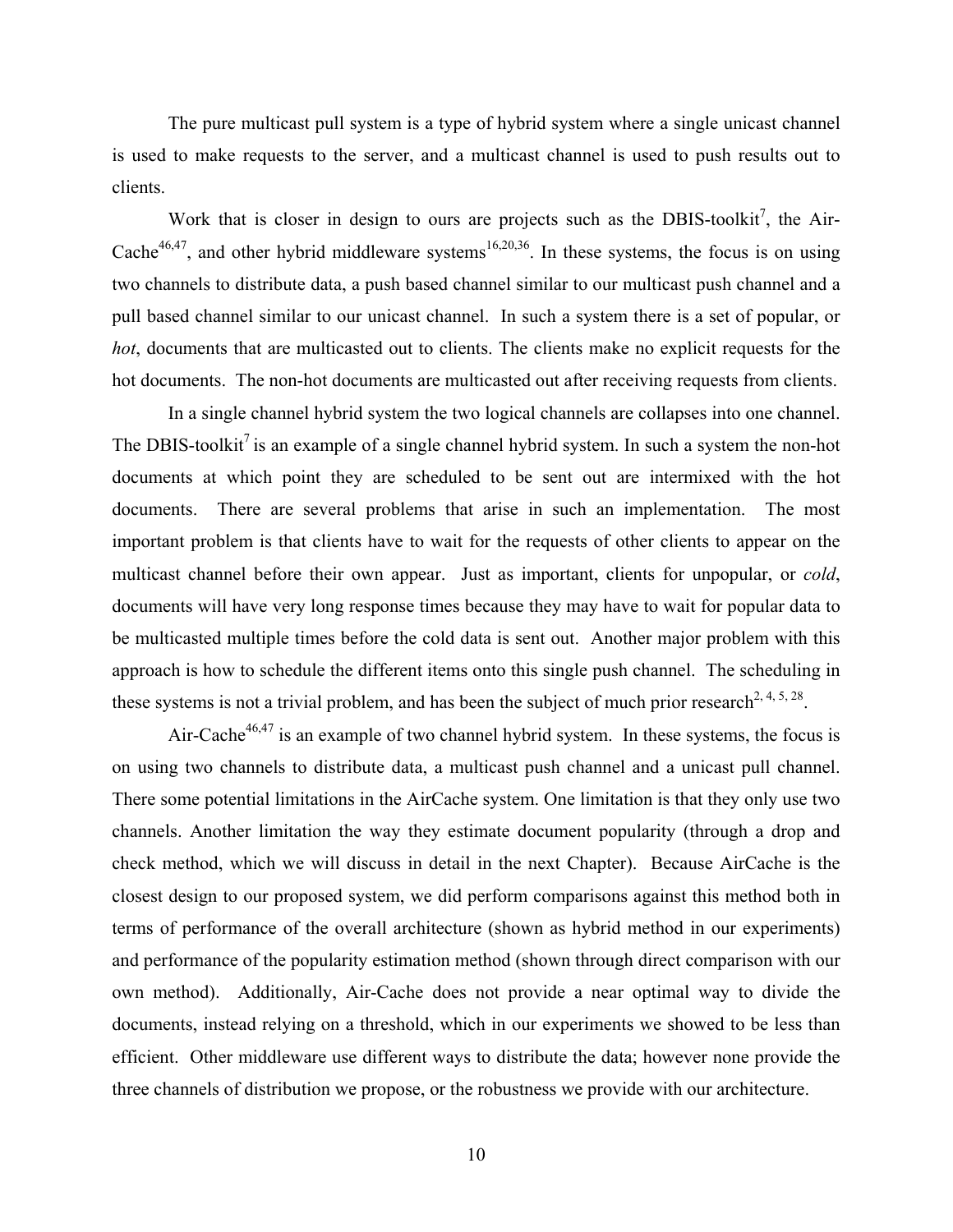<span id="page-21-0"></span>

**Figure 2 - Basic Hybrid System Architecture** 

An alternative type of hybrid system is to again use a single unicast channel to make requests to the server but have both channels used to distribute data back to clients. The way this is done is on the multicast push channel; hot documents are placed and pushed out to all clients in multicast *cycles*, or iterations of sending out all the data on the multicast channel. These documents do not require explicit requests from clients and are designed to increase scalability. The increase in scalability comes from not requiring an influx of requests to appear for the most popular documents on the server. The unicast pull channel is used to respond to requests like a normal unicast server would. The requests made over this channel are for the cold documents in the system. The clients are replied to directly, in contrast to the multicast pull model where the requests would be scheduled to be sent out over multicast. This leads to lower response times for unicast clients because they are responded to right away. It leads to lower response times for push clients because those clients only have to wait for a small set of popular data to be sent out and not have cold documents intermingled within channel. Example architecture for this type of system is shown in Figure 2.

The architecture shown in Figure 2 introduces several key questions that must be addressed for the system shown to operate. Some of the questions are:

- 1. How does the document selection portion of the architecture work?
- 2. How and what statistics are gathered by the system, and what statistics are necessary?
- 3. How does the operation at the client flow through the main control?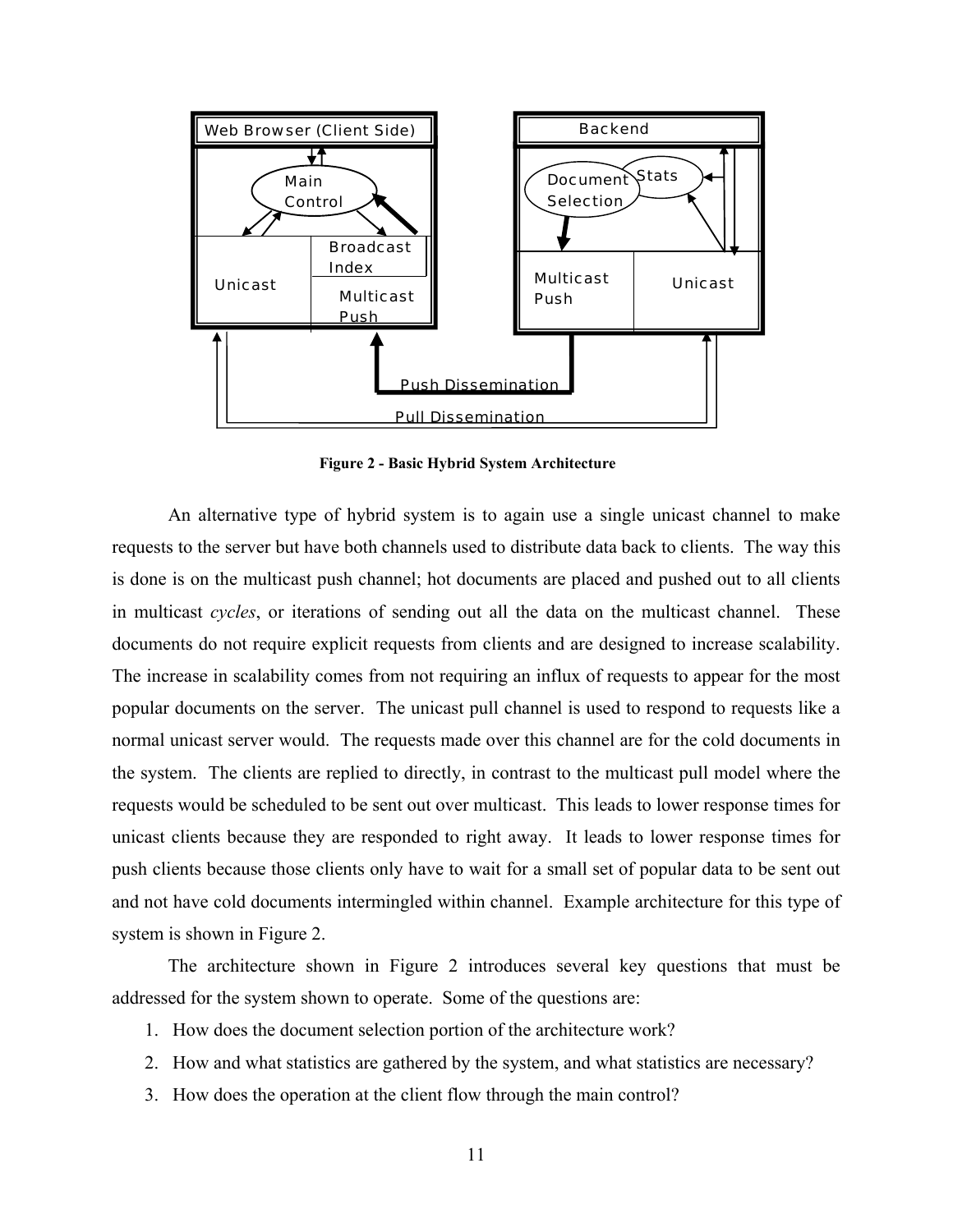<span id="page-22-0"></span>4. How is the bandwidth divided among the different channels?

In this dissertation, we provide answers to these questions by proposing an improved hybrid data dissemination architecture which is based on the general idea displayed in Figure 2.

### **1.4 CONTRIBUTIONS OF THIS THESIS**

In this dissertation, we aim to solve several data management problems associated with the multiple channel hybrid data dissemination model such as that shown in Figure 2. We propose a new architecture for the multiple channel hybrid system. We summarize our contributions as follows:

- 1. We provide an algorithm that will close to optimally solve the *document selection problem*. The document selection problem involves deciding which items should be placed on the multicast push channel, and which items should be requested over the unicast channel.
- 2. We provide a method to solve the *bandwidth division problem*. The bandwidth division problem involves deciding how much bandwidth to give the push channel and how much bandwidth to give the pull channels. This is important because if there is not enough bandwidth for the pull channel, it will get easily overloaded. If there is not enough bandwidth for the push channel, the latency for the popular documents will be high; causing overall system latency will be high. Hence, an appropriate balance must be maintained. We accomplish this through an integrated algorithm, called SELDIV, which solves both the document selection and the bandwidth division problems.
- 3. We propose a new multiple channel hybrid data dissemination architecture in which a new, third channel is added. This third channel takes a portion of the documents chosen to be pull based and distributes them over an additional multicast channel separate from the multicast push channel. This third channel, which we refer to as the multicast pull channel, is used to both enhance scalability and performance, while keeping the variance of experienced client latencies lower. We also describe several methods for using this channel; empirically determine the most effective method.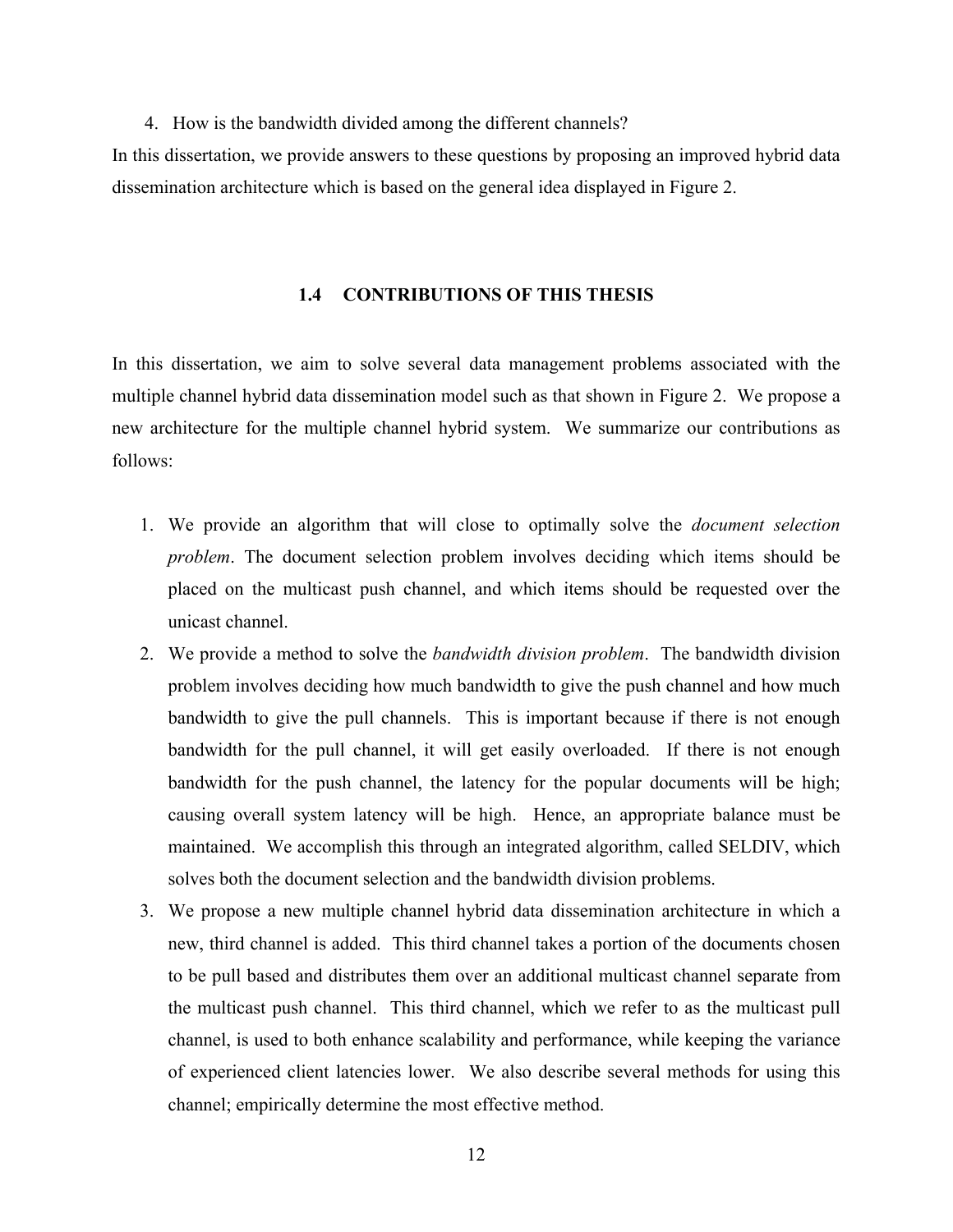- <span id="page-23-0"></span>4. We provide a fully functioning architecture for multi-channel hybrid data dissemination system. We explain the rational for the various design choices that we made in the process of creating our system. This middleware has been finalized in a release version that is available for download from our website.
- 5. We perform both empirical and analytic analysis of our architecture and algorithms in a simulation environment, where we can isolate the individual pieces of our improved architecture. These experiments will validate the near optimality of our algorithms, the optimal settings for various parameters within our architecture. This set of experiments show that the multicast pull channel does in fact lower the variance in user perceived performance (average latency), and does not adversely affect system performance.
- 6. We perform experiments in a real world environment of Planet Lab. These experimental results show that the architecture does hold up under the *Planet Lab* environment, which provides the network traffic and delays that would be experienced in an Internet deployment. These experiments again show using the third channel provides lower variance in response times and lower average response times overall.
- 7. We provide an implementation of our hybrid architecture that can be used in a wireless environment.

Our architecture is designed to be easy to use and easy to implement. We have written it as both a client and server middleware that can be placed in front of any server back-end and any client front-end. All our experiments were run on either a simulated or real version of our middleware to ensure that results we found will closely match those discovered by end users.

# **1.5 READING THE DISSERTATION**

To present our contributions, the remaining chapters in this dissertation are organized as follows:

• Chapter 2 looks more in depth at the general hybrid system architecture before examining our improved hybrid system architecture. In addition to simply describing the architecture, we explain in detail every facet of the architecture, including caching, scheduling, and our new way to provide feedback for items on the push channels. We then look at an actual implementation of the architecture including additions or changes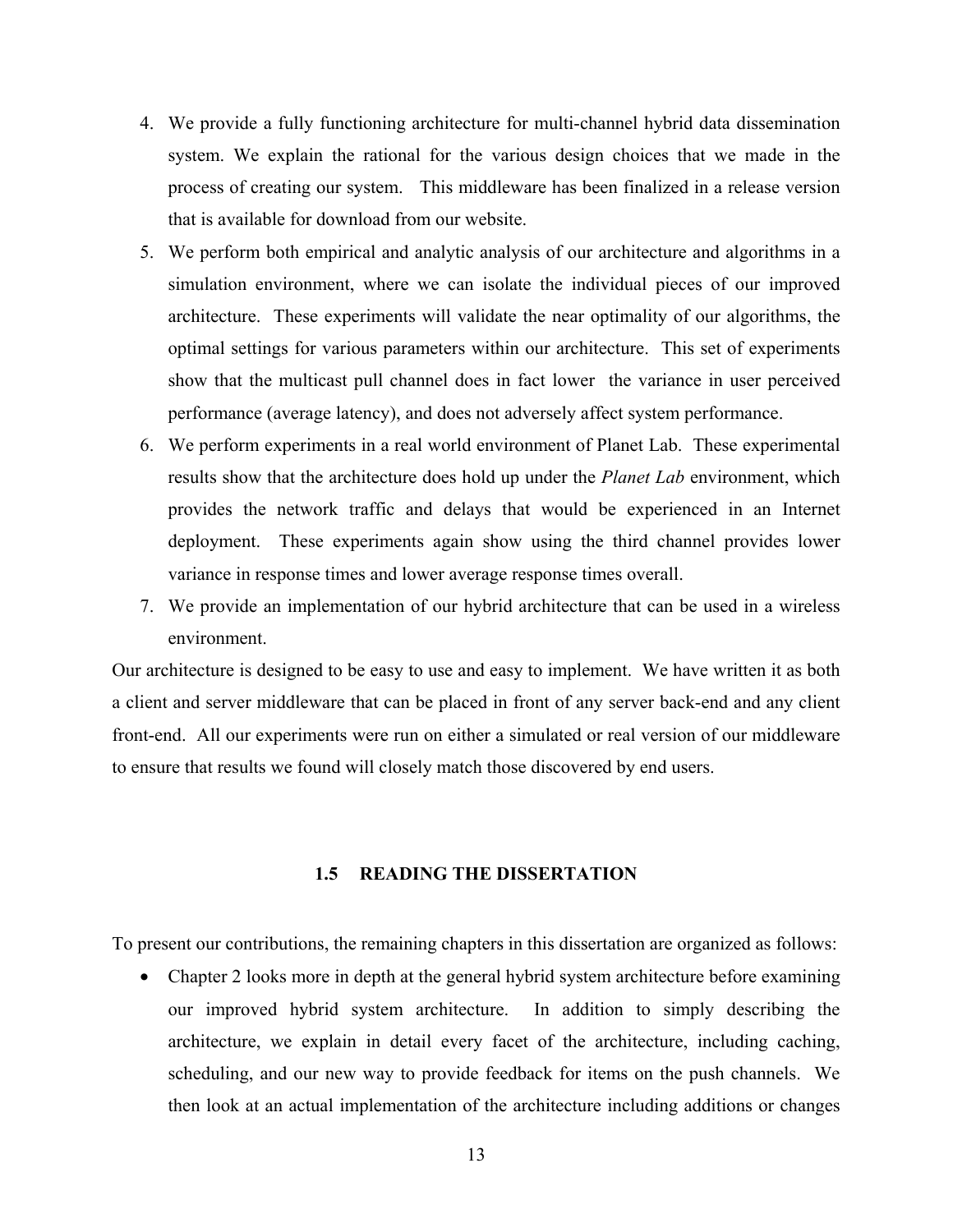that were needed to create the release version. Finally, we look at a wireless implementation of our architecture.

- Chapter 3 presents the algorithm selection-division, or SELDIV, that we have created for simultaneously solving the document selection problem and the bandwidth division problem.
- Chapter 4 contains a large set of experiments to validate using our architecture. We provide two distinct realms of experiments: one in a simulated and isolated environment, and one in a real world environment using Planet Lab.
- Chapter 5 contains our conclusion and future work.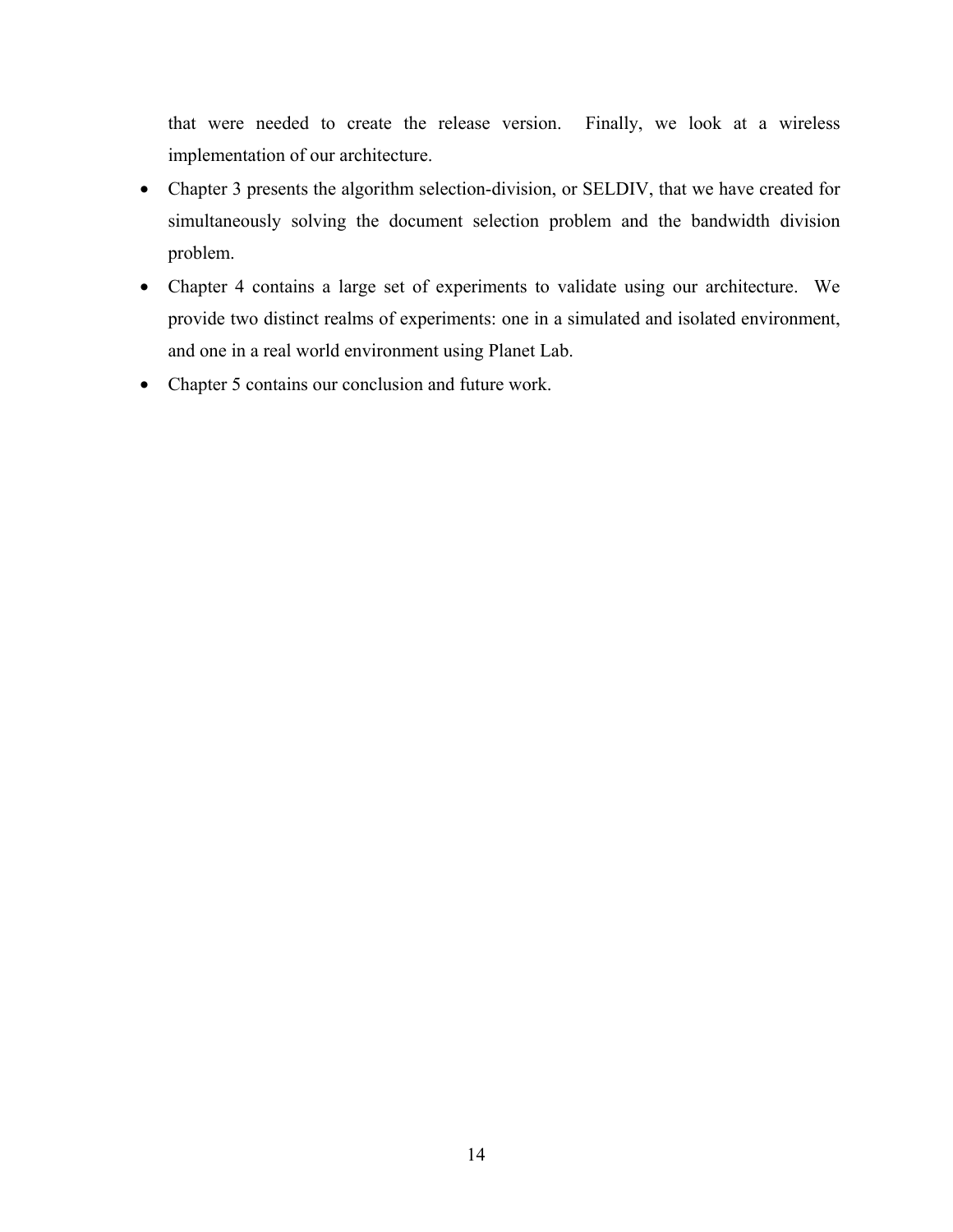# <span id="page-25-0"></span>**2 AN IMPROVED HYBRID SYSTEM ARCHITECTURE**

In this chapter, we examine the architecture that we have developed to enable a hybrid, multicast based data dissemination system. The architecture is based on the general multiple channel hybrid architecture found in previous works<sup>7,47,48</sup>. We will first introduce the details of the general hybrid architecture. The purpose of this introduction is to both provide an understanding of basic operation and provide a baseline to compare our improved architecture against. We will go through the improvements that we made, while addressing issues such as document popularity for pushed items and real world implementation information that was gathered from implementing the system as a fully functioning middleware. While examining these different features, we will present solutions that we developed to problems identified, and provide discussion of alternate solutions.

## **2.1 BASIC HYBRID SYSTEM ARCHITECTURE**

The general hybrid architecture is shown in Figure 2. There are three main parts to this architecture: *the server side*, *the client side*, and *the data dissemination layer*. The client side consists of several components that allow it to operate within a multiple channel distribution environment:

• The *unicast module* handles end to end communication with the server. This is performed over regular means of communication, where the client initiates an HTTP request to the server, and then awaits responses from the server in the form of the requested data. This channel is responsible for all communication from the client to server, and thus will be responsible for requests made for the cold documents in the system.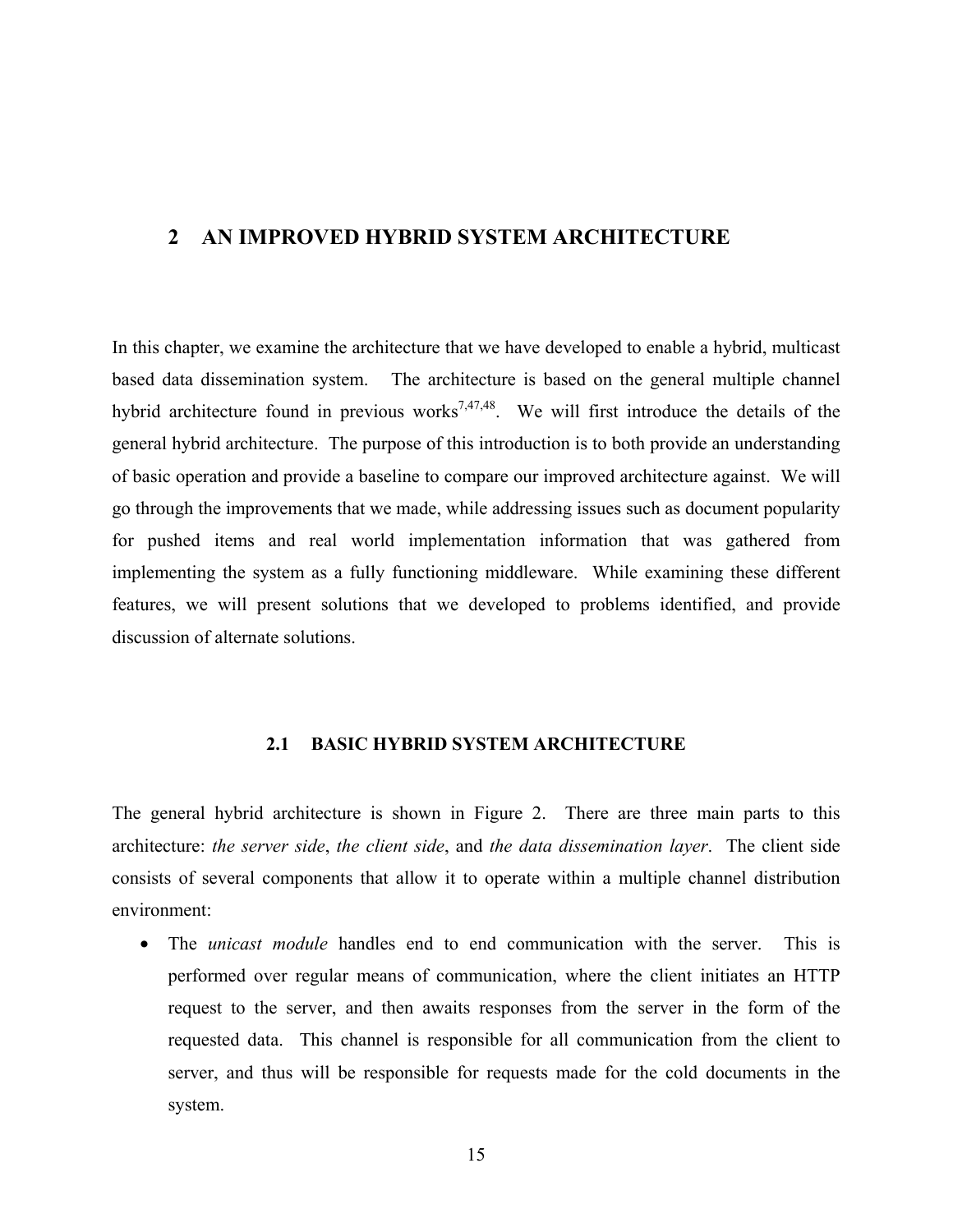- The *push module* handles the push connection between the server and client. In particular, the distribution from the server to the client on this channel is done through a push based dissemination method. The push module continuously listens to and monitors the push channel for data from the server. This data is used to generate the necessary information for the broadcast index module on the client. This module contains a listing of all information that is on the push channel, in the form of a broadcast index that can then be used by the *main control* module to determine which channel to request and receive the data from.
- The main control module handles the cache, which can be used as determined by the system setup, as well as the basic operation of the client side component.

The main control operates by following the steps outlined below:

- 1. A request for document  $D_i$  is made by the client on any standard browser which is then passed to the main control of the client side proxy.
- 2. The main control first checks whether  $D_i$  is listed on the stored version of the most recent index of the documents on the multicast push channel.
	- a. If  $D_i$  is in the index, the client waits for  $D_i$  to appear on the push channel, and when  $D_i$  arrives it is provided to the application client.
	- b. If  $D_i$  is not in the latest stored version of the push index, the client makes a direct request for  $D_i$  from the server using the unicast module.
		- i. After making this request, the client monitors the unicast channel. When the client receives  $D_i$ , it passes the document back to the application client.

The server side component resides in front of the web server and acts as a distribution engine for documents that are requested from the web server. The server side has several features that allow it to both distribute the data in various ways, and communicate with client proxies of the same distribution system:

• The unicast module, similar to that of the client proxy, is used to receive and respond to requests made for documents by the client.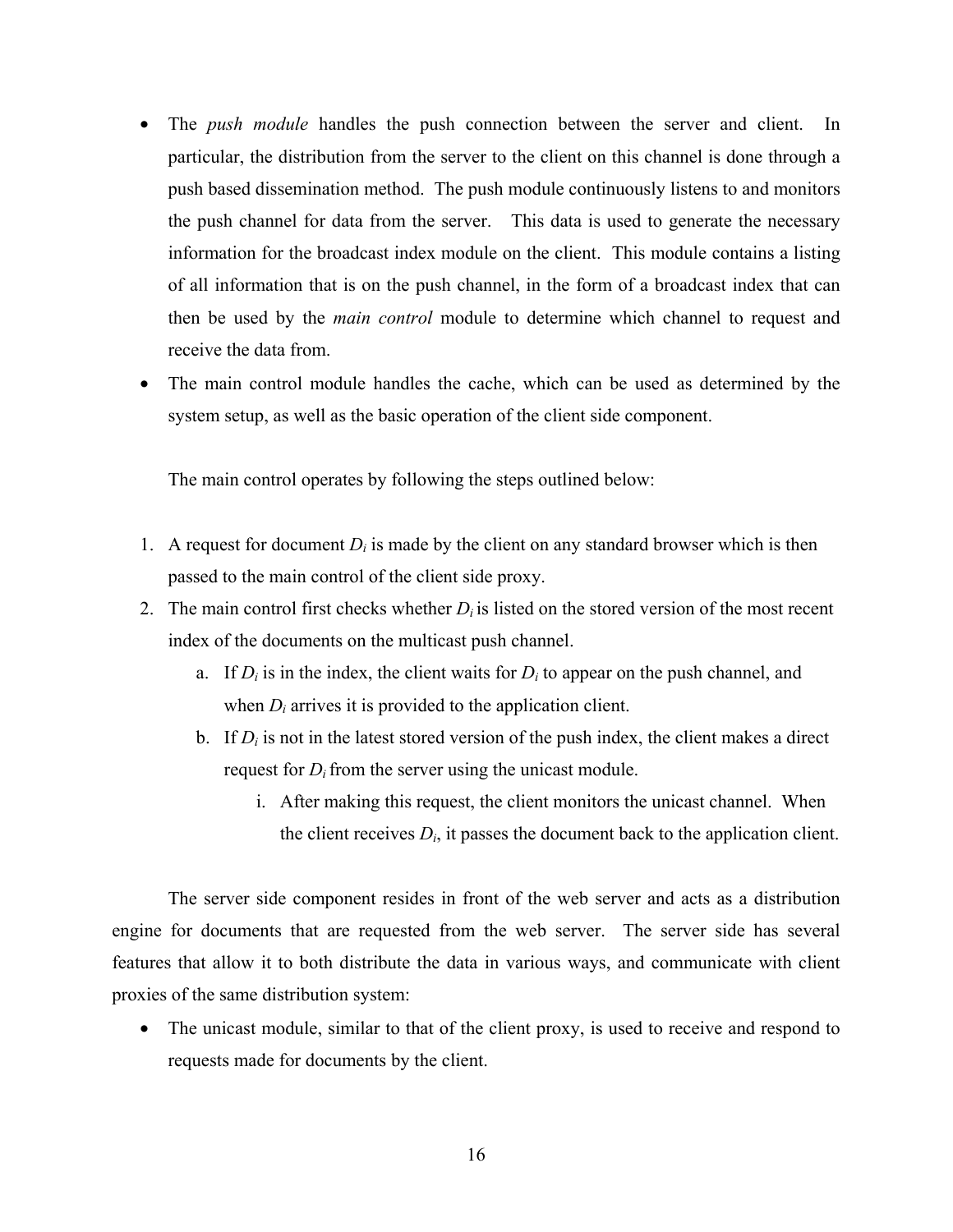- The push module is responsible for distributing the hot documents to the clients by continuously pushing the data out over the push channel. The push module also contains the broadcast index, which defines what will be coming over the push channel.
- The *push schedule module* determines when and which documents will be pushed out and in what order.
- The cache is used to hold any information from the web server that the system deems necessary to speed up the delivery of data to clients.
- The *statistics module* handles the gathering of statistics based on the method defined for the system.
- The *document selection module* is used to divide the documents between the multicast push channel and the unicast channel. When the document selection module is called, it will use the statistics as part of the information set used to determine the division of documents. Within the document selection module resides the document selection algorithm. When run, the documents that are deemed as hot documents are then sent to the push module to be pushed to the clients, while the cold documents are kept at the web server until requested by clients
- The main control module, similar to the client, handles the interaction between the channels and the overall operation in general at the server side component.

In general, operation in the main control of the server side component behaves in the following manner:

- 1. When the server receives a request for a document  $D_i$  from the client over a unicast connection, one of two actions can be taken.
	- a. If the requested document is currently on the push queue, the server drops connection with the client since the document will be served by pushing it to the client. No further action is needed.
	- b. If  $D_i$  is not on the push channel
		- i. The count of recent access to  $D_i$  is incremented by 1.
		- ii.  $D_i$  is en-queued on the pull queue and serviced when scheduled to be so by the unicast module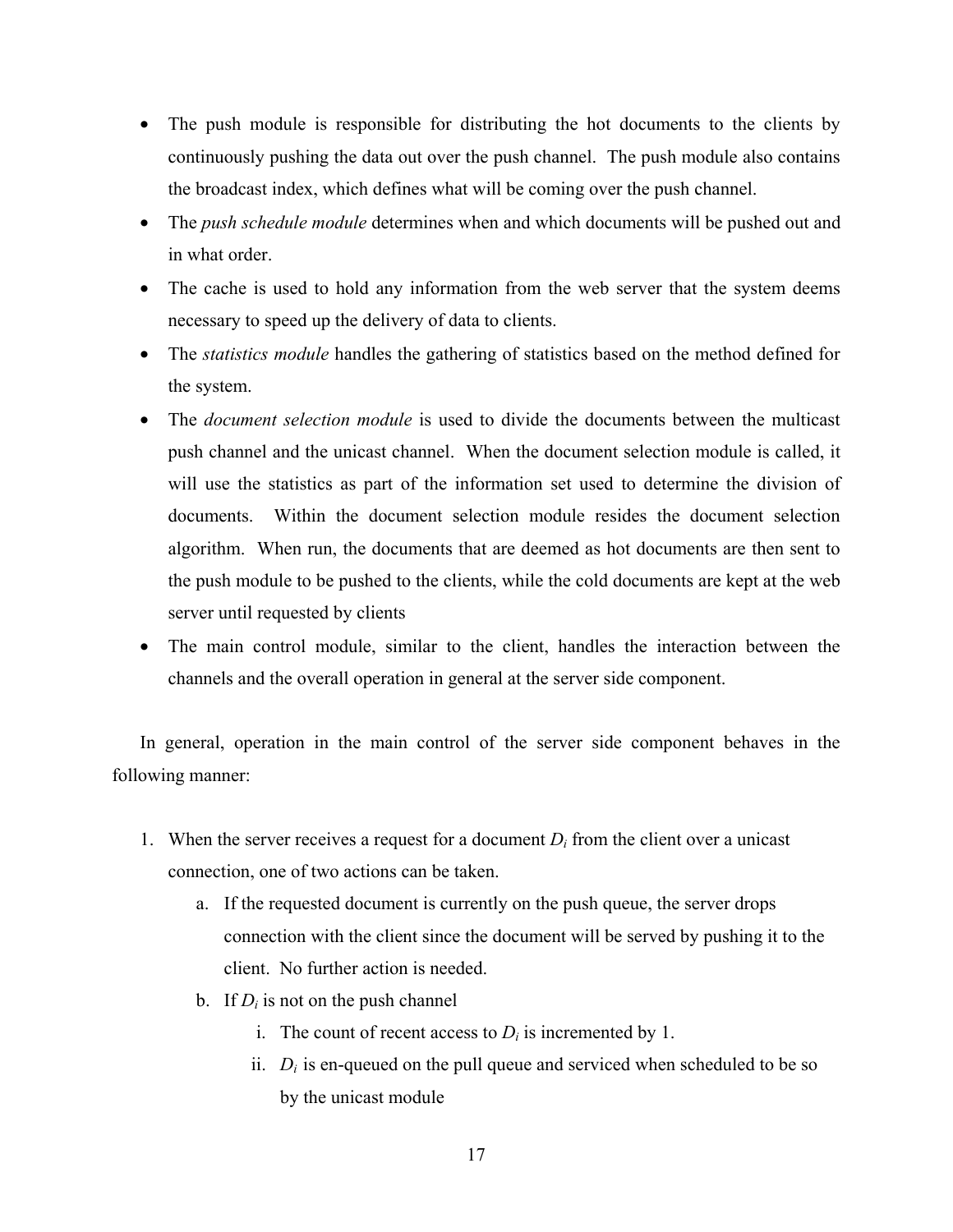<span id="page-28-0"></span>2. The document selection is run as determined by the system's internal schedule and replaces any necessary documents on the push channel

While this model provides good scalability and low response times, it still has several problems which need to be addressed. The major problems are:

- How to decide which items to place on the hot channel and which to place on the cold channel?
- How to determine the popularity of items on the push channel?
- What to do in cases where the wrong set of items is on the push channel? This means occurs when popularity of items has been mispredicted, or the popularity of items has shifted over time.

These are important issues because they can lead to poor response times at clients and possible server overload when the misprediction is occurring on all documents. Therefore, these issues should be addressed in any developed hybrid system.

### **2.2 OUR PROPOSED HYBRID SYSTEM ARCHITECTURE**

In order to improve upon the general hybrid system architecture, we have developed our own hybrid data dissemination architecture, which is build directly onto the general architecture. This improved architecture is shown in Figure 3. As this figure shows, there are several additions which were made to the general architecture. Most notably an additional channel was added. This channel combines the distribution technology used on the multicast push channel with the pull based request approach found on the unicast channel. This channel, as will be seen shortly, acts as both an enhancement to the distribution ability of the system overall and as a safety net for the system, in cases where predictions are off, or popularity changes are taking place. The channel can be implemented in several fashions, as we explain in Chapter [3.2.](#page-55-1)

Other system improvements include:

- How to use the cache in combination with the three channels we have specified
- How to gather statistics for items on the push channel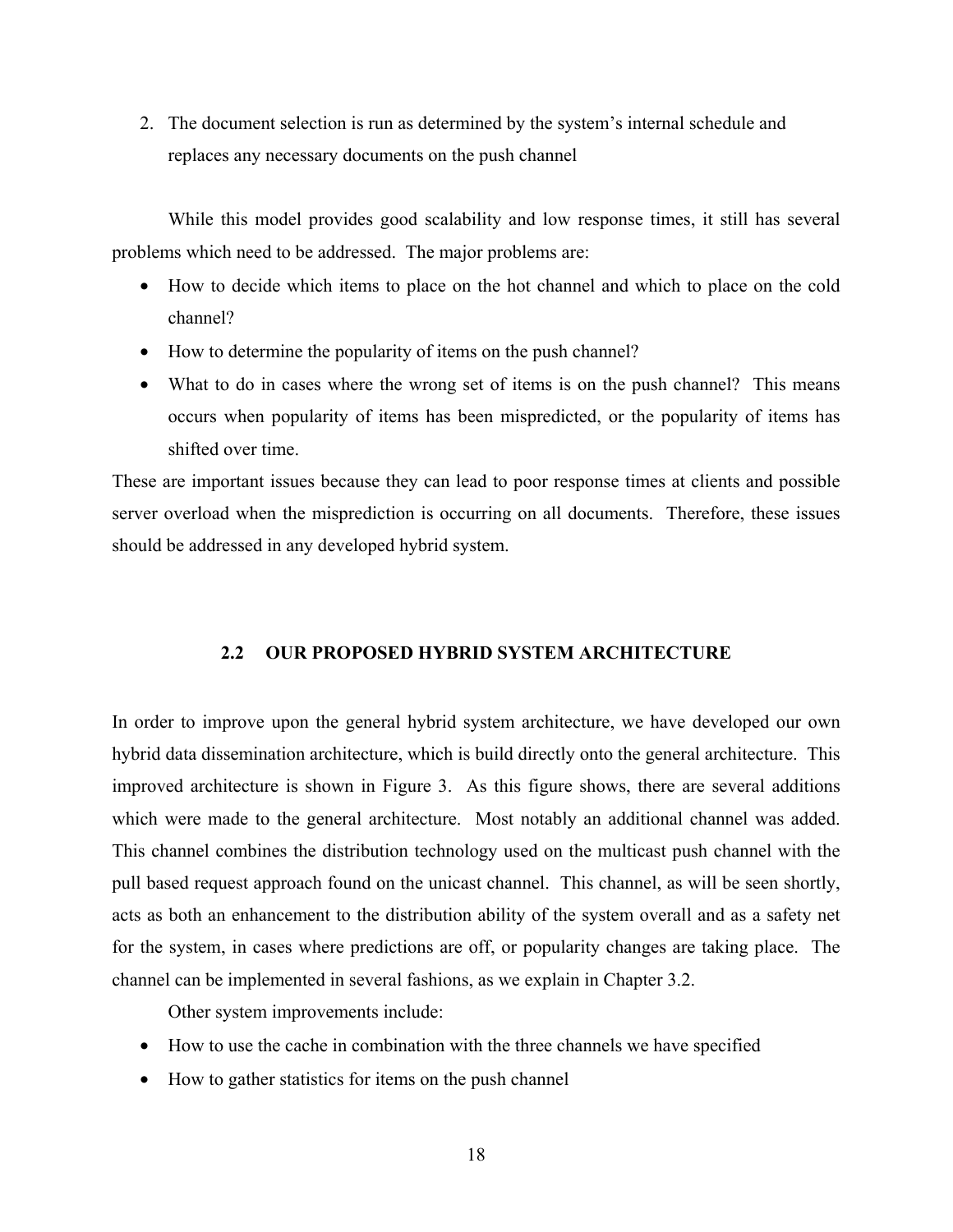<span id="page-29-0"></span>

**Figure 3 - Our Improved Hybrid System Architecture** 

• Creating a completely modularized architecture, where everything from caching schemes to scheduling can be plugged in and out of the system with no ill effects towards operation.

These changes also cause the client and server proxy main controls to behave differently than in the general architecture. In particular, the client side proxy behaves in the following manner:

- 1. A request for document  $D_i$  comes from the web browser front end into the client side proxy
- 2. The cache is checked for  $D_i$ , if  $D_i$  is found, return result to client
- 3. The client side proxy checks the index of the push channel for *Di*
	- a. If  $D_i$  is in the push index, the proxy listens to the push channel for document  $D_i$ 
		- i. If a new index appears on the push channel, the proxy checks the new index for  $D_i$  and if  $D_i$  is in the index, the client waits for  $D_i$
		- ii. If the document appears
			- 1. Generate a random percentage *ri* and check it against the associated percentage *p(Di)* for *Di*
				- a. If  $r_i \geq p(D_i)$ , then make a statistic request to the server
				- b. Return results to client
- 4. Send a request over the unicast channel to the server proxy for *Di*, and begin to monitor all three channels (Multicast Push, Multicast Pull and Unicast) for the document.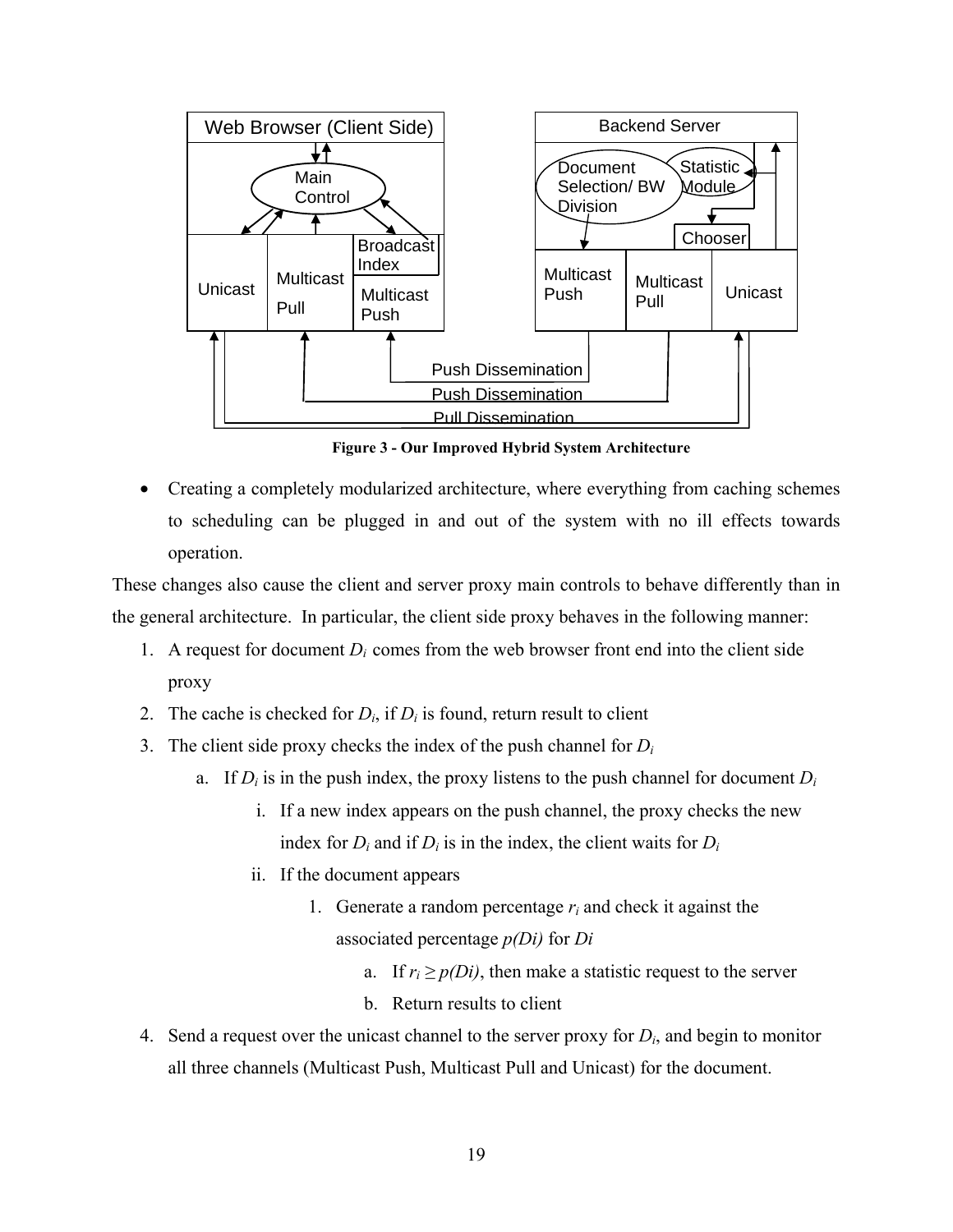- 5. When the document arrives on any channel, close the connection to the server if it is not already closed
- 6. The contents of document  $D_i$  are compiled together and returned to the client side front end.

By using the above steps, the client uses all three channels to receive data from the server. The unicast channel is used for making direct requests to the server, and data can arrive over any channel when it is requested. The reason all three channels must be monitored is to avoid a race condition from occurring. A race condition is an undesirable situation that occurs when a system attempts to perform two or more operations at the same time, but because of the nature of the system, the operations must be done in the proper sequence in order to be done correctly. In our system, the race condition could occur if the user made a request for an item which was, at the same time, being moved to the push channel. In this case, the client already checked for the item on the push channel. Since the item was not on the push channel, the user makes a request over unicast and expects the results over the pull channels. In our example, the document was actually moved to the push channel. Thus, the user will never receive the document, since the user is waiting on the pull channels for the document, when it is actually on the push channel. For this reason, the user not being able to get the requested document, we have the client monitor all three channels when a pull request is made.

On the server side proxy, there is an additional module called the *pull decision* module. This module is used to determine onto which distribution channel the pulled document will be placed. In particular, this module can run one of the several methods explained in Chapter 3. For our specific implementation, we chose to use the *runtime, dynamic threshold* implementation of the pull decision module, where the channel used to distribute a document is decided as the document is being served. The number of pending requests is compared against a user defined threshold when making the decision of whether to send the document over the multicast pull channel. Using this implementation, the server operates in the following manner:

- 1. The server receives a request for document  $D_i$  over the unicast connection.
- 2. If  $D_i$  is scheduled to appear on the push channel
	- a. The statistics module count for document  $D_i$  is incremented by *ir*  $\frac{1}{2}$  (popularity

modifier) and the connection with the client is closed.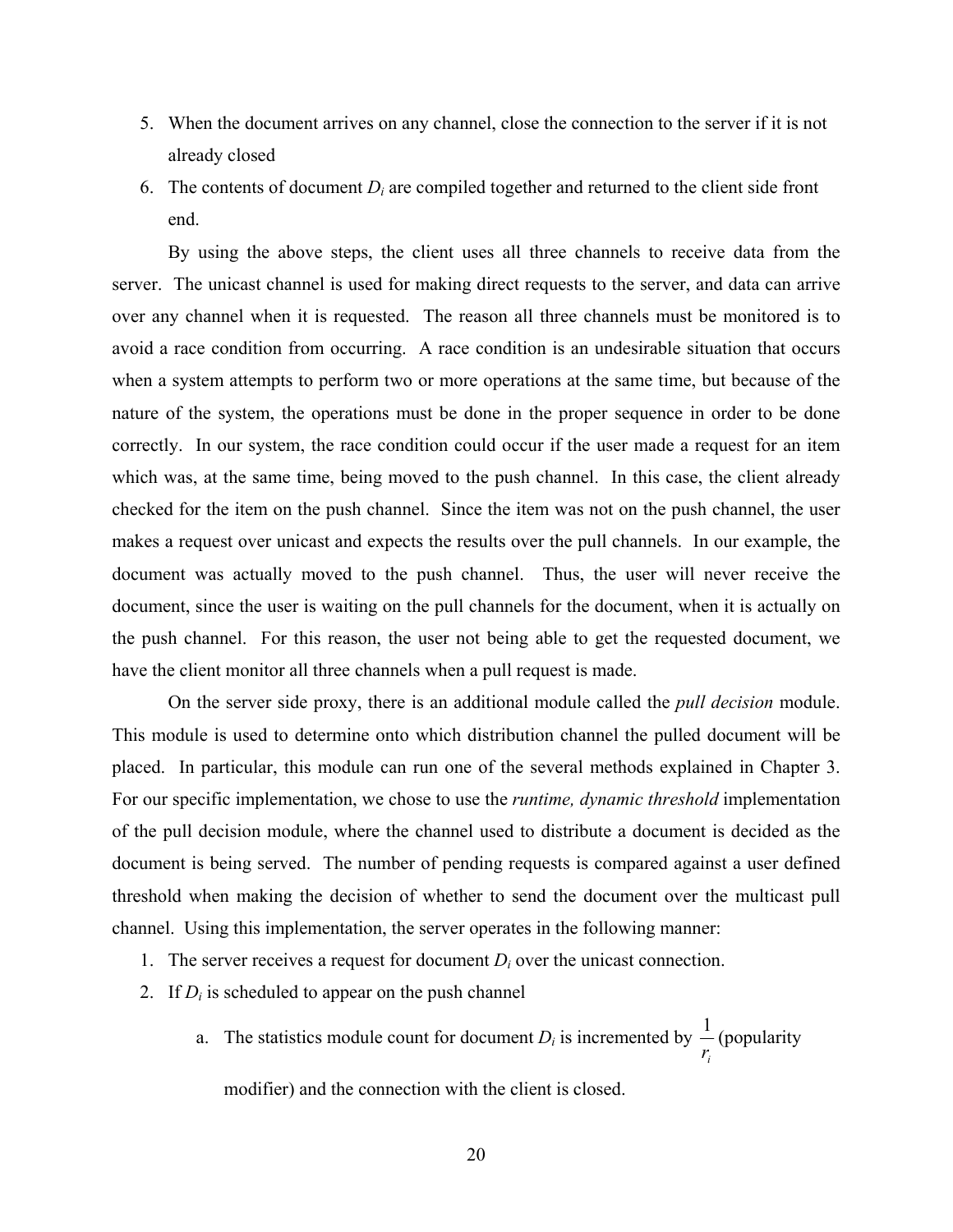- 3. If  $D_i$  is not scheduled to appear on the push channel, the multicast pull scheduler is checked for *Di*.
- 4. If *Di* is on the multicast pull schedule, the count is incremented in the multicast pull scheduler.
- *5.* The pull document queue is checked for *Di*
- 6. If  $D_i$  is in the pull document queue, the count for  $D_i$  is incremented by 1. If  $D_i$  is not on the pull document queue,  $D_i$  is added into the queue with a count of 1
- 7. Documents are removed from the pull queue by a separate service thread one at a time, in a first come first server manner
- 8. When  $D_i$  is taken off the pull queue, the count for  $D_i$  is checked against the multicast pull threshold *MpT*
- 9. If  $Count(D_i) \ge M pT$ , the document is placed into the Mulitcast Pull scheduler to be send out over the multicast pull channel
- 10. If  $Count(D_i) < MpT$ , the document is sent over the unicast channel to each client that has an open connection for *Di*
- 11. The statistics for *Di* are incremented by *Count(Di).*

By using the steps above, the server accomplishes several key tasks:

- It is able to utilize three separate channels for distributing the document based on the popularity of the document.
- It is able to keep track of the request statistics of documents regardless of the distribution method used for the document.
- It provides opportunities for parts of the server to be plugged in and out as needed. These can be used to either fine tune the server, or to use methods that are improvements over the existing methods.

We now examine several plug and play modules in our architecture, with a discussion of options for each.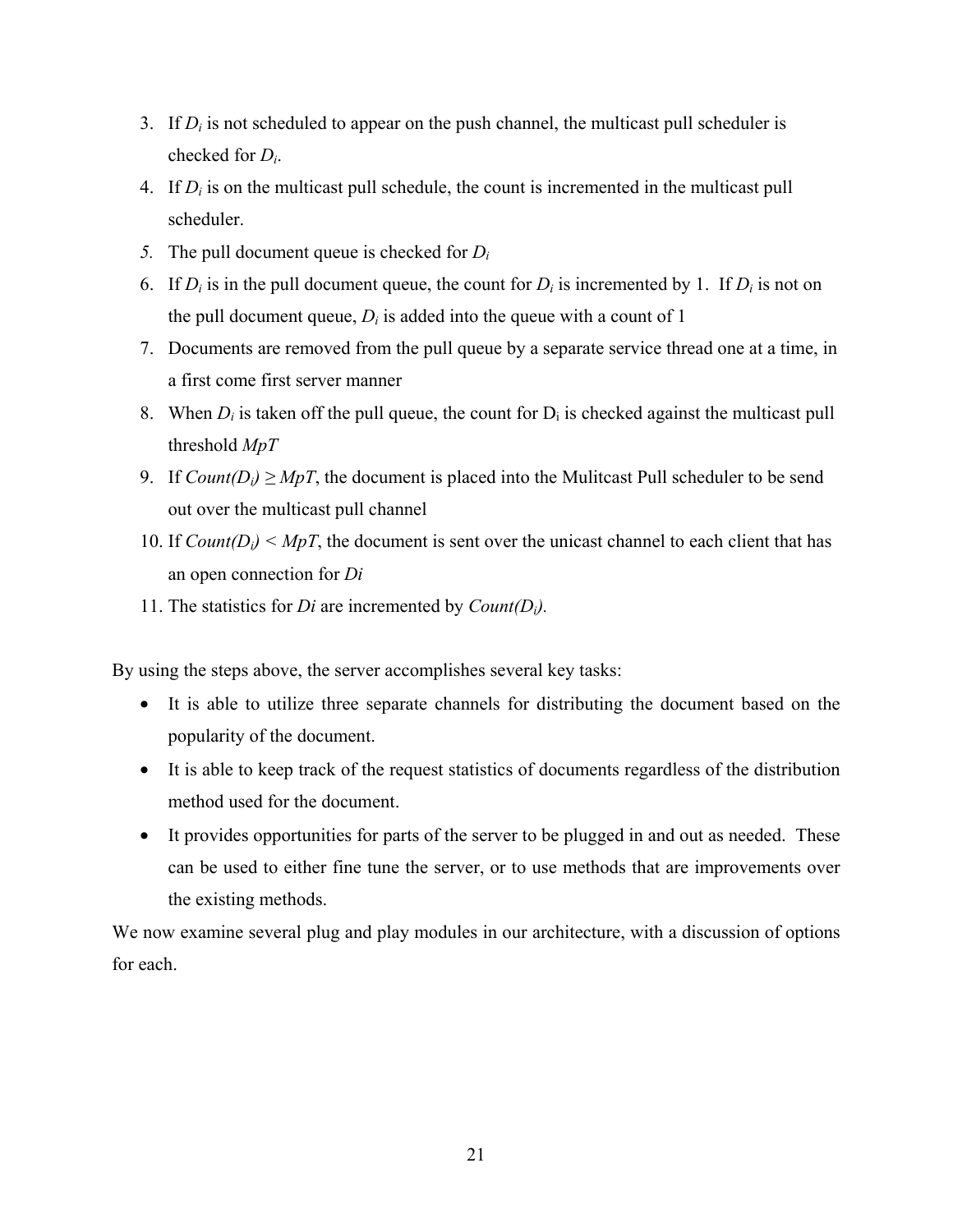## <span id="page-32-0"></span>**2.2.1 Gathering Push Channel Statistics**

Being able to gather statistics for the push channel is a vital part of using the hybrid data dissemination method. Without an accurate account of popularity for particular documents, the document selection module may incorrectly label documents as being push documents or pull documents. This can lead to the server being forced to handle too many pull requests, rendering the server inaccessible for brief periods of time. In order to solve this problem, several solutions have been suggested.

One way that the popularity could be estimated is to use multicast population estimation techniques<sup>6,27,41</sup>. The idea behind these techniques is to estimate the number of clients that are actually connected to a multicast channel at any given time. This will tell the popularity of the channel, which could then be implied to mean the popularity of the items on that channel. This would work very well if there were only one item on each channel and clients selectively chose which channels to connect to. If each document were on its own channel, being able to estimate the number of clients on that channel would be good estimation of the popularity if the channel and therefore the item on that channel. The issue we run into is two fold in attempting to apply this kind of popularity estimation. First, we force our clients to connect to both multicast channels which we use. This would cause all the items on both channels to seem popular, thus we would not be able to properly determine which items belong on which channel, and that hurts our architecture tremendously.

The second, and bigger issue we find with this approach, is that it gives popularity at a channel level, whereas we require it at a document level. In essence, combining the fact that users need to be connected to the multicast push channel to receive any popular documents with the type of popularity these methods provide, the best we could hope for would be determining if at least one of the items on the multicast push channel is popular enough and a possible max popularity for the items on the channel. This does not, however, tell us the popularity of an individual item, which both our algorithm and architecture rely on to distribute data to clients efficiently while providing high scalability. Therefore, while this is an effective means to determine some form of popularity, it is not at the level we require, and hence could not use it.

In order to determine the popularity of the documents on the push channel we examine two methods which focus on the document itself, and not on the number of users. These two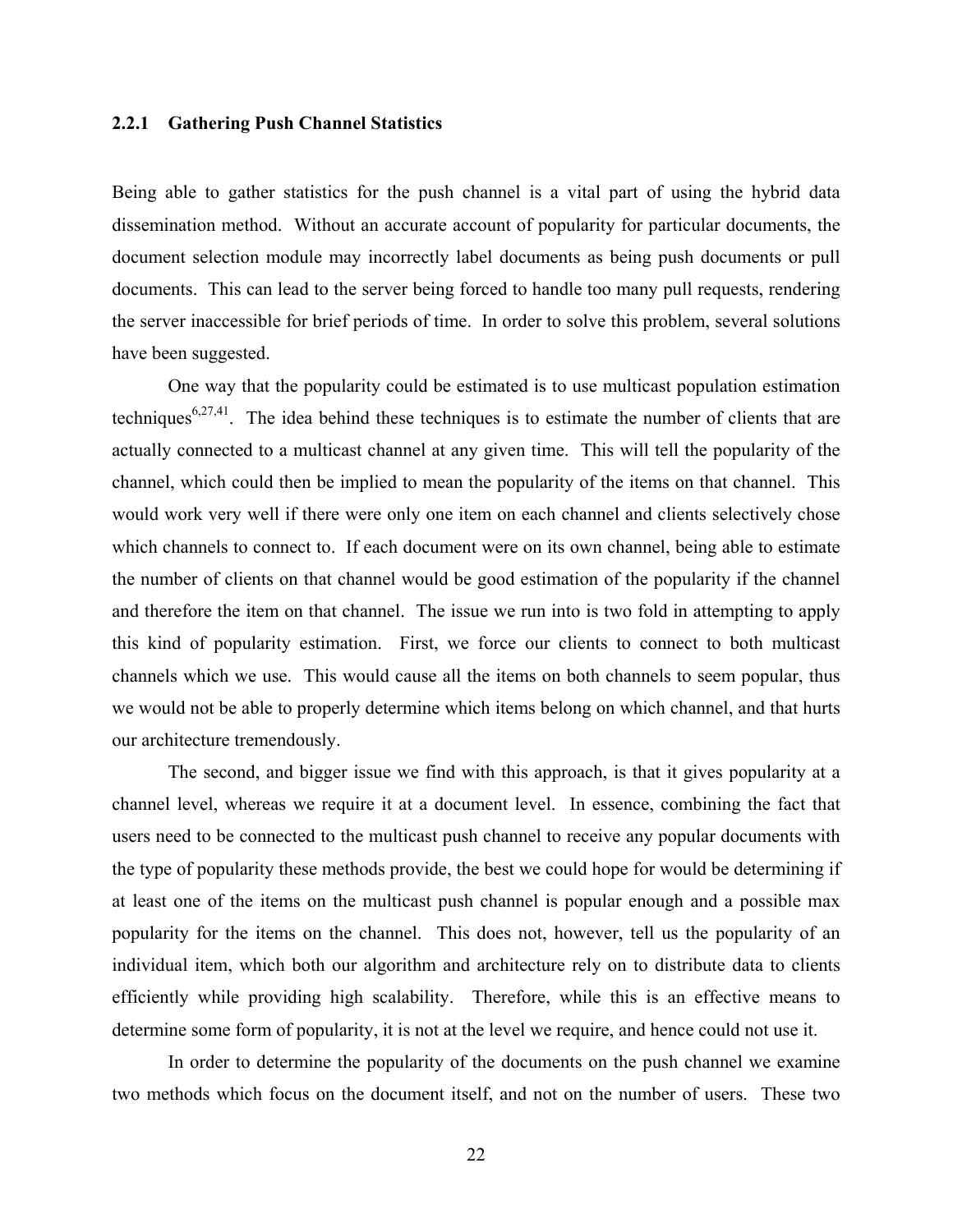<span id="page-33-0"></span>methods are the *drop and test method*, proposed in the Air Cache work<sup>48</sup>, and the *probabilistic testing method* we have developed and use in our system.

#### **2.2.1.1 Drop and Test Method**

The drop and test method operates by producing three different layers of documents: hot documents, warm documents and cold documents. The hot documents are those that are placed on the multicast push channel, while the warm and cold documents are served over the pull channel. Warm documents are those that have become popular but not popular enough to be placed on the push channel. Documents can move between the three channels, based on the number of incoming requests that are being received. The requests for warm and cold documents can be calculated using the number of requests that are received for those documents over the unicast channel.

The hot document's popularity is generated by periodically dropping the document off of the push channel for a couple of broadcast cycles. The document is then placed back on the push channel, and the statistics are calculated and the hot documents are recalculated. While the document is on the warm channel (from being dropped down), requests will appear for that document as would any pulled document. The popularity can then be calculated based on the number of requests that were received over that brief period it was on the warm channel. The document is not permanently dropped right away because if the document is still extremely popular, too many requests would come in, forcing the server into an overload state before it has a chance to correct the hot document set.

The benefit of this method is that it allows for a document's popularity to be tested with a simple change in channel distribution. Given a constant popularity stream the popularity of the document can be estimated with relative correctness. It also allows for documents to be gradually moved between channels, as they must go from cold to warm to hot in order to be placed on the push channel. This ensures that brief popularity spikes do not cause constant changes in the push channel contents, which could cause incorrect documents to appear on the push channel. Popularity spikes can adversely affect the performance of a hybrid system, as it may take a while to get a document off the push channel if past requests are included in calculating its popularity. However, making a document go through several stages of popularity leveling can make sure that a brief spike only places it from cold to warm, and thus keeping the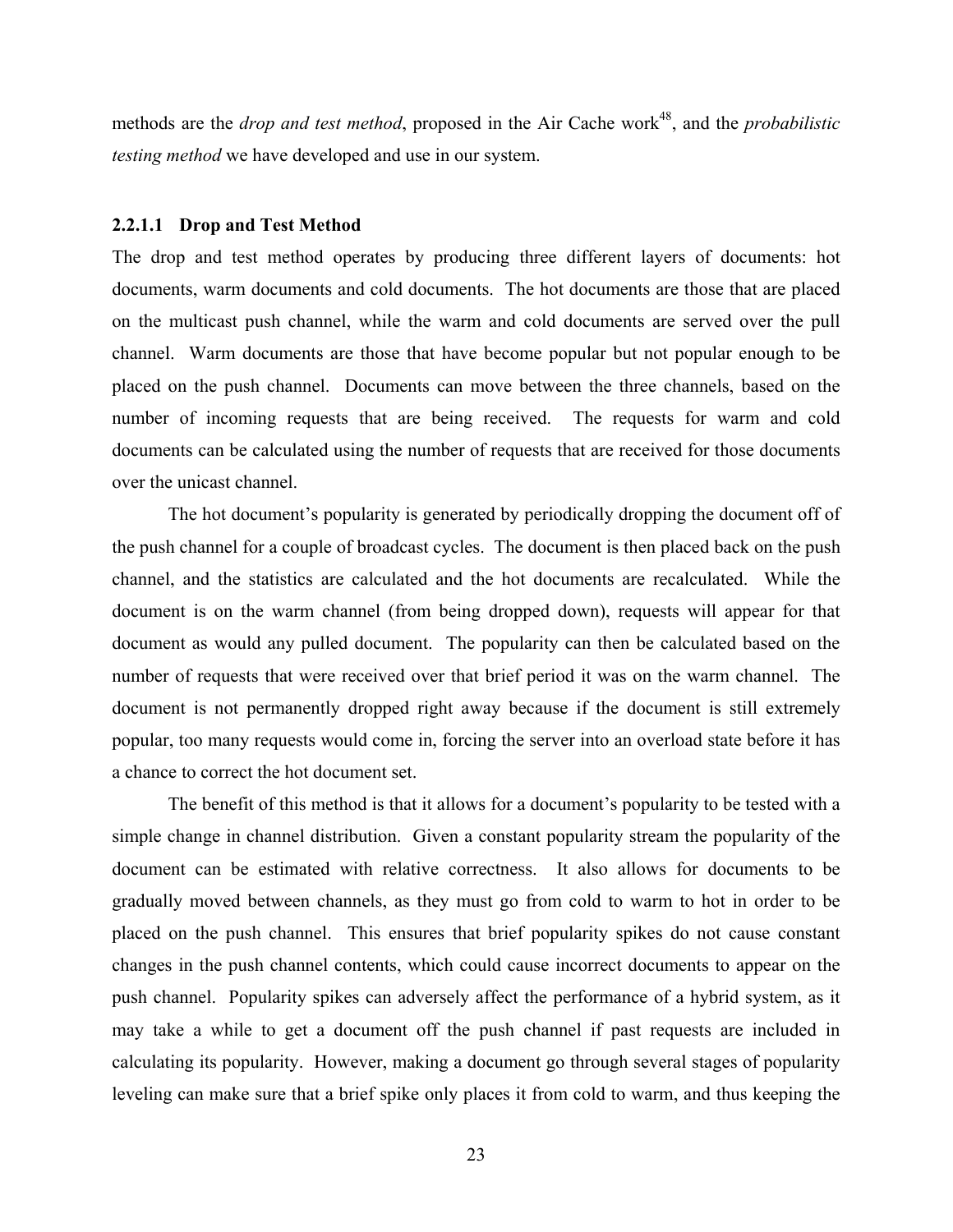correct documents on the hot channel for the duration of the server. The main disadvantages of this approach are:

- The request spikes it can cause
- The miss popularity estimates that can occur
- The difficulty in deciding when and how often to drop a document off the push channel.

The request spikes are those that occur when the document is actually dropped. As documents are dropped, the clients will make requests for the now pull based document. If this document is the most popular document, it may lead to a large number of requests being made for this document. This could cause a brief request spike at the server, which may take a while to overcome. Using the multicast pull channel, as we have proposed above, may help to speed up the recovery; however the spikes will still have an effect on the overall latency in the system.

What can further exasperate this issue is the scheduling of when, and how often, to drop certain items from the push to pull channel. If the dropping of items is not appropriately done, several documents could be dropped at the same time, which would further increase the request spike and further hinder the server. Also, deciding how often to drop the items can be problematic if popularity changes, or an incorrect decision could cause the request spikes to remain somewhat constant. For example, if the dropping of an item causes a request spike that lasts ten seconds, and that item is dropped every ten seconds, the server will experience a constant increase in response times. Likewise, if an item is only dropped every minute, and document popularities shift, the server will take a long time to properly adjust the push channel contents, which will adversely affect the latency in the system.

Concurrent with the scheduling issue is the issue of dropping the item at the wrong time. If item A is dropped during cycle *t*, but the requests for A appear at time *t-1* and *t+1*, the requests for document A will appear as 0 even though it should be much larger. Thus, A is determined to be of very low popularity, and permanently moved to the warm channel at time  $t+2$ . If requests then start appearing at time  $t+3$ , and come in a large amount, it will take the system several cycles to get A back on the hot channel. If this pattern continues, the popularity of A will always be miscalculated. A will keep moving between the hot and warm channels, causing the server to receive too many requests. This hurts the overall performance of the server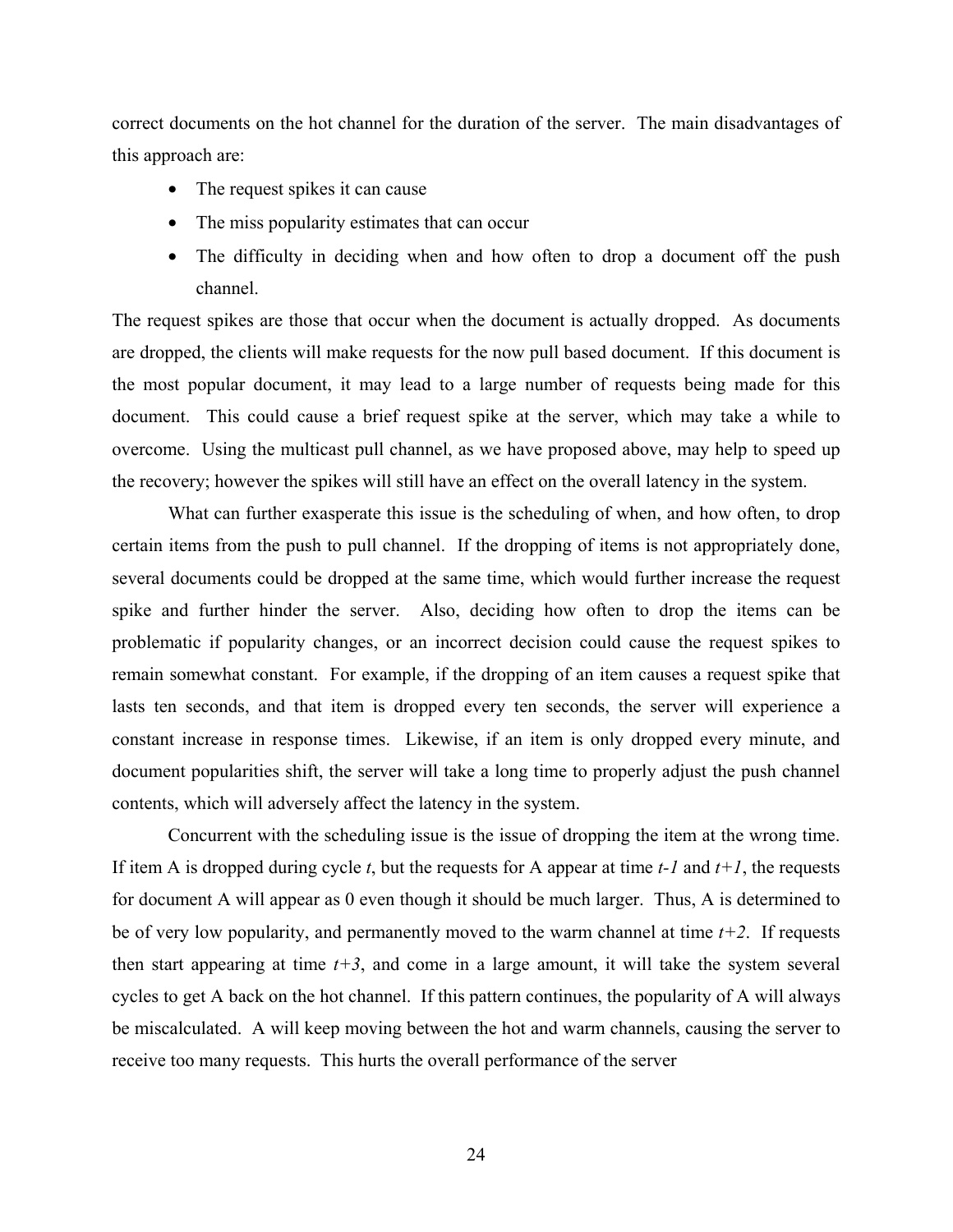#### <span id="page-35-0"></span>**2.2.1.2 Probabilistic Testing Method**

The goal of our approach is to prevent the major problems of miscalculated popularity and request spikes. The approach we take to gather the popularity of items on the push channel is to calculate the values by estimating the popularity based on random sampling. The server publishes a report probability  $s_i$  for each pushed document *i*. Then, if a client wishes to access document *i*, it submits an explicit request for that document with probability *si*. In principle, clients would not need to submit any request for push documents, but if they do send requests with probability  $s_i$ , the server can use those requests to estimate  $p_i$ . At the same time, the report probability *si* should be small enough that server is almost surely not going to be overwhelmed with requests for pushed documents.

In particular, we consider the objective of minimizing the maximum relative inaccuracy observed in the estimated popularities of the pushed documents. In this case, we show analytically that each report probability should be set inversely proportional to the predicted access probability for that document. First, the server calculates the rate *B* of incoming requests it can tolerate. Presumably, *B* is approximately equal to the rate that the server can accept TCP connections minus the rate of connection arrivals for pulled documents. Therefore, the value of *B* can be estimated from the access probabilities and the current request rate, all scaled down by a safety factor to give the server a little leeway for error. Then, the *si*'s have to be set such that  $\sum_{i=1}^{k} \lambda p_i s_i \leq B$ , where documents *1*...k are on the push channel. The expected number of reports  $u_i$  that the server can expect to see for i over a unit time period is  $\lambda p_i s_i$ .

Using standard Chernoff bounds, the probability that number of reports is more than *(1-*  $D)u_i$  is roughly e<sup>4</sup>  $u_i D^2$ *e* − and that the probability that number of reports is less than  $(1-D)u_i$  is roughly  $e^{-2}$  $u_i D^2$ *e* − . If the goal is to minimize the expected maximum relative inaccuracy of the reports, all of the upper tail bounds should be equal and all of the lower tail bounds should be equal. That is, all *ui* should be equal, or equivalently it should be the case that for all *i*, where *1 <*   $i \leq k$ ,  $s_i =$ *kp B*  $\lambda p_{_i}$ . Hence, each document should have a report percentage inversely proportional to

its access probability.

The use of this probability can be seen in step 3 for the client proxy and step 2 of the server proxy. When the client goes to make a request, and finds the item on the push channel, it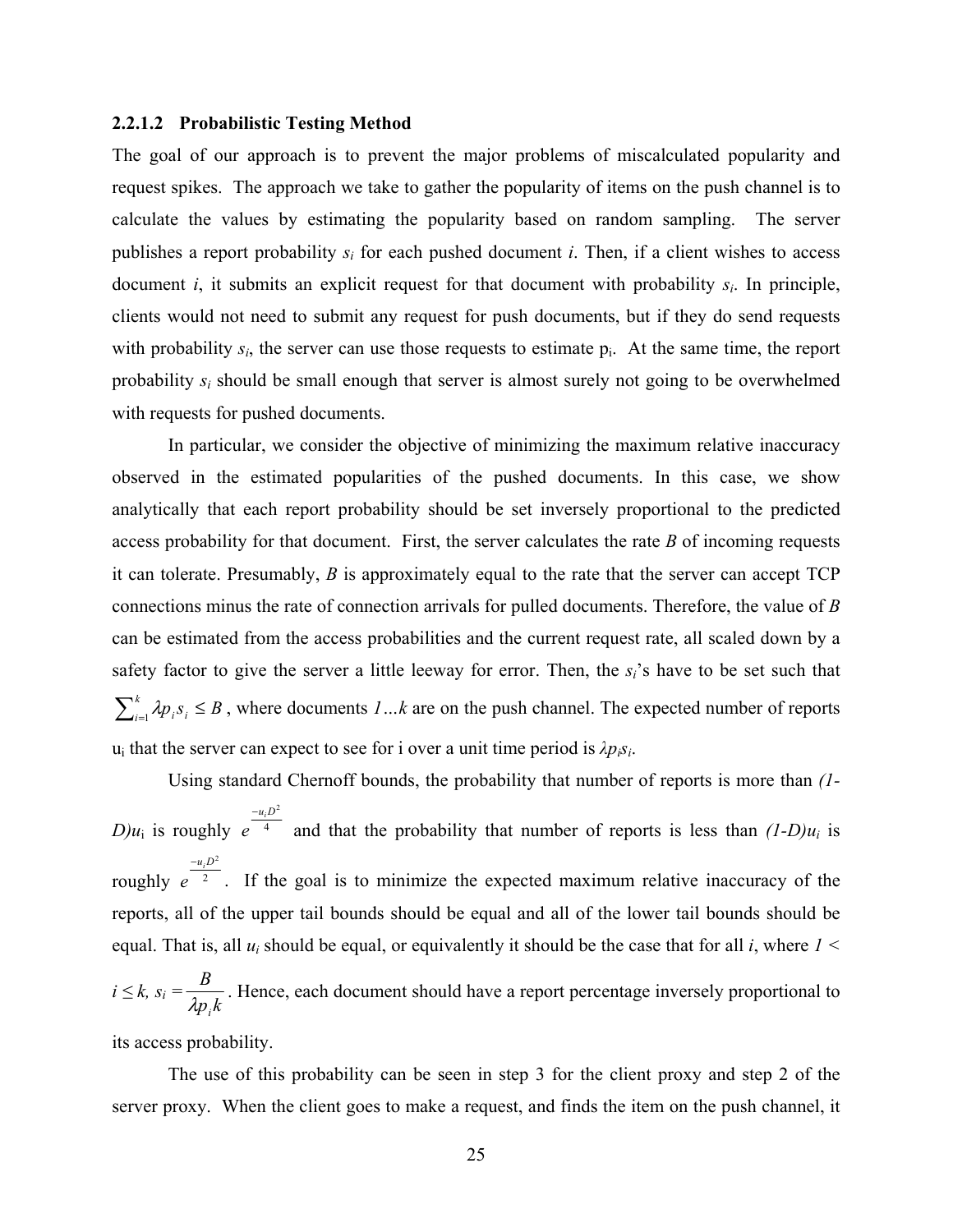will use  $s_i$  to decide whether to send a request to the server. If the request is to be made, it will make the request as a statistics only request. When the server receives the request, that connection will be dropped. Both the client and server expect this connection to end quickly, to make sure that the server does not have too many open connections. At the server, the number of requests this single request counts for is *i s*  $\frac{1}{x}$ . Thus the popularity for the push documents is created. In Chapter [4.1.6](#page-85-0) we provide experiments testing our push popularity scheme against the alternative above. We show that both keep the latency low (meaning the division of documents was fairly accurate), but that the former scheme suffers from brief latency spikes that our scheme does not suffer from.

## **2.2.2 Caching in a Hybrid Data Dissemination System**

Another feature of our system is the cache that exists for the client and server. Unlike normal systems, where the caching policy can be the same for all requests that appear, the caching in a hybrid system must take into account the fact that items appear over multiple channels and will be received in various manners. There are several ways this can be used to the advantage of the system. First, we examine caching on the client side of the system, and then examine the server side caching.

At the client, one option is to cache only pulled documents and relies on the fact that the push channel will be continuously providing the client with documents. The documents that are coming over the push channel will be appearing in each broadcast cycle until they are moved off the push channel. If a client makes a request for a pushed document, the server can wait on the push channel for the document to arrive. Because these documents are continuously arriving, the client will not have to make a direct request to the server and sit waiting for a response. Instead, the document will eventually be pushed to the client and the client can get it in that manner. This will also leave the cache open for less popular documents, which will lower the response time for clients that wish to get those files.

The issue with this option is that it relies on timing on the part of requests for items on the push channel. This approach would work well if the number of items on the push channel is smaller in size and the client makes the request before the request appears on the push channel.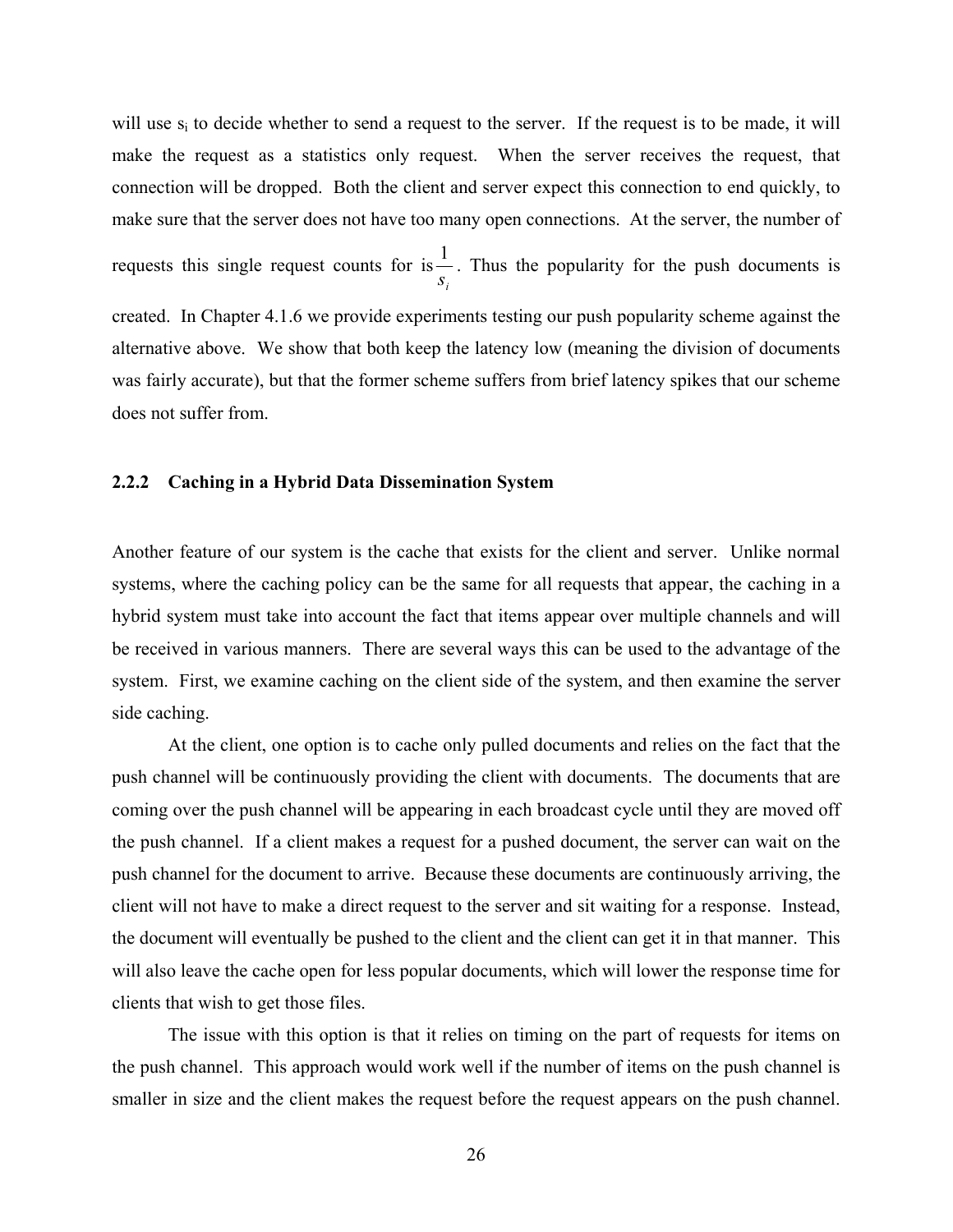If the request is made after the item appears on the push channel, the client will have to wait until the next broadcast cycle begins. If the item is no longer going to appear on the push channel, the client will be forced to make a request for that item over the unicast channel, because it was not being cached. This creates a much longer response time than if the requests had just been made directly. Considering that the majority of the requests will be for items on the push channel, the chance of this increased response time is very high.

Another option, which we chose to follow in our system, is to divide the cache between the push channel and the pull channels. In particular, the amount of cache space given to the push channel is large enough to contain all the items on the push channel. Thus, it is a variable sized cache, with the remaining cache available to store the pulled documents. The reason for doing this is that if a client needs an item on the push channel, it will be able to immediately get that file. Since these are the most popular files, this will lead hopefully to lower overall system latency. If the cache is not large enough to handle all items coming over the push channel, we follow a most requests first approach to removing items from the cache, where the larger popularity documents (which can be determined by the item's popularity estimation) are kept in the cache. The way we divide the cache is to set the pin byte of the document to true if it is from the push channel, and to false otherwise.

We also implemented the Gray Algorithm<sup>38</sup> as a possible caching scheme to be used by both the server and client, as it has been shown to be extremely effective when dealing with caching and broadcast channels. The Gray algorithm works by using access history and retrieval delay to make decisions on which items to keep in cache and which to evict. By using three colors, black, white and grey, the algorithm can choose which documents to keep in cache. Documents migrate from black to gray, and then gray to white. The black pages are those which are most recently accessed and caused page faults, gray those less frequently accessed, and white for documents not recently accessed at all. The cache works by keeping all black documents and those grey documents which will take longest to fetch if a page fault occurs. This has been shown to work extremely well in a broadcast push environment and would be especially effective in the cases where the cache could not hold all of the items from the different multicast channels $38$ .

The remaining cache is divided between all pulled documents and can use any standard replacement algorithm. However, because there are actually two channels returning the data, we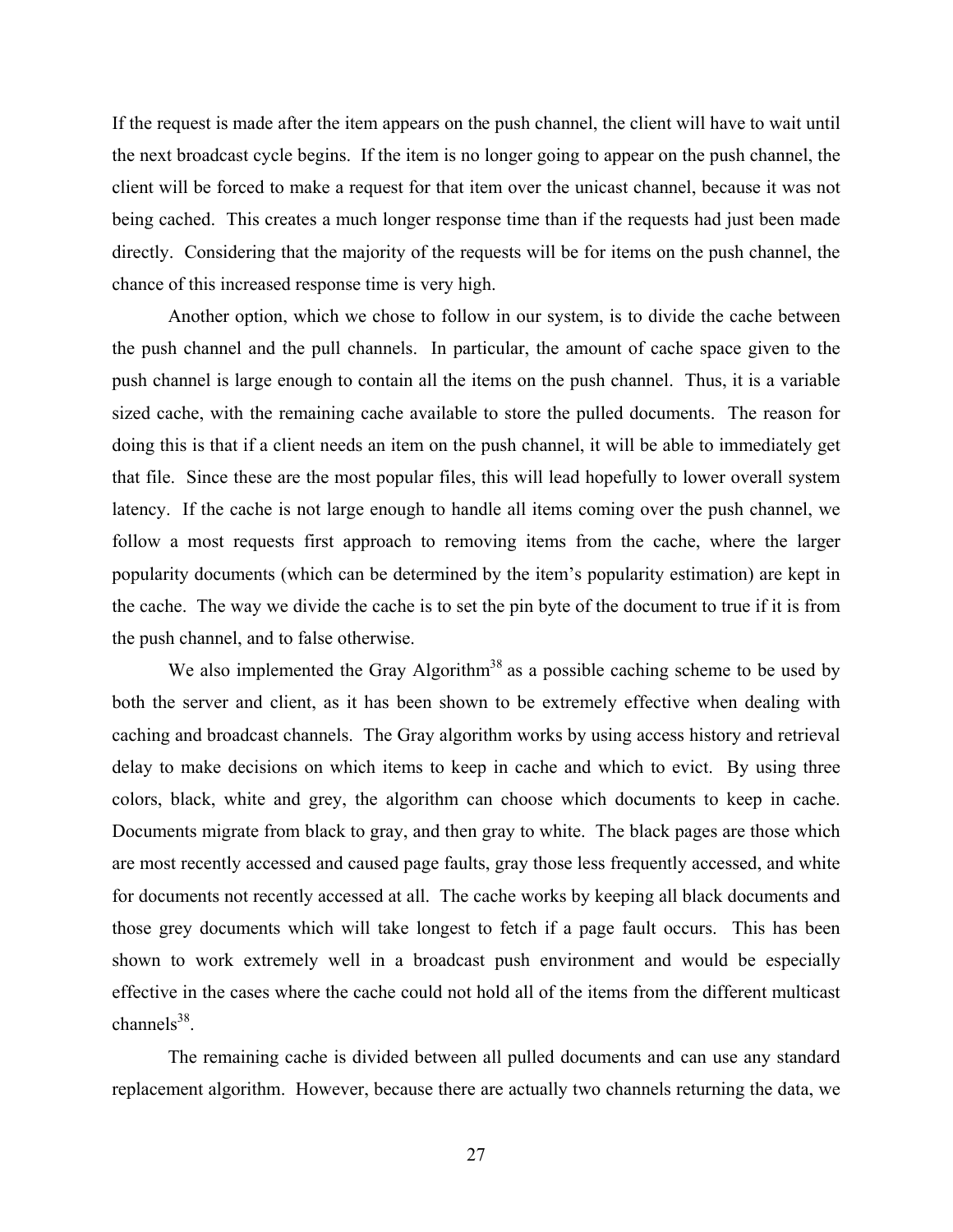can use that to our advantage. If an item was received over the multicast pull channel, this means it had several requests pending for it at the time it was serviced. This implies the popularity of this item is most likely greater than that of a similar item retrieved from the Unicast channel. This should signal to the cache that the multicast pulled item is of higher priority than a Unicast item, all other factors being equal. Therefore, we provide these multicast pulled items with a popularity larger than the Unicasted items. In cases where the cache replacement policy relies on popularity, this will provide it with more information when making ejection decisions. Regardless of the caching scheme used, it is important to utilize the additional channels and use them to the advantage of the system when making decisions on the cache.

On the server side, caching can once again be done in any fashion as determined by the scheme used. However, in a manner similar to the client side cache, the fact that there are multiple channels should be taken into account when deciding what items to keep in the cache and which items to eject. Unlike the client, the server can not count on the multicast pushed items being continuously pushed into it, allowing it to use those as a cache. On the contrary, the server is responsible from pushing those items out continuously, and should therefore have the data from those documents readily available as it goes to broadcast each new item. On the server, as many of the items as possible from the push channel should be placed in the server cache. This is done so that the multicast push channel can broadcast without having to go to the web server backend to get each item. Fetching each item can cause delays in the multicast push data delivery. This can then adversely affect client latency.

In the cache we implemented, we follow this approach of giving multicast push documents priority in the cache, providing as much of the cache as possible to those items. To accomplish this, we attach a pin byte onto each file as it is put in the cache. The pin byte is set for each item on the multicast push channel. Regardless of which scheme is used to eject items, if the pin byte is set to one, the item is not to be ejected. Once the multicast push channel is updated from a document selection run, any items which are no longer on the multicast push channel have their pin byte unset, and can be safely removed. If the cache is not big enough for all the items on the multicast push channel, then the cache will fill with the most popular items first, and will not remove any items from the server cache unless the document selection is rerun.

The remainder of the cache is left open to be used in the manner dictated by the caching policy. Similar to our client cache, we chose to implement this cache by taking the last access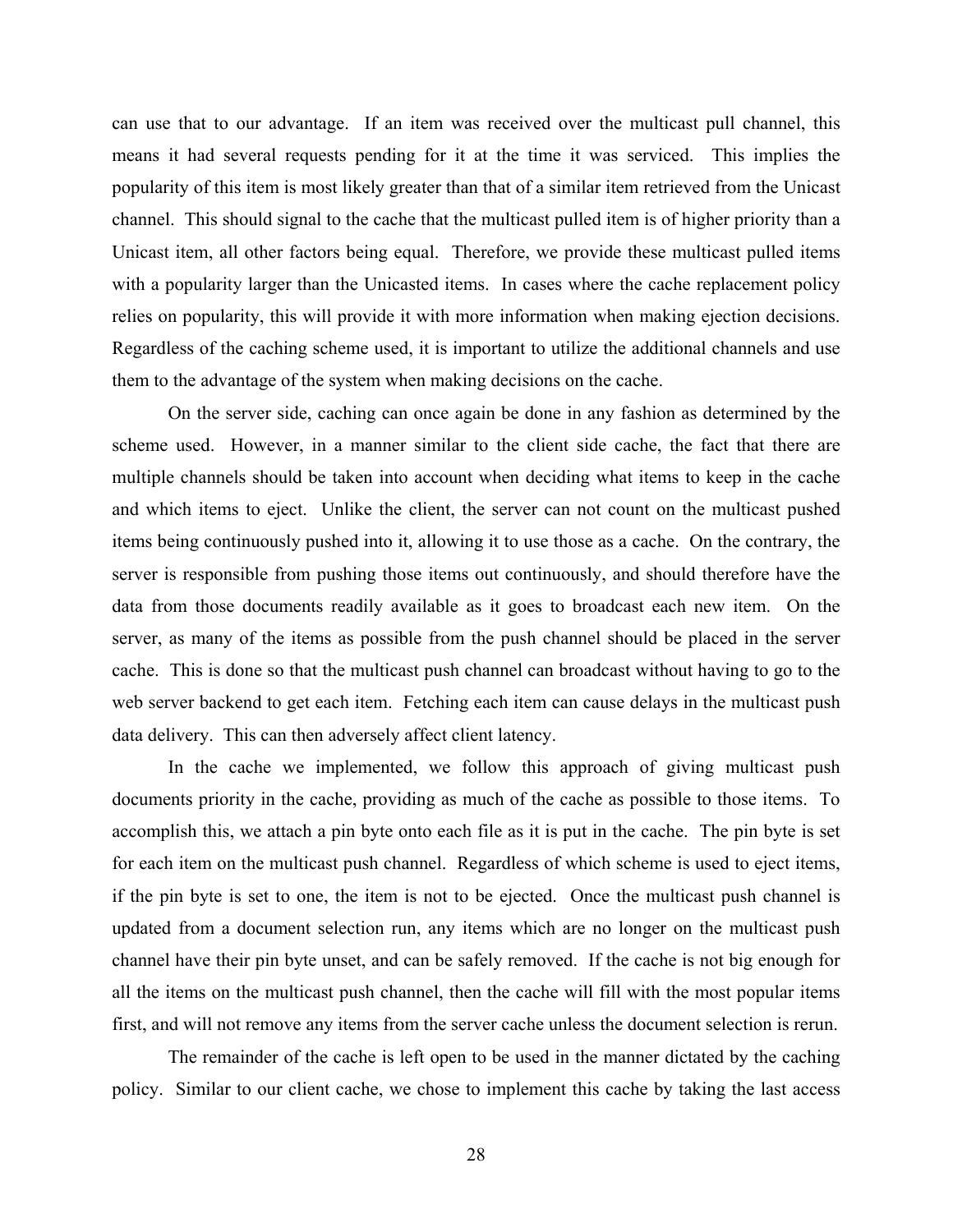time of a document divided by the popularity of a document, which is based on the Lowest Total Stretch First (LTSF) scheme<sup>2</sup>. Those with highest values are ejected first. This allows us to make sure that either items, which have the most requests or are being requested the most often, are kept in the cache, while low popularity items (either from lack of requests or not being requested very recently) are removed. This will tend to make sure that those items which had to be sent over the multicast pull channel, when distribution time occurred, remain in the cache, which is good because these are the items that are most likely becoming hot. In general, the cache on the server side needs to make sure that the documents which will be distributed most often are in the cache. This will lower the latency that clients experience, and lower the work the server must do to get those documents, which can leave it open to handle more client requests.

# **2.2.3 Multicast Push and Multicast Pull Scheduling Schemes**

Another feature of our system that is modularized is the scheduling schemes used on the multicast pull and multicast push channels. The multicast push channel, in particular, needs a schedule because of how our system works. The client needs to check the index of the multicast push channel to find out if the requested document is going to appear on the push channel or if an explicit request needs to be made to the server. This means that the server needs to place an index on the multicast push channel which relays this information to the client. There are many scheduling algorithms that can be used for the multicast push channel<sup>4,10,16,38</sup>; we chose to go with a *flat broadcast*, with items ordered by popularity. We chose this schedule for multiple reasons:

- It is relatively simple to implement and to use with our client access model.
- When ordered by popularity, it fits in nicely with our document selection algorithm. The algorithm contains a list of documents ordered by popularity which it uses to speed up the search process it performs. Because the algorithm returns the item number of the document at which the split should occur, the multicast push channel simple makes its index based on the array of items starting at the beginning up to the split location.
- It allowed us to associate an order that the client can use to determine whether the item it is searching for on the push channel has already passed by or is still going to come. Take a request for document D4, which is the  $4<sup>th</sup>$  most popular document in the system. If the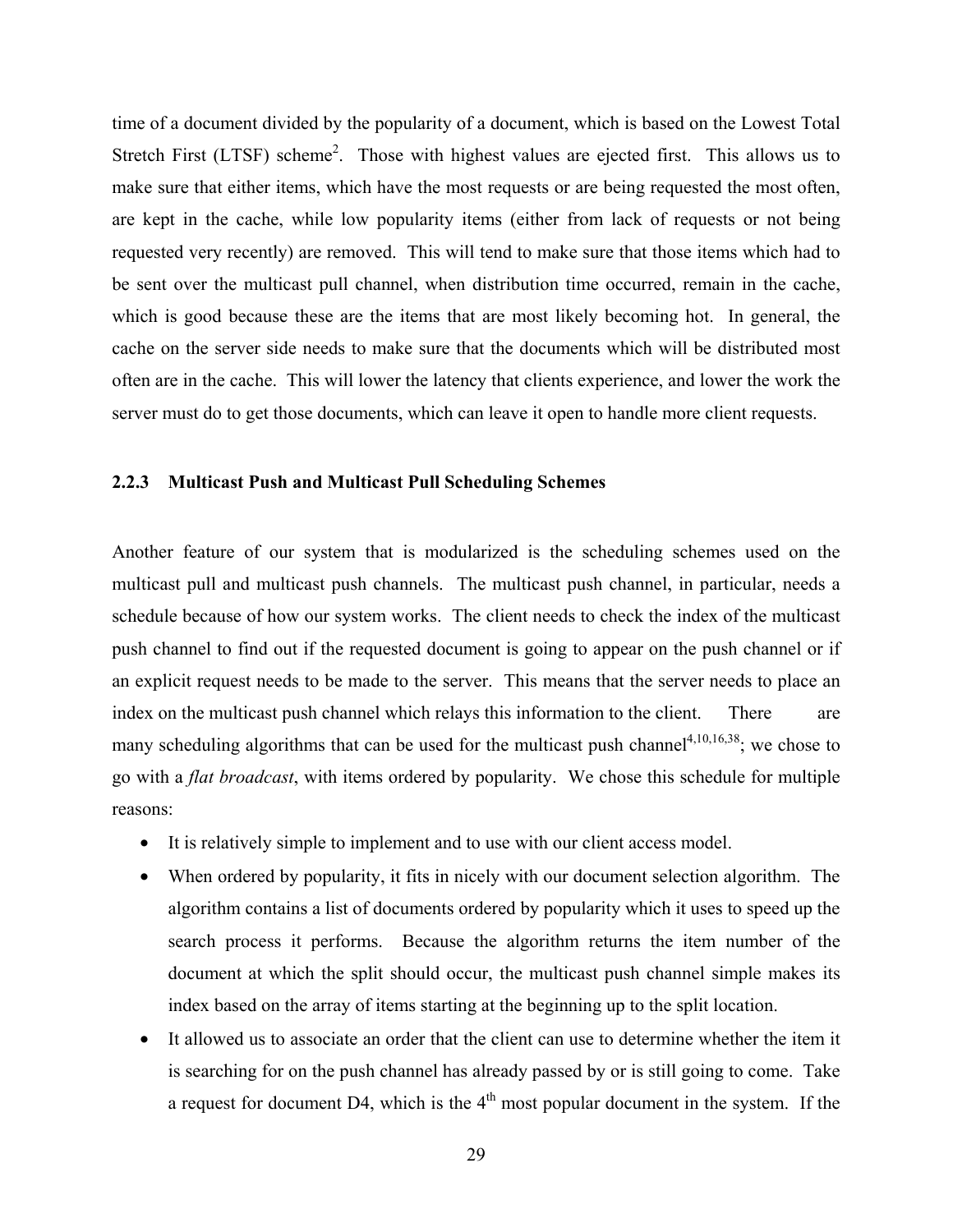current item on the broadcast is item D6, the client instantly knows that it will have to wait for the next broadcast cycle to get the item it wants. Likewise, if it is on item D3, the client knows the next item over the multicast push channel with be its request and can wait for it accordingly. This will provide more benefits when we talk about using our architecture in a wireless environment, for this type of schedule allows for easy selective tuning.

Scheduling on the multicast pull channel can also be done in a variety of ways. In our system, we focused on two main scheduling schemes for items on the multicast pull channel. The first was to send out items in a first come, first server manner. Because the multicast pull channel is an on-demand channel, using a scheduling algorithm which is also on-demand (as items appear, send them out) fits with the channel nicely. However, it does not take into account the number of requests pending for an object, which directly affects the overall latency of the system (which is measured as average latency for all clients). To account for total pending requests, we also chose to implement LTSF, as we previously explained for the client. While our modular implementation allows for any scheduling algorithm to be used, we implemented the LTSF algorithm in the prototype.

#### **2.3 REAL WORLD SYSTEM IMPLEMENTATION NOTES**

In this section, we describe an actual implementation of our architecture into a middleware system that has been fully developed. The system is currently available to be downloaded at *http://www.cs.pitt.edu/~beaver/mbdd/* and can be downloaded as either a server side component, client side component, or an entire system. We will describe how our system was implemented, what decisions were made and what enhancements had to be made in order to make the system fully operational in a real world environment.

The first decision we had to make was in what programming language to use to develop our system. We chose to go with Java, both for the reasons of ease of programming, ability to run under any operating system, and the availability of multicast layer components. We wrote the system in such a way that all components are completely modularized. This includes the following: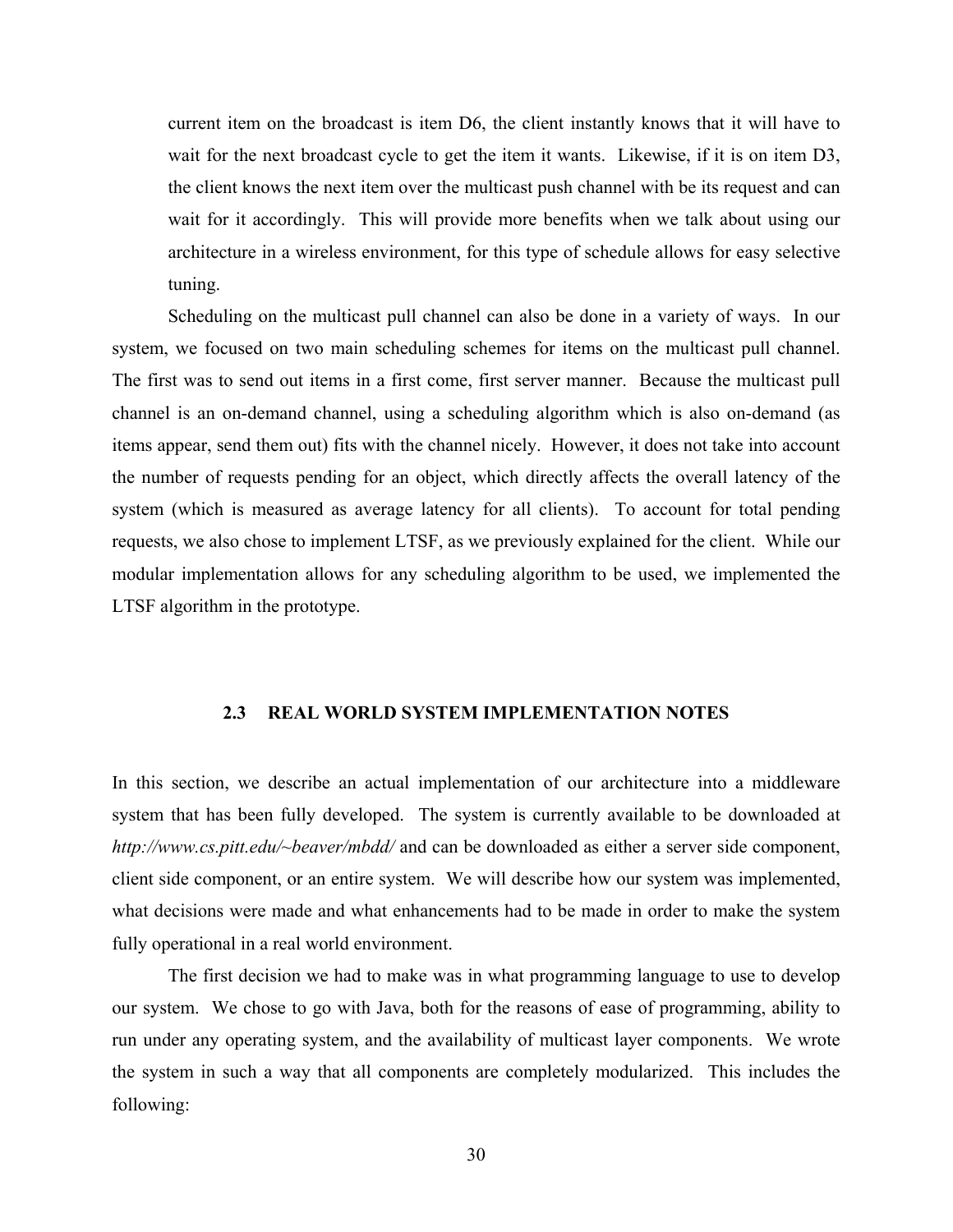- The client side caching scheme
- The server side caching scheme
- The server side multicast push scheduling scheme
- The server side multicast pull scheduling scheme
- The multicast distribution layer
- The connection between the client side proxy and the client front end
- The connection between the server side proxy and the server back end

In the previous section we explained the decisions we made for many of these components. However, we did not explain what multicast system we used, or how the proxies communicate with their front/back ends.

We implemented two different java based multicast layers into our system, Java Reliable Multicast System  $\text{(JRMS)}^{46}$  and Hypercast<sup>39</sup>. JRMS is a reliable multicast layer which works in the following manner. The server chooses a "multicast" address and port combination, which will be used for the multicast layer (in our case, two different address and port combinations). When a client wishes to join a multicast channel, it sets up a listener on that channel. When the server wants to send data out, it simply sends the data to the address it specified. Any clients which were set up to listen on that address will set up an internal tree which will be used to distribute the data to all nodes in the multicast tree. The multicast layer is built over TCP, so the communication is reliable within the network. This multicast layer was used for all the experiments we performed in the lab environment, as it was easy to implement and maintain. The issue this middleware layer had at the time we used it is that it does not work outside of a local intranet.

In order to solve the problem of the multicast layer not working outside a local intranet, we chose to implement the Hypercast multicast layer for our full system implementation. This multicast layer works by providing a central multicast server at a given server and port location. When the middleware server wishes to initiate a new multicast channel, it contacts the multicast server as a document sender and begins to push documents over a TCP connection to the multicast server. When a client wishes to join the multicast channel, it contacts the multicast server as a document receiver, which then organizes the new client into the existing multicast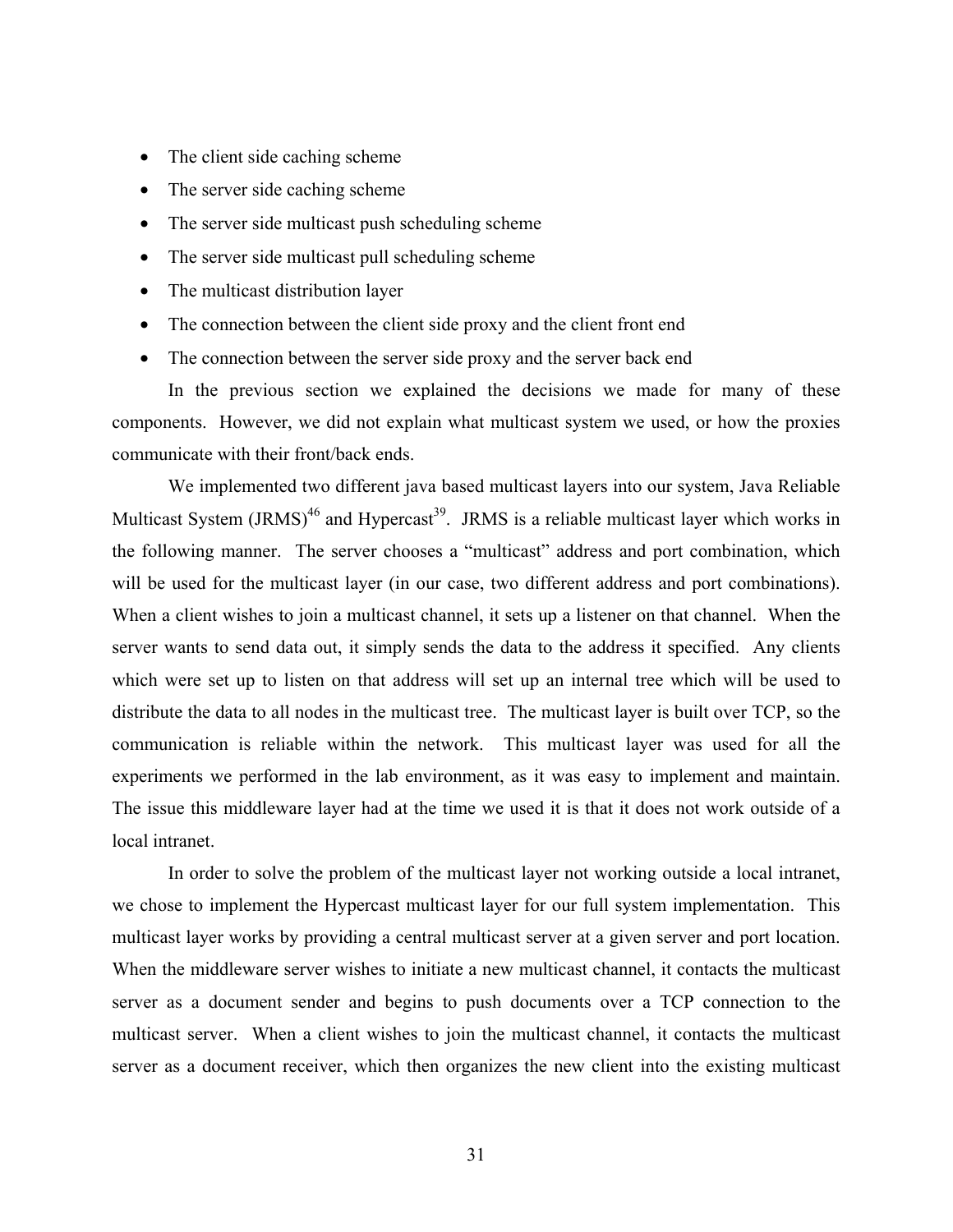tree. All connections between clients are TCP connections, which makes this multicast layer a reliable multicast layer.

Operation on Hypercast proceeds in the following manner: The server pushes the documents to the central organization server node, which then distributes those documents to the nodes that are at the top of the multicast tree. Those nodes then distribute the data to those clients below them in the tree, and communication continues until all clients receive the documents. In essence, the server publishes the documents to the central server, on which clients are subscribed and receive the documents as needed. This multicast layer, unlike the previous one, works over the internet and therefore was chosen to be used in our large network tests and in our final distribution package of our middleware.

Based on the discussion of the multicast channels above, one question is how does the client know where and how to access the multicast channels. Based on the type of multicast channel being used, the way the client will be connecting is different. For example, in JRMS the connection is to an address, which in hypercast it is to a central server which then connects the client into the multicast tree. Additionally, as with any program, there are different pieces of code that need to be loaded to access the different multicast layers.

We made our system to allow any type of multicast layer to be plugged in, which means that if there are three separate servers, each running the middleware, a client may have three different multicast channel types to connect into. Each channel has its own address and port combination that must be used to correctly access and join the channel. Because of the unknown address and type of multicast channel a server may be using, we have created an initial way for the server and client to interact and share this data. The client side middleware component contains within it a table containing all the web sites it has visited and whether those sides are middleware enabled or not (meaning whether the web server is using our middle distribution system as a proxy). On the first visit to a new server, the client proxy sends out a discovery packet on the predefined proxy port (which we set as 8080). If the client does not receive an expected response from that request, it marks the server as non-multicast enabled and any further requests to that server are handled as regular server requests, where communication is pull based over a TCP connection with the server.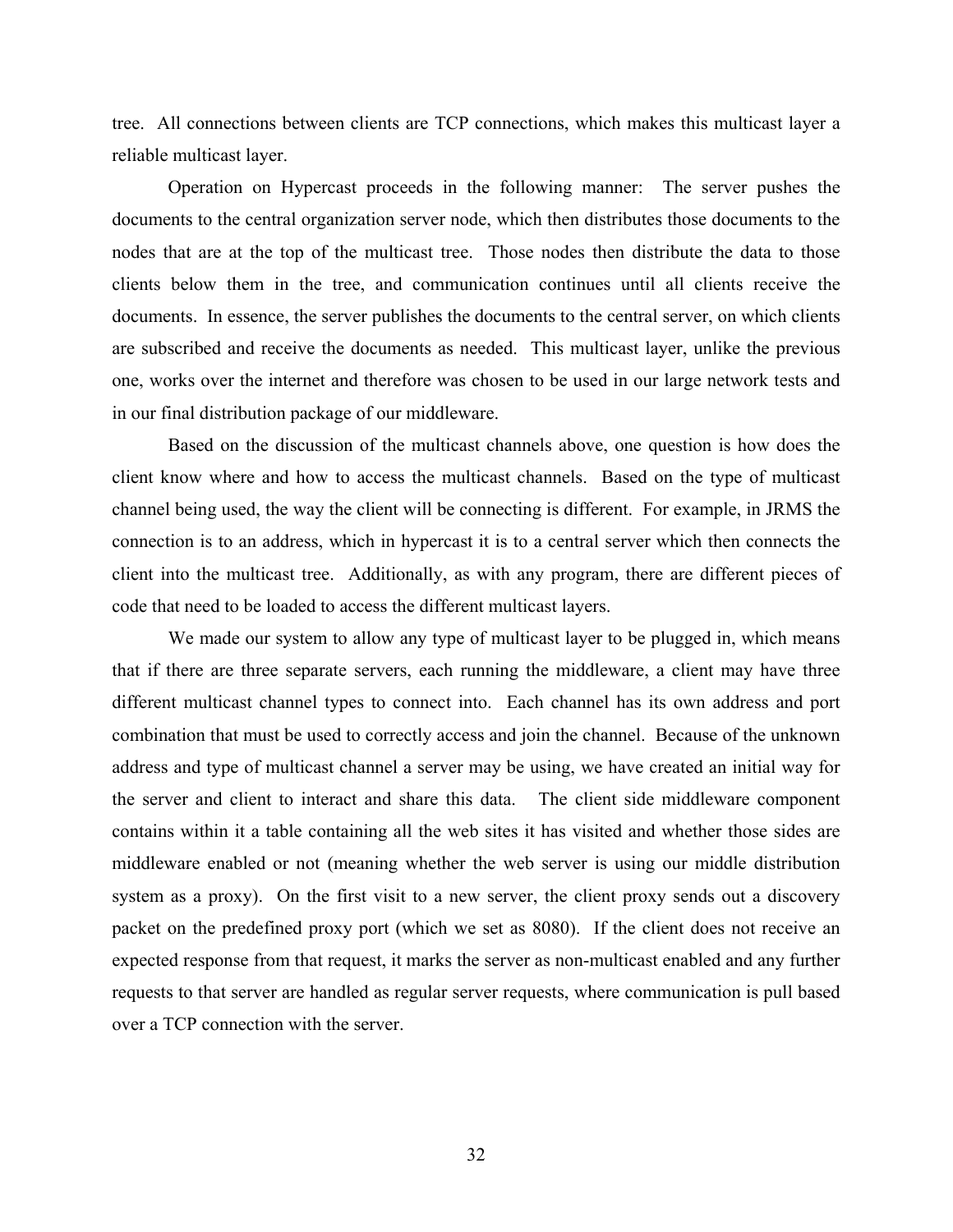

**Figure 4 - Interaction between client front end, client proxy, server back end, and server** 

If the server is a middleware enabled server, it will be listening on the port 8080 in addition to the normal port 80. When it receives a request over port 8080, it generates an initialization packet for the client. This packet contains the address and ports for the two multicast channels along with the class type for the two multicast channels. When the client receives this information, it will create new instances of the two multicast channel classes. It will then use the address and port combination for that channel to join the two multicast channel and start to receive information.

If the server receives any requests for hot items from non multicast enabled clients, it will use the item to update statistics and respond with an information page. This page lets the client know the item is on the multicast channels and that the middleware should be downloaded and installed to properly use the web site. In this way, the clients that are multicast enabled can properly get the documents off the appropriate channels. Non-middleware enabled clients can still request and receive cold documents, but for popular documents will have to get the middleware themselves. This helps improve overall latency and server scalability in the long run.

Another aspect of our middleware implementation is the interaction between the client front end and the client proxy, and the server back end and the server proxy, which is shown in Figure 4. As the figure shows, the server proxy intercepts all requests that come from clients. Any request that the server proxy does not contain locally will cause the server to make a TCP connection to the back end and requests the data for the client. It will then pass on the data to the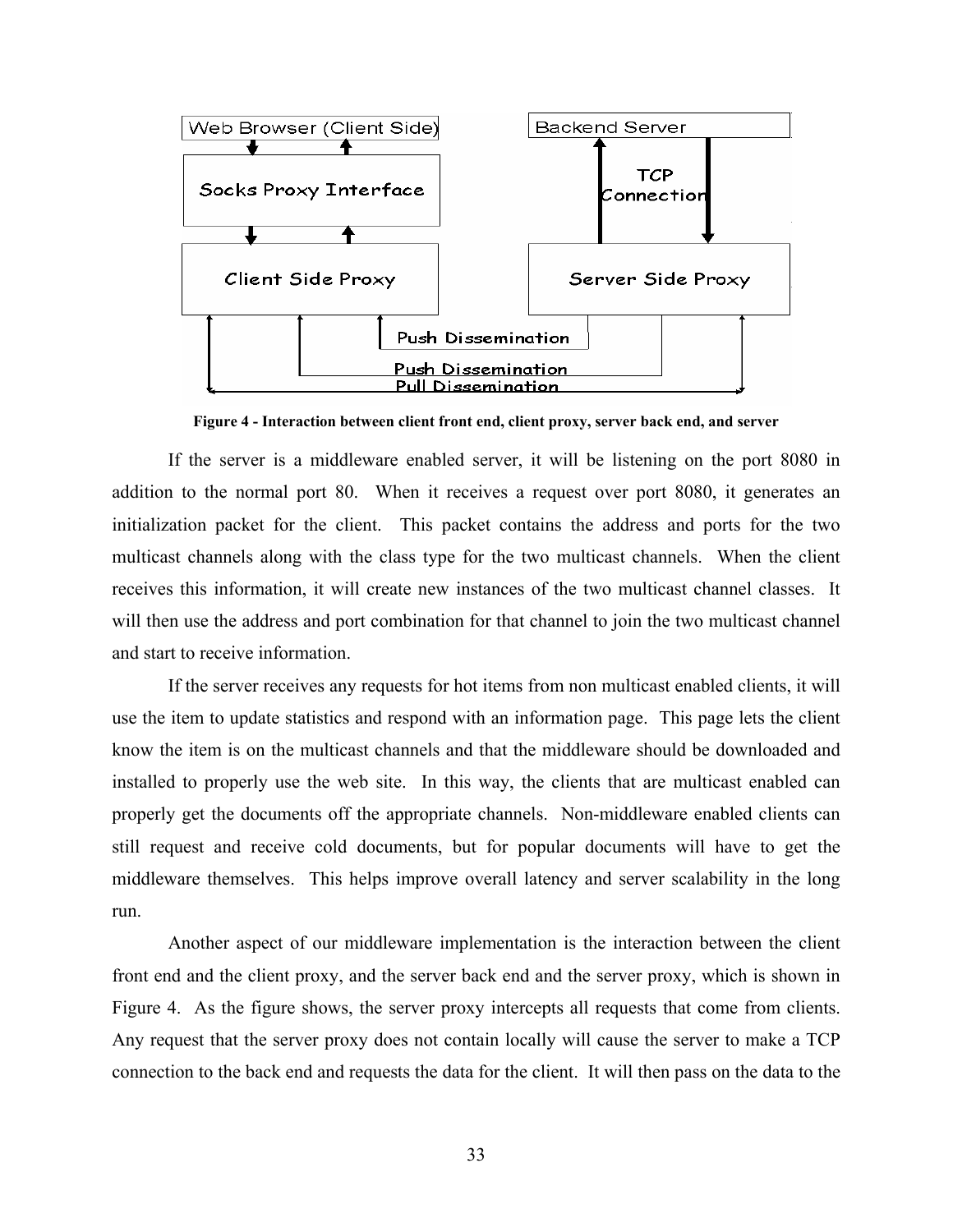client. This allows for any backend existing behind the server side proxy as long as it can handle any request from the proxy.

On the client side, the connection between the client and the front end web browser was done by updating a socks proxy to act as our client side proxy. A socks proxy is a client proxy which accepts requests from web browsers and forwards them to our client side middleware. It uses a standard protocol interface recognized by web browsers so requests can be easily intercepted and handled by the method we define. The socks proxy is responsible for trapping requests from the server, and forwarding them to the middleware client proxy. The middleware client proxy contains the list of servers (whether they are middleware enabled or not) and the logic to check and work with the multicast channels. The proxy requires very little work from clients, other than a simple setting for their web browser to use the socks proxy.

# **2.4 WIRELESS IMPLEMENTATION**

With the advent of mobile devices and wireless communication, there has been much interest in developing systems to work in this type of environment. This type of system environment has been becoming more popular as the technology advances, the devices are able to remain small yet perform advanced operations, and people in general are forced to be on the go more than ever before. As more people go wireless, the systems that are built to deliver data must be able to handle the new workload that appears.

Unlike the wired environment, however, there are several differences in both the client's abilities and the method of communication that must be accounted for during development in a wireless environment. One of these major differences is the limited energy which the client has available to use. A mobile client may be running on batteries or other power sources that must be replenished. Actions such as communication and processing take away the energy at the client. When the client is out of energy, it will no longer be able to operate.

In terms of energy usage, communication is one of the major power drains that exist for mobile clients. In order to receive data, clients must power up their antenna, listen to the data till they receive the requested data, then power down the antenna. Whenever the antenna is in use, it is using energy, which aids in decreasing the available power of the mobile device. This makes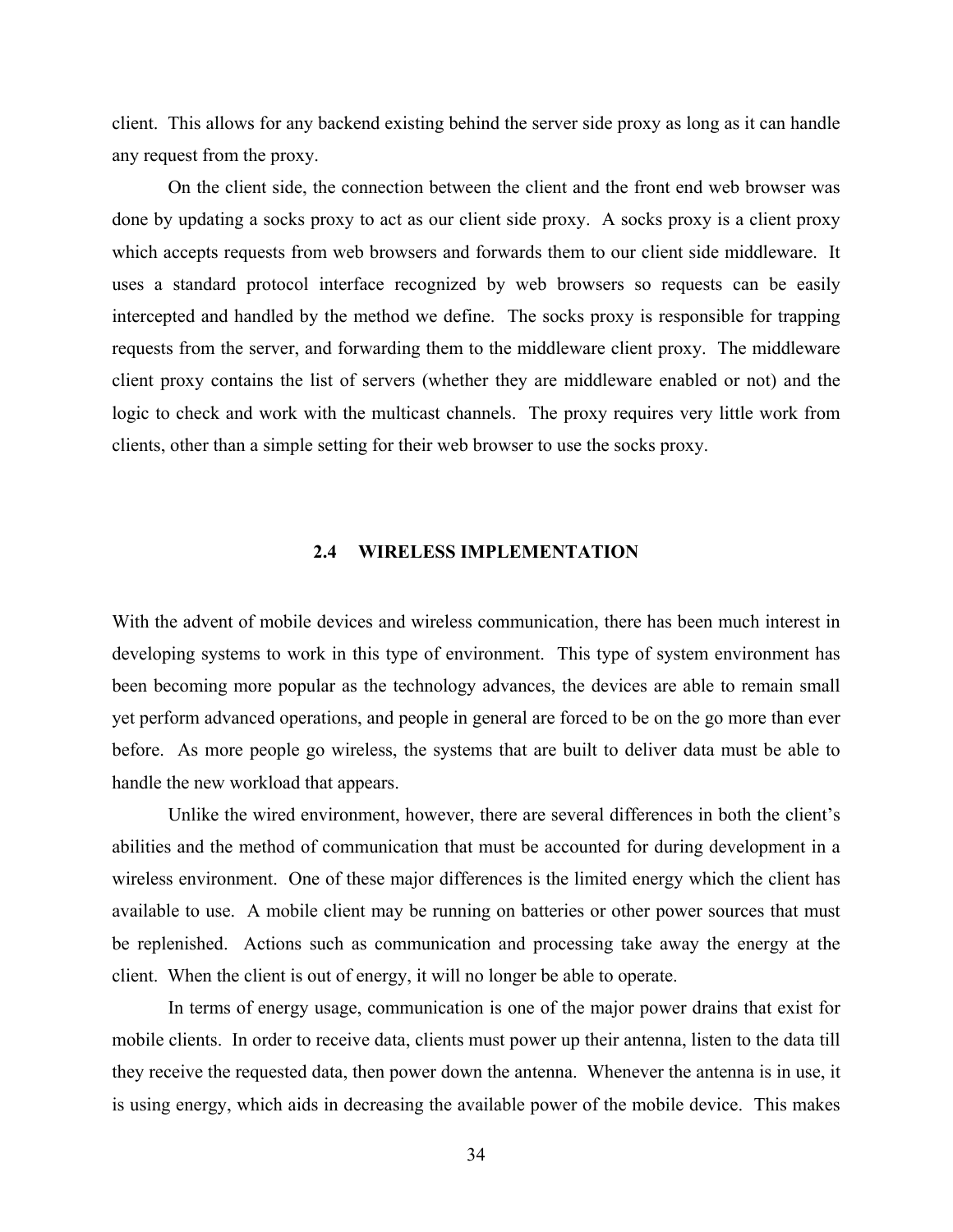

**Figure 5 - Wireless System Architecture** 

limiting the amount of communication one of the constraints that should be accounted for against in a wireless based system. Additionally, communication is not the most reliable and clients can get easily disconnected, especially when trying to maintain a connection with a remote server. Thus, having clients communicating for the least amount of time is also a major goal of any wireless system.

Another difference that must be accounted for is the general mode of distribution in the wireless network. For the most part, wireless servers tend to broadcast data out to clients as opposed to maintaining a one to one connection with the client and using that connection to reply to requests from the clients. This means that having all clients connect to the server, make a request, and then maintain the connection, while the server queues the request and eventually serves, it will not work. Instead, connection from clients to servers should be brief connections during which the request is made to the server, and then the client waits to get the results over some other form of communication. We once again follow a three channel approach in our architecture for wireless environments.

Figure 5 shows our updated architecture for a wireless server version of our system. There are several differences to note between this architecture and the one we previously described. The first difference is that all the communication channels are only unidirectional in nature. There are once again three channels total, which are the *Broadcast Push channel*, the *Broadcast Pull Channel*, and the *Unicast backchannel*. The Unicast backchannel provides the means of communication from the clients to the server. Clients will connect to the server, submit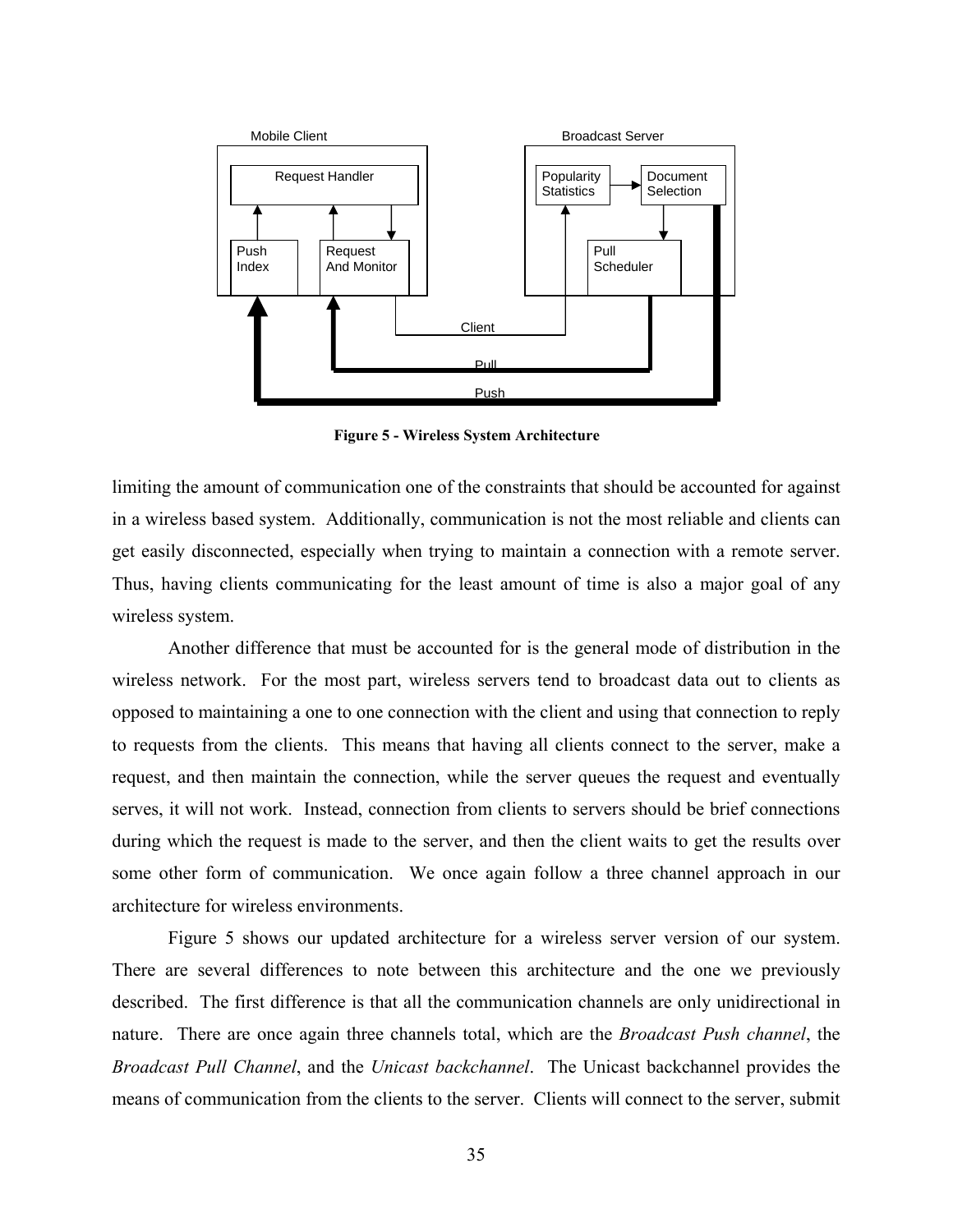their request, and then immediately disconnect from the server. Because this is a low bandwidth channel, the server is not able to respond with the actual data for the client. Instead, this channel is used only for gathering request statistics and the actual requests which should be responded to. This can be seen as the same operation that requests for multicast push documents followed, where the client would send a "statistic" request only and then disconnect.

The other channels, the Broadcast Push and Broadcast Pull documents, are broadcast channels which are constantly pushing data out to the clients. The difference between the channels is in the type of data which they push out. The Broadcast Push channel pushes out the documents determined as hot by our document selection algorithm. Similar to the way it is done in the wired architecture, these items will be broadcasted out with an index which lets the clients know which documents are coming, which order those documents will appear in, and the request probability value for that item. Recall that the request probability value is the percentage of the requests for hot documents which will make a direct "statistic" request to the server.

The Broadcast Pull channel is another broadcast channel which operates in a similar manner to the Multicast pull channel in our previous architecture. On this channel, the non popular documents will be pushed out to all clients based on the client requests that come in over the client requests backchannel. The difference between this architecture and our previous architecture is that no data is distributed to clients over the unicast channel; otherwise the system operates as it normally does. The algorithm used to divide the documents is still the same as we used previously. One interesting note is on the use of the costs for sending an item over the pull channel versus over the push channel, which is used as the crux of our algorithm.

Although it may initially seem that using the same costs is not correct, it actually does work because the turnaround time at the server is the same regardless of how the pull channel set is implemented. Since we were only dividing the documents into push and pull, whether the pull channel is a push based pull channel or a unicast channel the amount of bandwidth needed to place the item on the channel is the same, and thus the algorithm is still relevant. If the costs had been the client response times, the algorithm would have to be altered. Since the costs used are the amount of bandwidth needed to meet the requested turnaround response time at the server, and given the same amount of bandwidth available at a wired or wireless server, the bandwidth costs to get out the data is the same. This allows us to use our algorithm to divide the documents, and still provide a close to optimal division even though the system has changed.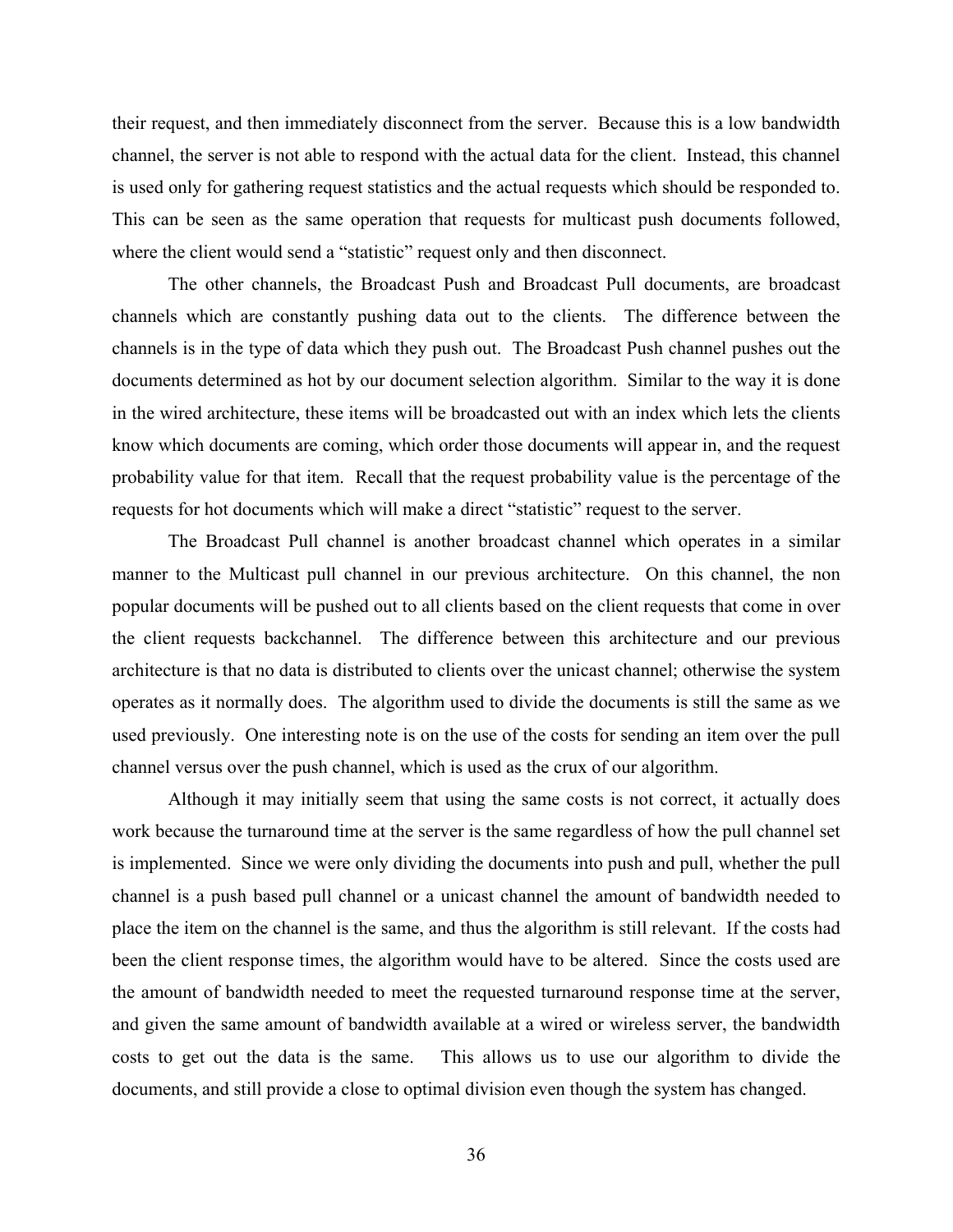One change that must be made to our architecture is how the clients handle requests for pull based documents. In the wired architecture, all requests for pull based documents are made directly to the server. In the wireless architecture, because all clients get all the data being requested, it is possible for a client to check the index on the pull channel and get the requested document without having to make a direct request. This also allows for selective tuning and further energy savings from the client, by being able to get the data without having to make a request. The issue is that this will skew the popularity of items, which are almost popular enough to be on the broadcast push channel, but are not on it yet. Since these will be the items that appear the most on the broadcast pull channel, they would also be the items the users could get without making a direct request. By not making a request, the items perceived popularity would fall off, when it should have been increasing and eventually placed on the broadcast push channel. Thus, our solution is that even though the client did not have to directly request this item, the client will make a request to the server for it similar to the way the requests are made for items on the broadcast push channel. The difference is unlike the broadcast push channel, where requests were made only  $x\%$  of the time, requests will be made for every item gotten off the broadcast pull channel if a direct request was not made first.

Another change that must be made is how we handle the race conditions between the channels. The race condition that can occur is if the item being requested has just been moved to the broadcast push channel when it was previously on the broadcast pull channel. When the client requests the document from the server, the server may have already have it scheduled to be placed on the broadcast push channel. The client, having already checked the push channel index, will expect the document to appear on the pull channel. Thus, the client will continue to monitor the pull channel while the server is placing it on the push channel, causing the client to never receive the document it requested. This is an unacceptable condition in our system which focuses on lowering response times and increasing overall system scalability.

Our solution to this race condition is to have the server continue to broadcast items even after they have been scheduled and moved to the broadcast push channel. These items will only be sent over the broadcast pull channel, however, when a non statistic request (recall the requests for items on the push channel are statistic requests) appears for an item on the push channel, the item is still scheduled and placed on the pull channel as well. The client will then eventually receive the requested item over the pull channel, although the delay may be more than if the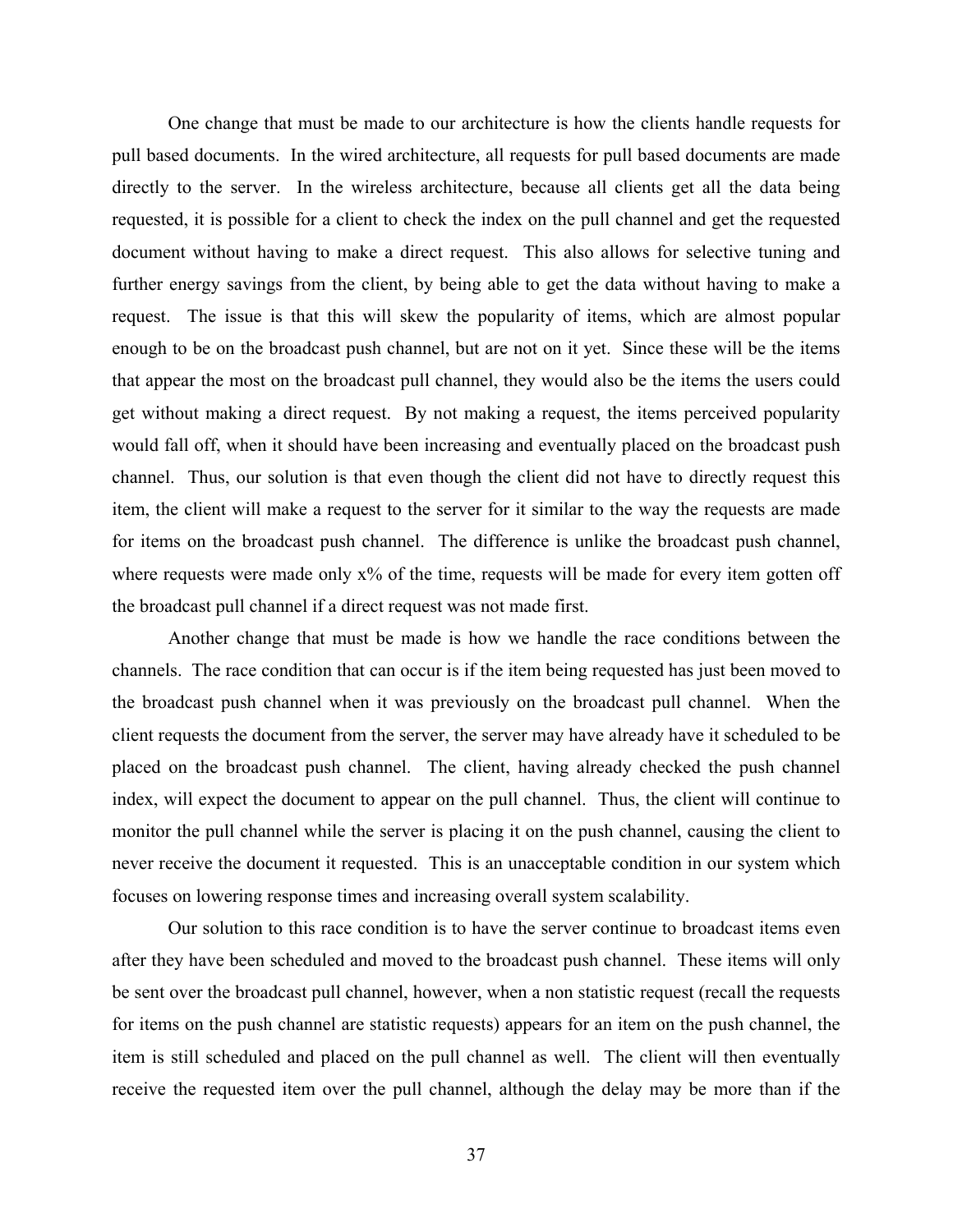client had been monitoring the push channel. Thus, we prevent the starvation that the race condition can result in, and ensure all clients receive the data they have requested.

The final change we made to convert our architecture from wired to wireless is found in how the broadcast pull channel distributes data. In the wired version, the multicast pull channel simply pushed items out on it as necessary, without telling the clients what was coming through the use of an index. In the wired architecture, where the client may selectively tune to help with saving energy, an index on the broadcast pull channel is necessary. This will not only allow clients to know what is coming over the broadcast pull channel, but also when it is coming. This index is dynamic in nature, though we limit the size to 10 documents, so that clients are not waiting too long for items that were requested. This index will be created and sent out while the previous broadcast cycle is occurring, thus simulating a combination of the multicast pull and unicast channel in our original system design.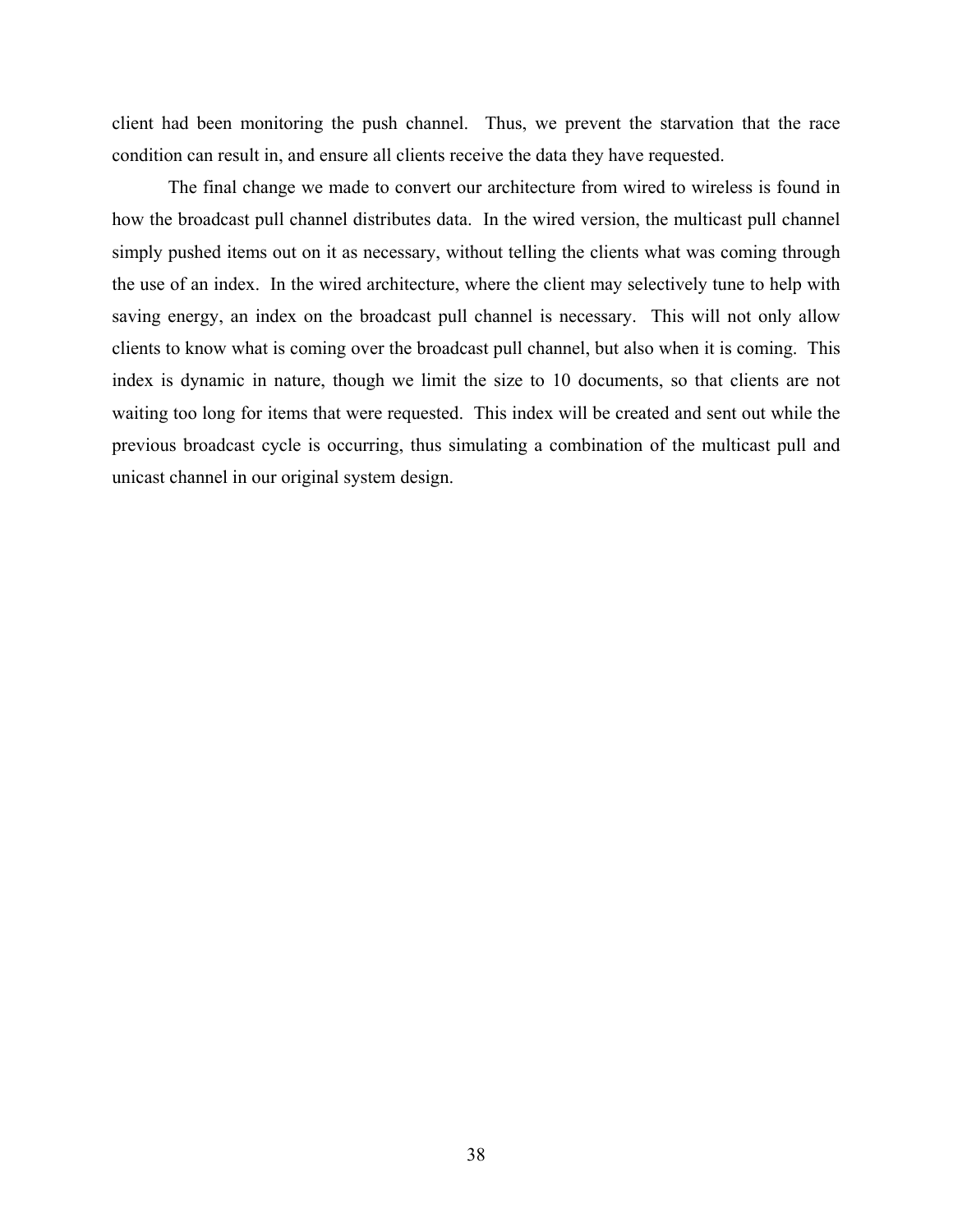# **3 DOCUMENT SELECTION AND BANDWIDTH DIVISON**

In this chapter, we examine the division of documents and bandwidth among the different types of channels. We first focus on the division of documents and bandwidth between the Multicast Push channel and the collective set of pull channels. We present an algorithm to achieve this division of documents and bandwidth in a near-optimal fashion. Then, we present an algorithm for dividing the documents and bandwidth among the two pull channels.

# **3.1 DOCUMENT AND BANDWIDTH DIVISION BETWEEN PUSH AND PULL CHANNELS**

As it was mentioned in the Introduction, the division of documents and bandwidth is vital in a hybrid data dissemination scheme. The combination of using a push channel for one set of documents and the pull channels for the remaining documents gives the system high scalability with low overall latency. In the hybrid scheme, the server must dynamically assign each document either to be pulled by the clients, by placing it on the unicast pull channel, or to be pushed out to clients, by placing it on the multicast push channel, in a process called *document classification47.*

In addition to dividing the documents, the server must also partition dynamically its bandwidth between the pull channels and multicast push channel, in a process referred to as *bandwidth division*. Document classification and bandwidth division are actually inter-related issues because a given bandwidth division determines the performance of a document classification choice and, conversely, a given document classification determines a bandwidth split that optimizes performance. In turn, both document classification and bandwidth division depend on the popularity of data items because download latency is smaller when hot items are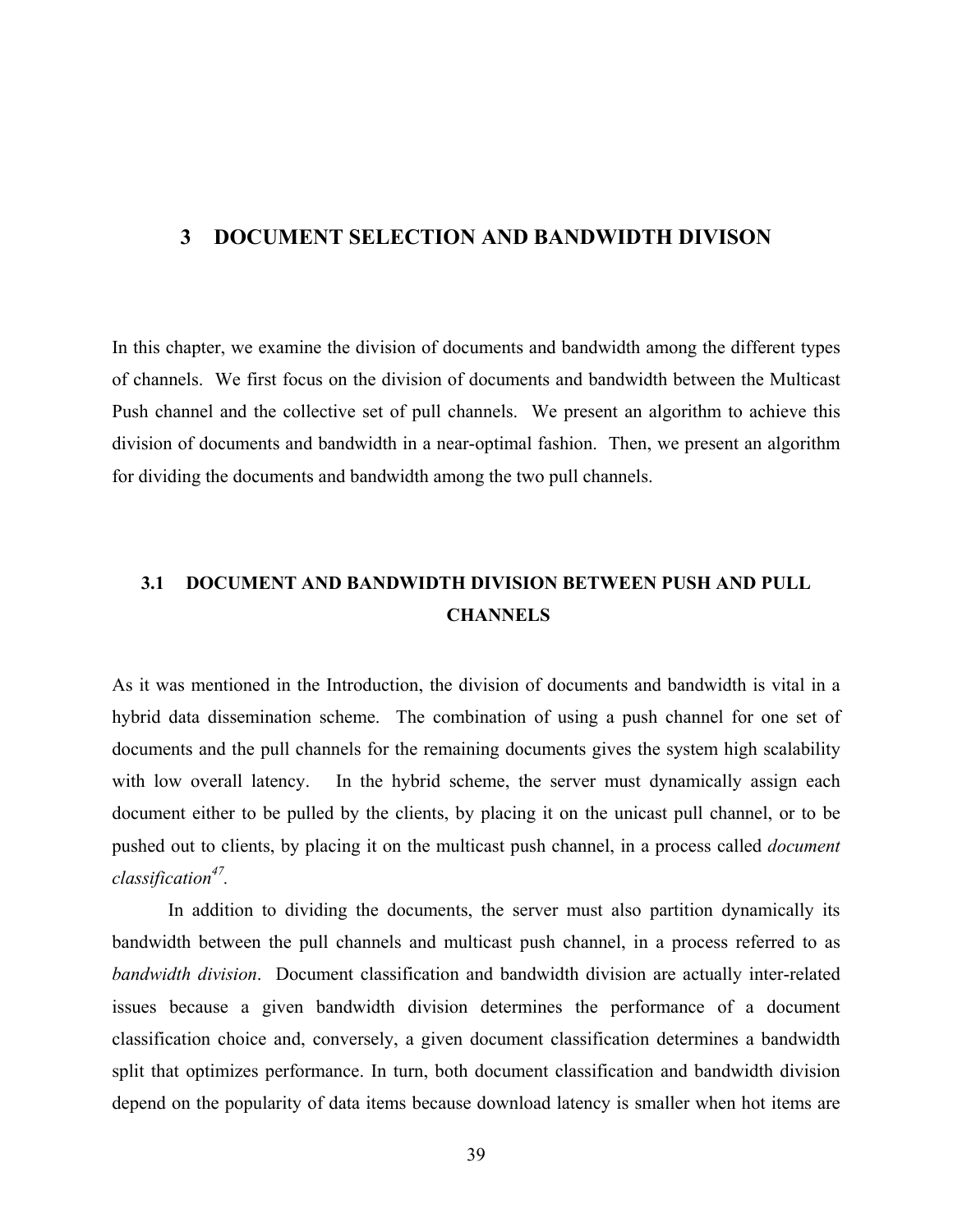assigned to multicast push, cold items to unicast pull, and the bandwidth is divided appropriately between the two channels.

Because of this relationship, the server must estimate the popularity of the documents it serves in what is referred to as the *push popularity* problem. The estimation of document popularity is complicated by the fact that no requests are made by clients for multicast push documents. In particular, if the popularity wanes for a specific document and that document was on the multicast push, the shift in client interests is not reflected in request logs at the server. In turn, the server would not know that it is time to demote a document to the pull channels. What is required is the ability to determine the popularity both of items for which requests are made (the pulled documents) and also those for which requests are not made (the pushed documents). A solution to this problem was presented in Section [2.2.1.](#page-32-0) In it, we provided a way to estimate the popularity of documents both on the push and pull channels, as will be required in our selection-division (SELDIV) algorithm.

SELDIV, whose details are presented next, is an integrated algorithm for solving simultaneously and to near-optimality the bandwidth division and document classification problems. Our algorithm is evaluated through emulations on a comprehensive middleware platform for scalable data dissemination. The algorithm exhibited lower average latency than previous schemes. The underlying reason for this performance is that if document selection is addressed separately from bandwidth division, a certain bandwidth split can be fixed to a level that is suboptimal for a certain assignment of documents to channels. More generally, the performance trade-offs differ quantitatively and qualitatively under the combined scheme. For example, the assignment led to multicast push latency that is significantly faster than pull latency due to the higher relative popularity of multicast items over unicast documents.

# <span id="page-50-0"></span>**3.1.1 SELDIV Algorithm**

To better understand the SELDIV algorithm, it is first necessary to understand the differences in average latency for the multicast push and for the unicast pull channels. The average latency for documents on the multicast push channel is roughly linear in the number of documents on this channel. Specifically, the average latency for a document on the multicast push channel is half of the period of the broadcast cycle, since we assume that documents are sent once, not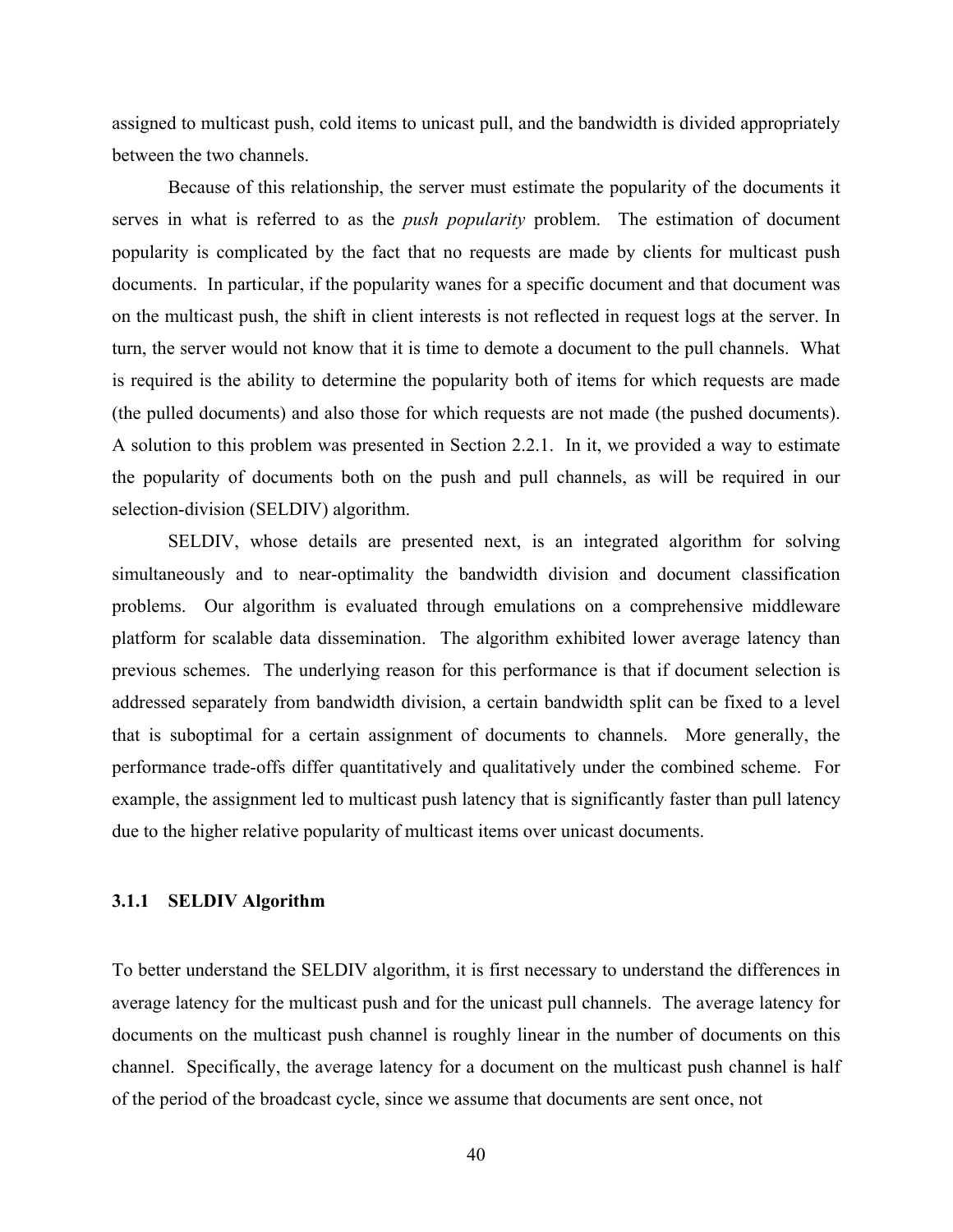| Parameter | <b>Description</b>                 |
|-----------|------------------------------------|
| n         | Number of Documents                |
| $\lambda$ | Observed Request Rate $\lambda$    |
| $\alpha$  | Pull Over-provisioning factor      |
| L         | <b>Current Required Latency</b>    |
| B         | Total Available System Banndwidth  |
| S         | Array of document sizes $S_i$      |
| p         | Array of document probabilities pi |
| ε.        | Tolerance factor                   |

**Table 1 - Algorithm Parameters for document selection and bandwidth division algorithms** 

<span id="page-51-0"></span> fragmented, and broadcast sequentially. In particular, the delay expected on the push channel is equal to half the total time it takes to broadcast all documents placed on the channel, which given that document *i* is of size  $S_i$ , is  $\sum_{i=1}^{S_i}$  for all *i* on the push channel. This makes one of the goals to keep the amount of data on the push channel as small as possible while maintaining the pull channel below a full load level, as that will enable very fast response times for items on that channel, which helps to lower system latency.

 The delays for pulled documents, however, are radically different from those of pushed documents. If document *j* is assigned to unicast pull, a client request for *j* is queued at the server for transmission. Let  $S_i$  be the size of document *j*. Basic queuing theory tells us that the corresponding queuing delay is either *O(Sj)* or unbounded, depending on whether the server load is less than 1 or not. Thus, to minimize average latency, the server should require as many documents as possible be pulled, as long as the load for the pulled documents is bounded by a constant less than 1.

Our solution to document classification and bandwidth division is to use an integrated algorithm that minimizes average latency. The steps of our algorithm are shown in Algorithm 1. This solution works in conjunction with a subroutine shown as Algorithm 2. Algorithm 1 uses a tolerance factor  $\varepsilon > 0$ , which is an arbitrarily small positive number, and finds a solution that has latency within ε of the optimum for the given bandwidth and popularities. The algorithm also assumes that the list of documents passed in is ordered by decreasing popularity (meaning item 1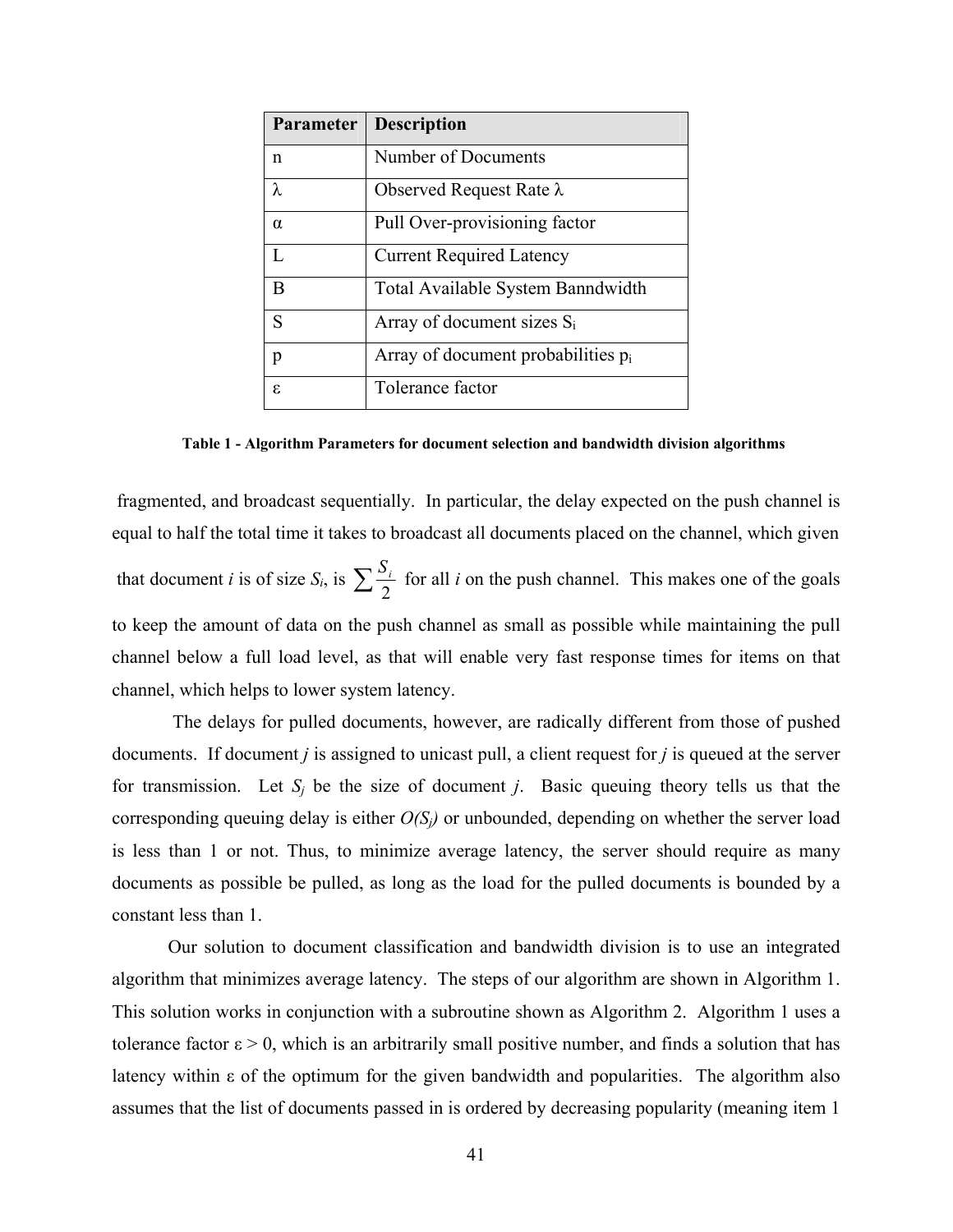**Algorithm 1**: SELDIV - Bandwidth Division and Document Classification

**Require** n,  $\lambda$ ,  $\alpha$ , B, S, p, and  $\varepsilon$  as defined in Table 1, and  $p_i \ge p_{i+1}$  ( $1 \le i \le n$ ) **Ensure** k is the optimal number of documents on the push channel, pullBW is the optimal pull bandwidth, pushBW is the optimal push bandwidth 1. **for**  $i = 1...n$  do 2.  $rspt_i = rspt_{i-1} + p_iS_i\lambda$ 3. sizeTotal<sub>i</sub> = sizeTotal<sub>i-1</sub> +  $S_i$ 4**. end for**  5.  $lMax = sizeTotal_n / B$ 

- 6.  $1 \text{Min} = 0$
- 7**. while** (lMax lMin) > ε **do** 8.  $L = (1Max + 1Min)/2$ 9.  $k = tryLatency(L, p, \lambda, n)$
- 10. pullBW =  $\alpha$ (rspt<sub>n</sub> rspt<sub>k</sub>)
- 11. pushBW =  $B \text{pullBW}$
- 12. **if**(pushBW  $\geq$  (sizeTotal<sub>k</sub>/(2L)))

13.  $1 \text{Max} = L$ 

14**. else**  15.  $lMin = L$ 

- 
- 16**. end if**  17**. end while**

is the most popular, item *n* the least popular) and that the list includes the popularity of the items on the push channel. The parameters for the algorithms are summarized in [Table 1.](#page-51-0)

Algorithm 1 proceeds in the following manner. It first pre-computes the sums  $\sum_{i}^{k} \lambda p_i S_i$ (which is a running total of the bandwidth requirements for the first k items) and  $\sum_i^k \lambda S_i$  (which is a running total of the size of the first k items), placing the totals in the arrays *rspt* and *sizeTotal* respectively (Lines 1-4). This will help to optimize the run time because these values would otherwise have had to be computed during every loop. The algorithm then sets the initial minimum latency to be 0 and maximum latency to be the amount of time required to send all the documents out over individual connections with each client (Lines 5-6). A binary search is then performed, for which each loop consists of taking the average latency between the current minimum and maximum latencies and passing that average latency to the subroutine in Algorithm 2. Algorithm 2 will use that average latency to calculate the number of items *k* that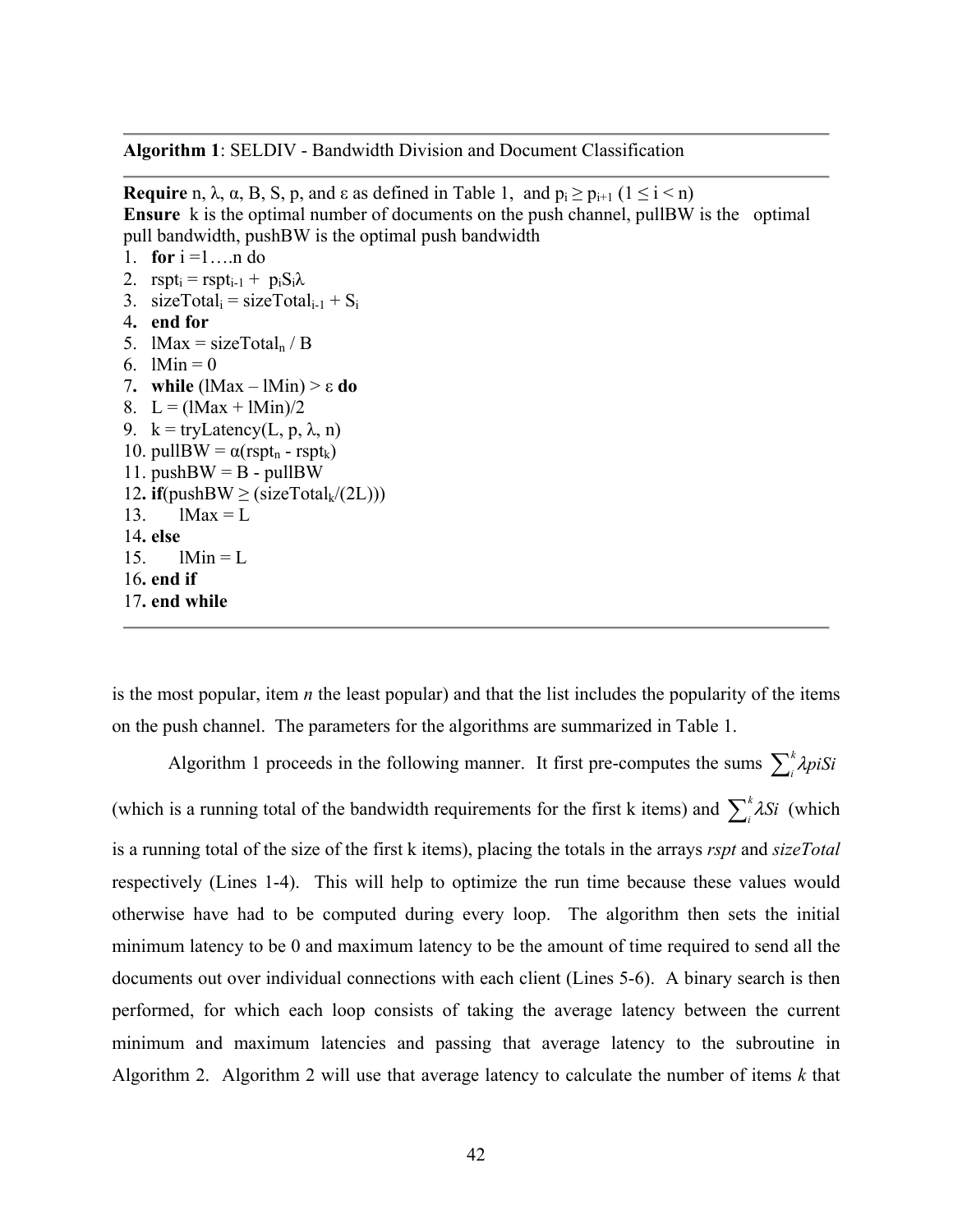**Algorithm 2**: tryLatency subroutine

| <b>Require:</b> n, $\lambda$ , L, p as defined in Table 1                                       |
|-------------------------------------------------------------------------------------------------|
| <b>Ensure:</b> returns the number k of items pushed given that average latency of L is required |
| 1. while {Max-min > 1} do                                                                       |
| 2. $k = (max + min)/2$                                                                          |
| 3. if( $(p_k\lambda L) > \frac{1}{2}$ ) then                                                    |
| 4. $min = k$                                                                                    |
| 5. else                                                                                         |
| 6. max = $k$                                                                                    |
| 7. end if                                                                                       |
| 8. end while                                                                                    |
| 9. Return k                                                                                     |
|                                                                                                 |

should be placed on the broadcast push channel (recall that the list of items is ordered by popularity, so this *k* refers to the *k* most popular documents)(Line 8-9).

Using the return value of *k* most popular documents, Algorithm 1 calculates the amount of bandwidth that should be given to the pull channel based on the choice of *k* (Line 10). Notice that in this calculation, a value  $\alpha > 1$  is used that measures the target level of over-provisioning for the pull channel. More precisely, the actual bandwidth we reserve for pull is  $\alpha$  times what an idealized estimate predicts. Queuing theory asserts that  $\alpha > 1$  guarantees bounded queuing delays, whereas  $\alpha \leq 1$  leads to infinite queuing delays. As such, the parameter  $\alpha$  can also be thought of as a safety margin for the pull channel.

After calculating the pull bandwidth, the remaining bandwidth is partitioned to the push channel and it is determined whether the amount of push bandwidth provided is actually enough to sustain the amount needed for the push channel (Lines 11-16). If there is enough bandwidth, then the latency could be lowered, and the max latency is decreased and the search performed again. Likewise, if there is not enough bandwidth, the latency is increased and the search performed again. This continues until the ε value is met, at which point the number of items for the push channel (and therefore which items), the push channel bandwidth and the pull channel bandwidth are all returned to be used to divide the bandwidth and documents for the system.

Let us now examine the details of Algorithm 2. Algorithm 2 requires as input latency along with the request rate (λ), number of documents (*n*) and the list items with popularities *p*. It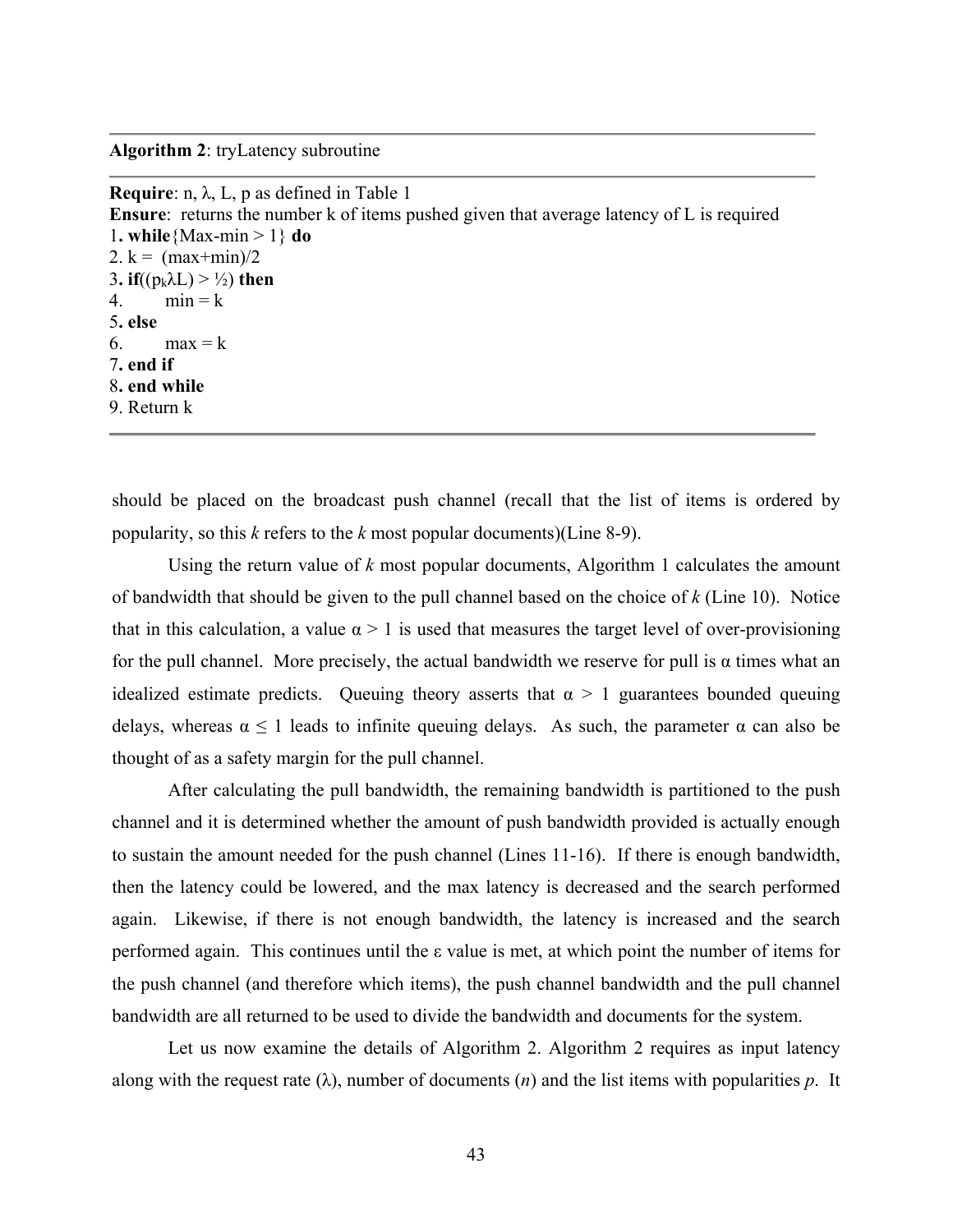then calculates and returns *k*, the number of items that should be placed on the broadcast push channel. The starting point for Algorithm 2 is a method suggested  $\delta$  that minimizes the bandwidth *B* to achieve a target latency *L*. The known method is not directly applicable to document classification and bandwidth division because our goal, on the contrary, is to minimize the latency *L* given a fixed amount of available server bandwidth *B*.

Algorithm 2 operates by using two bandwidth costs, one if the item is kept on the pull channel and one if the items are placed on the push channel. If document *i* is assigned to the pull channel, it will use bandwidth  $\lambda p_i S_i$ . If document *i* is assigned to the push channel, it will use bandwidth *L Si* , which is also the rate at which the document must be broadcast to give *worst-case* response time *L*. As it was stated<sup>30</sup> a document should be pushed if  $\lambda p_i S_i$  > *L*  $\frac{Si}{I}$ . Because the items are passed in with an order of most popular (first item) to least popular (last item), a binary search can be performed on the items to find the item *k* at which the division should occur.

 As the algorithms above show, we are able to determine, based on document popularity, request rates and available bandwidth, the correct division of documents for the push channel and the amount of bandwidth to provide to that push channel. This gives us a solution to the *document selection* and *bandwidth division* problems which exist for hybrid systems, allowing us to develop a fully integrated hybrid system for highly scalable data dissemination.

The running time of our solutions consists of several parts. First, we assume that the list of documents is ordered by popularity. The first time this list is created, it will take *O(nlog(n))* to create the list, and  $O(log(n))$  to maintain the list thereafter. The actual run time of algorithm 2 is  $O(log(n))$  for each run through with a different latency, and for algorithm 1 the runtime is

 $O(max(n,log(\frac{2n+1}{B\epsilon}))$  $\frac{\sum_{i=1}^{n} S_i}{\sum_{i=1}^{n} S_i}$ ))) for the number of loops through that binary search. Thus, the overall

runtime is  $O(max(n, log(\frac{2n+1}{BC}))$  $\frac{\sum_{i=1}^{n} S_i}{\sum_{i=1}^{n} (log(n))}.$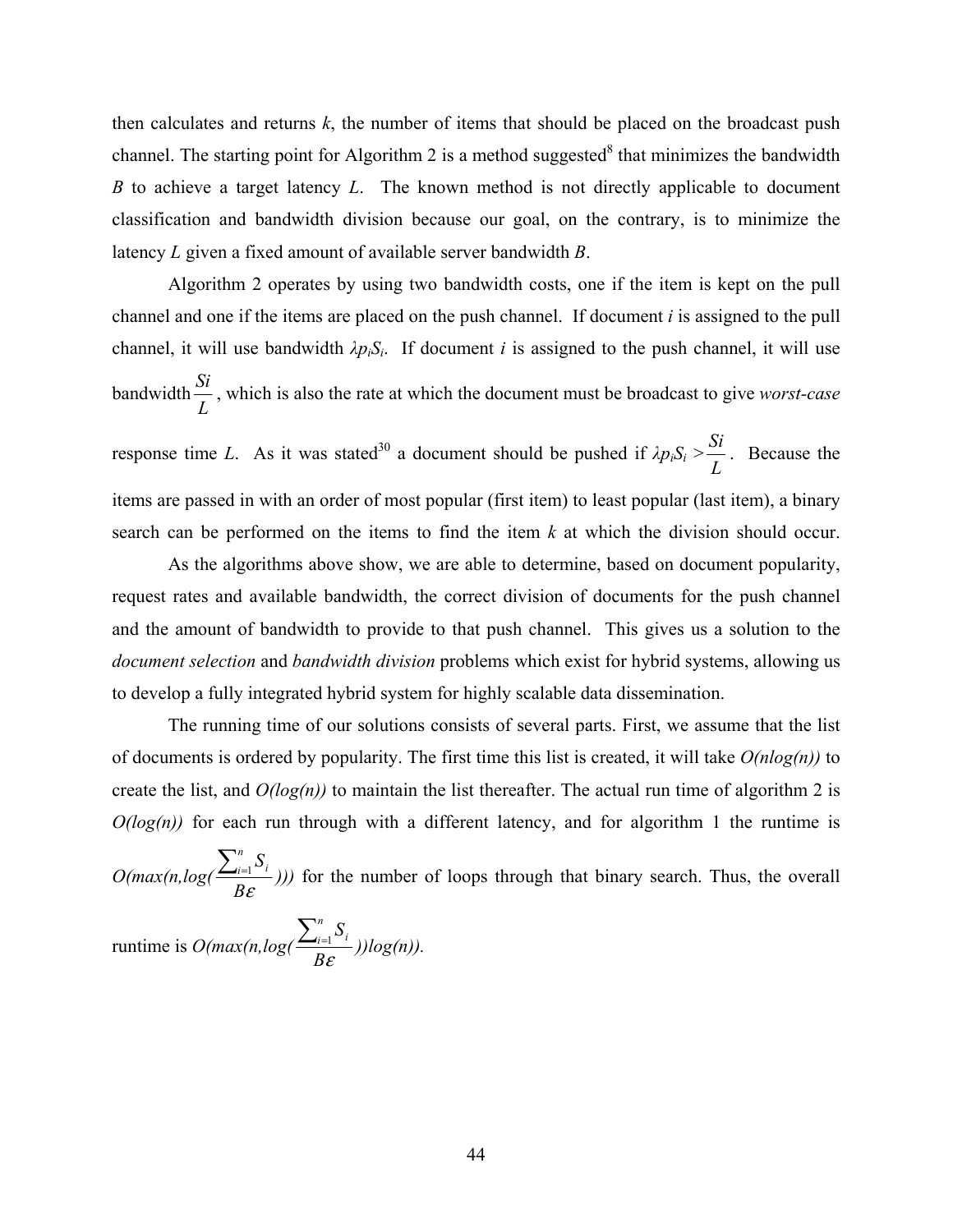## **3.2 DIVIDING DOCUMENTS BETWEEN MULTICAST PULL AND UNICAST**

In this section we examine the division of both the documents and the bandwidth between the Multicast Pull channel and the Unicast channel. The documents and bandwidth available to the pull channel are the results of having already run the document selection and bandwidth division algorithm from the previous section. In the previous section, the multicast push channel was used to handle very popular documents and the pull channel was left for all other documents. We now focus on how, and when, to take documents and place those on the multicast pull channel in order to minimize system latency while maximizing both system scalability and system adaptability to changing request environments.

We will present three different ways that the division of the pull documents can be done between Unicast and Multicast Pull. It is important to understand that the goal of this division is to provide the system with a way to not only manage a new influx of requests during times of document popularity shifts, but also to still try to meet the goal of minimal response times. This goal immediately rules out the idea of having all documents being multicast pulled and having no unicast responses at all, when operating in the wired environment. The reason for this is that, as is shown in Figure 6, using only Multicast Push and Multicast Pull, without using unicast to directly respond to requests, performs significantly poorer than using Multicast Push and Unicast together without Multicast Pull.

The reason using only Multicast Pull and Multicast Push performs poorly is that the overhead required to put an item onto the Multicast Pull channel, send it out, and have it received by all clients is much higher than a single Unicast connection between the client and server. The bandwidth used by the server is the same, so the overhead is that to distribute the data to all clients connected on the multicast channel, which can include a large number of nodes. Because the data must be distributed to each node, this can cause significant delay to the nodes that are awaiting the answer, especially when only one node is awaiting the response. Using only the Multicast Pull channel can also cause clients who are awaiting documents to have to wait while requests not related to their own go across the channel before their own requests appear. This leads to long response times for the clients, which makes using Multicast Pull alone a very unwanted solution to data dissemination. Multicast pull should be used only when it will be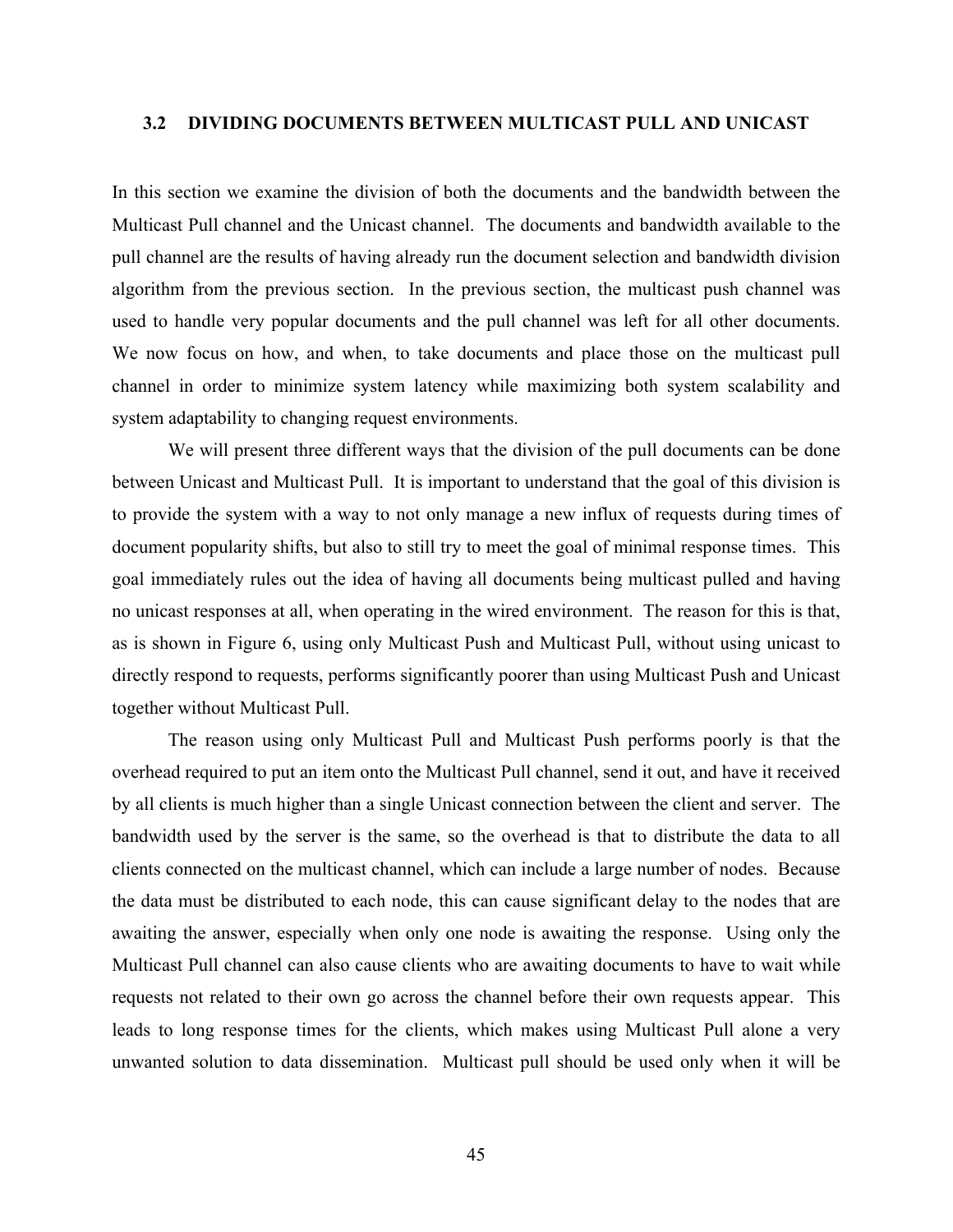

**Figure 6 - Comparing different distribution methods** 

beneficial to the overall system, either to lower client response times or to alleviate request pressure at the server.

As mentioned earlier, we have developed several solutions to how to divide the documents between the Unicast channel and the Multicast Pull channel. This division is assumed to occur after the documents have already been split into push and pull. The solutions are:

- Use a threshold
- Rerun the document selection we have developed, but with updated costs for the multicast pull channel
- Use the channel as an intermediate channel to stage documents on both being upgraded to and dropped from the multicast push channel.

We will discuss all three of these solutions in details along with the pros and cons of each approach.

# **3.2.1 Using a Threshold**

One of the ways that the multicast pull channel can be utilized is to serve as a runtime channel for the dissemination of data when the number of pending requests exceeds a given threshold. Requests are served one request at a time as usual by the request handler thread within the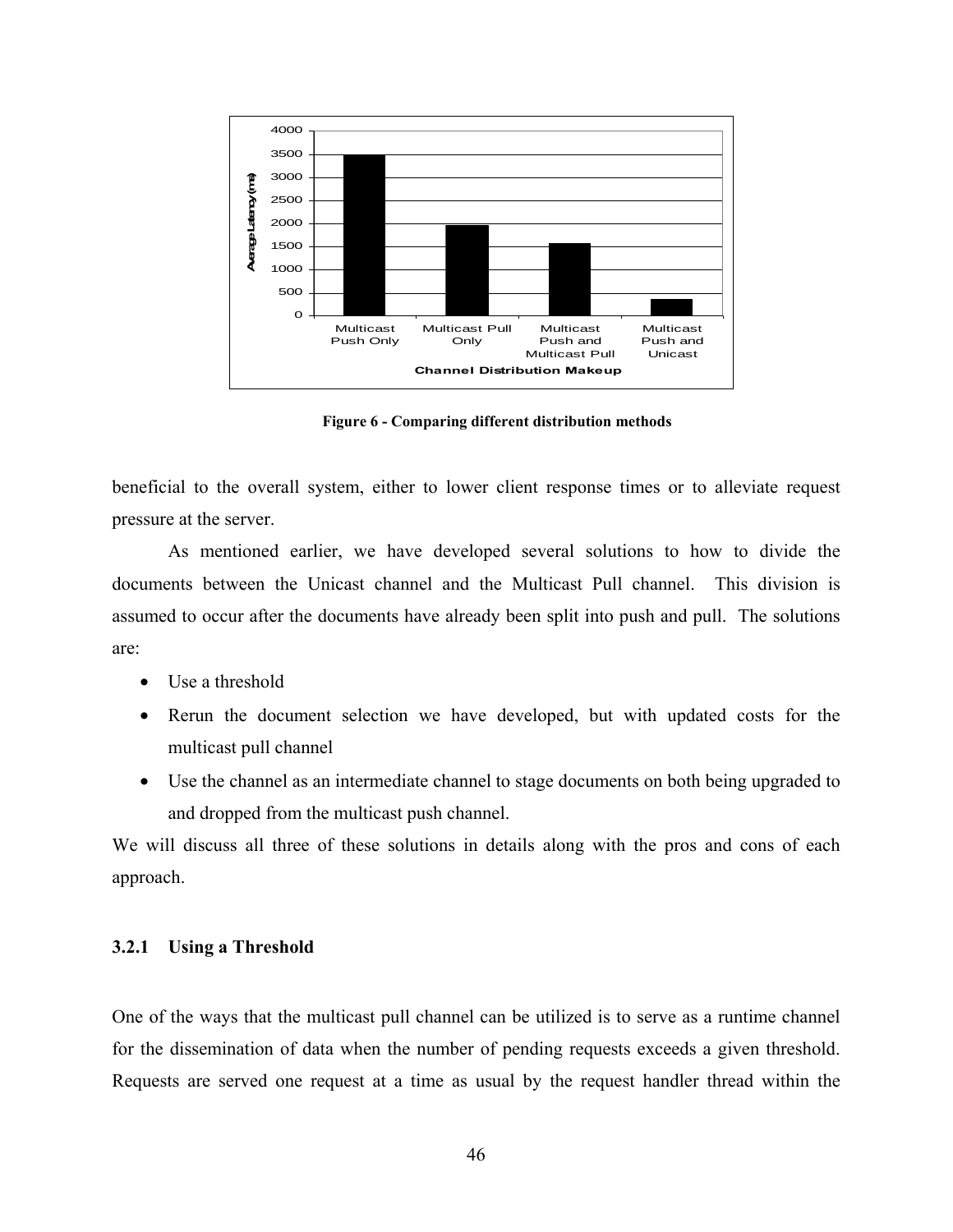system. When the time comes to disseminate out a given document, the number of pending requests is checked. If that value exceeds the system defined threshold amount, the item is sent over the multicast pull channel instead of being sent over unicast to each individual client. Clients will listen to the pull channel and unicast channels when making requests. When they receive the document, from either channel, they will return it to the client. There is no index of what is coming over the multicast pull channel in this case, as it is dynamic at the time the document is being served.

There are multiple advantages to using a threshold to determine if documents should be placed on the multicast pull channel or the unicast channel. The first advantage is that the threshold is relatively easy to implement and quick to use when running the system. The server in general will bring in requests and serve those requests in order as they arrive. When using the threshold approach, requests are queued at the server as would usually be done. When a new request arrives, the queue is checked for that request. If the request is found, instead of adding a new request to the queue, the count is updated. When the request is finally served, if the count exceeds the threshold, it is sent over multicast pull. Otherwise, it is sent over unicast to each client individually.

Another advantage is that the multicast pull threshold can be tuned to improve system performance as needed. Because the threshold is a simple number, it can either be seen as a passed in system parameter. This can be tuned based on simulations to create the best split between channels. It can also be an adaptive threshold that changes based on the current conditions within the system. Using the multicast pull threshold becomes very easy, and makes the entire system simple to implement. Adding in the ability to adapt the threshold to the system environment would require slightly more work. It requires that a tolerance still be specified for how much of an increase in load or response times is allowable before the system should switch to multicast pull. This channel would then be used for most documents until the request rate can be stabilized by running document selection and recreating the multicast push channel.

One final advantage of using a threshold based mechanism for document division is that it can allow the system to completely change the data distribution makeup of the system. A threshold of 0 would create a data dissemination system where hot items appear on the multicast push channel and all other items appear on the multicast pull channel via requests. This would allow a low ability server to still handle large work loads by not having to maintain connections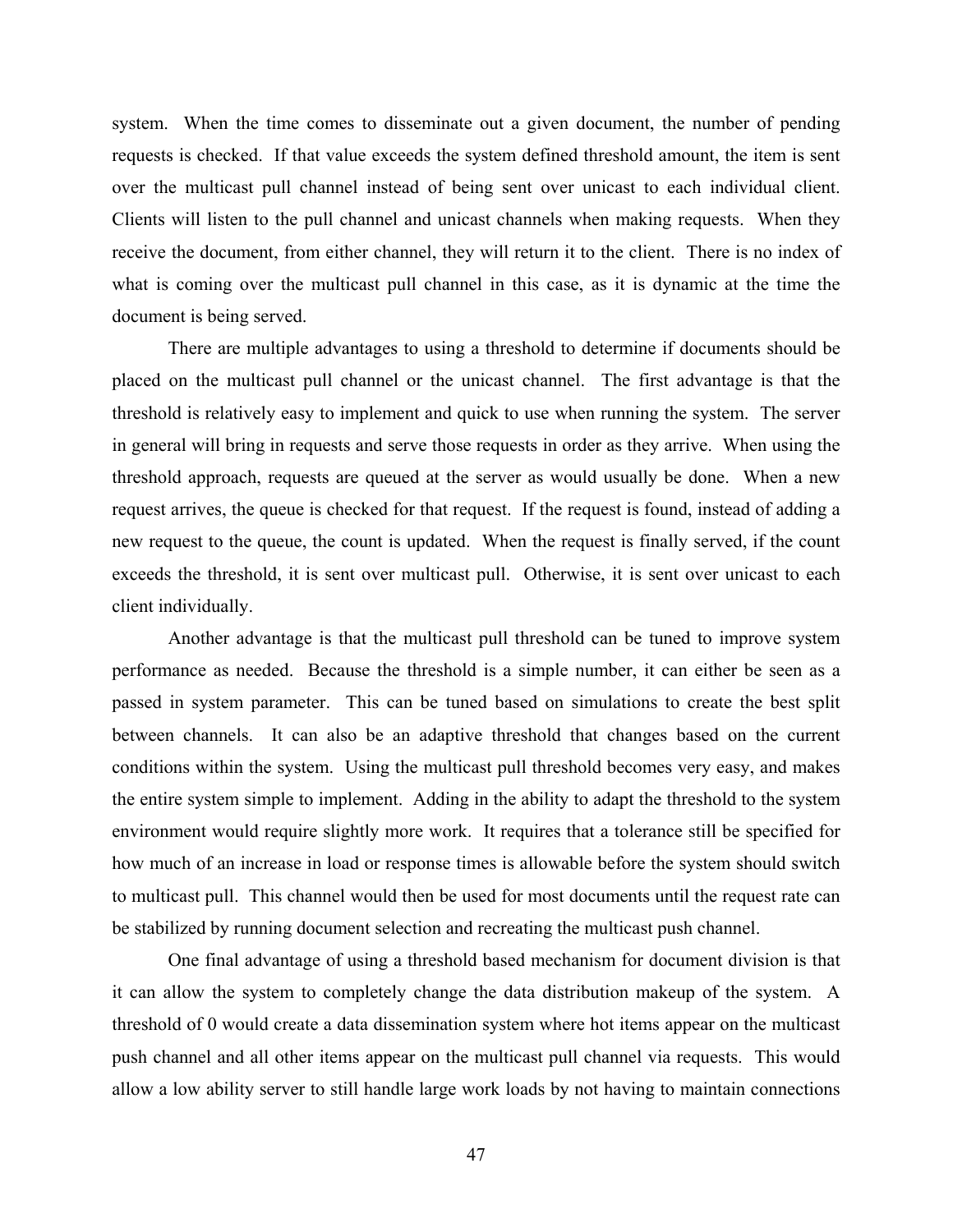with clients. As requests come in, the server would determine which push dissemination channel to place the data on without continuing connection with the client. In the same manner, if the server was very powerful or part of a larger server farm, the multicast pull channel threshold could be set extremely high, allowing all non push items to be requested and served over unicast. The threshold method is very adaptive to overall server setup while allowing users a degree of control over how the server proxy is set up and used.

Using a threshold has a major disadvantage as well. As a benefit above was deciding how to tune the threshold amount, deciding on that threshold amount is a disadvantage. The amount that a threshold is set at, tested at, and works at for a given workload, may cause different results if the workload changes. This is seen in many applications where the reported best experimental threshold does not hold up when the system is used for a different purpose than tested. In order to properly use the static threshold, several trial runs may be necessary, which makes the setup time for the system very high. If the threshold is just arbitrarily set to limit set up time, it may hinder system performance in a way unforeseen.

This problem also exists for dynamic threshold, where the method for increasing and decreasing the threshold needs to be determined and explored. A dynamic threshold must be developed to handle any situation that may appear, something that is no small task. Creating a method that does not adapt quickly enough (or that adapts too quickly) to the changing environment could cause the division to be useless. This means it will not provide the benefits the multicast pull channel is meant to create. Having a method that generates the correct division most of the time, but does not in critical situations, may be just as bad as having no division at all. Having a threshold in general can provide many benefits but the overhead and planning to develop the right threshold can be a very hard and daunting task.

The bandwidth division for using such a document division system is another issue that must be resolved when using a threshold. One way the bandwidth can be divided is on an as needed basis. This means that the multicast pull channel gets as much bandwidth as it needs to send out all documents placed on the channel, while the rest of the bandwidth is given to the unicast channel at all times. This gives a minimal amount of wasted bandwidth, because the multicast pull channel is never using more than it needs. However, this provides no mechanism to stop the multicast pull channel from starving the unicast channel, which could cause problems when requests are still coming over the unicast channel into the server. In this case, a method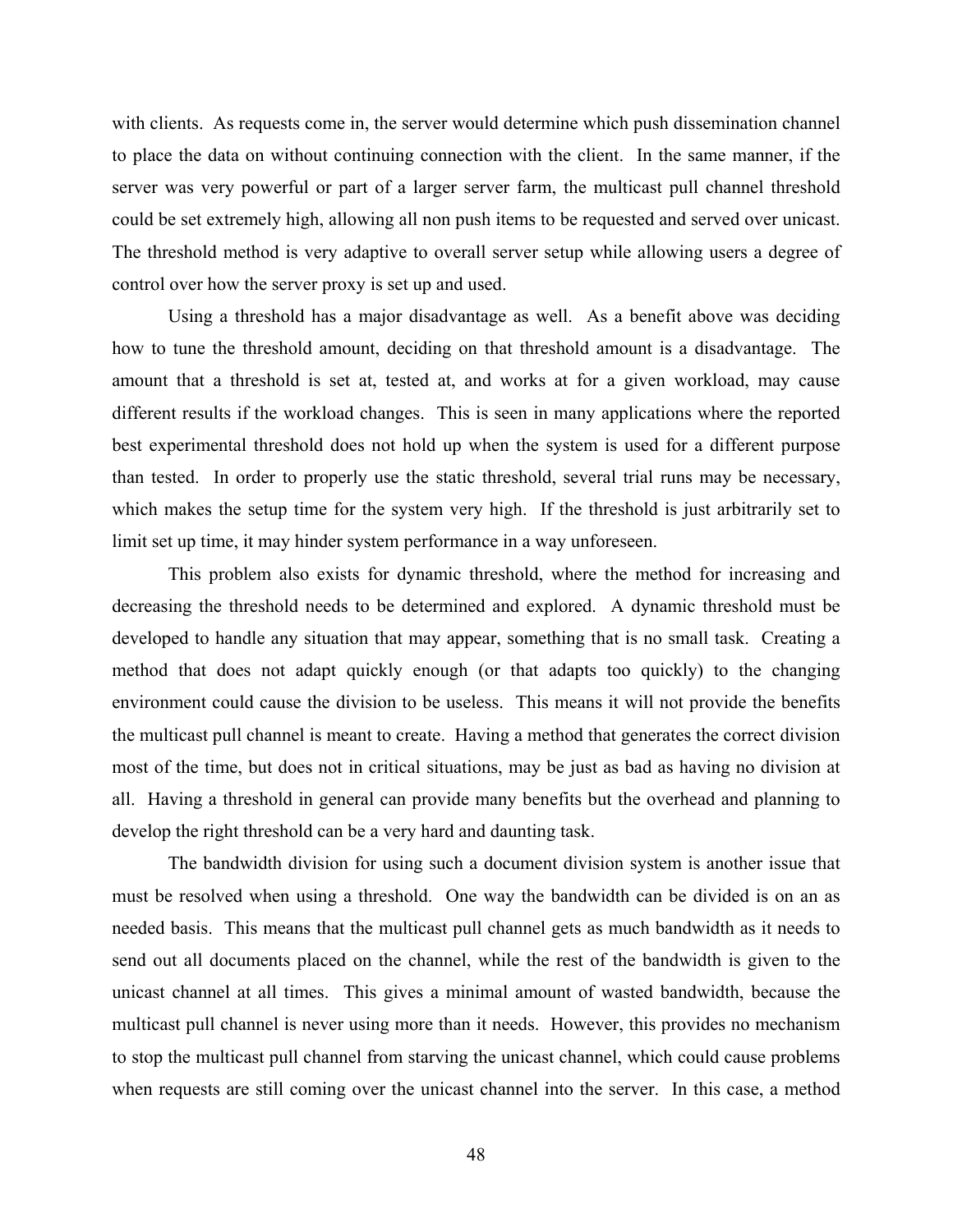must be created which divides the bandwidth but does not leave any channel starved, which would in turn hurt overall system response time.

## **3.2.2 Using SELDIV**

Another solution we have developed for dividing the pull documents between multicast pull and Unicast is to rerun the SELDIV algorithm we have previously described but this time only on the pull set of documents, instead of the entire document request set. This will give us a set of documents that should be placed on the multicast pull channels and should therefore be pushed out to clients in a similar manner as the multicast push channel. When clients are making a request, they check the multicast push channel, and if the document is not to appear on it, send a direct request to the server. Unlike previously, when the client starts to simultaneously listen to the multicast pull and Unicast channels, the client will have a multicast pull index to check for the requested document. If the document is coming over the multicast pull channel, the client can listen and receive it from the multicast pull channel, instead of having take a wait and see approach.

One advantage to this approach is that when the client makes a request over the pull channel, it will immediately know which channel the result is coming over based on the index for the multicast pull channel, which is more defined than in the previous approach. This allows clients to drop connections sooner than before, which at times when the documents on the push channel need to be reconfigured, can provide even more leeway for the server to handle the changed document load. This is especially important when the multicast pull channel is needed the most, when the document selection was inaccurate or changing popularities are causing the server to be experiencing massive overloads in the number of requests appearing. Instead of the server having to maintain the connections with clients until the item is serviced and determined to appear on the multicast pull channel, both the server and client will know immediately what channel the document will appear on, and can adapt appropriately.

Another advantage of having a multicast pull channel with a defined index is that it can be used to pre-filter requests coming into the server. Before, we mentioned that connections could be dropped immediately after being made if the server and client know what channel the document is appearing on. With a defined index, these initial request connections can be filtered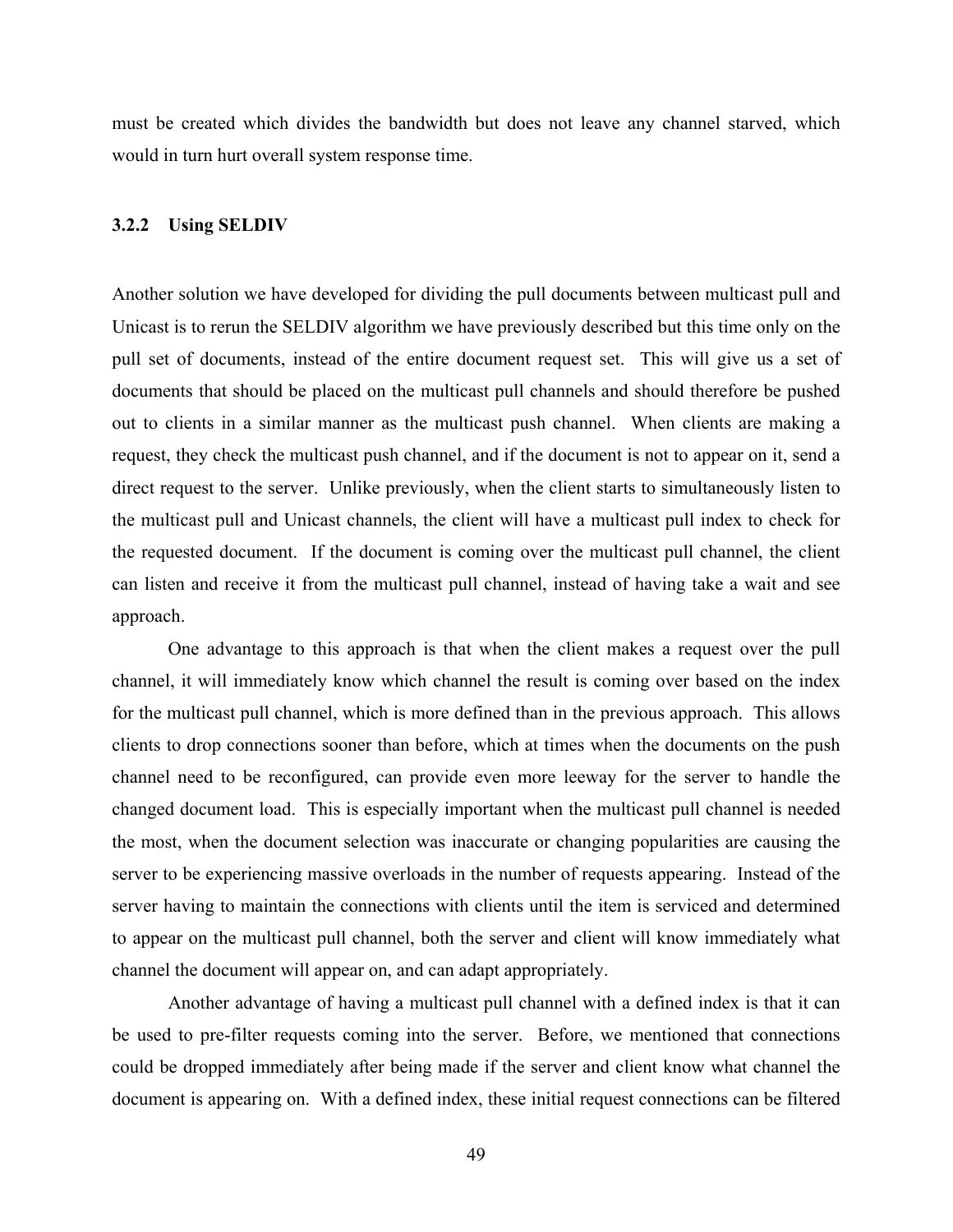in a similar way that the multicast push channel behaves. Either only a certain percentage of clients could send their requests or if needed, no clients could send their requests. This would allow the system to handle even more Unicast connections if needed, in cases where the request patterns are too random to properly handle with the multicast channels. This would provide even more scalability than previous methods.

A final advantage we note is in the decreased response time having a continuously pushed multicast pull channel could provide. Similar to the way the multicast push channel behaves, the multicast pull channel would have a set of documents on it because those documents are near popular, meaning they are receiving a fair number of requests. This means that there will be a lot of clients whose pull based requests are for items currently being pushed out on the multicast pull channel. Based on the size of the cache provided for the multicast pull channel, this can provide immediate responses in the manner the multicast push channel does. This in turn provides lower latency for clients than making the Unicast request to the server.

Using our previously defined document selection algorithm also provides an inherent advantage, that of giving the bandwidth division to use with the given document division. Because the division of documents with our algorithm assumes constant sending out of documents on the pull channel, it will need a set amount of bandwidth to use for the sending of those documents. The algorithm gives that division, which will properly change itself based on the documents that are chosen to be placed on the multicast pull channel.

One of the major problems with using our algorithm to divide the documents is it gives the set of documents to place on the multicast pull channel, assuming those items will be continuously pushed out to clients. This creates another area where a misjudgment of which documents should be placed on the channel can cause problems in cases of ever changing document popularity, an issue that did not exist when the decision of which channel to use was based on a runtime threshold check. This means that if the multicast push channel currently has documents that are no longer hot, and the multicast pull also has the wrong set of documents, the unicast is forced to handle a load beyond its current abilities.

Another disadvantage this method of document division has is that it is taking away a set amount of bandwidth from the unicast channel, when means the unicast channel does not have as much bandwidth available to service requests. Because the system is designed for low latency and high scalability, the unicast is relied on to make much of the low latency occur. By giving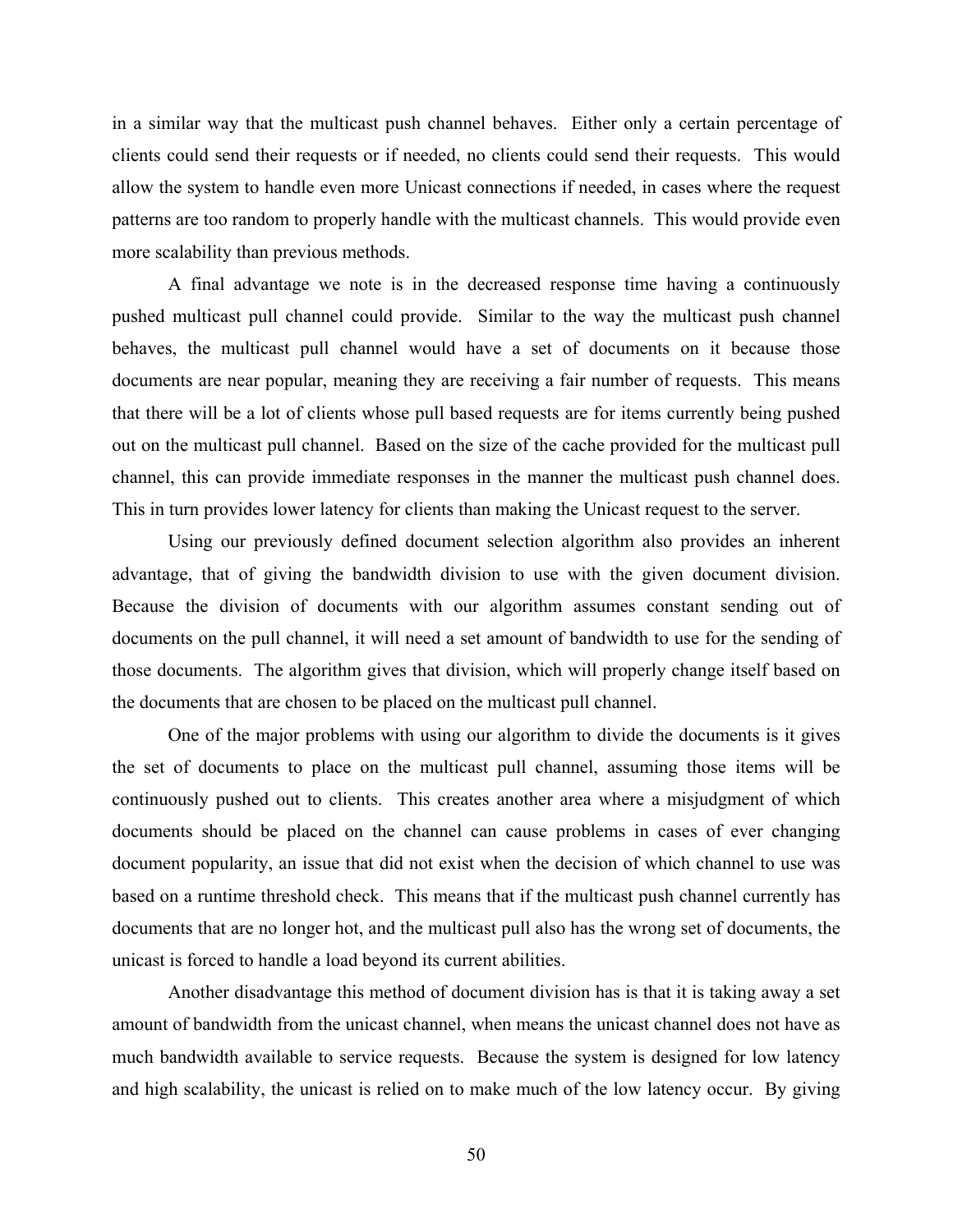the unicast channel less bandwidth, it will not be able to service documents at as high of a rate as before, which could lower performance. As mentioned above, less bandwidth available also leads to a lower ability to handle times of changing or misjudged document popularity.

Using our algorithm also brings into question when to run the document selection algorithm on the documents on the pull channel. Towards these questions there are several solutions that can be examined. One idea is to run the document selection when the push document selection is run. This will allow for the greatest sharing of information between the two algorithms and ensure that both are using the same statistics. The issue there is that if the push selection is not run often enough, the multicast pull channel may actually be wasting a lot of bandwidth because the documents on it were only warm for a brief period of time and no longer belongs on the multicast pull channel.

Another method for determining when to run the document selection is to once again check the current rate of requests coming into the system. If the rate of requests coming in has increased beyond a certain tolerance, the document selection should be run. This may be further pushed forward by having the document selection on the multicast pull channel run every time it finishes its cycle. This would provide the greatest accuracy in correctly placing items on the multicast pull channel, but could put extra strain on the server to calculate and schedule the items on the channel.

# **3.2.3 Use Multicast Pull Channel as an Intermediate Channel**

One final way we have determined the multicast pull channel can be set up with documents is as a intermediate channel for items that are not quite popular enough to warrant being put on the multicast push channel, but are popular enough that serving each request individually is not the best approach. In essence, this approach combines the ideas of the two approaches above. It takes the constant broadcasting from the approach of using our algorithm with a threshold for popularity that determines if the item should be placed on the multicast pull channel. The idea behind this approach is that as a document becomes more popular, it will move from the unicast channel, to the multicast pull channel, then to the multicast push channel. Likewise, items that go from popular to unpopular must go first to the multicast pull channel before moving to the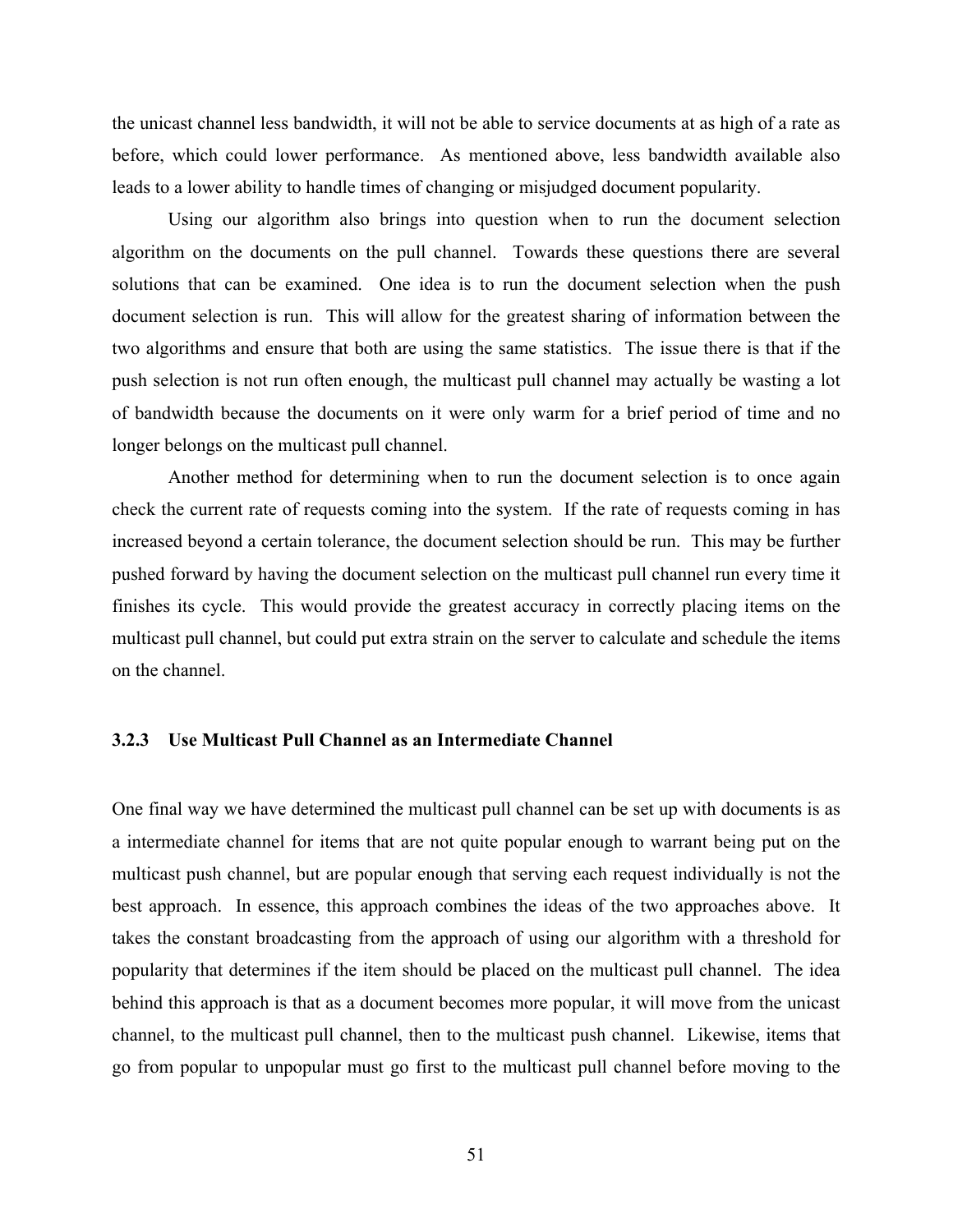unicast channel. This is very similar to the channel system presented in Air Cache $47$ , except we physically have a "warm" channel and theirs is a logical one.

The advantage of using an approach like this is that it provides a nice way to move documents gracefully from the push channel to the unicast channel (and vice versa) without getting caught by false positives. By false positives, we mean items that are determined to be hot when they are actually only getting a brief popularity spike. Additionally, it helps with false negatives, where popular items are briefly deemed not popular enough to be on the push channel perhaps because they are no receiving enough requests from the feedback mechanism. In these cases, having an intermediate channel will prevent the popular channel from having brief popular items on it and prevent hot items from going directly to unicast.

The disadvantages of this approach are actually related to its advantages. While using this method allows for items to not be prematurely removed, it also can cause items to remain on the hot channel or prevent items from getting onto the hot channel soon enough. This leads to a very hard question of does the method of dividing the documents need to take into account the fact that they will still remain on certain channels and not instantly go one way or another. It is a very delicate balance that must be performed in order to make sure that the system maintains its low latency while providing the scalability we envision.

Another set of disadvantages that pertain to this approach are all of those that are listed for the approach of using our algorithm to divide the pull based documents into two groups. As a quick summary, these were wasted bandwidth, misjudged document popularity, less bandwidth available to Unicast to use, and the amount of time and power needed by the system to process which documents to divide into which channels. The bandwidth issue is very important as it must be appropriately set to match the channel allocation. This is a key aspect of our algorithm and would have to be developed is this new division method is to be used.

# **3.2.4 Overall Analysis**

Based on the above analysis of the different methods for splitting up the pull documents into those to be placed and serviced from multicast pull and those for unicast, we come to the following conclusions, as shown in [Table 2.](#page-63-0) As this table shows, we have identified five main areas in which these different methods can be measured. Those areas are whether the approach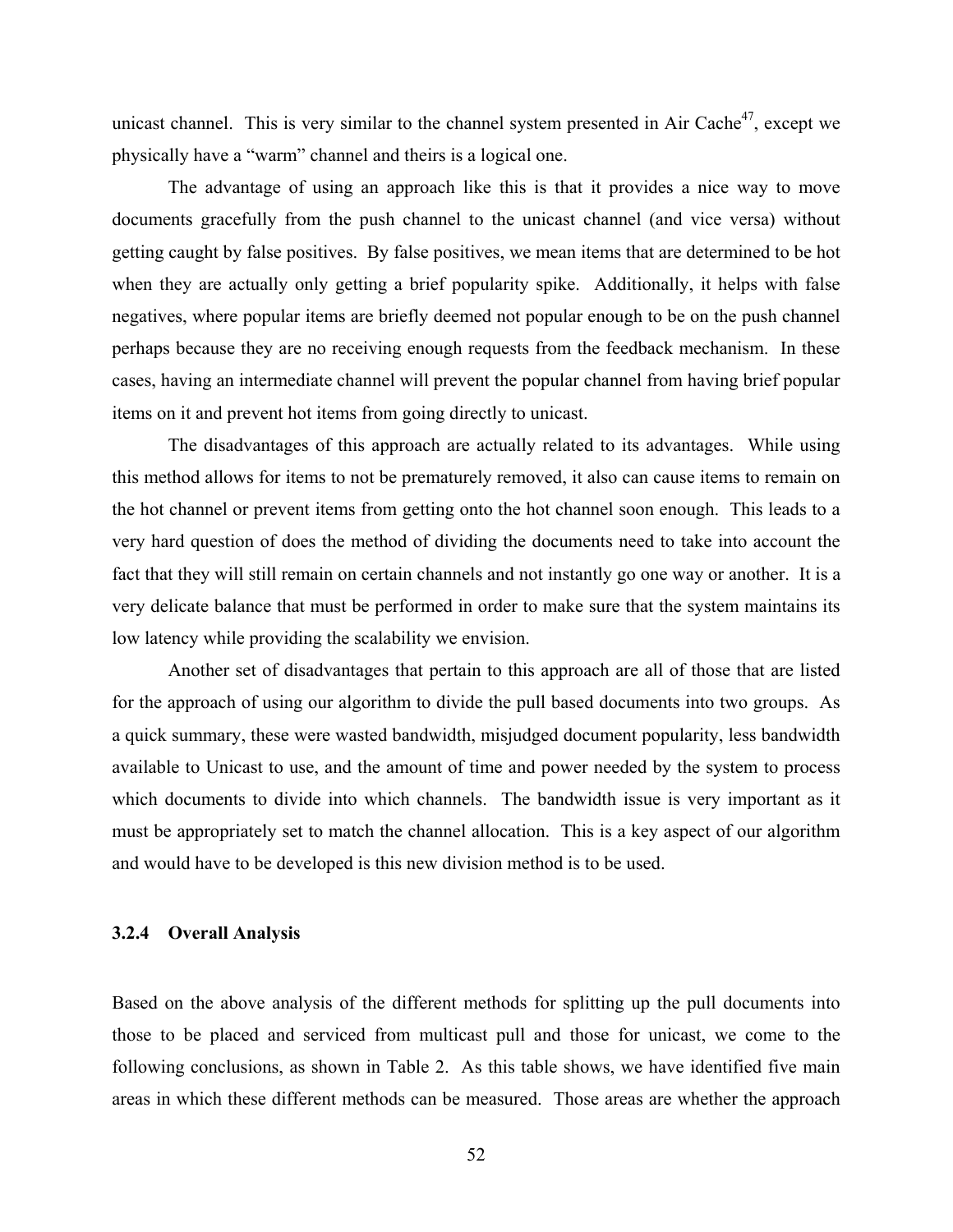| <b>Method</b>      | <b>Lowers</b> | <b>Increases</b>   | <b>Handles</b> | Affected by    | <b>Ease of</b> |
|--------------------|---------------|--------------------|----------------|----------------|----------------|
|                    | Latency       | <b>Scalability</b> | <b>Bursts</b>  | mispredictions | Implementation |
| Threshold          | Low           | Medium             | High           | Low            | Medium         |
| SELDIV algorithm   | Medium        | Medium             | Low            | High           | Medium         |
| Intermediate Level | Medium        | Medium             | Low            | High           | Low            |

#### **Table 2 - Comparison of different distribution methods**

<span id="page-63-0"></span>lowers latency, whether it increases scalability, how well the approach handles request bursts, how the approach is affected my bad popularity predictions, and how easy the approach is to implement.

The table shows that both approaches which continuously use the extra channel instead of using it only on demand will provide better latency in general that the threshold method. This is because with the continuous pushing of items, there is a chance clients will be able to instantly get their request result without have to make requests and await the responses. This can lower the latency for the system overall. Additionally, all three approaches seem to be similar in how well they can increase the scalability of the system. While the threshold scalability is based on per request service basis, the others are based on putting the semi-popular items on a push based channel, and providing scalability in a way that the original push channel created scalability.

While scalability and latency are the focus of our system, the ability to handle bursts and mispredictions is also a very important. Average latency may be slightly lowered using certain approaches, but if those approaches can not handle bursts, they may end up hurting overall system performance. In these cases, it is actually better to use a method that is not depending on the items being correctly predicted and having to continuously push the items out. In this case, an adaptive, run time approach similar to the threshold may actually be a better fit, as it will allow the system to quickly adapt when it is needed.

One final aspect that is always of interest is how easy or hard it is to implement an approach. In this case, using a threshold or our algorithm we determine as being similarly easy, while using the intermediate level is a little more complicated, mainly because based on our current method for diving documents between push and pull, we already have the ability to run the algorithm again and get the final split. This gives an advantage in implementation over the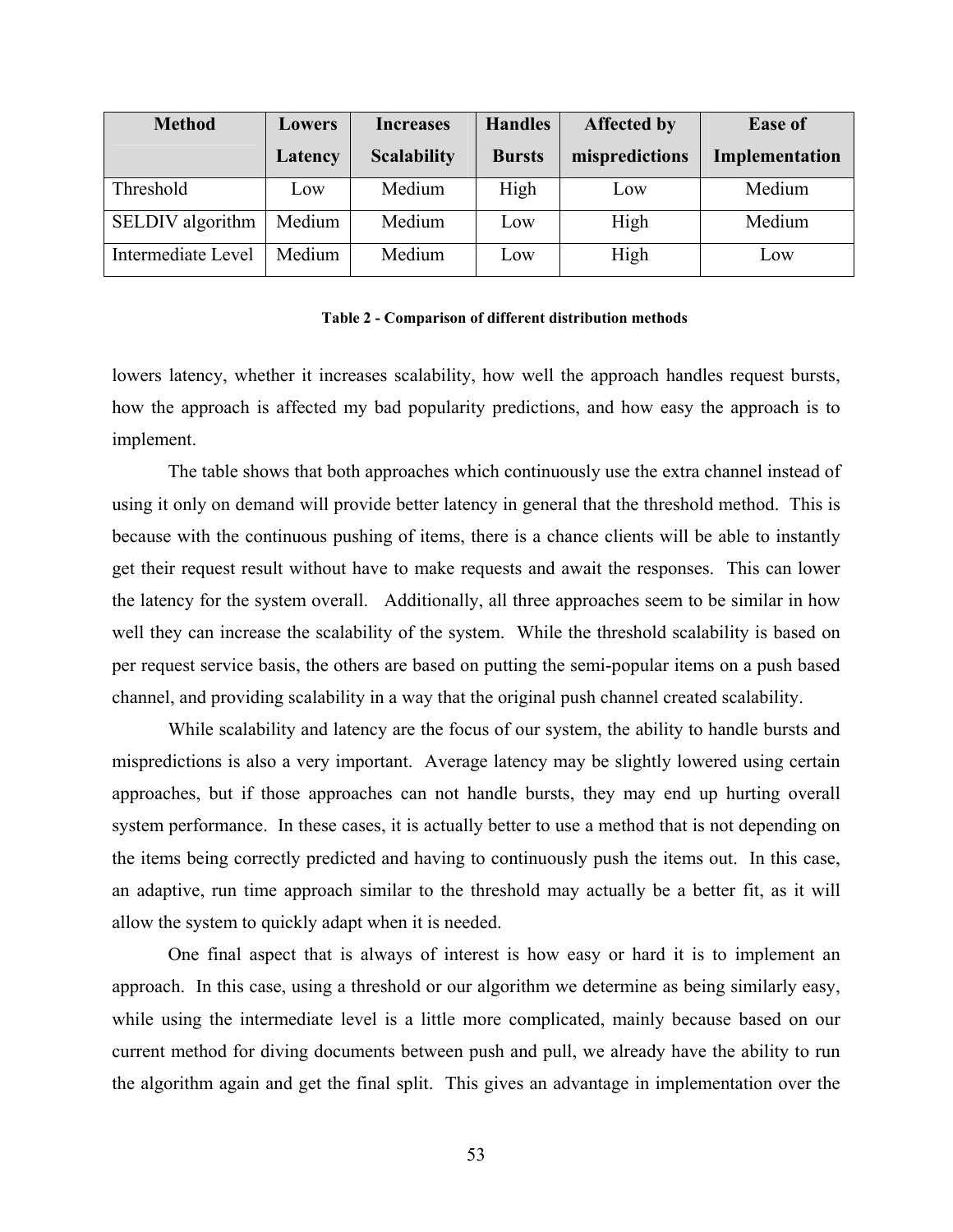intermediate level approach, which needs to be developed and implemented form scratch. Overall, we find that any method used provides similar benefits. Because we feel that handling bursts and mispredictions is more important than a slight decrease in latency, we chose to use the threshold approach in our system.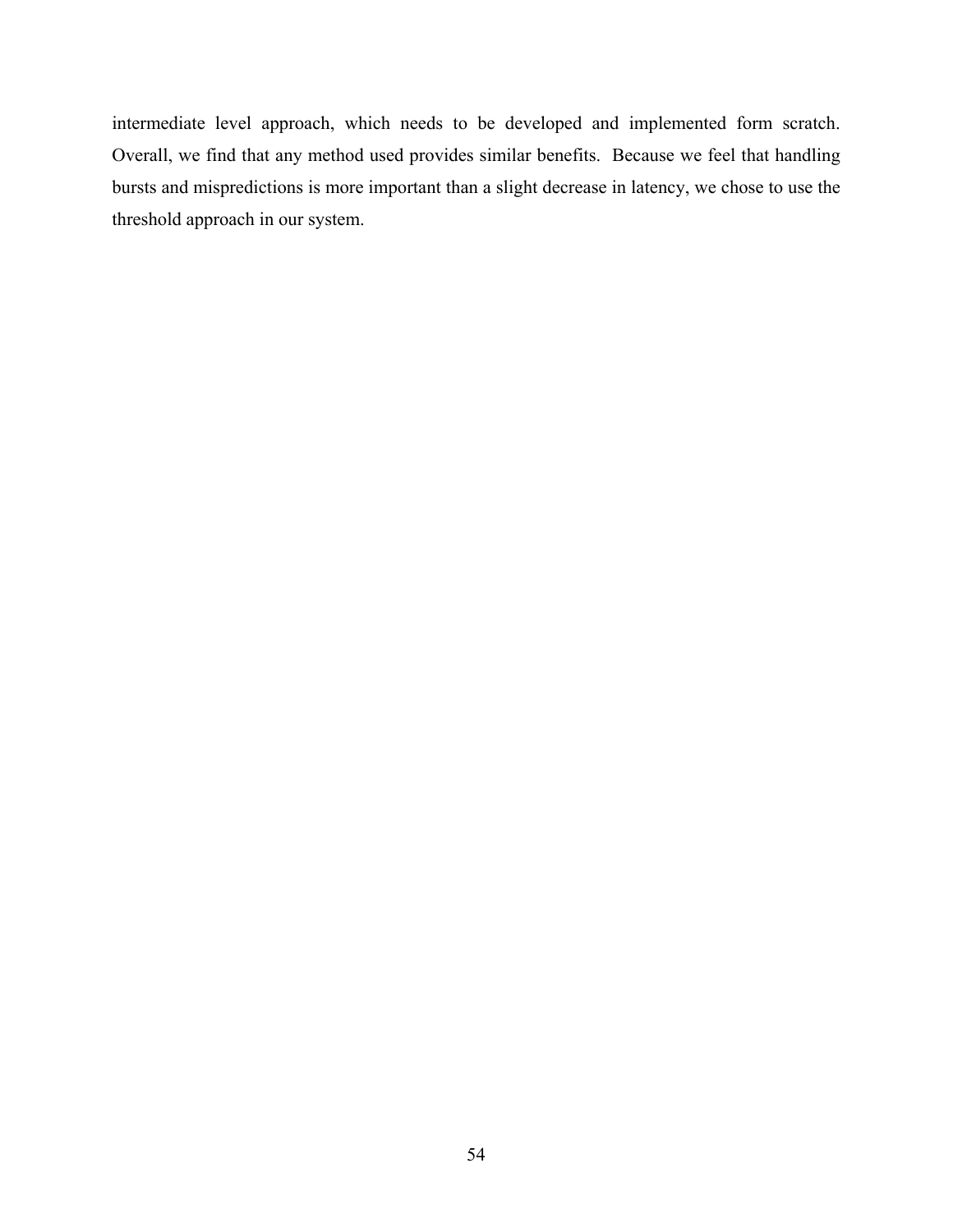# **4 EXPERIMENTS**

In this chapter, we present our experimental methodology and result set for exploring the effectiveness of our architecture and associated hybrid scheme. We will present two distinct experimental sets, consisting of different experimental test beds and results. The first set of experiments was performed to test the various aspects of the architecture in a more controlled environment, where we could check the features of our system. We then set up and ran large scale experiments in a more widespread environment, noticeably the Planet  $Lab<sup>43</sup>$  simulation environment, to test overall scalability and to validate the results that we get from our simulated experiments. The overall reason for these experiments is to validate our claims on the effectiveness of the architecture aspects we have developed.

# **4.1 SIMULATION EXPERIMENTS ON ARCHITECTURE ASPECTS**

In this set of experiments, we focus on evaluating the aspects of our architecture that are unique to our architecture. In particular, we want to look at the effectiveness of our algorithm along with the effectiveness of the additional channel we added, the multicast pull channel. We look at this additional channel both in the light of static popularity patterns (where what is popular stays popular) and dynamic popularity patterns (where what is popular either shifts or popularity spikes occur at random times). We also look at how the altering of when (how often) the document selection algorithm is run affects the performance of the system.

The main evaluation metric for this set of experiments is the client-perceived delays to download requested documents. This delay can be seen as the amount of time that lapsed from when the user enters the request into the web browser to the time that the completed requested document is delivered to the client. The purpose of this metric is that it meets the overall goal of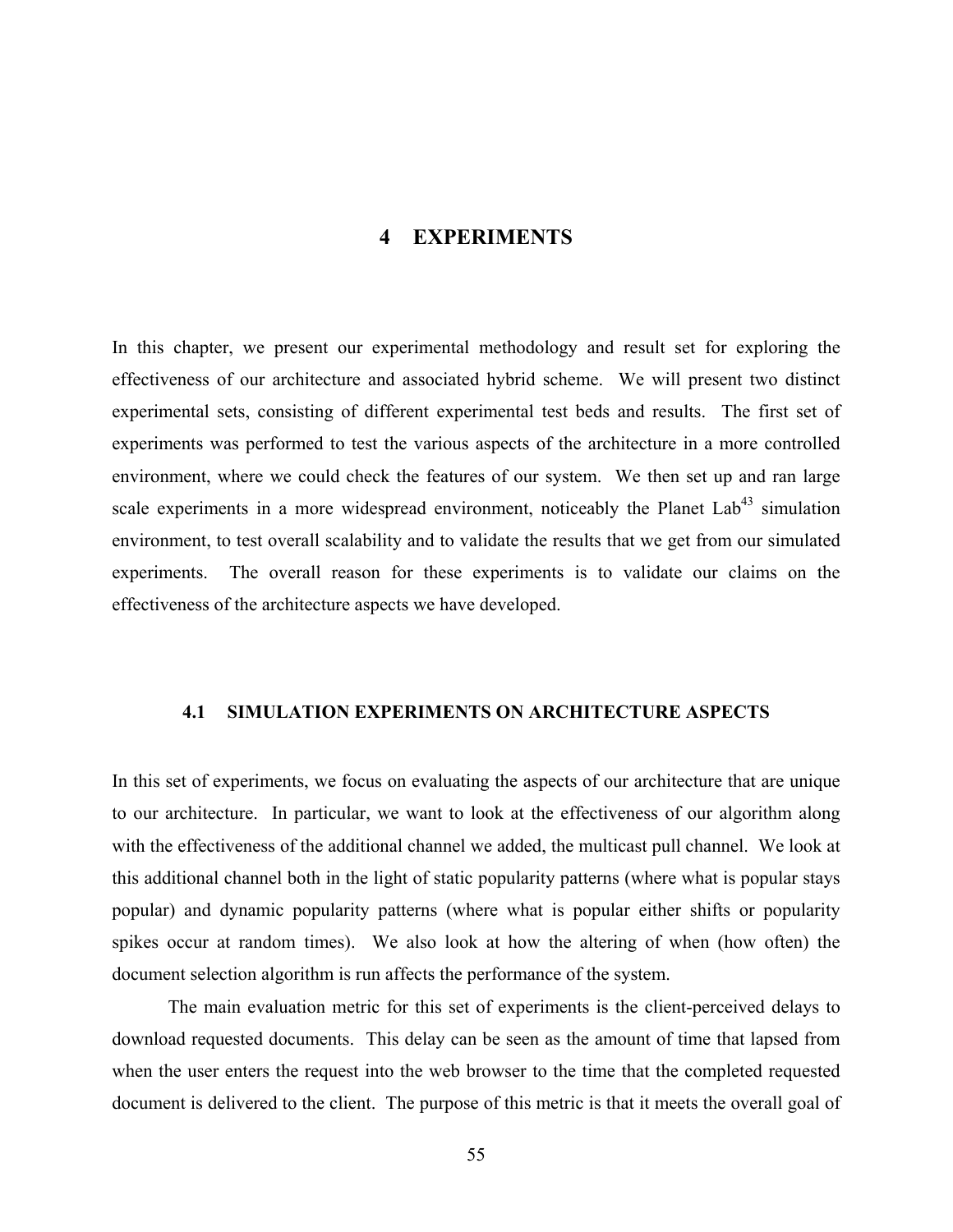our system. Delay statistics incorporate the system's response times for requests and its resiliency to unexpected load peaks. If the server is not able to properly scale to given workloads, the response times experienced at the client will reflect this fact. This also allows us to directly compare the multiple enhancements we have, isolating individual parts or tests to see how our proposed improvements affect the system. We can also use the results to cross compare different experiments, since all the experiments focus on the same metric and its meaning does not differ amongst experiments.

All results shown are in milliseconds but should be interpreted as relative time values. Because of the isolated environment these experiments are run in, many of the response times are in the order of at most a few hundred milliseconds. This may cause the impact of the difference between result times to seem inconsequential, though this could be no further from the truth. Instead, we view the results as relative measurements. For example, if scheme A has a running time of 50, and scheme B has a running time of 100, scheme A should be seen as twice as fast and the numbers as relative units. We did measure them as milliseconds, and due to the environment we are using; a millisecond is a very long time. There is no network delay to speak of, so the measurements are how fast the system can turn documents around and produce results. Therefore, all results should be seen as relative differences, instead of actual differences.

In this set of experiments, the system used to run the experiments on was an emulation of the architecture described in the Chapter [2.2](#page-28-0) as the Improved Hybrid Data Dissemination Architecture. The emulation environment consisted of a simulated application that uses the architecture as a middleware between the client and server side applications. The actual environment is a local area network where most of the networks lag and traffic has been filtered out. This allows us to avoid network-induced variability and to isolate the intrinsic properties of multicast pull

The way such an environment was generated was by running the server and the associated multicast servers on one physical machine and the client on another physical machine. Both machines were within the same internal network and located in the research lab. As mentioned above, this caused the resulting time units to be very small and in fact mainly focuses on the turn around time for documents within the server. Because of the minimal network lag and interference, all the response time is that of the server receiving the request, servicing the request, and returning the results to the client. The only other major factor

56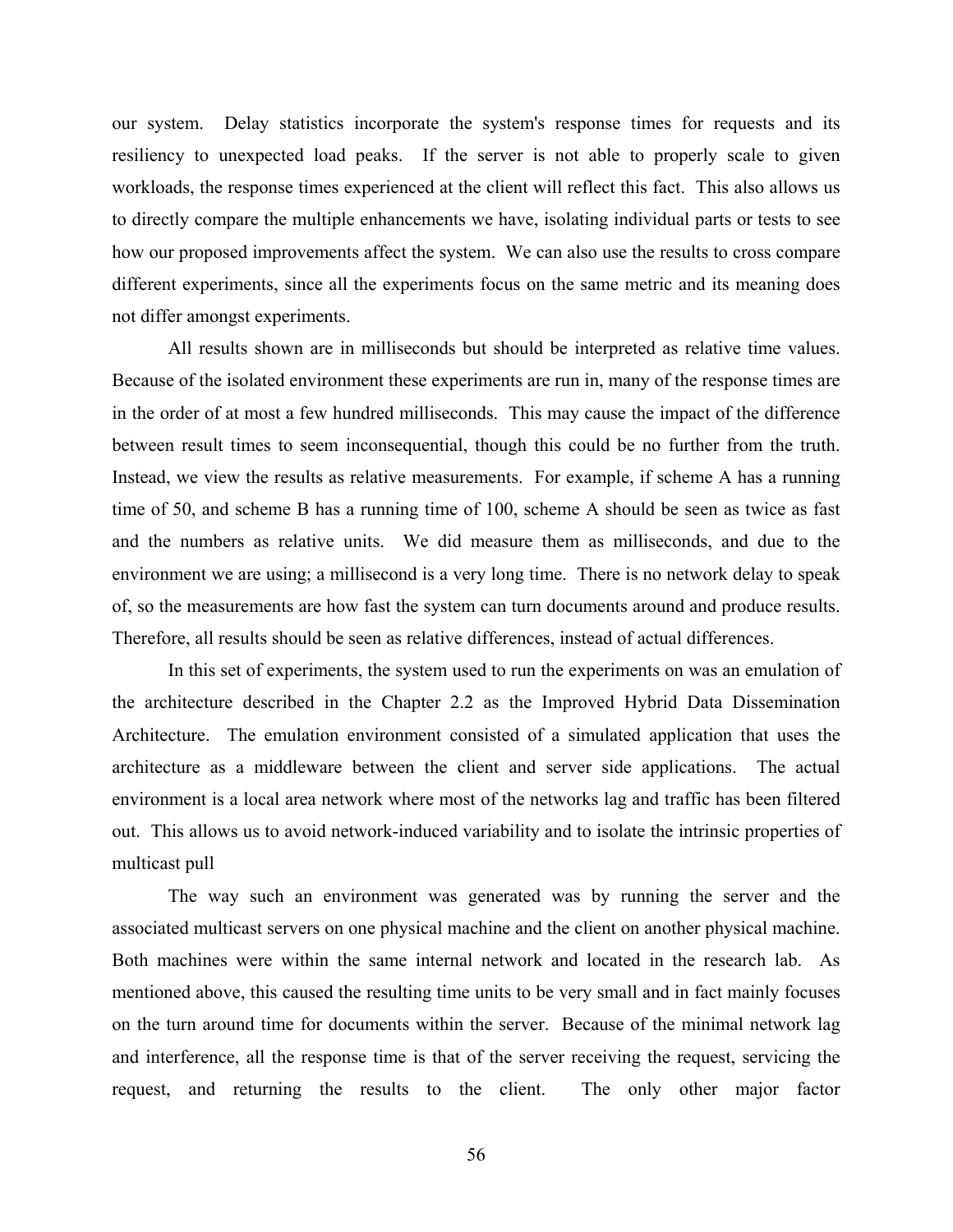in the response times was the time it took for clients to check for items on the push based channels, which makes sure that the times include the overhead associated with our improved hybrid architecture.

The actual hardware used for this set of experiments was two 2.0Ghz dual processer machines with 1.2GB of RAM and running the Linux Redhat 8.0 operating system. Each machine was isolated from other activity during the times of operation so that the machines efforts could be focused on operating the server and the client middleware. All code used was written using Java 1.4 as the coding language. The multicast channels were created and maintained through the use of JRMS on the local network tests and Hypercast on the real world experiments. For Hypercast, both of the multicast channels ran on the same machine as the server side middleware.

In this set of experiments, we kept the documents at a fixed size: little deviations were found when documents have variable size and we include variable sized documents in our experiments found in section [4.2](#page-87-0). Generally speaking, the correlation between document size and popularity is unclear<sup>19</sup> or weak and can be ignored<sup>17</sup> for the most part. In order to place the server in overload position, which is where we wanted the server to be in order to test the effectiveness of both hybrid schemes in general and our improved scheme, we created a simulator module to generate requests, which we refer to as the request filler. The request filler only added requests into the queue at the server if those items were not on the push channel, but it did not make explicit TCP connections with the server. The latency was measured at one client that actually made the connections with the server as a normal client would. On the whole, the client generated 10,000 requests during each experiment. The other relevant experimental parameters for this first set of experiments are found in [Table 3.](#page-68-0) All parameters shown contain both the range of values that were available during the experiments and the default value for that parameter. All parameters are fixed to the default value unless otherwise stated in a given experiment.

Parts of these experiments were executed to evaluate non-stationary access patterns and the impact of multicast pull. In these experiments, the document popularity follows a Zipf distribution, which means that the  $i<sup>th</sup>$  most popular document is requested with probability proportional to  $\frac{1}{i^{\theta}}$  $\frac{1}{a}$ . However, the exact identity of the  $i^{th}$  most popular document changes with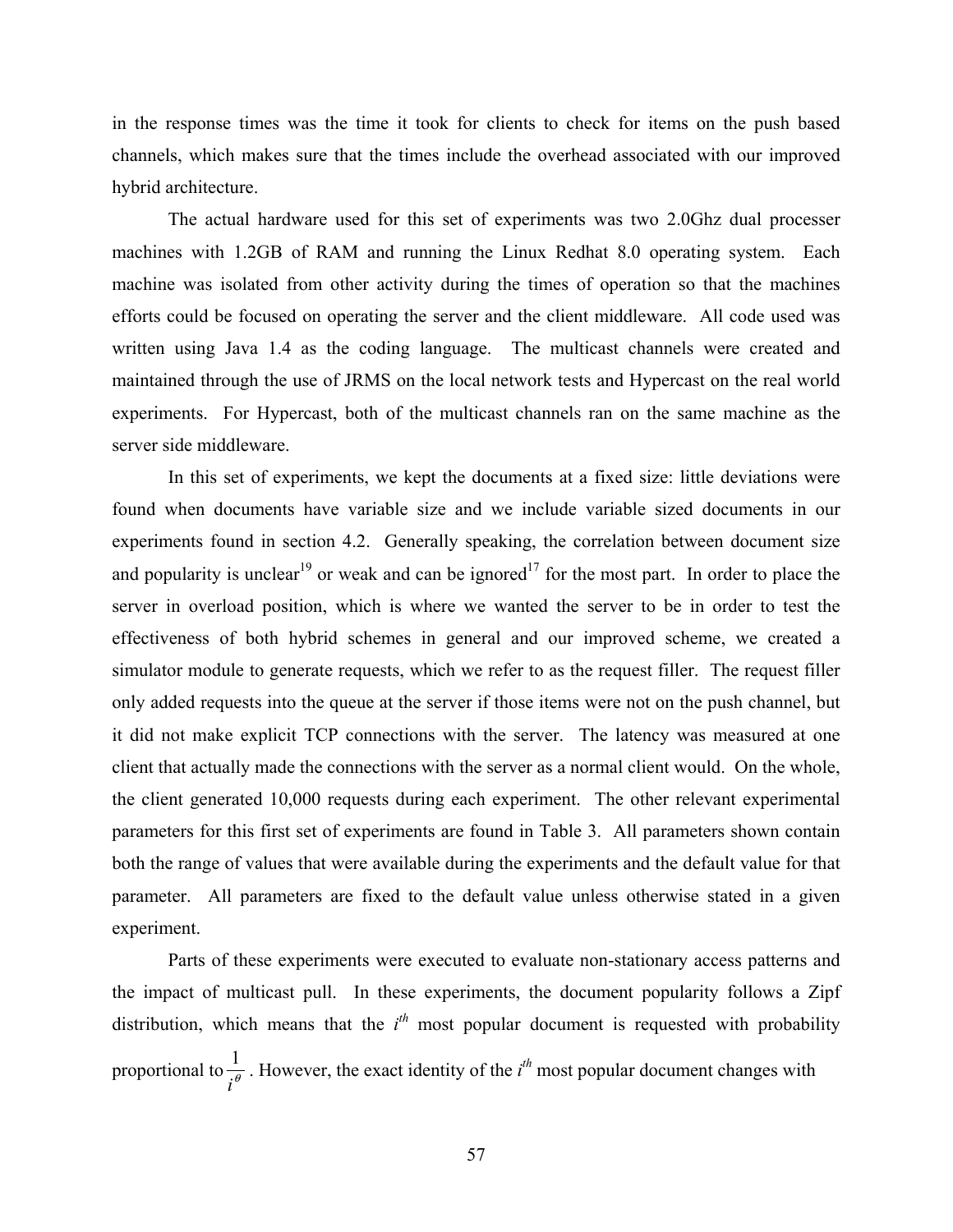| <b>Parameter</b>                         | Value               | <b>Default</b>      |
|------------------------------------------|---------------------|---------------------|
| Document Size                            | 0.5KB               | 0.5KB               |
| Zipf Parameter                           | $1.1 - 2.0$         | 1.5                 |
| <b>Multicast Pull Threshold</b>          | $\overline{2}$      | $\overline{2}$      |
| System Bandwidth                         | 100 KB/Second       | 100 KB/Second       |
| <b>Request Rate</b>                      | 250 requests/second | 250 requests/second |
| Re-configuration Period                  | $1 - 60$ seconds    | 5 seconds           |
| <b>Total Available Items For Request</b> | 1000 documents      | 1000 documents      |
| <b>Total Requests Made</b>               | 10000 requests      | 10000 requests      |
| <b>Hot Spot Movement Type</b>            | Off, Small, Big     | <b>Off</b>          |
| Alpha Parameter                          | 2.0                 | 2.0                 |

#### **Table 3 - Simulation Experiments Relevant Parameters**

<span id="page-68-0"></span>time. Changing popularity will be considered in the following two models:

• *Small move model:* The popularities change gradually over time to reflect a gradual client shift in interest over time. In this model, periodically each document would swap popularities with the next most popular document with probability  $\frac{1}{2}$  $\frac{1}{2}$ . For example, with

probability  $\frac{1}{2}$  $\frac{1}{6}$ , the second most popular document would become the third most popular document. For these experiments the access probabilities change every 500 requests received from the monitored client.

• *Big move model:* The location of the most popular document changes suddenly to reflect a sudden change in client interest, perhaps in response to an important event. The shift is simulated by making the probability of requesting the  $i<sup>th</sup>$  document proportional to  $\frac{1}{(1+(i-b)\bmod n)^{\theta}}$ 1  $\frac{1}{+(i-b)\bmod n}$ . The ordinary Zipf distribution corresponds to *b* = 0 and the

document popularity can be quickly rearranged by changing the value of *b*. This means that by changing b to 1, documents will shift in popularity by one, so the most popular is no longer popular and the second most popular is now most popular, and so on.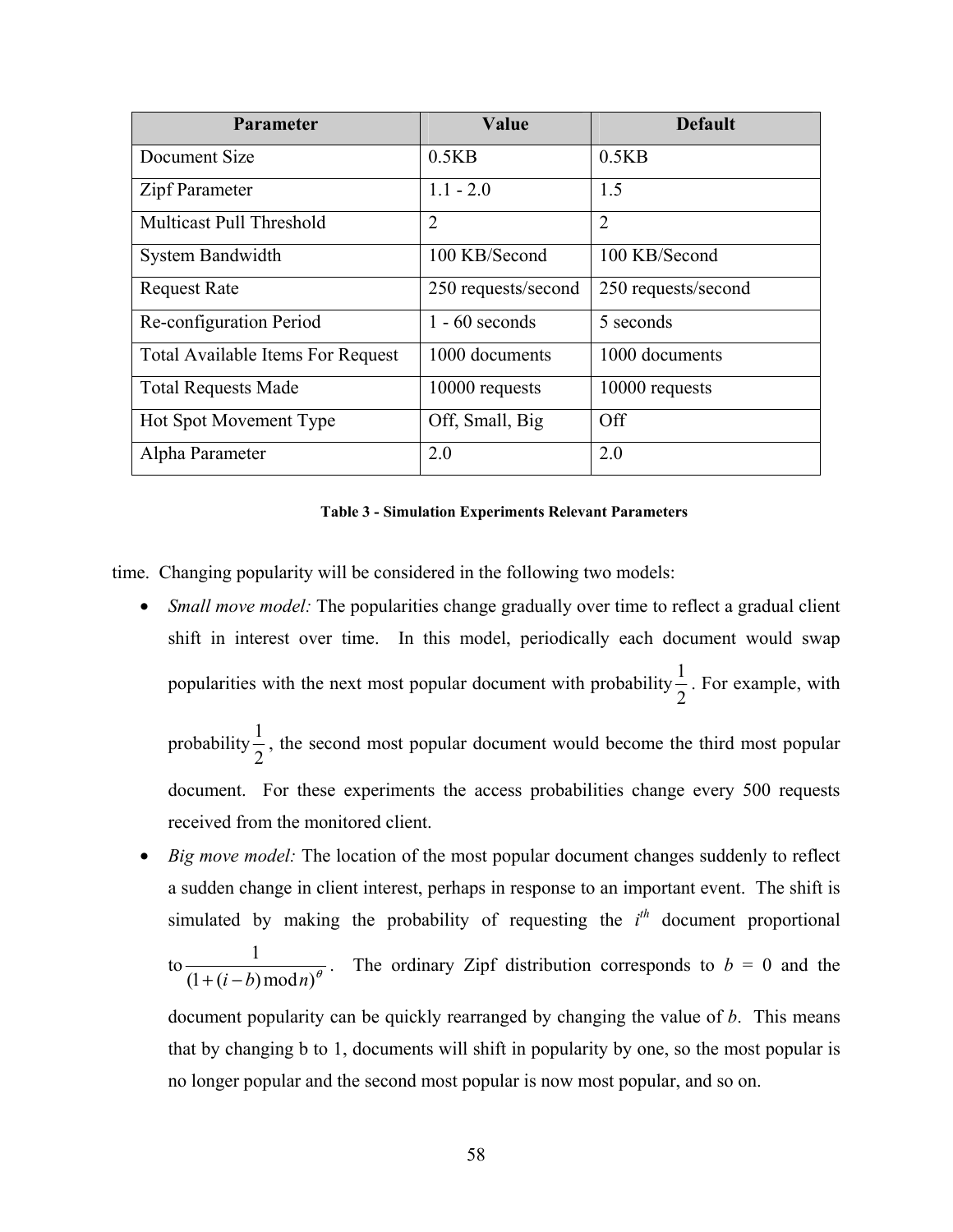We also experiment on the varying time between when the document selection was last run and when it will be run again. This is relevant because with over one thousand possible documents to request, using our algorithm may or may not cause the server to spend a lot of time performing the document selection. In addition, the time between running the document selection can cause the server either to be accurate in responding to request changes or take too long and therefore cause the server to become overloaded. Because our hybrid architecture requires document selection to be run at some point, we explore different times between runs to see how the system is affected.

## **4.1.1 Selecting the correct α value**

One of the most important variables used in our algorithm is the  $\alpha$  value. As explained in the description of our algorithm, the  $\alpha$  value is an over provisioning factor used to give more bandwidth to the pull channel. The reason more bandwidth should be given to the pull channel is that if the document selection is off by even a little, there is a chance that the pull channel will have to handle a large load of documents, which take up a lot of bandwidth. Having additional bandwidth provided to the pull channel allows for miscalculations to be taken in stride instead of causing a complete system lockdown. The question that remains is how much additional bandwidth should be given to the pull channel?

Figure 7 shows the effects of various values of  $\alpha$  on the average latency of the SELDIV algorithm from Chapter [3.1.1](#page-50-0). The curve in Figure 7 is jagged because an infinitesimal change in  $\alpha$  can have a discrete effect in the number of items pushed. Figure 7 shows that the value of  $\alpha$ that minimizes average latency is between 2.0 to 3.0. Notice that the difference in latency is not very high as the alpha value is varied between 1.8 and 3.0. While at first this seems confusing, it can be explained in the following way. The push channel needs a certain amount of bandwidth to continuously push documents to clients while the remaining bandwidth can be given to the pull channel. If the SELDIV algorithm is examined, we actually determine the pull bandwidth first and give the remaining bandwidth to the push channel. The value of  $\alpha$  is used in this equation, and is used to determine the amount of bandwidth that will be given to the pull channel.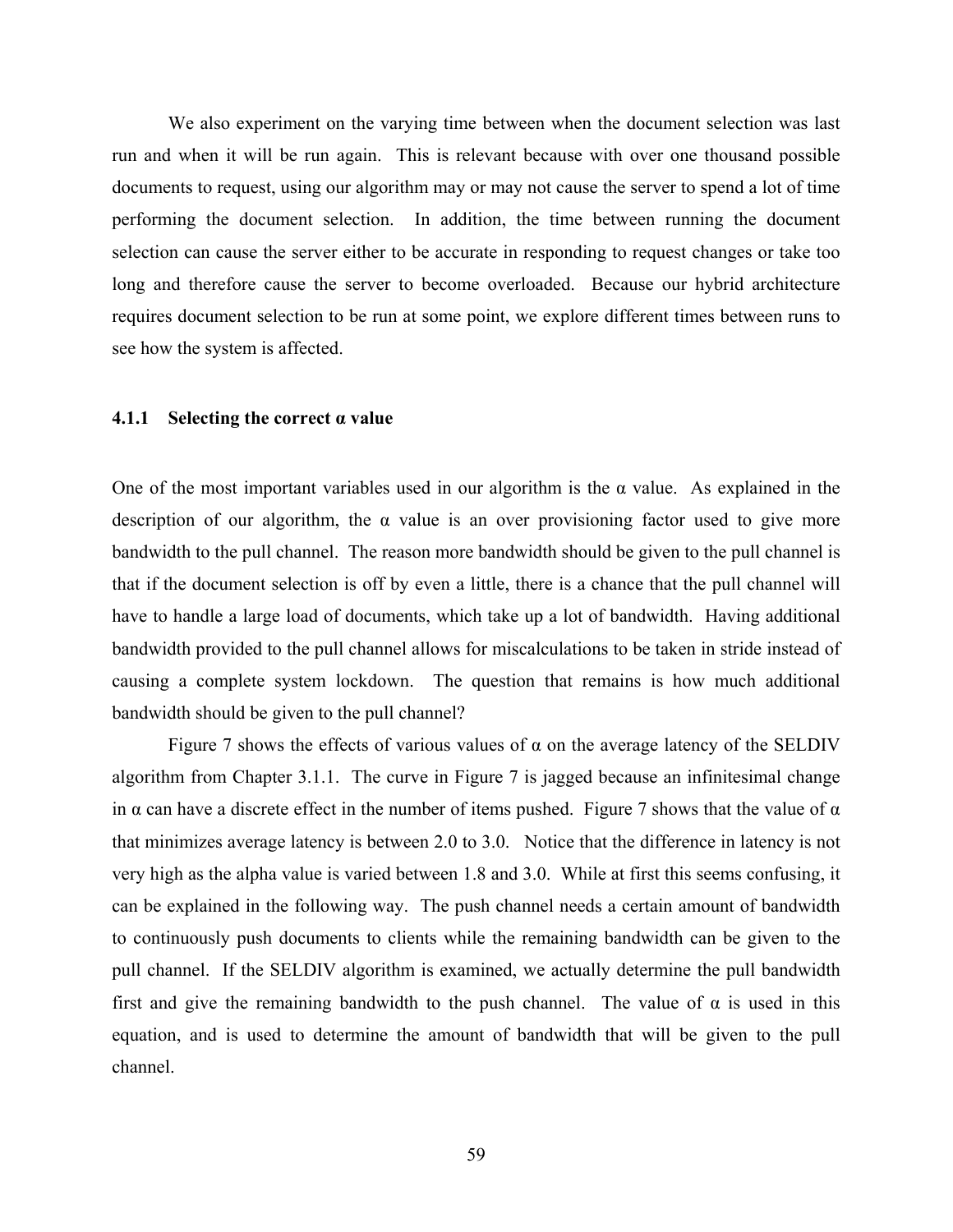

**Figure 7 - Effects of various α values on average latency** 

Because of the way  $\alpha$  is used, modifying the value between 2 and 3 does not dramatically effect the amount of bandwidth the push channel receives. In essence, the over provisioning of the pull channel is not under provisioning the push channel in any way. When  $\alpha$  is too small, it is not giving the pull channel enough leeway, which is causing the higher response times. When  $\alpha$  is too large, it begins to under provision the push channel, causing the overall latency to begin to increase and the latency of items on the push channel begins to increase. Thus, we have found that keeping alpha between 2 and 3 does not negatively effect either the push or pull channels in terms of bandwidth being provided to either channel.

We adopt  $\alpha = 2.0$  in the remainder of this work - although this is not the actual minimum, any value in the range described above produces similarly good results. Note that as  $\alpha$  changes in Figure 7 our system adjusts the bandwidth division and document classification to maintain optimality. This also helps to explain in part why the average latency is near optimal for a relatively wide range of α.

# **4.1.2 Performance of the SELDIV Algorithm**

Figure 8 can be interpreted as a brute force search for a good bandwidth split and document classification by trying several closely spaced values of *k* and *pushBW*. In the chart legend, the first number in the bandwidth split refers to the percentage of bandwidth given to the pull channel. In addition to the points plotted in the figure, we verified that if less than half of the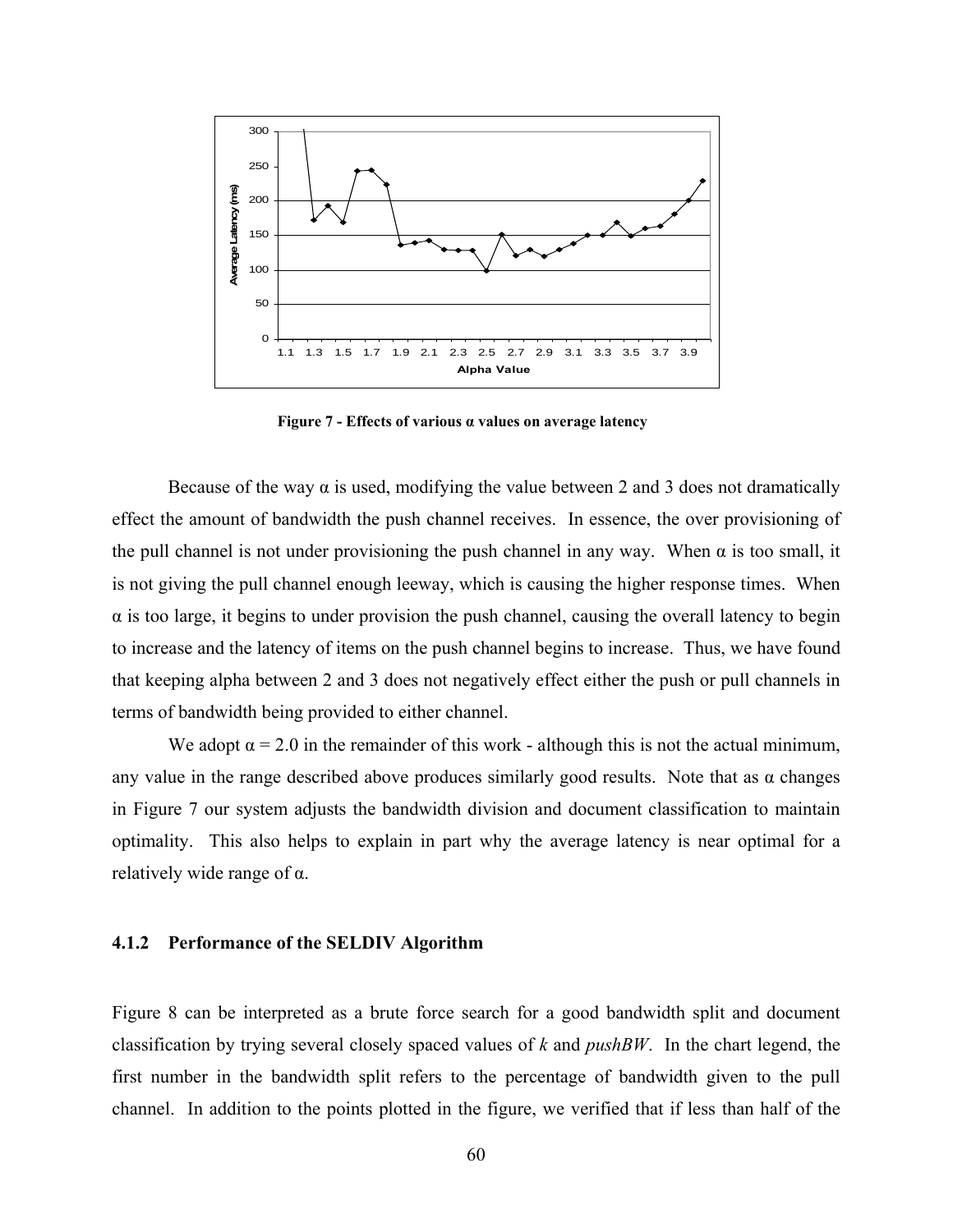

**Figure 8 - Demonstrating the optimality of Algorithm 1 for document classification and bandwidth division. The arrow points to the single point found by the algorithm.** 

bandwidth was devoted to pull, the latency was suboptimal. In this scenario, SELDIV assigns the most popular 7 documents on the push channel, and allocates 63% percent of the bandwidth to push. The figure shows the algorithm's outcome with a circular point and an arrow pointing to it. The solution produced by SELDIV is better than any other point in the diagram. More specifically, SELDIV chose a split of 63/37 and the closest brute force curve in the figure is the 65/35 curve. The 65/35 line was also the lowest in the graph. SELDIV chose  $k=7$  point as the number of push documents, which is also the minimum point on the 65/35 curve. Thus, SELDIV chose a better bandwidth split than the brute force approach and a document classification that was just as good.

Let  $G(k)$  be the average latency if the  $k$  most popular documents are placed on the push channel. The function  $G(k)$  is a weighted average of the average latency for pushed documents and the average latency for pulled documents. A graph showing an idealized G(k) from the Air Cache is shown in Figure 9. The function  $G(k)$  has a unique local minimum, which can be found by local search<sup>29</sup>. Figure 9 shows that the minimum of  $G(k)$  is to the right of the intersection of the push and pull curves. In this case, pulled documents would have lower latency than pushed documents. The actual curve that we obtained from our experiments is shown in Figure 10. Notice that the minimum of  $G(k)$  is to the left of the intersection of the push and pull curves, and thus pushed documents have lower latencies than pulled documents. Further, the minimum of G(k) occurs at a relatively small value of k, and thus complicated hierarchical schemes for the push channel may not be useful in this setting.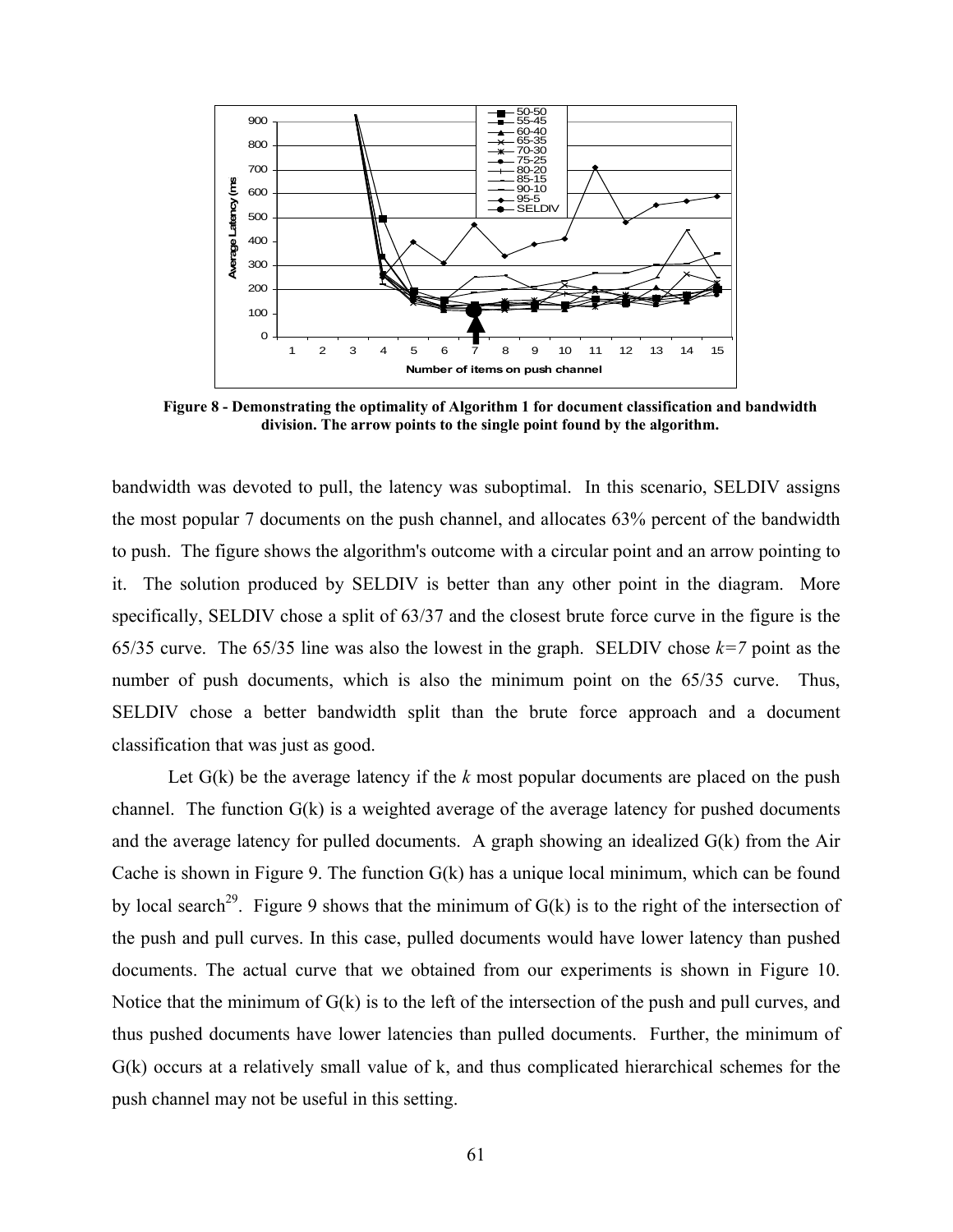

**Figure 9 - Relation of Push and Pull latencies as number of items pushed is changed, according to**  Air Cache<sup>47</sup>



**Figure 10 - Relation of Push and Pull latencies as number of items pushed changes according to our experiments** 

The locatio n of the minimum is due to two complementary reasons. First, the most popular item s are chosen for push and are also those to which a Zipf (or Zipf-like) distribution gives substantially more weight. Therefore, if a solution favors multicast push, it will also have from that point on, the exact choice of k has little impact on pull delay. In other words, pull delays are pr actically minimized at the point *k* where the pull curve flattens out. However, *k* the largest impact on the globally average delays. Second, the Unicast pull curve levels off and, precedes the intersection of the pull curve with the push curve, and so the overall minimum occurs before that intersection.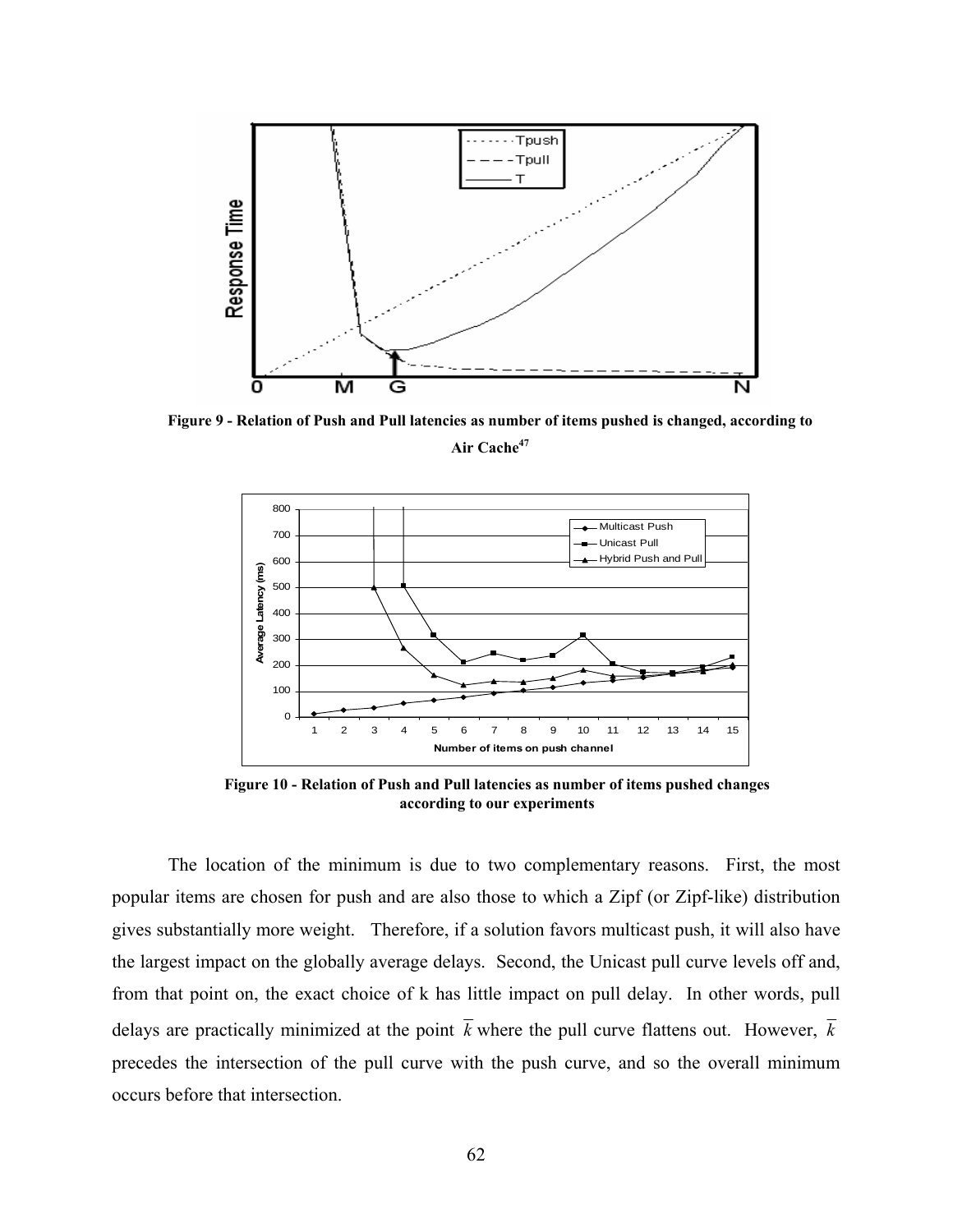In conclusion, SELDIV was shown to be better than the best value returned by a brute force search. This shows that an algorithm which divides both documents and bandwidth at the same time provides a division similar to that which could be found doing a brute force search and provides the necessary information needed to generate a fully functioning hybrid data dissemination system. Furthermore, the integrated algorithms led to a behavior of the push and pull curves that differ qualitatively and quantitatively from previously published work, e.g., in terms of the relative behavior of push and pull delays.

#### **4.1.3 To Multicast Pull or Not to Multicast Pull**

In this experiment, we wish to compare the performance of using the multicast pull channel within our hybrid system architecture. We remained using the document selection algorithm for performing the document division, so the only difference between the compared architectures was the use of the multicast pull channel. This allows us to isolate the effectiveness of the multicast pull channel within the architecture, as it was a major new component of our improved architecture. The document popularity distribution is static in this experiment, meaning that the document that is the most popular at time t will be the most popular at time  $t+1$ , or that  $\forall i \forall t : p_i(i) = p_{i+1}(i) = p_{i+2}(i)$  at all points of time in the future. The results of this experiment are shown in Figure 11.

Figure 11 shows the average latencies with multicast pull on, and with multicast pull off, for various values of θ. Remember that the higher the θ value, the more popular the popular items are and the more skewed the popularity patterns appear. This means that when the zipf  $\theta$  is at 1, it is very much like having a mostly random pattern of access to documents. While having a completely random popularity pattern may seem like a good way to examine the effectiveness of a distribution scheme, the access patterns and popularity of documents in a real web server tend to follow a different pattern. There are usually a small set of documents which get the bulk of the requests (i.e., the main index (home) page of a site) and the other pages get requested with decreasing probability. This is reflected with a theta between 1.5 and 2.0.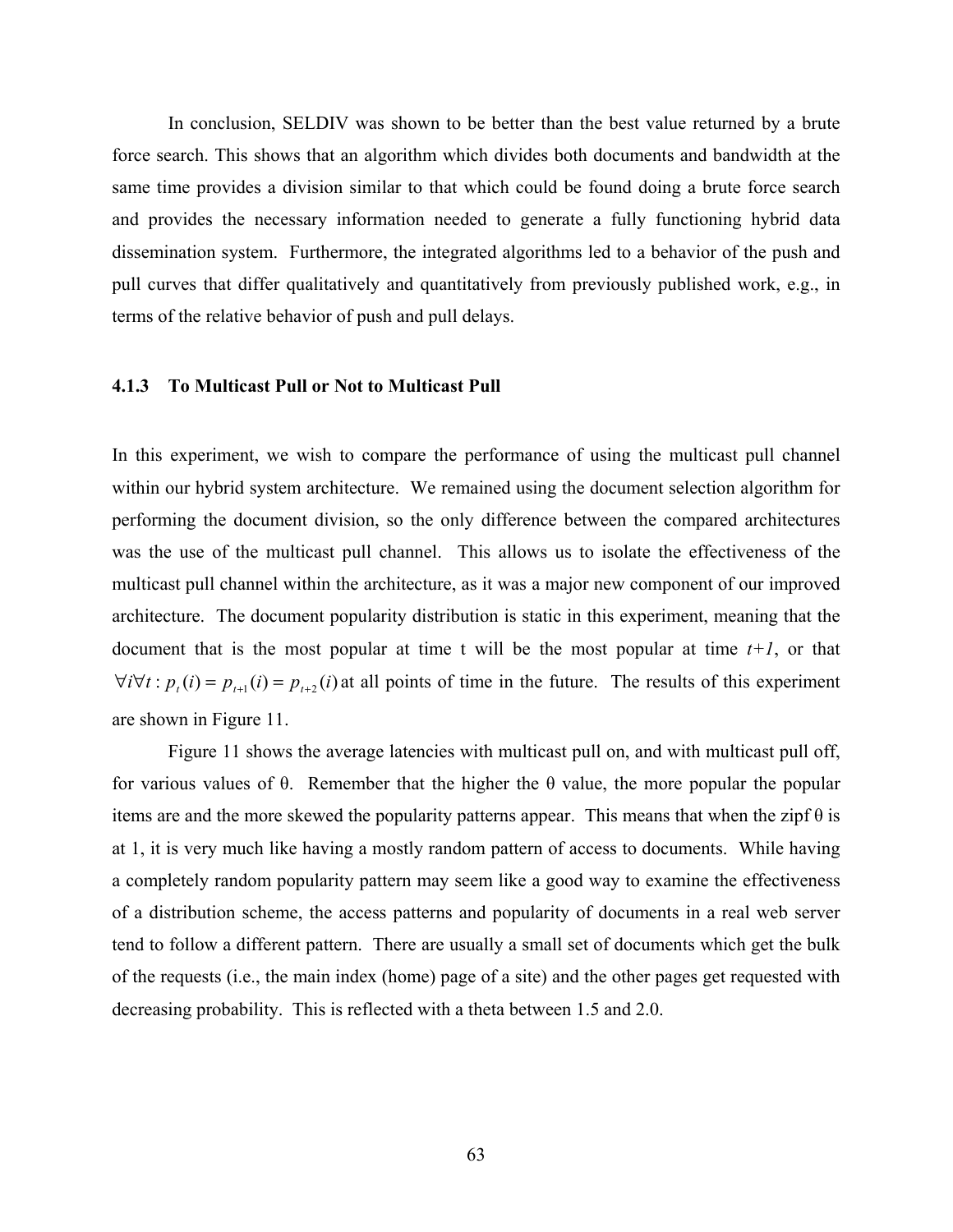

**Figure 11 - Average Latency for Multicast Pull On versus Multicast Pull Off and Static Access Patterns** 

The basic goal of this experiment was to twofold. First, we wanted to check on how the two schemes compare under the most basic and unchanging environment. Our initial thesis was that the two schemes would be very close in performance when the popularities of documents did not change. Second, while we felt the two schemes would be close in performance, we wanted to make sure that having the multicast pull on would not adversely affect the system performance. We expected that using the multicast pull may present a little additional overhead that would cause it to perform a little worse than not having the multicast pull channel on. However, we did expect that the overall system variance would be lower when the multicast pull channel was used. The results we experienced were close to our initial thesis and using the multicast pull channel actually exceeded our initial predictions.

As Figure 11 shows, the two schemes were very close in performance for the higher values of θ, those between 1.4 and 2.0. While we expected the scheme without multicast pull to be faster, our experiment actually shows that using the multicast pull channel not only does not adversely affect the performance, but actually increases it slightly. In particular, we showed a 30% reduction in response time with a  $\theta = 1.5$ , where the response time decrease from 153.9ms with the multicast pull off to 107.6ms with the multicast pull on. Similar differences were found as the value of  $\theta$  increased, with the reduction being between 5-35%. More interesting was the difference between the two schemes with  $\theta$  being closer to one. For example, with a  $\theta = 1.2$ ,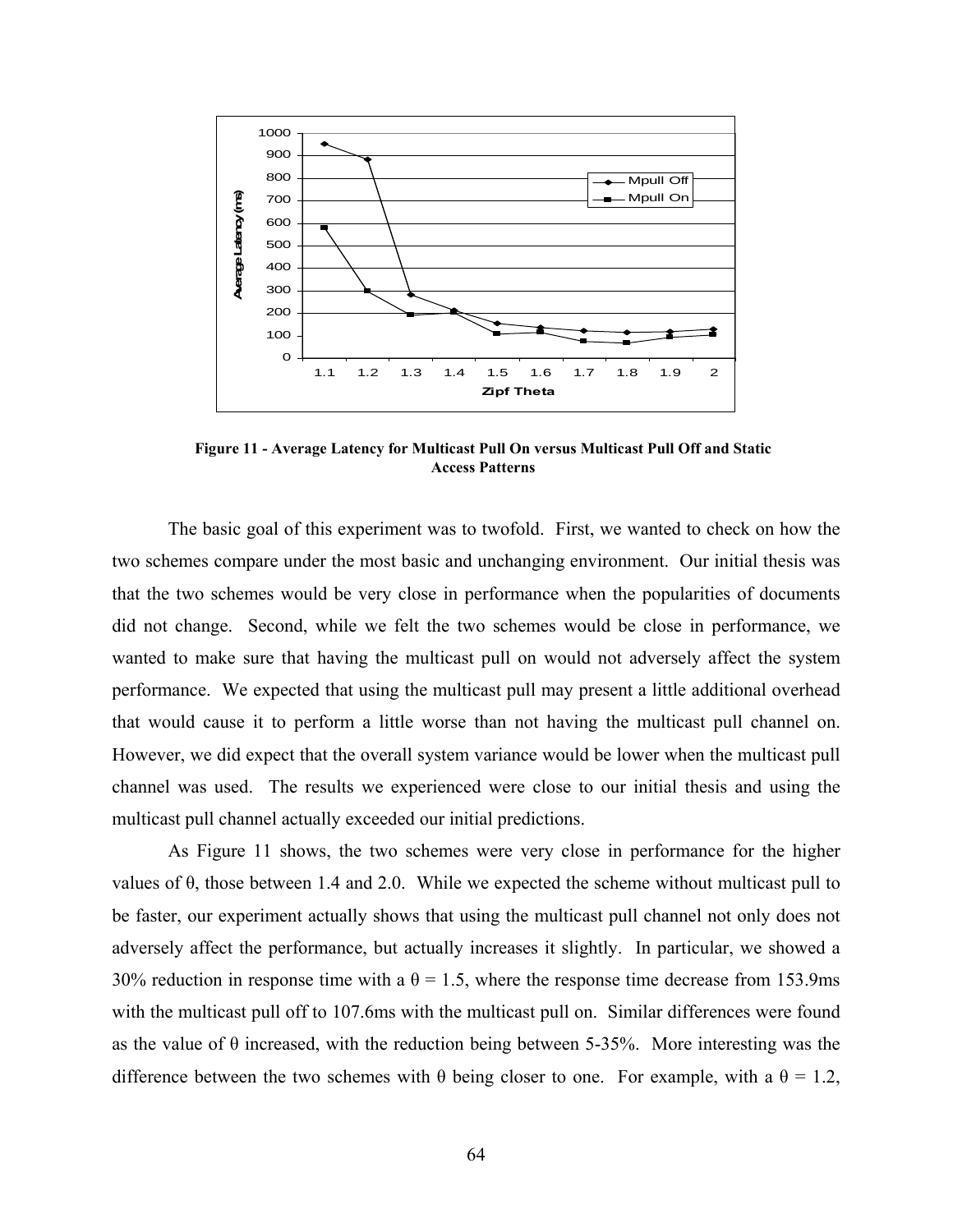using the multicast pull channel provided almost a 66% reduction in average response times, from 879.6ms to 293.6ms.

The reason for this large of a change refers back to the meaning of a lower  $\theta$ . A lower  $\theta$ means more requests for a larger set of documents. Given our algorithm, when the popularity is more spread out, there are fewer documents that will find their way onto the push channel, but there will still be a large number of documents receiving multiple requests. By having the multicast pull channel available, the documents which are receiving multiple requests can be serviced with a single server send out, which lowers the stress on the server and allows it to handle requests faster. Thus, by having the multicast pull channel in use, the documents that are not hot enough for the push channel but are popular enough to cause the server to have to deal with a large load of requests are being handled more efficiently, which is lowering the response time for the clients.

Another advantage of using the multicast pull channel that we hypothesized about was that all other things being equal, it would decrease the standard deviation of the observed latencies. The reason is that with multicast pull turned on, fewer requests will have to wait for extreme lengths to get results. Without multicast pull, clients for pull based documents are forced to wait in the order the request is received to get their results. This can cause longer response times for several clients awaiting responses, especially versus those clients that are getting the data quickly off of the multicast push channel. By using the multicast pull channel, if several clients request the same document, they are all serviced at the time of the earliest request. Hence, the average response times for that document are more in line with the quickness of the multicast push channel. Additionally, by servicing less requests in general (as 5 requests for the same document are serviced as a single request) there is a smaller queue in general at the server, which means no client is waiting too long for a single request to be serviced, which will lower the variance in user perceived request response times.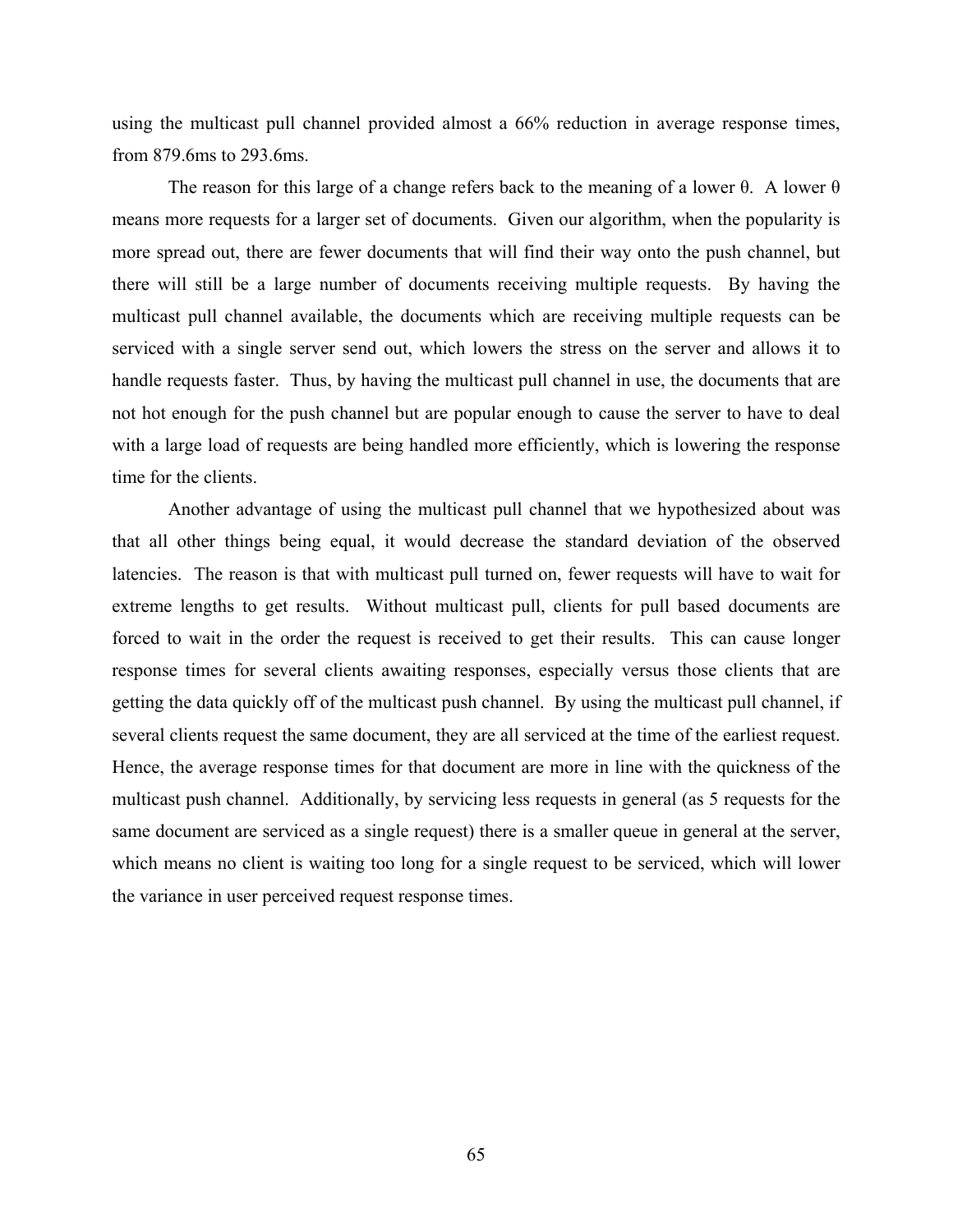

**Figure 12 - Standard deviations in latencies for multicast pull on versus multicast pull off for static access patterns** 

Figure 12 shows the results of the experiments on the standard deviation variance between having the multicast pull channel on and having the multicast pull channel off. With a  $\theta$ = 1.5, the standard deviation changed from 308ms to 226ms, while as mentioned above the latency also decreased. Likewise, when the  $\theta = 1.9$ , we see the standard deviation change from 380ms to under 100ms, but the average latencies were very similar. This means that not only does the multicast pull channel lower latency, it also significantly lowers the standard deviation of response times making the response times experienced by clients more reliable. Thus, our original thesis that using the multicast pull channel would not adversely affect the performance by too much and would definitely lower the variance in response times is found to be true.

#### **4.1.3.1 Difference in latency of channel types**

One aspect we wanted to examine besides the average latency for overall system was to examine the effects of the different hybrid system setups on the actual different channel types (push versus pull). Figure 13 shows the same setup and experiment as was shown in Figure 11, but this time the latency of the different channel types (push versus pull) have been separated instead of combined into a single overall latency. There are three main observations to make from this figure. The first is that the response times for the push channels are the same in both systems. This intuitively makes sense for the following reason. The number of items on the push channel, and which items are on the push channel, is the same in both hybrid systems.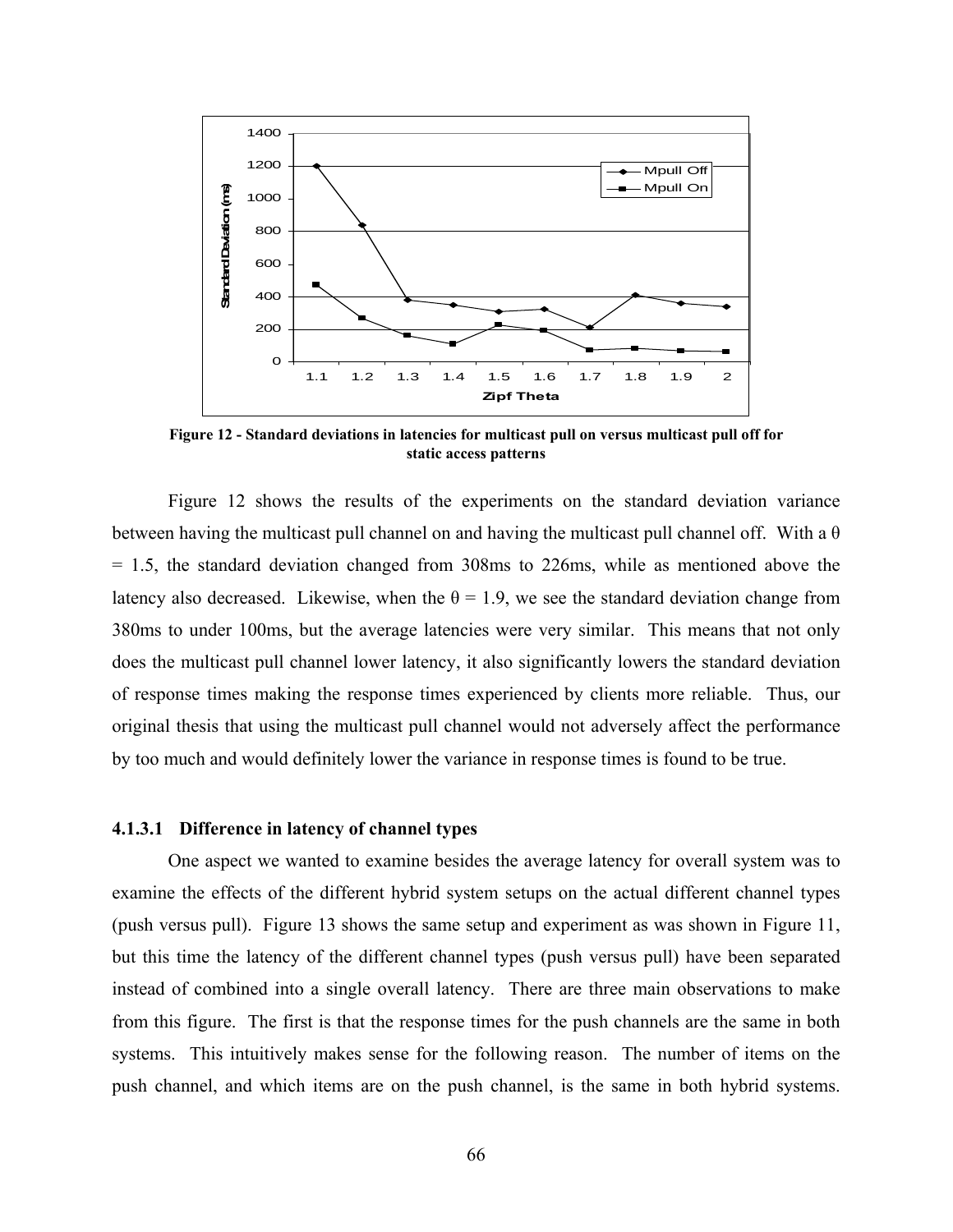

**Figure 13 - Difference in latency of push and pull channels with multicast pull on versus multicast pull off** 

Therefore, the latency of that channel will be basically the same, because the same requests are being made for items on that same channel.

The second observation to make is that the difference in response times for items on the pull channels (that is, the unicast and multicast pull channels) is much larger than was shown in the overall latency graphs. Take the case of  $\theta = 1.7$ . In the overall latency graph, the difference between having multicast pull on or multicast pull off was only 15% but with latency looking at only the pull channel, the difference was almost 60%. The reason for this large difference is that the overall response time is dominated by response times for items on the push channel, and because of that the overall average latencies were driven low by the push average. With the response times for push items removed from the averages, the savings for pulled items is much higher and the usefulness of multicast pull it more apparent.

The final observation to make is that the savings for multicast pull on versus multicast pull off gets larger as the value of theta increases. The reason for this is that as theta gets larger, the number of items on the push channel is getting smaller, and the popularity of those items is getting larger. However, the popularity of the last few items left off the hot channel is also getting larger. Therefore, there will be more requests coming for items that are cold (those left off the smaller hot channel) and the server will have a larger load of overall requests but the similarity of those requests is larger. By having the multicast pull channel active, this load of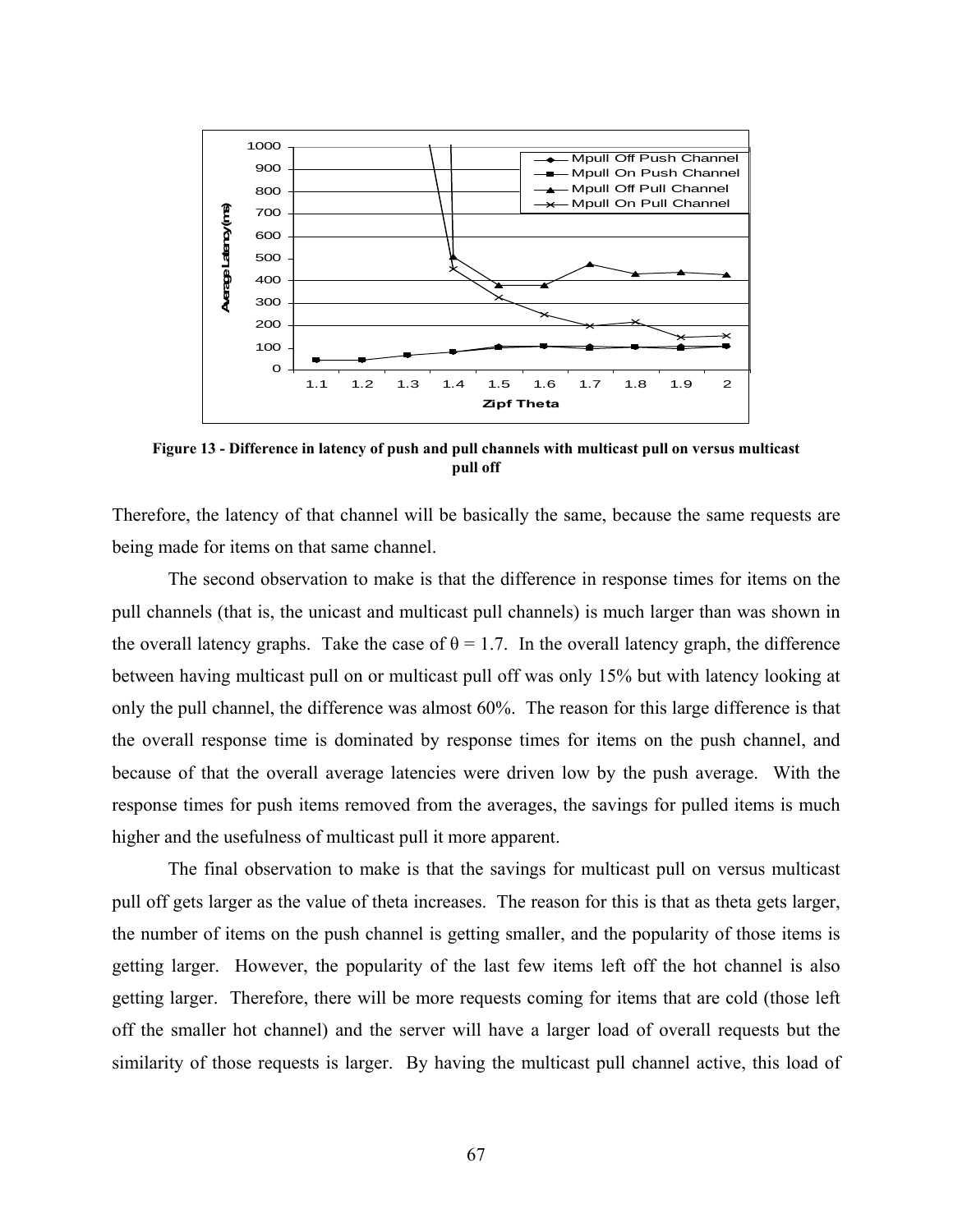similar requests is more easily and efficiently handled, leading to lower average latency for items that are pulled.

#### **4.1.4 Multicast Pull with Moving Hot Spot**

In this next experimental set, we have a similar set up to the previous experiment with one major change; the popularity of the documents will no longer remain static. Instead, the popularities of the documents will change as time progresses, with the experiment attempting to capture the effectiveness of having the multicast pull channel on to help the server adapt to the changing popularities.

Our goal in this experiment set is to prove that having the multicast pull channel provides a major benefit when the access patterns of documents is changing over time. Our thesis is that when the document popularities shift, the server will have on the push channel documents that no longer belong there, and likewise have documents that are receiving a large number of quests still be serviced through pull based means. Additionally, document classification is a relatively expensive operation, requiring time linear in the number of documents, and the server can not afford to always be invoking the document classification algorithm. Therefore, using the multicast pull channel will provide a way for the server to service documents that should be pushed based on a semi-push based distribution channel, which will lower the strain on the server and should provide both better average latency for clients and a much lower variance in experienced response times.

Figure 14 and Figure 15 show the resulting average latencies resulting from gradual changes in popularity while varying one of  $\theta$  or  $\alpha$  and keeping the other parameter fixed to its default value. The most interesting feature in Figure 14 is that multicast pull is more helpful as  $\theta$ increases. More precisely, the relative improvement one achieves in average latency when using multicast pull increases as  $\theta$  increases. For example, when  $\theta = 1.5$ , multicast pull shows an improvement in average latency of 44.6% (from 217.9ms to 120.9ms), at  $\theta = 1.7$  the improvement in average latency is 47.1% (from 228.9 ms to 121.1ms), and at  $\theta = 2.0$  the improvement in average latency is 50.3 % (from 243.5ms to 121.2ms). The explanation is that for large *θ*s, most of the probability is in the most popular items, so if a pull document should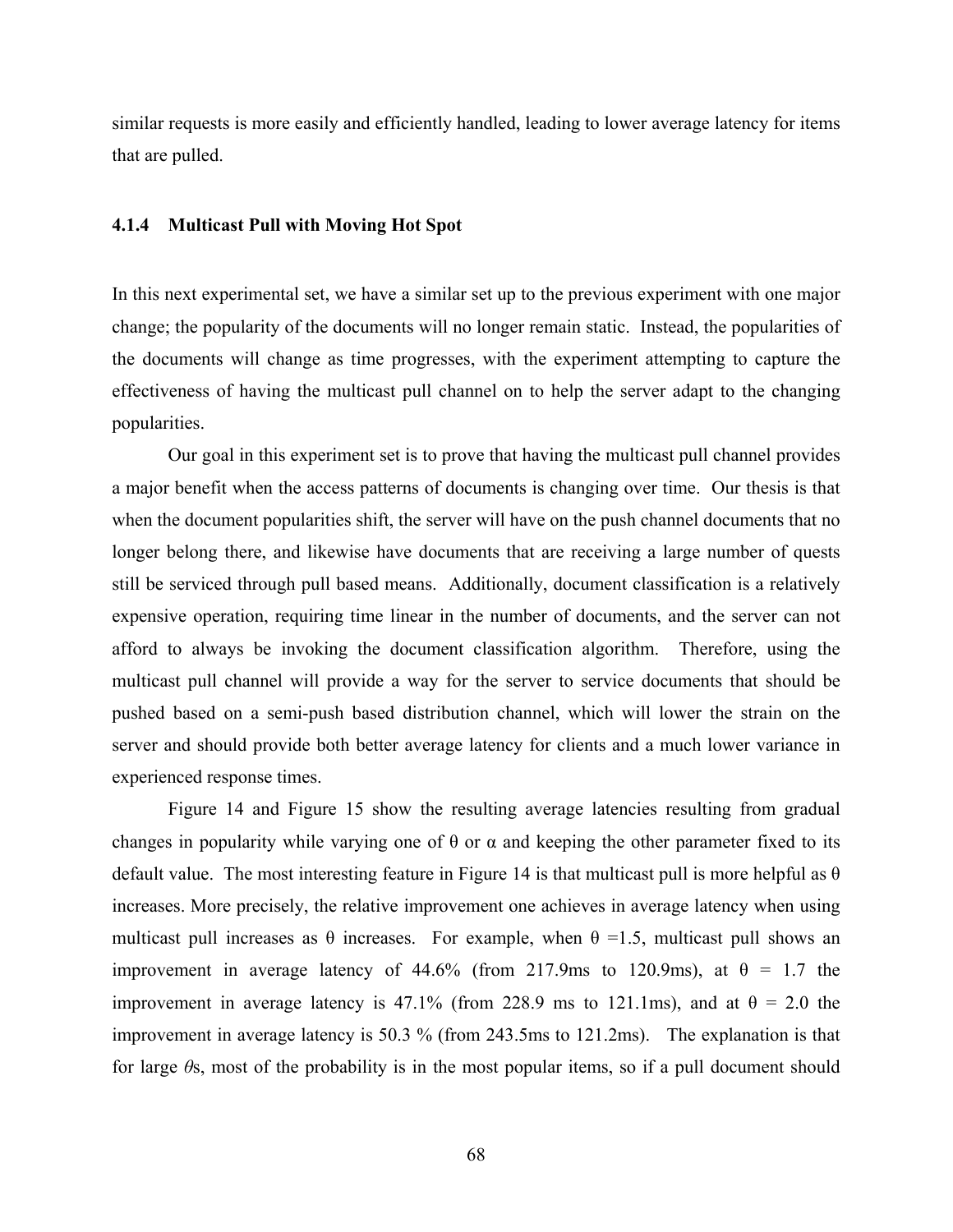

**Figure 14 - Average latency for multicast pull on vs. multicast pull off for small move access** 

**patterns** 



**Figure 15 - Average latency multicast pull on vs. multicast pull off various α and small move access patterns** 

become more popular, it will receive many requests before the server next invokes the document classification algorithm.

The most interesting feature of Figure 15 is that the best choice of  $\alpha$  for small moves is larger than it is for a static distribution. Recall that the optimal choice of  $\alpha$  for a static distribution was in the range 2.0 to 2.5. In this experiment the optimal choice for  $\alpha$  is in the range from 3.0 to 4.0. In this case, setting  $\alpha = 2$  has an average latency of 121.2ms while with  $\alpha = 3.5$  the average latency is 74ms, a decrease of 39%. The explanation is that as there is a shift in popularity, the popularity of the pulled documents will be greater than estimated, and thus obviously, pull should be even more over provisioned.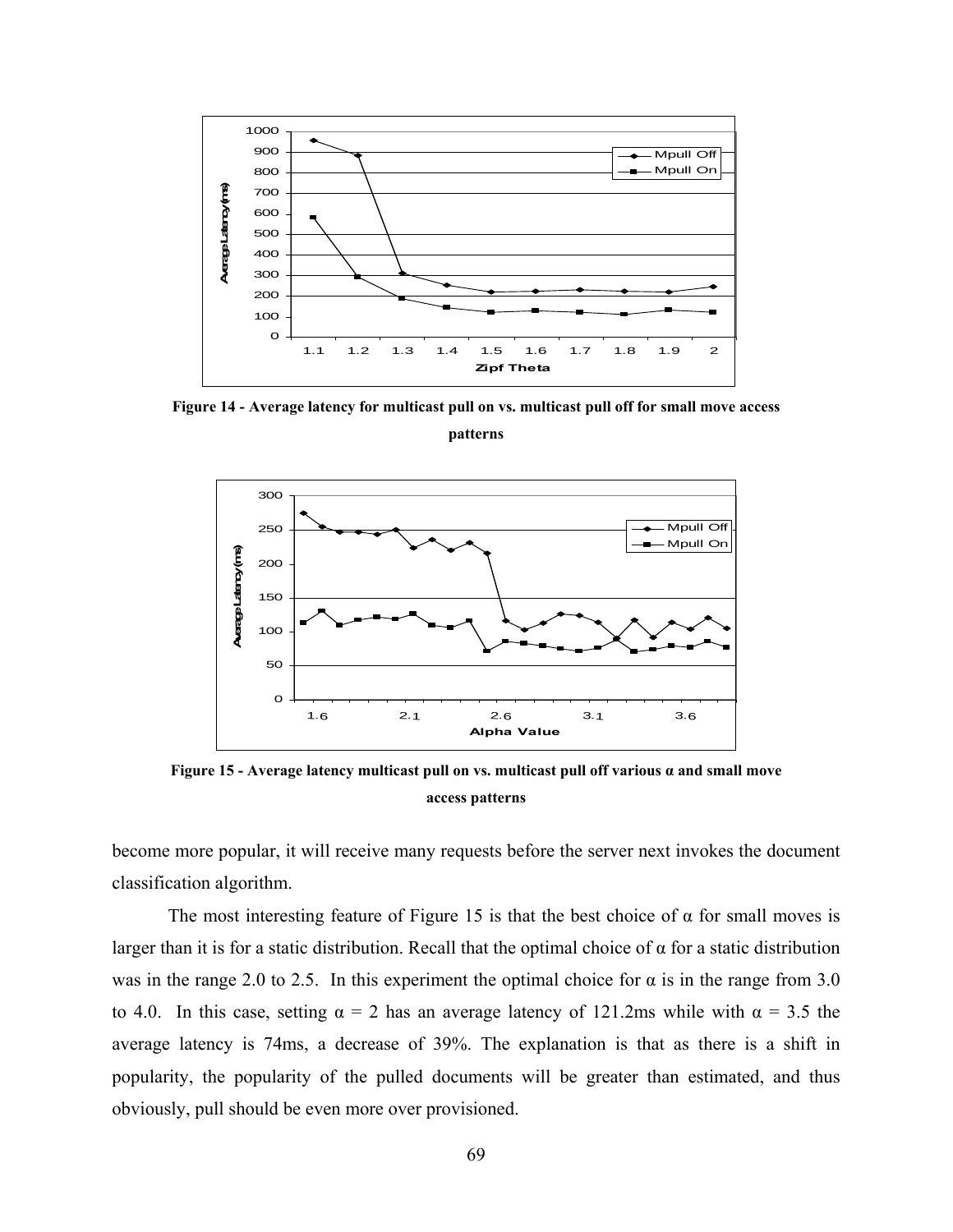

**Figure 16 - Standard deviation on latency for multicast pull on vs. multicast pull off for small move access patterns** 

Figure 16 shows that once again multicast pull reduces the standard deviation of the observed latencies. For  $\theta = 1.5$ , the standard deviation of the latencies decreases 60% from 235ms to 93ms. Note that the reduction in the standard deviation is greater than in the case of static access probabilities. The reason for this is because multicast pull provides some scalability when the pulled documents become popular.

Figures 17 and 18 show the results of a similar experiment to above but in this case we are looking at big moves in the popularity of an item. In this case, we again see that using multicast pull is a significant win for larger  $\theta$ . As one would expect, for both methods, the latencies are higher than in the slowly moving hot spot experiment. Using multicast pull we see a reduction in average latencies. For  $\theta = 1.5$  the reduction is 45% from 351.8ms to 193.2ms, for  $\theta$  = 1.7 the reduction is 40% from 263.4ms to 159ms, and for  $\theta$  = 2 the reduction is 61% from 364.7ms to 141.8ms. We also see again that the over provisioning factor should be greater than for static documents.

Figure 19 shows that for big moves, multicast pull reduced the standard deviation of the latencies even more dramatically for small moves. For  $\theta = 1.5$  the standard deviation has decreased 63% from 562ms to 205ms, and for  $\theta = 2$  the decrease was 81% from 327ms to 63ms. The reason that multicast pull reduces the standard deviation more for big moves than for small moves is that the scalability that multicast pull provides becomes more important as the pulled documents become more popular.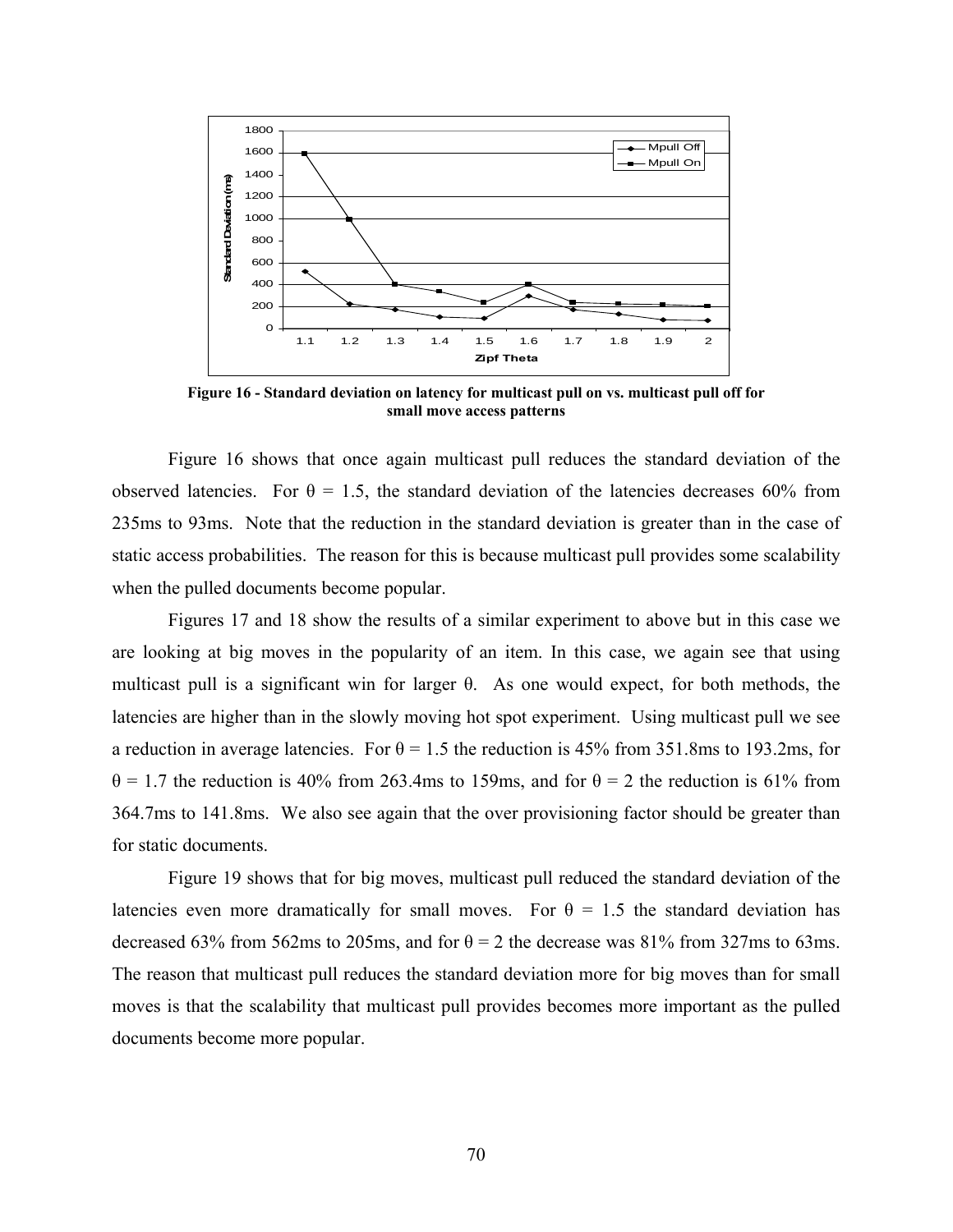

**Figure 17- Average latencies for multicast pull on vs. multicast pull off for big move access patterns** 



**Figure 18 - Average latencies for multicast pull on vs. multicast pull off various α and big move access patterns** 



**Figure 19 - Standard deviations for multicast pull on vs. multicast pull off for big move access patterns**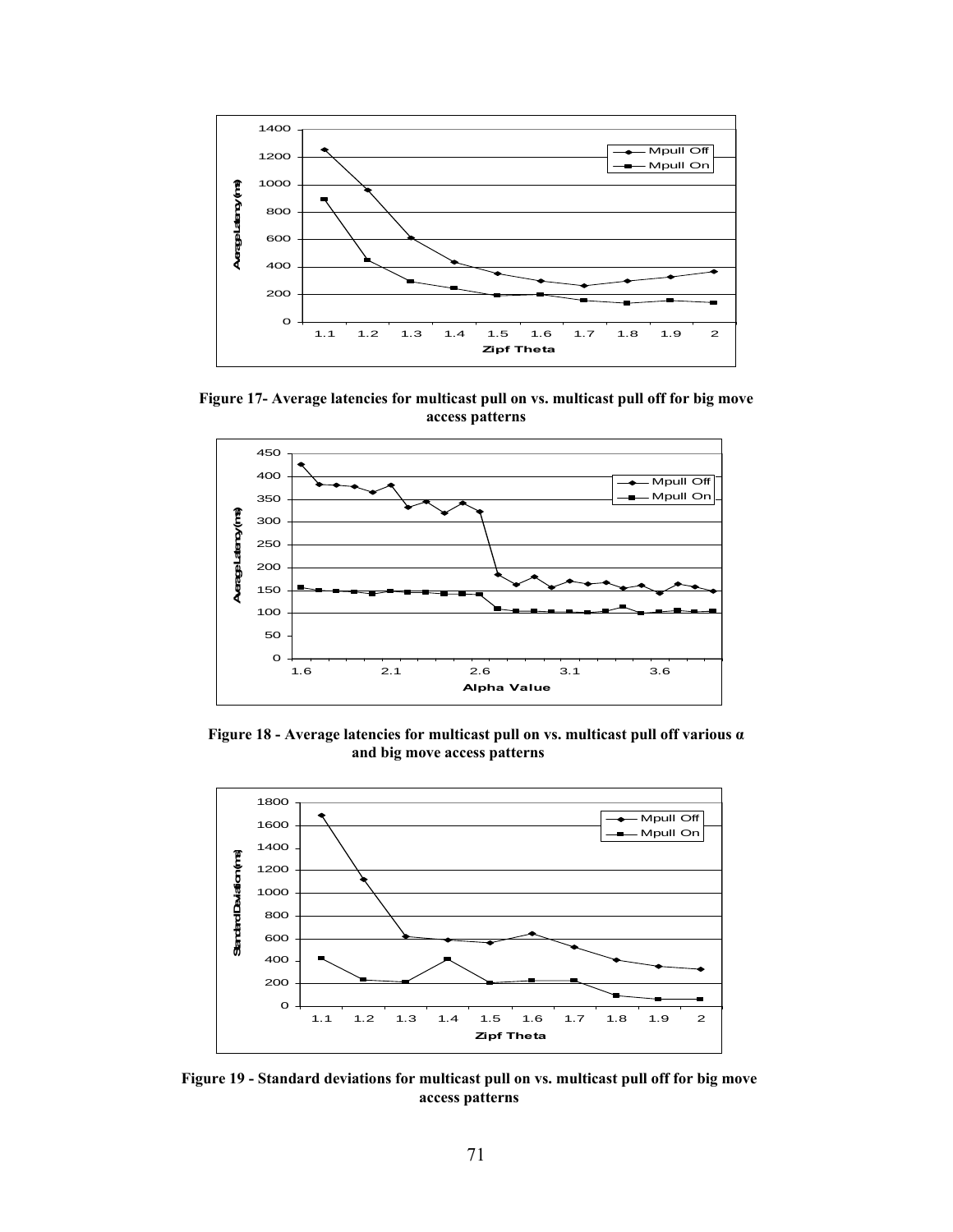

**Figure 20 -ℓ2 norms of latencies for various α and small move access patterns** 



**Figure 21 - ℓ2 norms of latencies for various αs and big move access patterns** 

Average latency is by far the most commonly used quality of service (QoS) metric in the literature. The metric is simple and intuitively appealing. However, it is also well known that average latency is generally not the ideal system metric in that the solution that optimizes average latency may starve some jobs. Allowing jobs to starve is considered bad system behavior. Ideally one would want a metric that balances the competing demands of optimizing for the average and avoiding starvation. The standard solution is to use the  $\ell_p$  norm for small p.

The  $\ell_p$  norm is  $\left(\sum_{i=1}^n \frac{x_i^p}{\ell}\right)^p$ *i p i n x* 1  $\frac{\lambda_i}{\eta}$ ⎠ ⎞  $\begin{bmatrix} \phantom{-} \end{bmatrix}$ ⎝  $\left(\sum_{i=1}^n \frac{x_i^p}{n}\right)^p$ . For example, the standard way to fit a line to collection of points is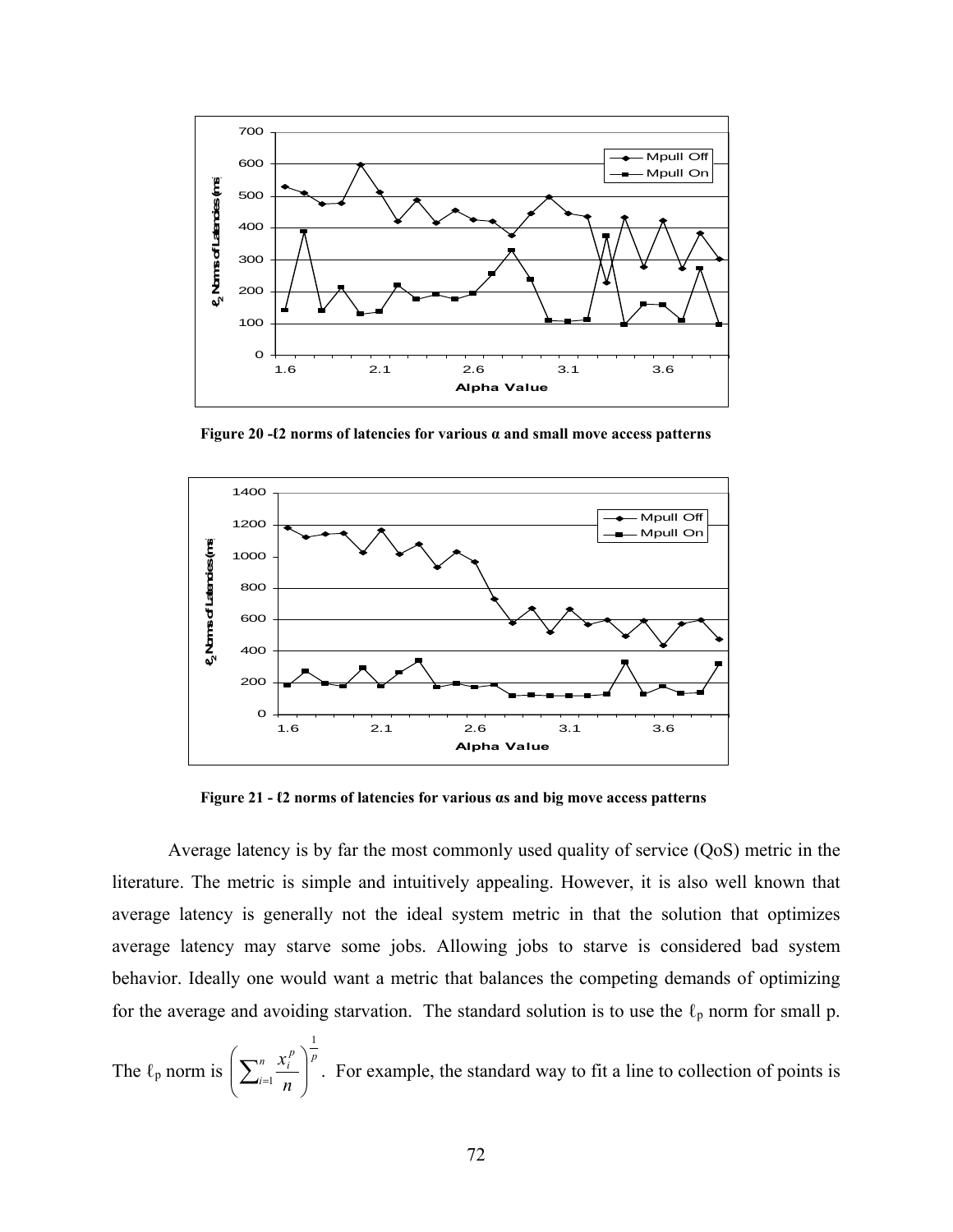to pick the line with minimum least squares, equivalently  $\ell_2$ , distance to the points, and Knuth's TeX typesetting system uses the  $\ell_3$  metric to determine line breaks. The  $\ell_p$ ,  $1 \le p \le \infty$ , metric still considers the average in the sense that it takes into account all values, but because  $x<sup>p</sup>$  is strictly a convex function of x, the  $\ell_p$  norm more severely penalizes outliers than the standard  $\ell_1$ norm.

Figures 20 and 21 show what the effect of varying  $\alpha$  has on the difference between having multicast pull on and off for the  $\ell_2$  norms latencies. We set  $\theta = 2.0$ . For  $\alpha = 2$  and small moves, the  $\ell_2$  norm of the latencies decreases by 78% from 475.2ms with multicast pull off to 138.7ms with multicast pull on. At  $\alpha$  = 3.5 and small moves, the decrease is 42% from 277.1 ms with multicast pull off to 160.6ms with multicast pull on. We found similar results for big moves. These results are shown in Figure 20. For  $\alpha = 2$ , we see a reduction in the  $\ell_2$  of latencies of 71.5% from 1025.3ms to 292.8ms. For  $\alpha = 3.5$  we see a reduction of 78% from 591.1ms to 128.64ms. Once again this shows the scalability provided by multicast pull. The server become highly loaded during these popularity shifts and causes an increased latency to be experienced by the system without multicast pull. The reason for this is that the system without multicast pull has no method in place to handle the increased load until the document selection thread is invoked.

#### **4.1.5 Multicast Pull Advantage with varying Time between Reconfiguration**

In this experiment, we examine the advantage of using multicast pull when the time between invocations of document selection changes. For this experiment, we set the  $\theta$  to 1.5. Figures 22 and 23 show the results of the experiment. As one would expect, using multicast pull is more advantageous when reconfigurations are less frequent. The obvious reason is that it is taking the system longer to adjust to the changes in user preferences, and therefore there are many requests coming in that have to be handled through pull.

Using multicast pull, we observe a reduction in latency for small moves of 46% when the reconfiguration is every 10 seconds, 45% when the reconfiguration is every 20 seconds, and 55.6% when the reconfiguration is every 60 seconds. For big moves, we observe a reduction in latency of 46.4% when the reconfiguration is every 10 seconds, 50% when the reconfiguration is every 20 seconds, and 53.4% when the reconfiguration is every 60 seconds.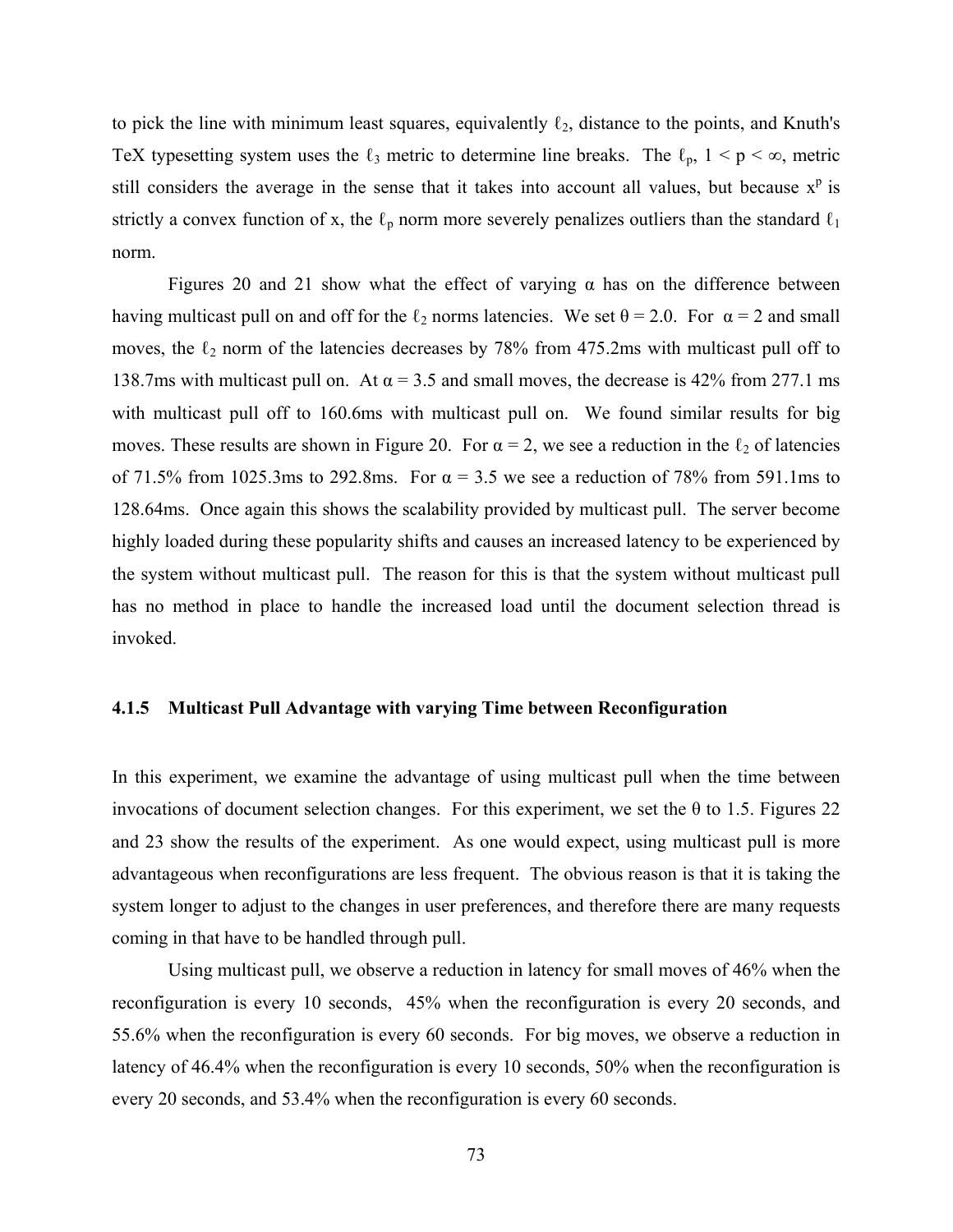

**Figure 22 - Multicast pull on vs. multicast pull off for varying reconfiguration times in seconds for small move access patterns** 



**Figure 23 - Multicast pull on vs. multicast pull off for varying reconfiguration times in seconds for big move access patterns** 

Notice the trade off that exists between waiting too long to run the reconfiguration and the average latencies. The longer that is waited to reconfigure the system, the worse the response times for clients get. However, using multicast pull can help maintain lower latencies when the system is slow in adapting to changes in the request patterns.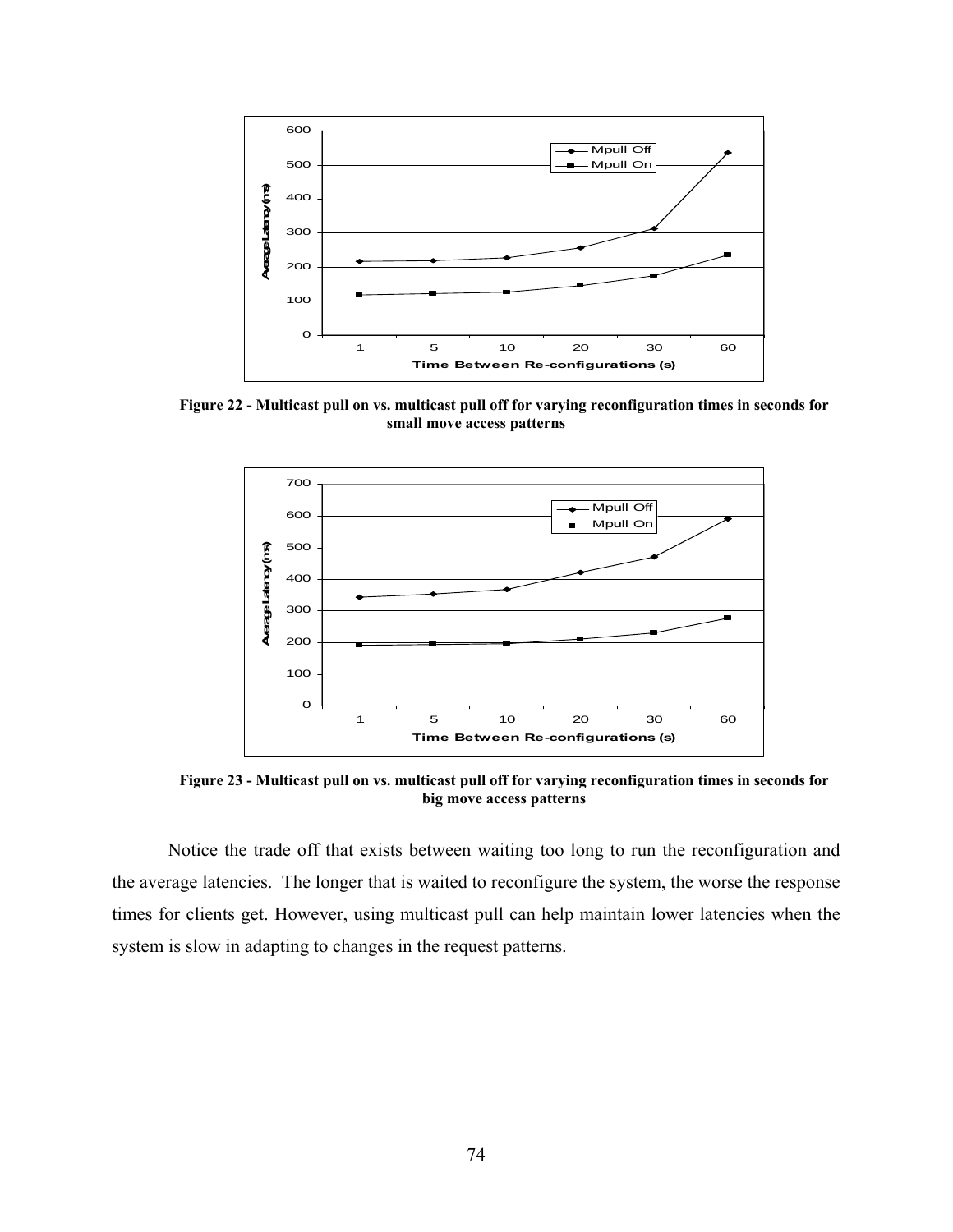#### **4.1.6 Report Probabilities**

In Chapter [2.2.1,](#page-32-0) we mentioned the scheme we used to calculate the popularity of documents on the multicast push channel. Recall that the main issue with the multicast push channel is that the documents are not directly requested, so determining whether the items on that channel are still popular is quite a difficult task. Recall further that we proposed a solution to this problem that involved having the client send a request to the server with a probability that was inversely related to the previous popularity of an item. For example, if an item had 50 requests previously, we would only like to have between 1 and 5 requests appeared for that item, which would then be multiplied by the inverse factor and count as 50 requests each.

In order to determine the usefulness of our proposed push popularity scheme, we compare it to a solution we mentioned previously as the drop down method, which is found in a comparable work to our own. The solution for the push popularity problem proposed in prior work<sup>29</sup> was to occasionally drop each pushed document  $i$  off of the push channel so that clients would have to make explicit requests to *i*. However, there is a danger that these explicit requests for i could overload the server. Thus, in the prior work<sup>46</sup> it was recommended that i should be dropped as short of a period of time as possible.

The shortest possible time that the document can be dropped is one broadcast cycle. However, we show here that even such a short drop disrupts the server, while our proposed method does not suffer from such disruptions. Therefore, our thesis is that while both will provide a comparable accuracy for calculating the popularity, the drop down method will cause more overhead that our report probability scheme. Our belief is that when a document is dropped off the multicast push channel, there is a period of high request rates that will occur, given that the access patterns have not changed. Further, while the system will correct the items on the push channel, it will take several broadcast cycles to recover, while using our access probability method will not have such spikes and response time degradation.

Figure 24 shows the average latencies around the broadcast cycle T when the most popular item is dropped from the push channel. The figure shows performance degradation for about 5 broadcast cycles. Basically, looking at the graph shows that before the drop occurs, the system is in a steady state of response times. However, once the item is dropped down the clients are no longer getting requests off the push channel. Instead, they must make requests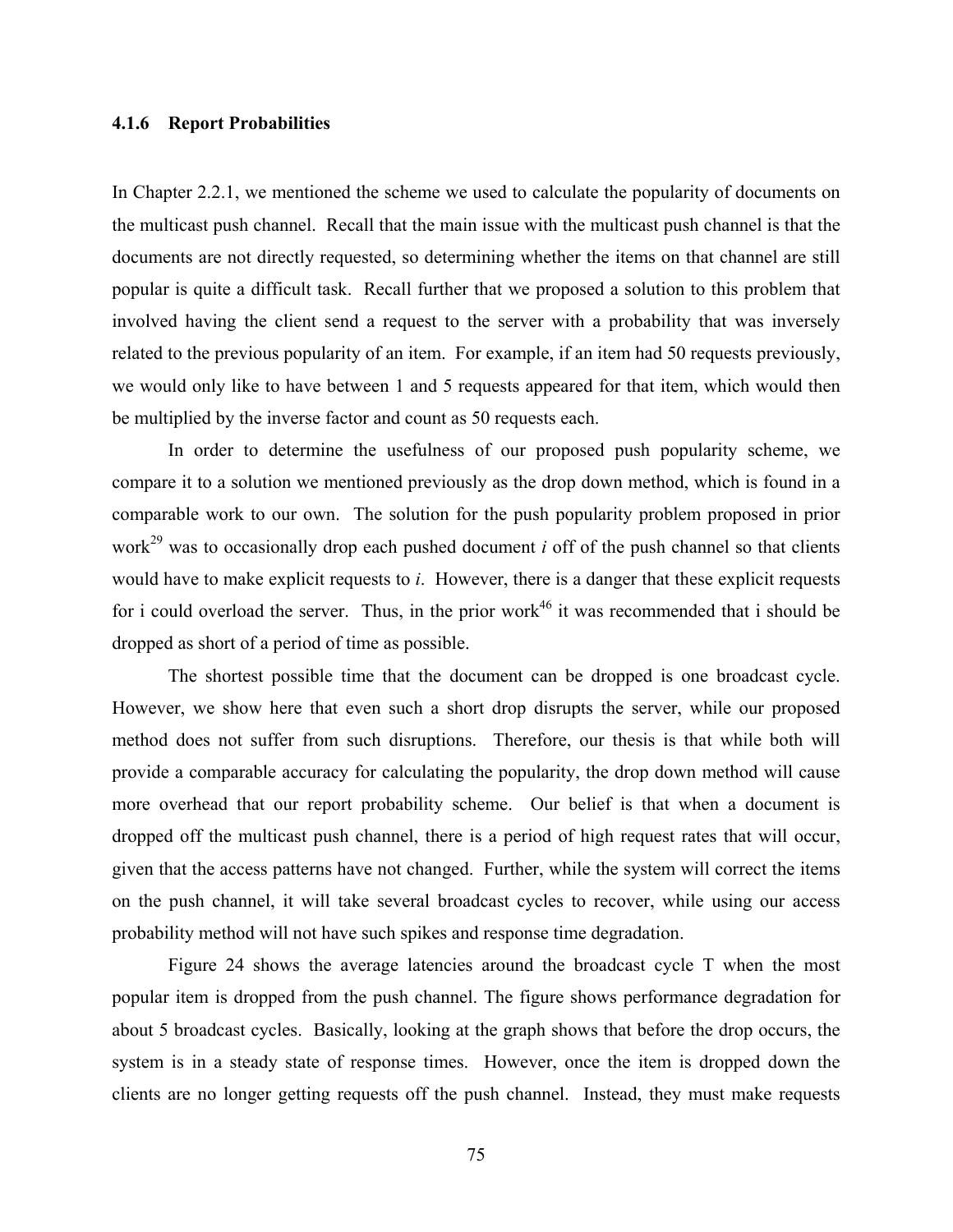

**Figure 24 – Effect on latency of demoting an item** 



**Figure 25 – Drop down method versus our probability method** 

directly to the server. Based on the Zipf distribution, as mentioned earlier, the bulk of requests were for items that were on the push channel. Therefore, dropping an item off the push channel causes a brief but substantial influx of requests to the server. This brief surge causes response times for requests during the given broadcast cycle and a few subsequent cycles to suffer while the server recovers and returns to its steady state.

Figure 25 shows the average latency over the next 5 broadcast cycles when the i<sup>th</sup> most popular document is dropped from the push channel for one broadcast cycle. The flat line represents the average response time using our method for push popularity. If the most popular document is dropped, then we see a 35% increase in average latency over the next 5 broadcast cycles. If the 6th most popular document is dropped, we see an 8% increase in average latency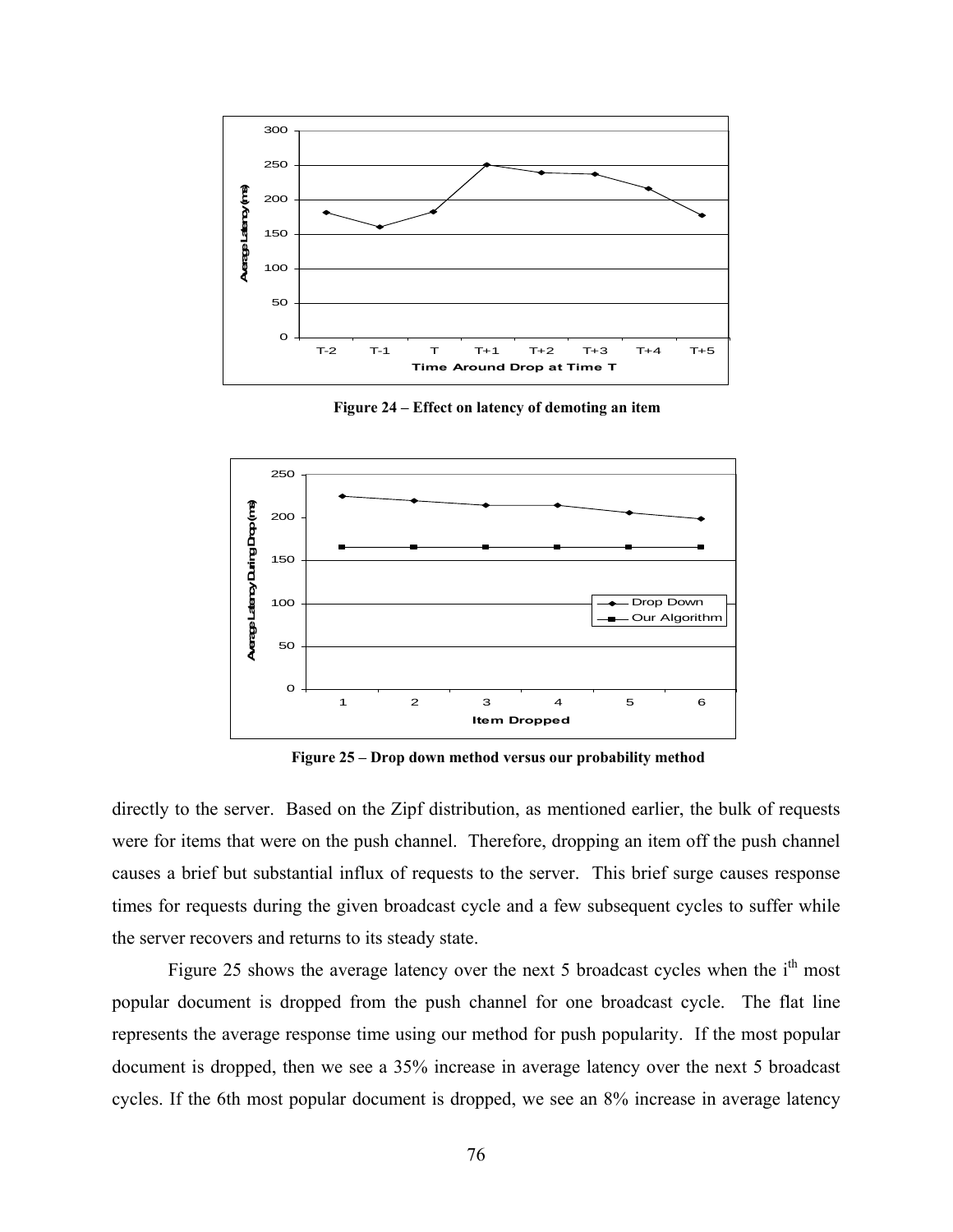over the next 5 broadcast cycles. This increase is in comparison to using the simple yet effective scheme we proposed of simply including a popularity estimator with the broadcast index.

#### **4.2 EXPERIMENTS IN REAL WORLD ENVIRONMENT**

In this section of experiments, we focus on operating in a real world environment and looking at the scalability of the system versus other distribution methods. The previous experiments we presented were done in an isolated environment and done in order to test several of the particular enhancements we created for the hybrid data dissemination architecture. The issue with those experiments, however, was that it can never be completely determined if given a real environment, the findings we have discovered will hold up. Additionally, none of the previous experiments clearly focused on the scalability of the system, which we will look at in this section.

The evaluation metric that we used in this new set of experiments is the amount of time (or the latency) that the clients experience between the time a request is made and the time that the full document result is generated and returned to the client user program. We measure this time in milliseconds. Because the system is in a real network environment, these times measurements will include network congestion and distance that data has to travel, as many of the clients are located across the globe. Unlike the previous experimental set, we do not need to see these as relative measurements of time. Instead, the measurements can be taken as the actual time it took to make requests and the resulting times can be seen as actual savings when comparing the different schemes.

#### **4.2.1 Environment and Experimental Setup**

## **4.2.1.1 Planet Lab**

The environment we chose to use for our real world experiments was the Planet Lab network environment<sup>44</sup>. Planet Lab is a collection of "nodes" found throughout the world at various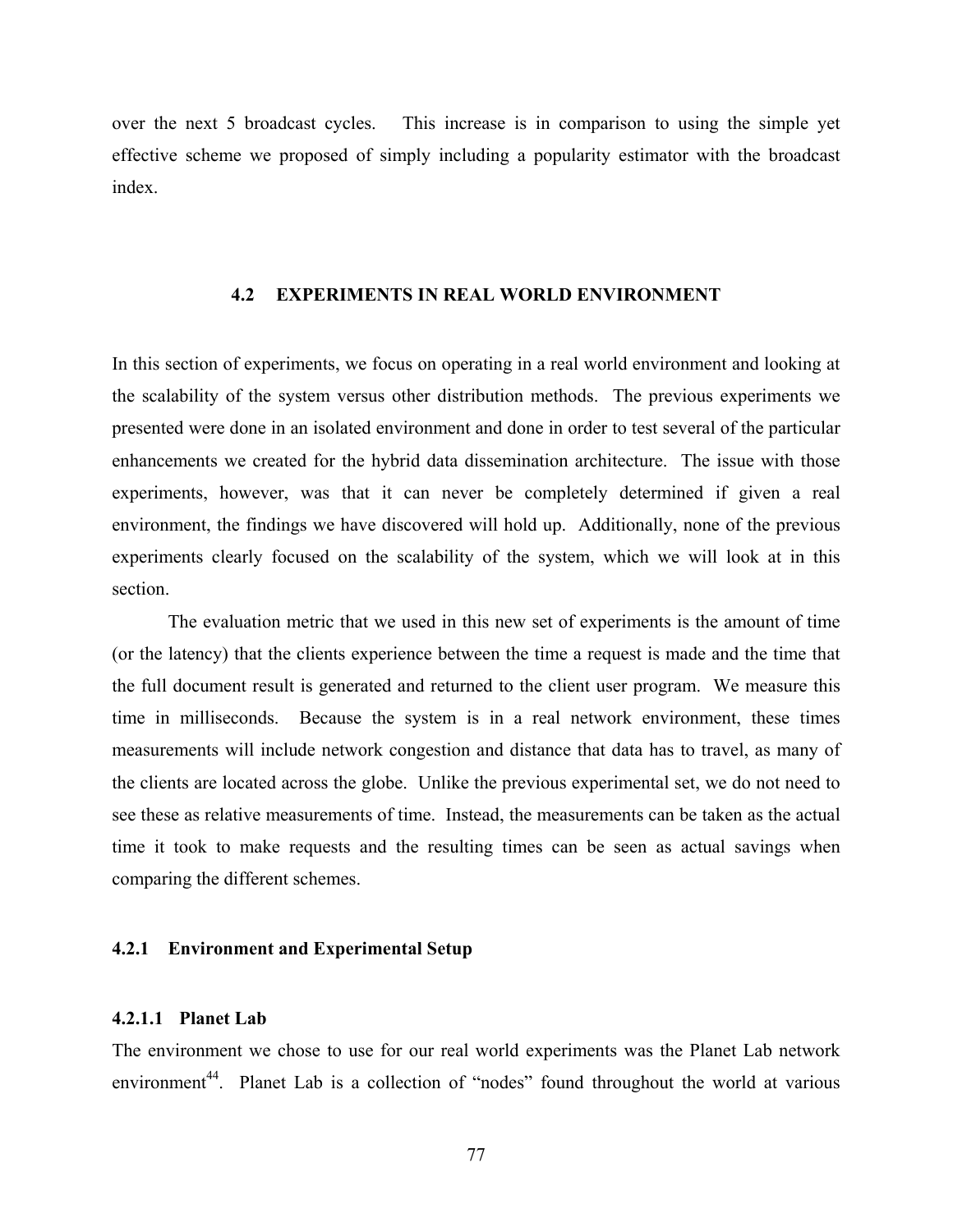universities and organizations. Each location donates several hardware servers that can be used to help create a real internal network. Each user is given a slice, which means that they can have memory on many of the servers, allowing users to run clients or servers as needed. This system of nodes operates over the Internet and therefore experiences all the traffic, congestion and distance delays found there within.

Operating in the Planet Lab environment has several pieces of variability that should be mentioned and are included in the upcoming experiment results. Because Planet Lab is accessed and shared by many universities, the operation of programs within the Planet Lab environment is also shared. This means the machine we use will not be 100% dedicated to operating our server, but could fluctuate and at certain times have more processor available than others. The same could be said for the bandwidth available; however, we introduce a filter on our server to only allow 100KB per second, to account for the variability that could occur. We believe that by running such a large number of experiments, with such a large number of users and for the amount of time the server is operating, much of this variability can be factored out.

 In our use of the Planet Lab network, we operated under the following setup. We deployed the server on one of the planet lab nodes located at the University of Pittsburgh, on the East Coast of the United States. Both the server and any multicast channel servers were deployed in this single node. The reason we placed the multicast channel servers on the same box as the actual web server is that we envisioned this system for cheap and easy deployment. We do not expect the actual users to have access to multiple servers. Thus, we wanted to emulate what an actual user of our software would have available, which in this case was a single server box. Each client was run on a separate physical machine and was located in many different areas. These range from the West coast of the United States at the University of Berkeley, to nodes at the University of Tokyo in Japan, Uppsala University at Sweden, and University of Ioannina in Greece just to name a few examples. The point is that the nodes are very widely spread out, and since they operate over the internet, provide a nice set of locations to test as clients and provide a good estimate of how the system operates in a real world environment.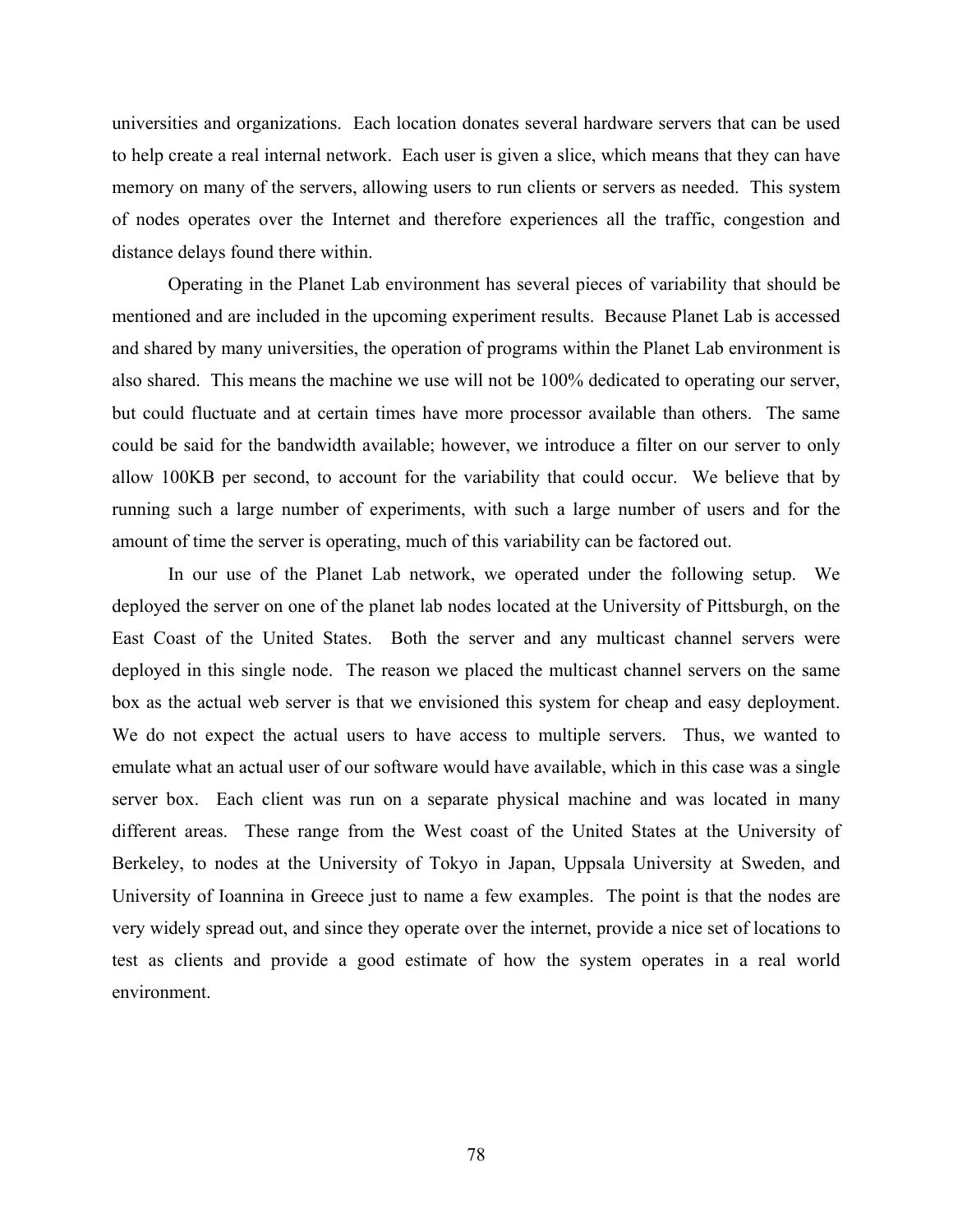#### **4.2.1.2 Experimental Servers**

There are multiple server setups that we used in this set of real world experiments. The first server setup is a purely pushed based server setup. This server reflects an environment where no requests are made for documents and all documents must be sent out to ensure that each client receives all requested information. We expect that this will be a worse case response time allowable by a reasonable system. The reason is that this server should have unlimited scalability, since regardless of the number of clients the server never receives any requests, and thus never gets overloaded. In addition, the average latency should remain relatively flat as the number of clients is increased, since again adding a client does nothing to affect the server. We refer to this server as the *pure-push* server.

The second server setup is a purely pull based server setup. This server uses only unicast to communicate with the clients throughout the network. This most closely reflects the operation of a normal server that exists on the internet today, where TCP connections are made with the server for each request and the server responds to each request in turn. This server receives a request, queues the request until it is selected to be serviced, and retrieves the data and returns the results to the user. Since this most closely emulates the common internet, we expect the response times of this server to be low until a certain threshold of the number of clients is met. Once that threshold is crossed, we expect the response times to increase dramatically as each new client is added. Hence, we see this as providing a baseline for the minimal number of concurrent users a server should be able to handle, and thus is a baseline for our scalability factor. We refer to this server as the *pure-pull* server.

The third server setup that we employed was our fully functioning hybrid system architecture as described in the real world implementation section of Chapter [2.3](#page-40-0). This includes both a server side middleware which sits in front of the server and the client side proxies on each of the clients. The multicast layer used is Hypercast, and as was mentioned above the multicast servers which Hypercast requires were located on the same physical server and the server side middleware. Both the document division algorithm and the request probability feedback mechanism we have developed are deployed within this middleware. As this setup is a direct implementation of our middleware, we expect that it will behave very similarly to our simulated experiments. We refer to this server setup as the *middleware* server.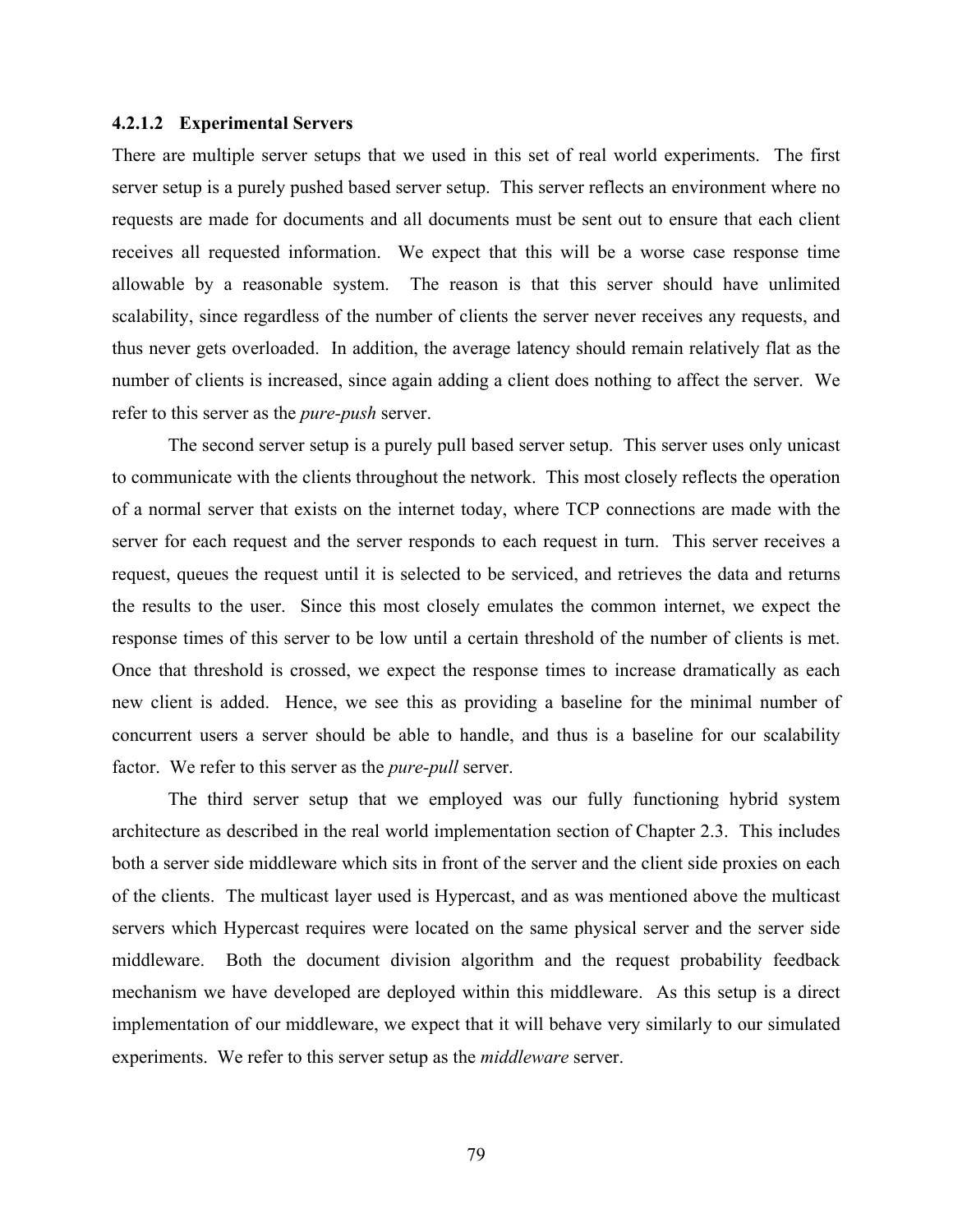Our thesis is that the middleware will have response times close to pure-pull when there are a low number of clients and lower than the pure-push when the number of clients is extremely high and well beyond the load that pure-pull can handle. Further, we believe that with the way our algorithm is designed, the middleware server will actually dynamically adapt itself to properly adjust to the correct flow of requests. For example, when the request rate is low, we do not expect to see much difference beyond network noise between the behavior of the *purepull* server and the *middleware* server. This is because only the most popular items will be placed on the push channel, and that will keep the latency low, and many requests will experience the same response time as those items on the unicast or pull channels.

Similar to how the system will operate when the client request load (or the number of clients) is low, we expect that when the request load becomes very high, the *middleware* server will in the worst case operate as the *pure-push* does, though we expect the request times to be lower. The reason we expect lower request times are that while the bulk of the load may be forced to be placed on the multicast push channel, the remaining items will still be served over unicast, even if that total number of items is low. Additionally, the clients will receive, on average, the requests on the multicast push channel much quicker, because there are not as many items cluttering up the channel, as would be the case with *pure-push*. Thus, we expect this system to have the scalability factor similar to *pure-push* while getting the performance in request times similar to *pure-pull*.

Another server we tested as part of our real world experiments is a duplicate of the *middleware* server but with one major change, there is no multicast pull channel included. We expect the performance of this server to behave very similarly to the *middleware* server, except when the popularity patterns switch or change. In those cases, we expect the *middleware* server to be better. During normal operation, we expect this server set-up to be almost as good as the *middleware* server, though we expect as the number of clients is increased, the *middleware* server may perform slightly better due to having the multicast pull channel available. We refer to this server setup as the *no-mpull* server, standing for no multicast pull.

The final server we employ in this experiment is similar to the *no-mpull* server but again with one major change, we no longer use our document selection algorithm. Instead, we use a threshold for determining whether the document should be placed on the multicast push channel or on the pull channels. Basically, when it comes time to run the document selection, the number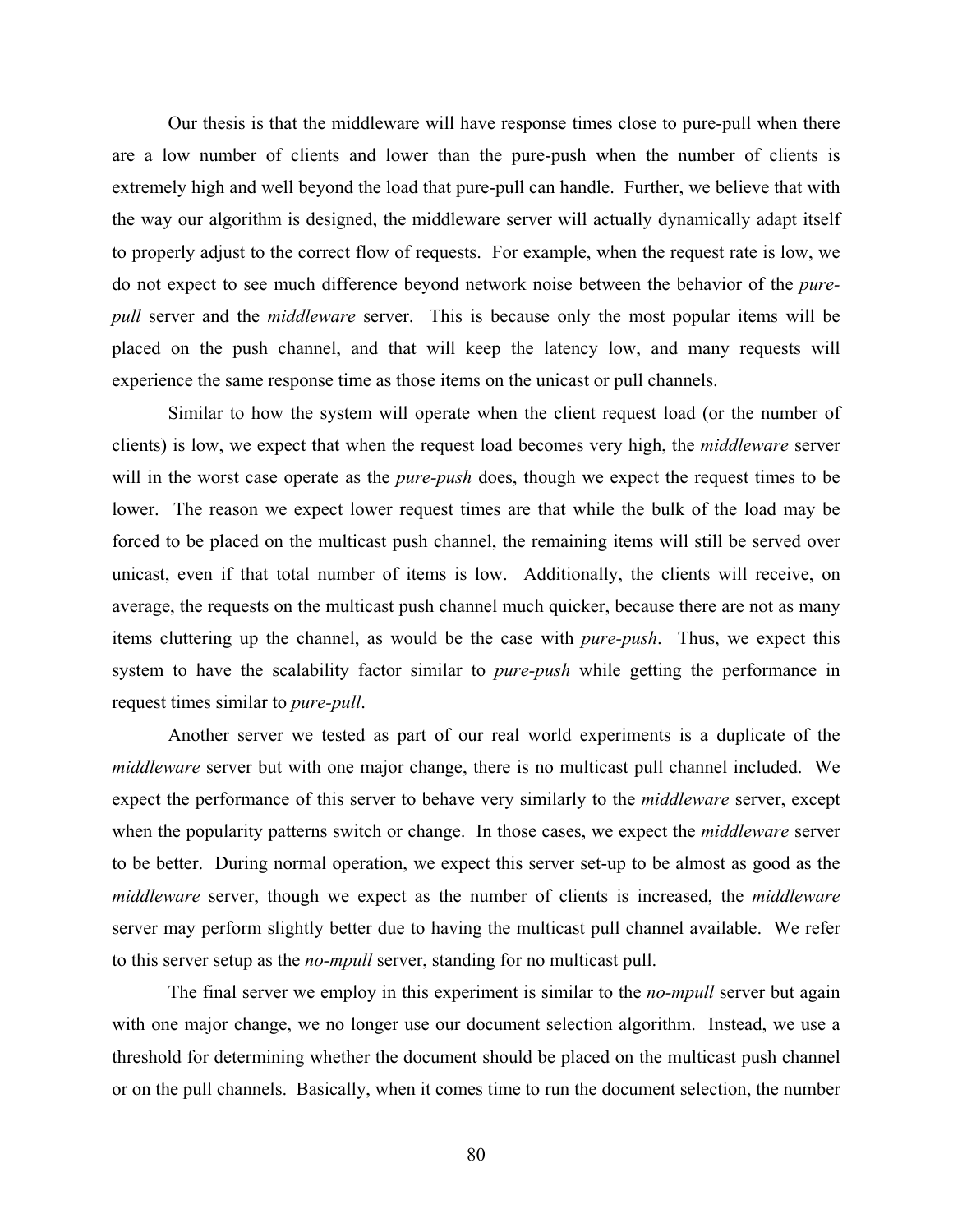of requests per item is checked. If the number of requests exceeds a prior defined threshold, the item is place on the multicast push channel; otherwise it is serviced over the unicast channel. We chose a threshold of 7 for the multicast push channel, as it seemed reasonable to use that any document having more than 7 requests is popular enough for the push channel. Also, based on checking probability patterns from various θs, 7 requests seem to place the documents into the upper tier of requested items. We refer to this server as the *hybrid* server.

Using the *hybrid* server, we expect it to perform much differently than the *middleware* and *no-mpull* servers. We expect that because it does not have an optimal split of popular and unpopular items, it will at best get lucky and perform as well as no-pull, but most likely be less than optimal one way or the other, which will affect the latency experienced in the system. Further, at some point the threshold may be too high to catch all the items that should be placed on the multicast push channel based on the incoming request rate and number of clients. In this case, the *hybrid* server will start to go into an overload state, which will make its response times become very unbearable. Unlike our system, which we feel will make the best of both *pure-push* and *pure-pull*, we expect *hybrid* to have a better scalability factor than *pure-pull*, both not any other system. Further, we expect the response time of *hybrid* to only be better than *pure-push*, but not to beat any of the *hybrid* systems using our algorithm, as the split is arbitrary and not optimal.

### **4.2.1.3 Experimental Clients**

All clients were the same in each experiment. Each client consisted of a fully functioning version of the middleware client, without an actual web browser as the front end. Instead, where the socks proxy (as defined in Chapter [2.3\)](#page-40-0) would be to capture and forward the client requests to the client proxy, there is an auto request generator which generates the requests for the clients. This application makes a request to the client proxy as the socks proxy would, which then relays the requests to the server side middleware proxy. The results are then returned to the client proxy, which compiles them in a complete binary form of the requested documents and passes that binary data collection to the request generator. The request generator will then write this data out to file, just as the socks proxy would pass it to the client front end which would then display it to the clients. Response times are then calculated from the time that the request generator creates the request until the time that the full file data has been written out to file.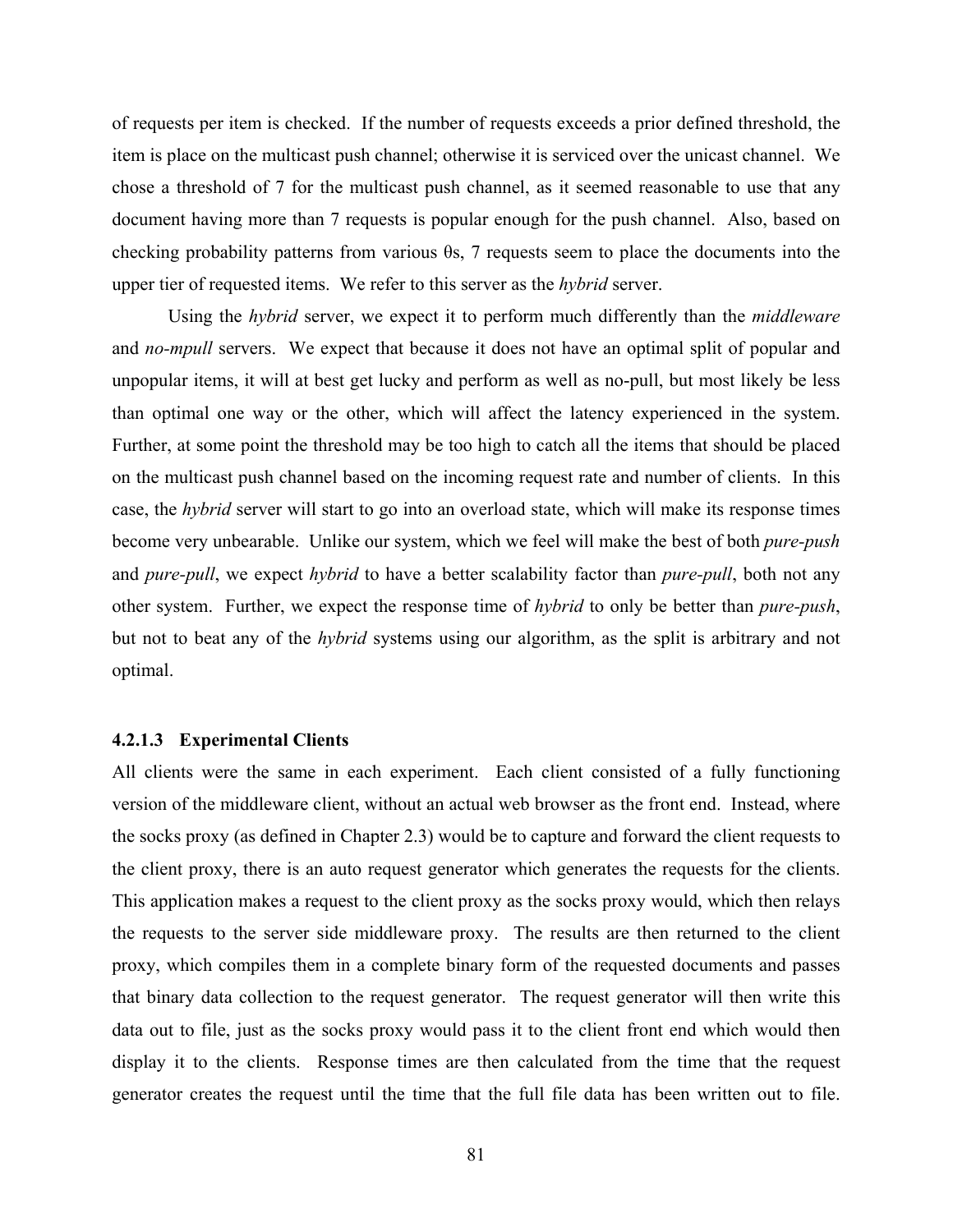Thus, it is the actual request time a client would experience when using the server setup for that experiment.

#### **4.2.2 Experimental Parameters**

The experimental parameters for the set of real world experiments can be found in Table 4. Most of these parameters are similar to the ones we used in the previous set of experiments, so we now describe those parameters which are different. The first difference is that the document sizes are no longer static. In this experiment, we used a wide range of document sizes, from .25KB to 2.5MB. The relation between popularity and document size is not determined, so we assigned the document sizes randomly to all documents, and allowed a random request generator to generate the set of requests to make, following a Zipf distribution with the Zipf  $\theta$  set at 1.5, which has been found to closely mirror the actual distribution of requests on the internet<sup>17</sup>. This means that our algorithm and response times can in no way be associated with the request sizes, making it completely random which documents are being requested. The only pattern is that all clients follow a similar popularity module, so those documents which are popular on client A are also popular at client B, at all times during the experiment.

The multicast pull threshold was set to 3 for the middleware server. We felt that if a request received multiple requests (greater than 2) then it should be replied to over the multicast pull channel, to alleviate pressure immediately on the server. Due to the vast size and distribution of clients within the network, using the multicast pull should usually only be saved for extremely necessary conditions, since it is not as fast as unicast. However, since we set to threshold to 3, that ensured that at least 3 requests had to be pending for the item, so that the extra time the first requester has to wait for the item to be received over multicast is offset by the savings the second and third requesters save from getting serviced immediately. This makes sure that it should not adversely affect our server performance in any way.

Other relevant parameters are the reconfiguration period, which we set to 5 seconds to match a good value which was found in Figure 22. Because the requests take much longer to complete in the real environment, we set the total requests made per client to 5000 each. The hot spot is either static or moving drastically, as small and large moves were found to be similar in the simulation. The number of clients was varied from 1 to 160. Although Planet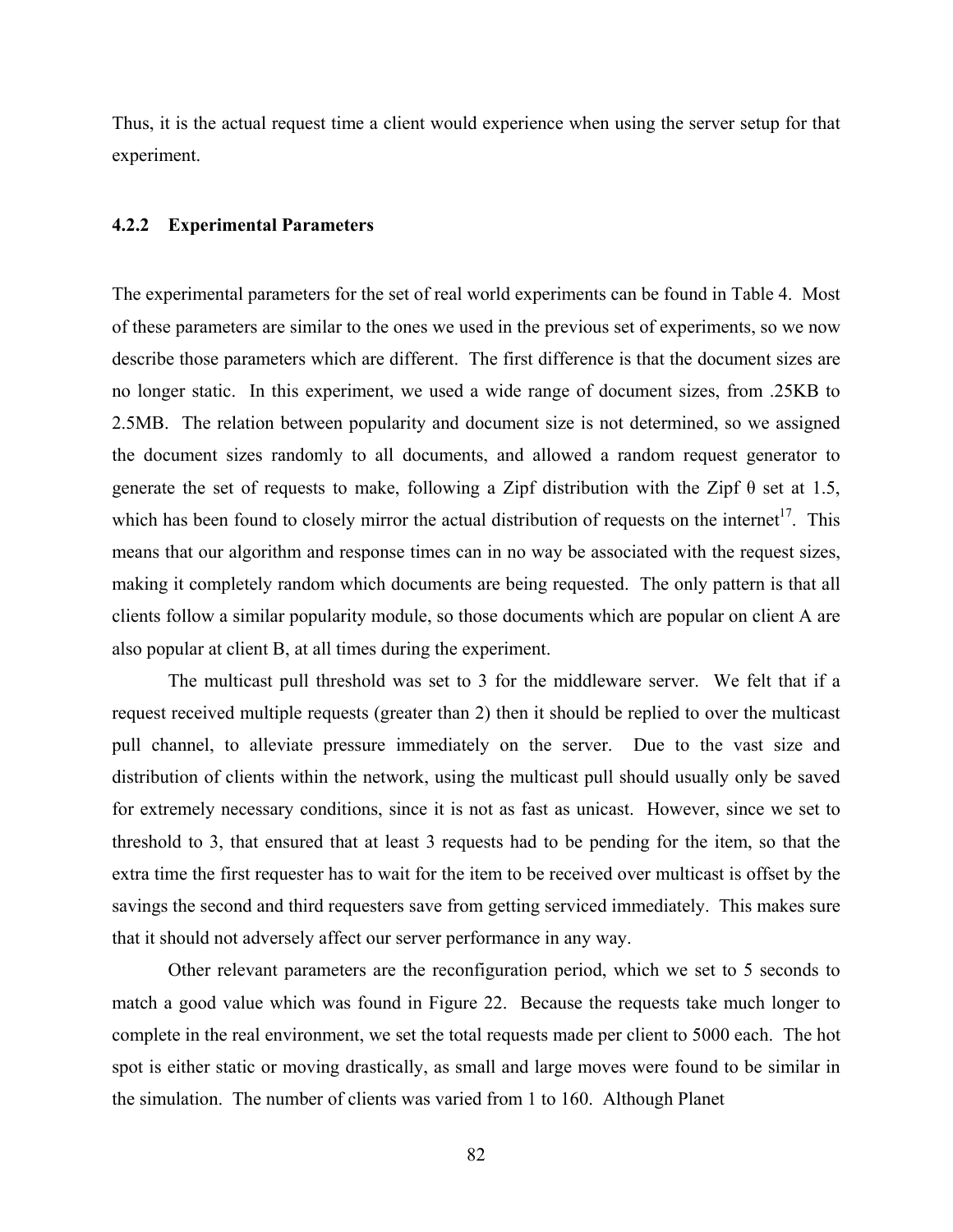| <b>Parameter</b>                         | Value         | <b>Default</b> |
|------------------------------------------|---------------|----------------|
| Document Size                            | $0.25 - 2MB$  | Random         |
| Zipf Parameter                           | 1.5           | 1.5            |
| Multicast Pull Threshold                 | 3             | 3              |
| System Bandwidth                         | 100 KB/Second | 100 KB/Second  |
| Number of clients                        | $1 - 160$     | $1 - 160$      |
| Re-configuration Period                  | 5 seconds     | 5 seconds      |
| <b>Total Available Items For Request</b> | 100 documents | 100 documents  |
| Total Requests Made (per client)         | 5000 requests | 5000 requests  |
| <b>Hot Spot Movement Type</b>            | Off, Big      | Varying        |
| Alpha Parameter                          | 2.0           | 2.0            |

#### **Table 4 - Real World Experimental Parameters**

Lab contains over 260 nodes, not all the nodes are available all the time and nodes tend to shot down over time. Additionally, nodes were difficult to access at times. We would wait to get 160 clients ready and started to begin these sets of experiments. The failure rates of nodes in the experiments stayed less that 20 nodes during all runs, which helps to further the realism of the experiments, since clients ceasing to send requests was factored in.

The system bandwidth set at 100Kbytes/second refers to the way that we limited the output of the server. Each component of the server, in particular the push and pull channels, are constantly trying to send out data. We decided to have each channel create an output queue within itself, and that channel is given a time slot in which it is permitted to send out all the data it has up to its limit, as determined by the method being used. By limit, we refer to how the scheme distributes its bandwidth between each channel, if multiple channels exist. For the purepush and pure-pull schemes, 100% of the bandwidth is given to their respective channel types. This means during each second, the server can send out up to 100Kbytes of data, and then must sleep until the remainder of the second is up. This ensures a maximum bandwidth, to make sure all servers have an equal amount of available bandwidth.

For the multiple channel servers, we used our document selection algorithm (which was given as input 100Kbytes as the available bandwidth) to determine the amount of bandwidth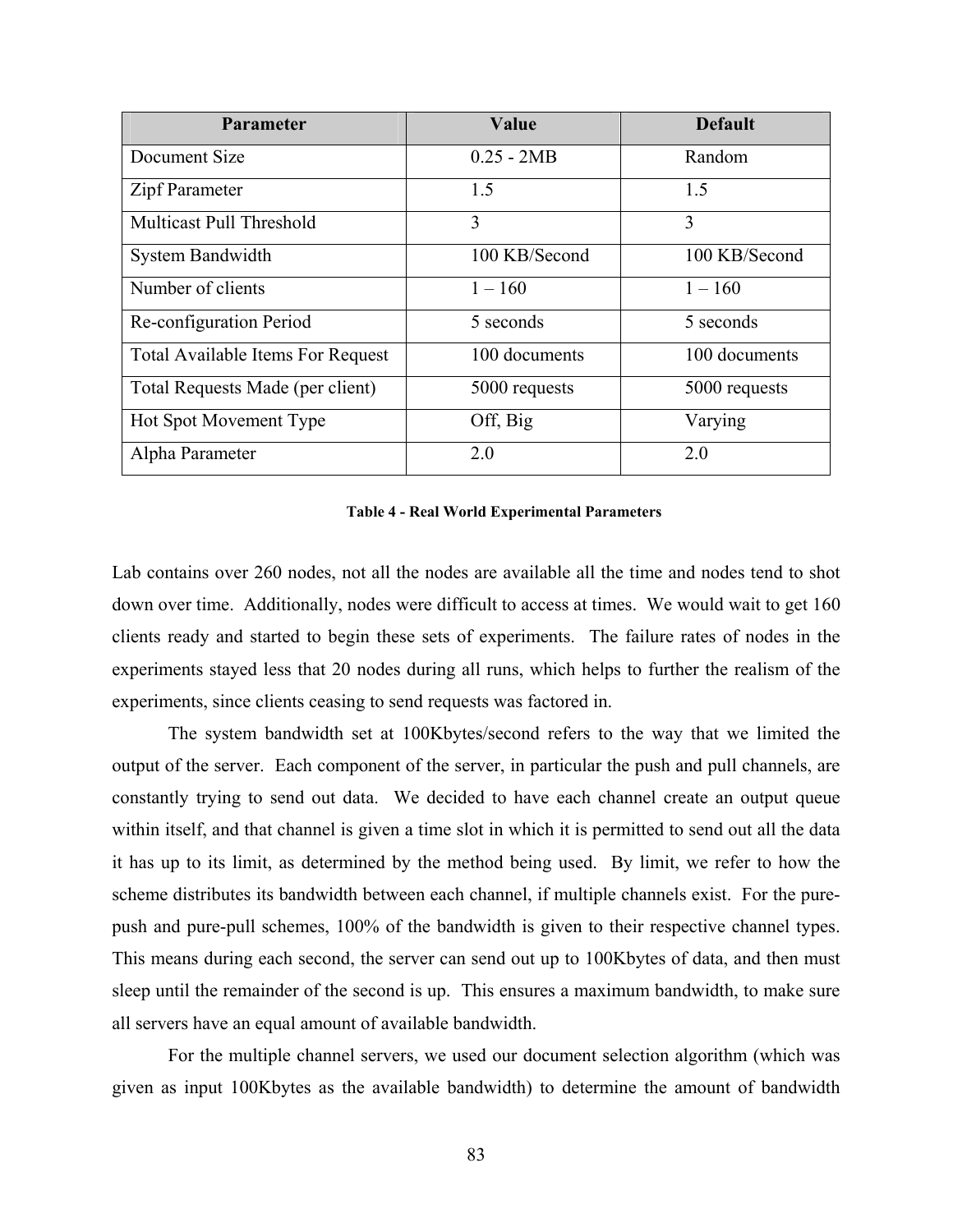each channel would get. During each send round (once per second) the channels queue size was checked, and then the data permitted to be sent out and the sleep times were calculated. This ensured that no more that 100Kbytes were sent out at any given time period, matching the bandwidth available to the pure servers. For the hybrid server, the one not using our algorithm, we set the bandwidth division at 50%, with the remainder of the calculations running the same as the other multiple channel systems.

The cache size in these experiments was unlimited at the server (meaning all items were kept in memory at the server and there was no delay for the server to fetch the item from the backend). We did this to avoid any additional network issues with having to hit another server, and because it was just easier to create the server side proxy as part of the server. This would be similar to having a server which could prefetch all available documents and store them in virtual memory for quick servicing. With only 100 possible documents to request, this is a possible scenario. However, having all documents in memory actually aids the unicast side of the system, which means the unicast server setup is not hindered by fetch times. This is also true of any of the multiple channels systems pull based channels, which evens out the performance results.

On the client side, we turned the client cache off. We turned the cache off for these experiments because in the previous experiment set, the cache was also off, and we wanted an even comparison. While the cache is available, and we described how it can be used, we did not use it during these experiments. This hurts, in particular, all multicast based data dissemination, as multicast is not as fast as unicast. This also ensures that the effectiveness of our scheme (using multicast pull) is not based on getting lucky with items being in the cache (in fact, this would only have enhanced the effectiveness of our system). A final reason for turning the cache off is we did not want our experiments skewed or seemingly based on the cache scheme. We want to avoid any argument saying that with a different caching scheme, things would be different. We wanted to focus on the different server setups, and not on the caching scheme at the client.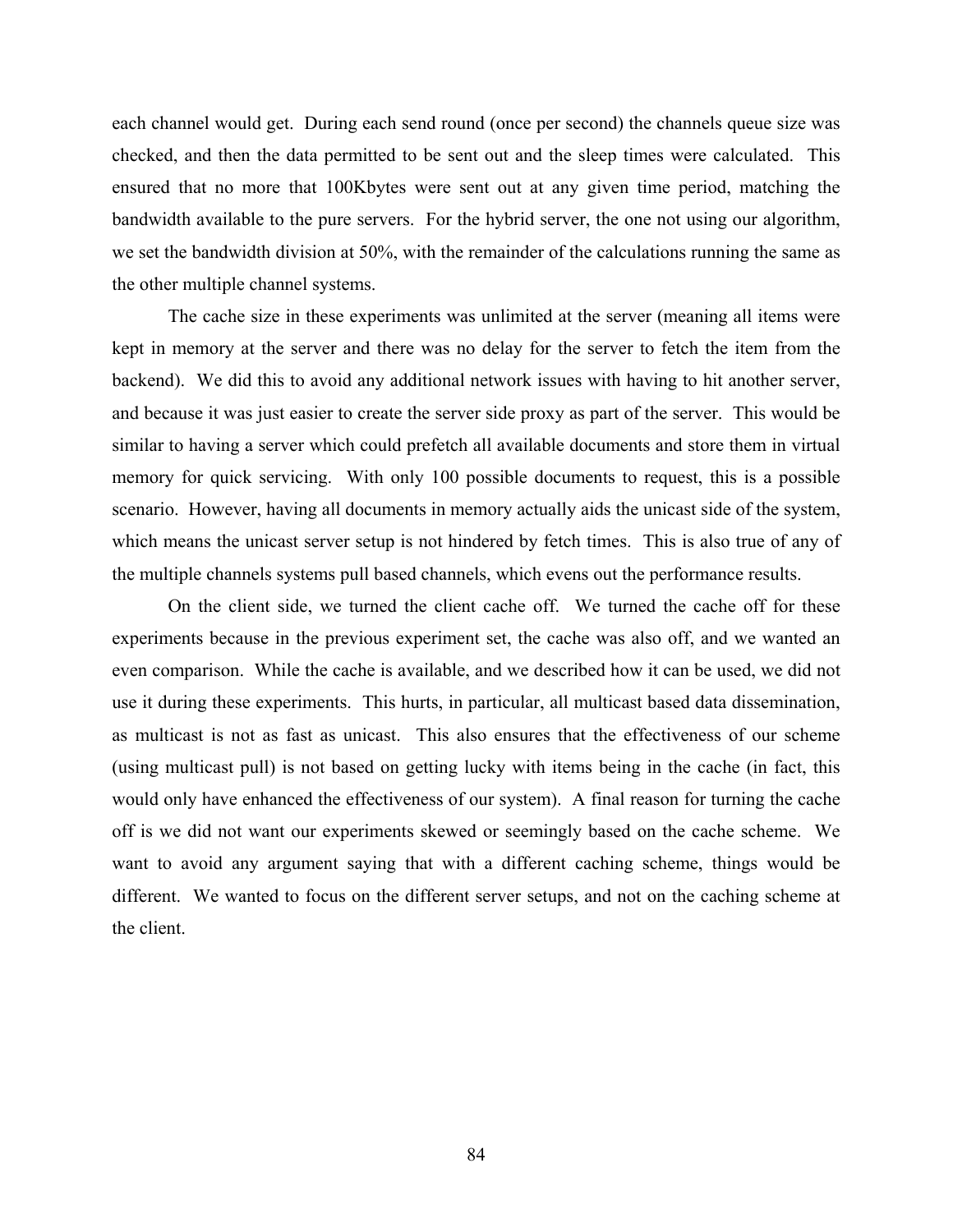#### **4.2.3 Real world experimentation with static access patterns**

In this first experiment, we varied the number of clients and ran the experiment for each server type. The number of clients was varied from 1 to 160 clients, with the number of clients being increased in increments of 10 (i.e. 1, 10, 20…). The location and identification of the clients within planet lab staying the same for each server setup, so the first client in the first server setup was the first client in the second server setup, and so on. All of the clients were started at approximately the same time. The first request that each client made included in it the start up time to contact the middleware server, get the initial startup information, and process that information. The first client request also included the time to join into the multicast channel. This ensures that the average response times include the setup and connection time, which is some overhead that a hybrid data dissemination scheme faces.

The popularity of documents remains static during this set of experiments, as was done in the previous experiment for static access patterns. All the servers were included in this set of experiments, and the document sizes were randomly generated, and based on this random generation several of the most popular documents (the documents which on average should receive the most requests) were over 1MB in size, so that it can not be said only small documents were used to skew the results. We limited the bandwidth using the technique mentioned above, where there was a max number of bytes a given channel could output per second. As a reminder the cache was also turned off during this experiment.

Figure 26 shows the average response times for each of the server setups, as the number of clients was increased. For all the methods, except the pure-push method, the response times increased as the number of clients increased. This was to be expected, and comes as no surprise in examining the results. The pure-push method receives no requests on the server end, and thus is not affected as the number of clients increase. While the number of clients does not affect the response times, the results for the pure-push are still much higher that all methods (until the unicast reaches overload that is). The reason for this high response time is that the clients must wait, on average, for at least half the length of the broadcast cycle to get their requested item. Because each broadcast cycle contains every document this wait time can be very long. Also, considering there is no feedback, there is no way to set up the documents in any order, so the broadcast is flat. This means even the most popular documents will require a long wait.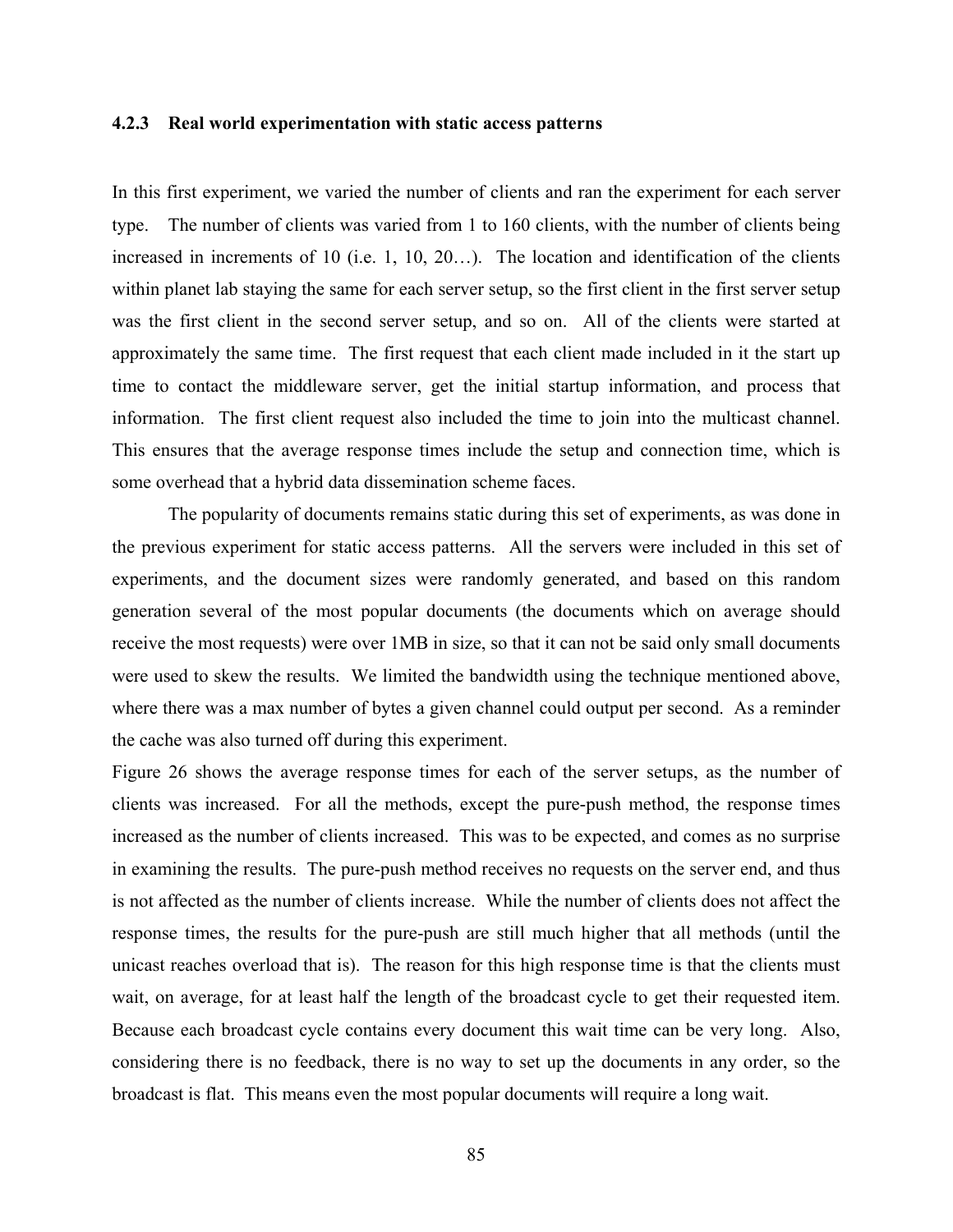

**Figure 26 - Real world experiments for various servers and static document popularities** 

On the opposite end of the scale is the pure-pull channel. Notice that the pure-pull channel, as we hypothesized, performed extremely well until it approached an overload level, at which point the response times went beyond our allowable average of 30 seconds (note that 13 seconds was found to be the length of time a user will wait for a web site to respond before giving up, so 30 seconds is actually more than enough for a cutoff). The actual maximum lied somewhere between 50 and 60 seconds. Beyond 60 seconds the experiments were taking such a long time they were stopped, as the queue at the server was being forced to drop requests and that is not an allowable situation in our experiments. When that happens, we consider the server completely overloaded and to have unlimited response time, as is evident by the pure-pull curve going off the chart.

One final observation to make about Figure 26 is the performance of all the multiple channel schemes. All three schemes work extremely well when compared to the pure methods. When the number of responses is low, all three channels behave in a similar manner to the unicast channel. This is not surprising, and in fact is expected based on the fact that all three schemes are using only unicast for data dissemination at the beginning. The middleware setup does use the multicast pull channel from time to time, but for the most part all requests are serviced over unicast. Thus, all three schemes behave similarly to pure-pull, but when pure-pull reaches its limit the multiple channel schemes do not suffer from the overload situation.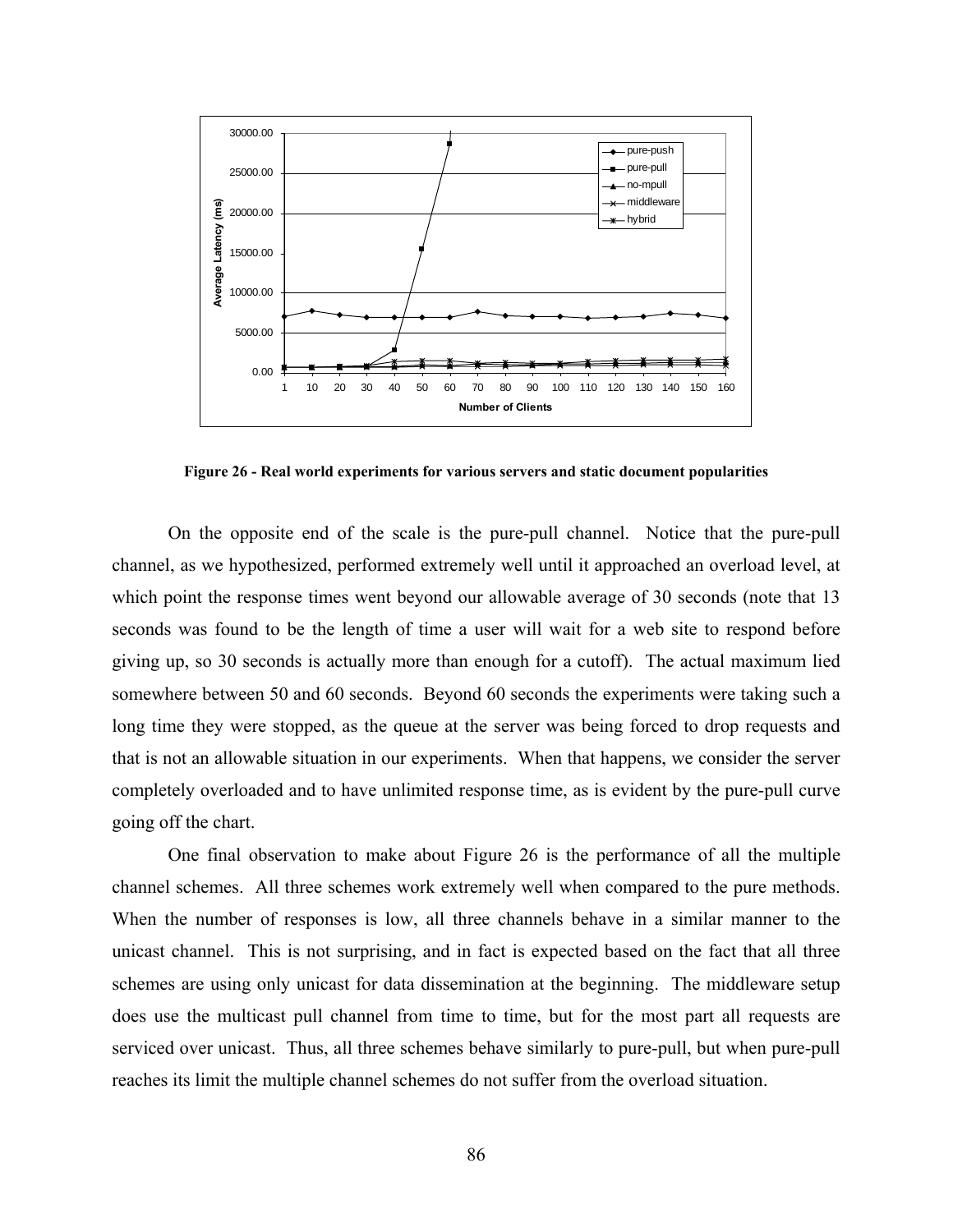

**Figure 27 - Comparing multiple channel methods for static document popularities** 

Figure 27 shows the same data as in Figure 26, but this time focusing only on the three multiple channel methods. Here we can see the actual division between the average latencies of the different multiple channel schemes. The first interesting observation is that using the algorithm we developed for the division of documents performed much better than using the static threshold method for dividing documents. This can be seen for just about all clients' loads (beyond the first 30, when most of the documents are on the unicast channel). Looking at the figure, we see that even with a relatively low client load of 30 clients, no-mpull is 5% better and middleware is 13.7% better. This different gets larger as the number of clients is increased. When the number of clients is at 90, the difference becomes 11.6% and 23.3% for mo-mpull and middleware, respectively. When the number of clients is 130 the difference is 24.2% and 38% and when the number is 160, the difference is 24.5% and 45.5% for no-mpull and middleware.

The reason using our algorithm performs better is due to the way that the division works. First, there is the fact that using our algorithm also provides a bandwidth division to use. With the hybrid method using a 50/50 split of bandwidth, it is very inefficient and causes both the unicast channel and multicast push channel to be limited in their sending, building up queues of documents to send out. This increases the response time a user faces. For the lower number of clients, the unicast does not have the available bandwidth to service all the requests. This is because not many documents are popular enough to be put on the push channel but the push channel is holding 50% of the bandwidth. When the number of clients is higher, a lot of items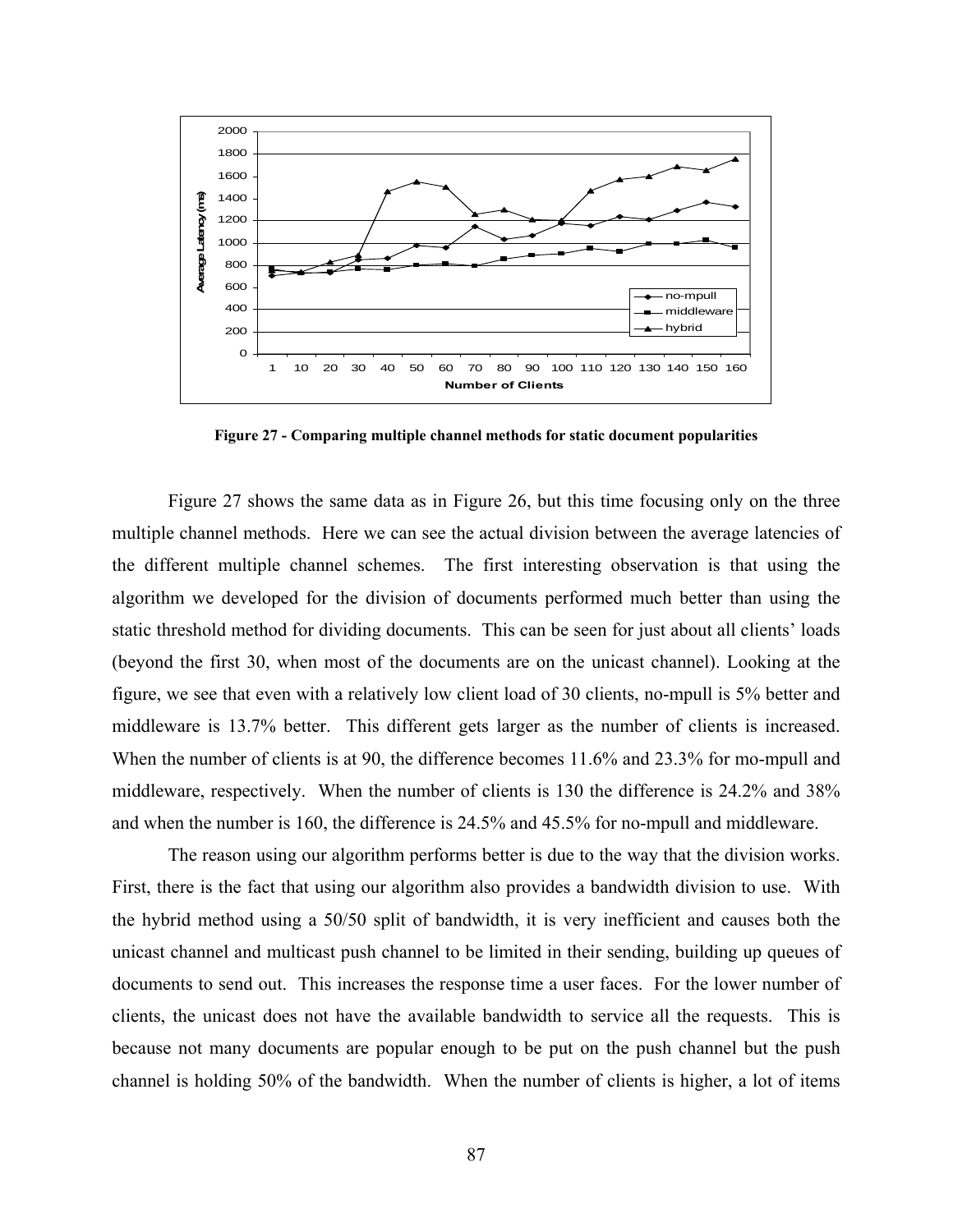are put on the push channel. Combining this with the fact that the push channel has many items on it, clients must now wait longer to get items off that channel, which contains the most popular items. This leads to the discrepancy between the response times using our algorithm and the threshold algorithm.

Another interesting observation to make about Figure 27 is that, similar to the previous result set, it shows middleware provides the best average latency, especially as the number of clients increases. Comparing between the two methods using our algorithm, middleware is always as good as no-mpull. For 60 clients, middleware is 15.3% better than no-mpull. This difference increases to 25.4% when the number of clients is 120 and 27.8% when the number of clients reaches 160. This shows that using multicast pull is much better than not using multicast pull, even when the popularity of documents is not changing. The reason for this difference is because of the shared documents on the multicast pull channel, which clients are listening to, and the decreased load on the server.

One final observation from Figure 27 is the behavior of hybrid. As the figure shows, the response times of hybrid increase by a large amount from 30 to 50 clients, and then decreases from 50 to 100 clients, before increasing by a large amount again. The reason for this behavior is the threshold number set for the document division algorithm. As the number of clients goes from 30-50, the threshold is still too high for the right number of items on the push channel, and therefore the pull channel is having too large a load being placed on it. However, around 50 clients, the number of requests for all the popular items breaks the necessary threshold and the push channel gets the correct items on it, and the response times decrease to around the performance of the other multiple channel schemes. Once the number of clients gets high again, the threshold is now too low, and the bandwidth division is not close to optimal, and the response time for items on the push channel increases a lot, causing the overall response times to increase, as the graph shows. This shows that using the correct document selection and bandwidth division, along with the multicast pull channel, provides much greater benefits for a multiple channel hybrid scheme.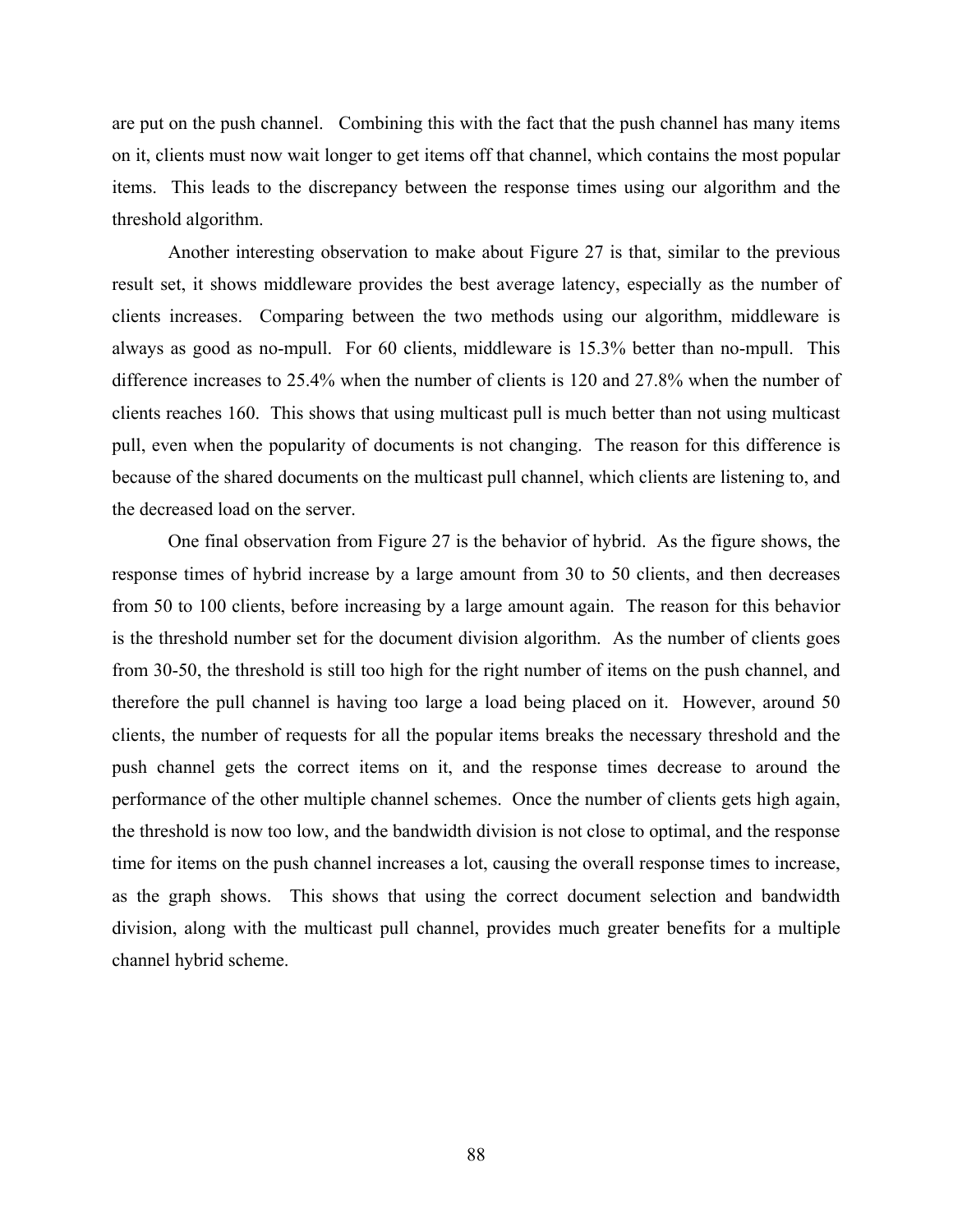

**Figure 28 – Standard Deviation of real world server set ups with static document popularities** 

In addition to the response times, we also wanted to look at the variability in the request times experienced by the clients. We expected this to be the largest area of benefits provided by using the multicast pull channel within the multiple channel architecture. Figure 28 shows the results of the same experimental set shown in the previous 2 figures, but this time for the standard deviation of results. The larger the standard deviation, the more the range of results the user experiences varies from the average. Therefore, having a lower standard deviation makes the results clients experience closer in reality to the overall average. This also makes the system overall a more reliable system in delivering low latency for clients.

There are several observations to make from this figure. The first is that the standard deviations behave very similarly to the response times for the different schemes. All standard deviations increase as the number of clients is increases (except for push, which tends to have similar response times regardless of number of clients). Further, the unicast standard deviation scales just as high as the actual response time did. Secondly, all standard deviations are much higher than the associated response times.

Another observation to make is that the standard deviation of middleware is lower than the other two schemes. The reason for this is similar to the previous experiment. By using the multicast pull channel to respond to requests, along with the unicast and multicast push channels, the overall latency is lower, and clients receive documents quicker regardless of the channel that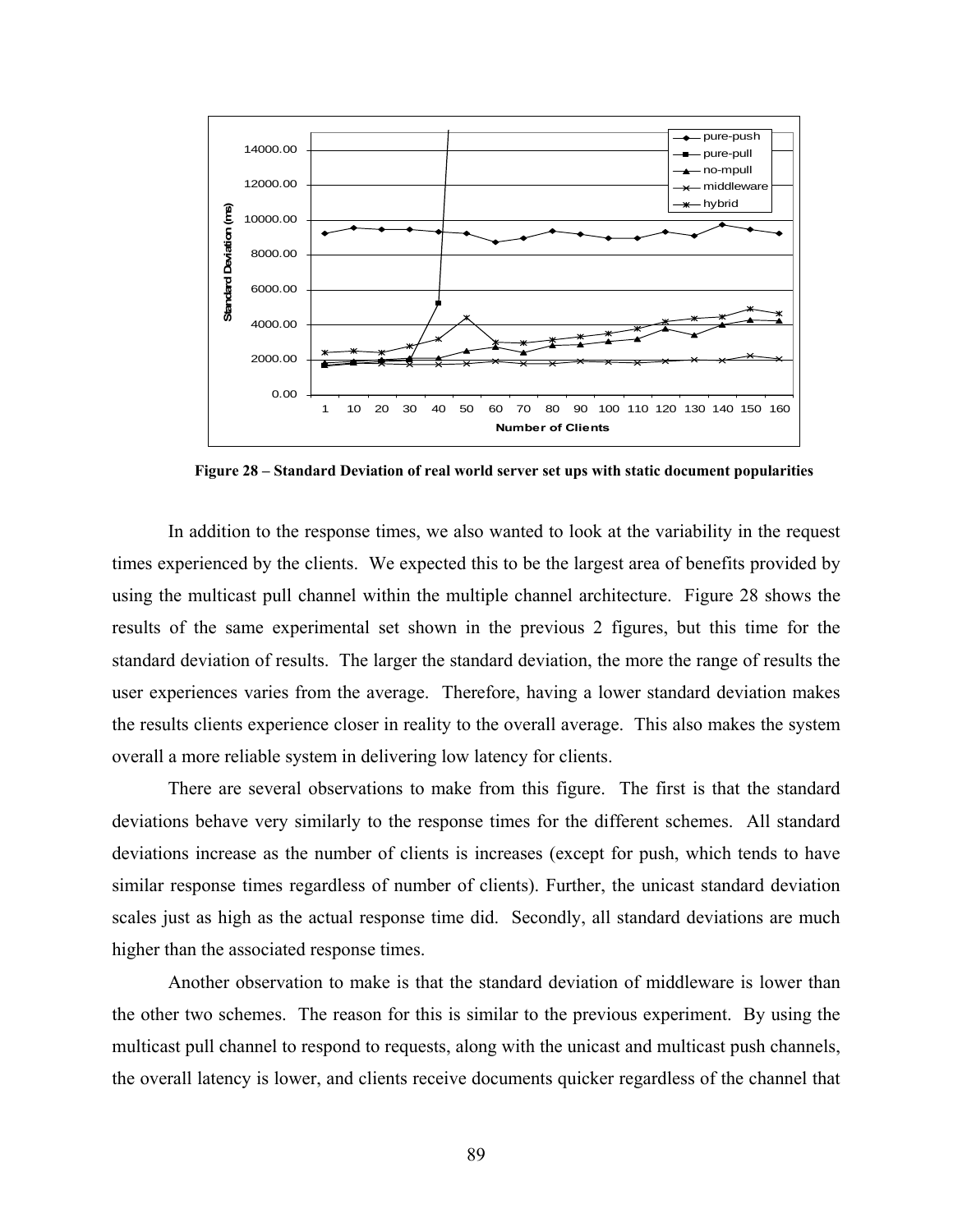is used. In the other multiple channel schemes, the difference between using the multicast push channel and unicast channel can be much greater, especially as the number of client increases and the wait on the unicast channel increases (or in the case of the pure hybrid, the wait on the multicast push channel increases). This causes a greater range of values for response times to be generated, which is reflected in the much larger standard deviation. This can be seen where for 30 clients, middleware is 24% better than no-pull and 37% better than using hybrid. This trend continues, where for 100 clients the differences are 31% and 39%, while for 160 clients the differences are 47% and 52% for no-mpull and the hybrid method, respectively.

One final observation to make is that using hybrid has, as was the case with the average response times, the worst performance of the three multiple channel schemes. The reason for this, as we clued into above, is that as the number of clients increases, the number of items on the multicast push channel, especially for hybrid, also increases. This causes the variance, as was the case with the response time, to start to reflect that of the multicast push channel. Because the standard deviation of the multicast push channel is high, so is the standard deviation of hybrid.

## **4.2.4 Real world experimentation with dynamic access patterns**

The second experiment on the real world setup was a similar setup as the first experiment, except for this time the documents access patterns were dynamic, meaning that they change over time. The type of change we chose to impose was the large move type that was explained for the simulation based experiments. Recall that in the large move, the document popularities shift to a completely different set of documents. This means that what was the most popular at time *t* could be anywhere from the least popular to the second most popular item at time  $t+1$ , after the move has happened. In this experiment, we set the move time to be every 500 requests, as occurred in the previous set of experiments.

Unlike the previous experiment in the simulation environment, the change in popularity happens individually at each client. This means that the 500 requests are measured at each client as that client reaches each 500 request plateau. The change that occurs (which documents will be popular next) is the same at each client, however. The reason this piece of information is important is that it means clients that are closer to the server will switch choices of popular documents quicker. This means the popularity shifts are not completely happening at all times,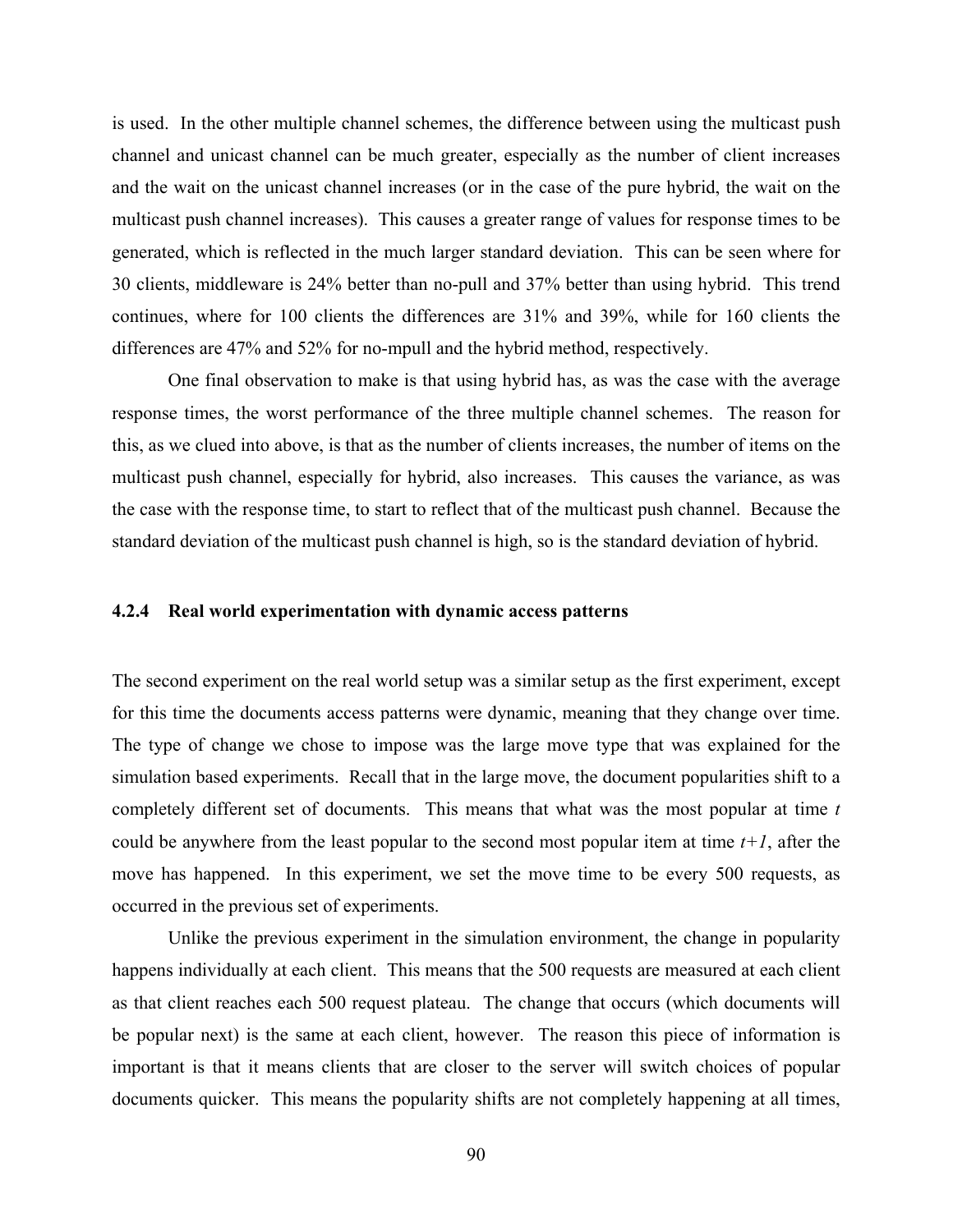

**Figure 29 - Response times for all server setups with dynamic access patterns** 

so they will not be as severe as occurred in the simulated experiments, where all clients popularities could be shifted at the same time. Once again, the purpose of this experiment is to validate the results of the dynamic popularity shift experiments we ran in our simulation environment.

Figure 29 shows the results for the response times for all the server setups that were used during the experiment. As was the case in the previous real world experiment, the response time for the pure-push scheme stays relatively flat regardless of the number of clients that are used. This is an expected performance, as clients are still not making requests, so having the access patterns change should not change the performance of the push channel. This can also be seen if it is compared against the static scheme, since it has a similar response time as in that experiment. This also applies to the pure-pull method. Similar to the static request pattern experiment, the pure-pull server keeps a low request time until it reaches an overload point, at which time the requests scale to beyond our record keeping. Notice that the point at which this overload occurs is also the same as in the previous experiment. This too is expected behavior as the request pattern should have no effect on how the unicast channel behaves; the results support this line of thought.

Another observation to make from Figure 29 is that again, similar to the previous experiment, the three multiple channel schemes perform much better than the pure pull and pure push schemes. There is a difference, however, in how the three schemes compare to one another,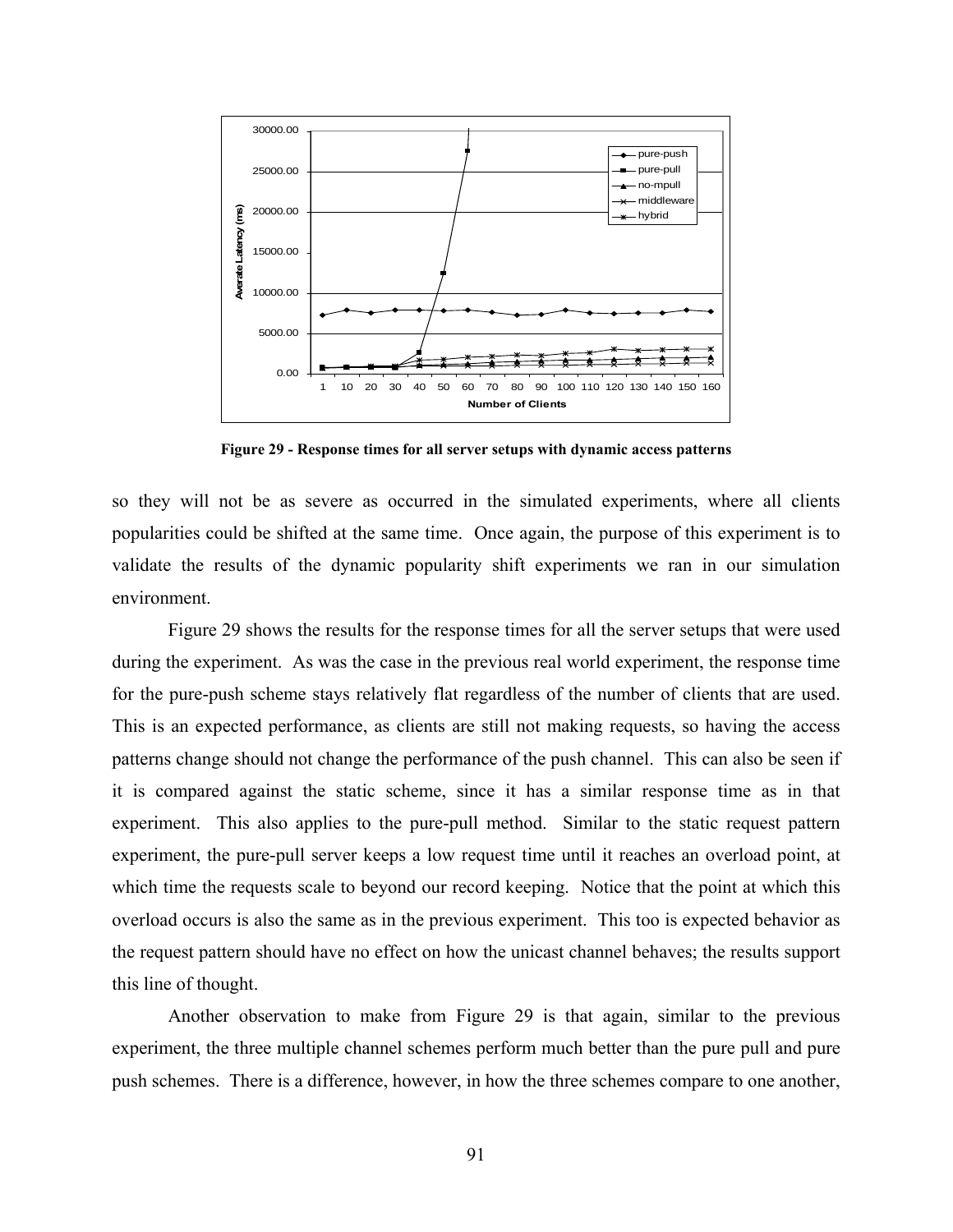

**Figure 30 - Comparison of three multiple channel scheme for dynamic request patterns** 

which is shown in Figure 30. The difference in performance is much greater when the request patterns are dynamic than when they are static. This can be seen through the numbers, where for 30 clients, where using our algorithm produced similar results with and without the multicast pull channel, but hybrid was 15.2% worse average latency than both schemes. However, when the number of clients is increased to 60, middleware produces results which are 23.6% better than no-mpull and over 50% better than hybrid. This pattern continues, where for 90 and 160 clients the difference between using middleware and no-mpull is 37.1% and 33.3%, respectively. For comparing middleware against hybrid the differences are 53.8% and 56.3% for 90 and 160 total clients, respectively. This shows that using the multicast pull channel in combination with our algorithm produces much better average latency than the other methods, especially for dynamic document popularities, which confirms the findings in the simulation experiments.

One final observation about Figure 30 is that all three schemes continue to increase as the number of clients increase, and the resulting times in this experiment are higher than in the previous experiment with static access patterns. This is expected, as when the popularity is shifting, the unicast channel will receive more requests than it would when it has the division correct at all times. This increases the response times at all clients, however using the multicast pull channel helps to soften the load. Also notice that unlike the previous experiment, there is not a mini bump in the response time pattern of the pure hybrid channel. We believe that unlike previously, where the threshold kicked in and sorted the channels correctly, this time the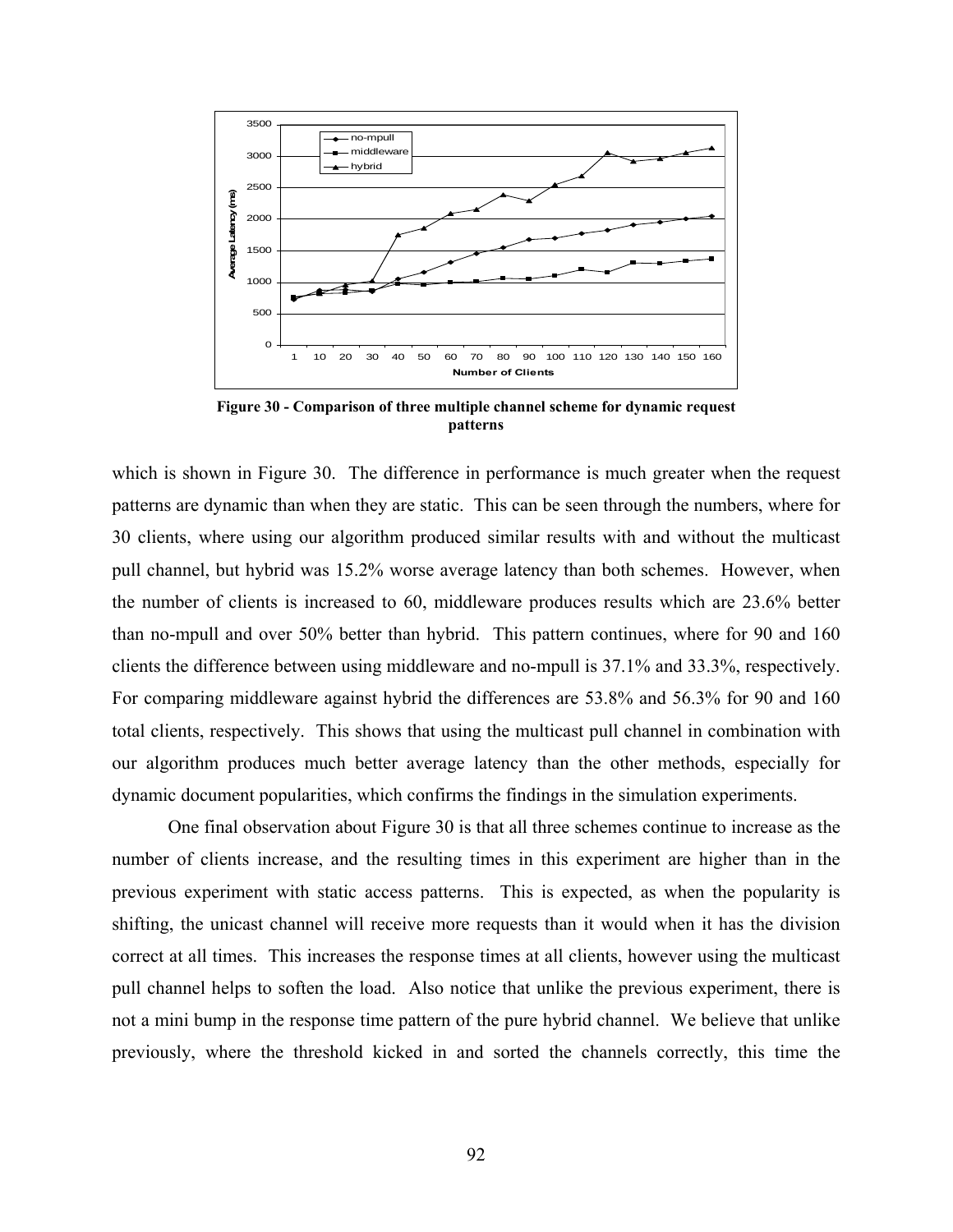

**Figure 31 - Standard Deviation in response times for different server setups and dynamic document popularities** 

changing access patterns caused the pure hybrid to constantly have the wrong number and types of items on the multicast push channel, increasing the response times for all clients.

Figure 31 shows the variability in response times for the different server setups, again in the same way as the previous experiment. Similar to the previous experiment, the standard deviation of the pure push channel is rather flat and the standard deviation of the pure pull channel scales off the charts when the threshold for number of clients is hit. Also, like in the previous experiment with static patterns, using the multicast pull channel helps to decrease the amount of variance in the system. In this case, it is actually much more effective in decreasing the standard deviation, since it does not suffer from brief periods of having the wrong items on the push channel and having to service all requests one at a time over unicast. Looking at the numbers confirms this fact, as middleware is 2.4%, 39.5%, 42% and 48.7% more effective than no-mpull for 30, 60, 90 and 160 clients respectively. Likewise, comparing middleware against hybrid produces differences of 15.7%, 59.1%, 59.7% and 61.1% for 30, 60, 90 and 160 clients. Thus, the experiment confirms our hypothesis that using the multicast pull channel is effective in both lower average response times and lowering the overall standard deviation in response times experienced by clients.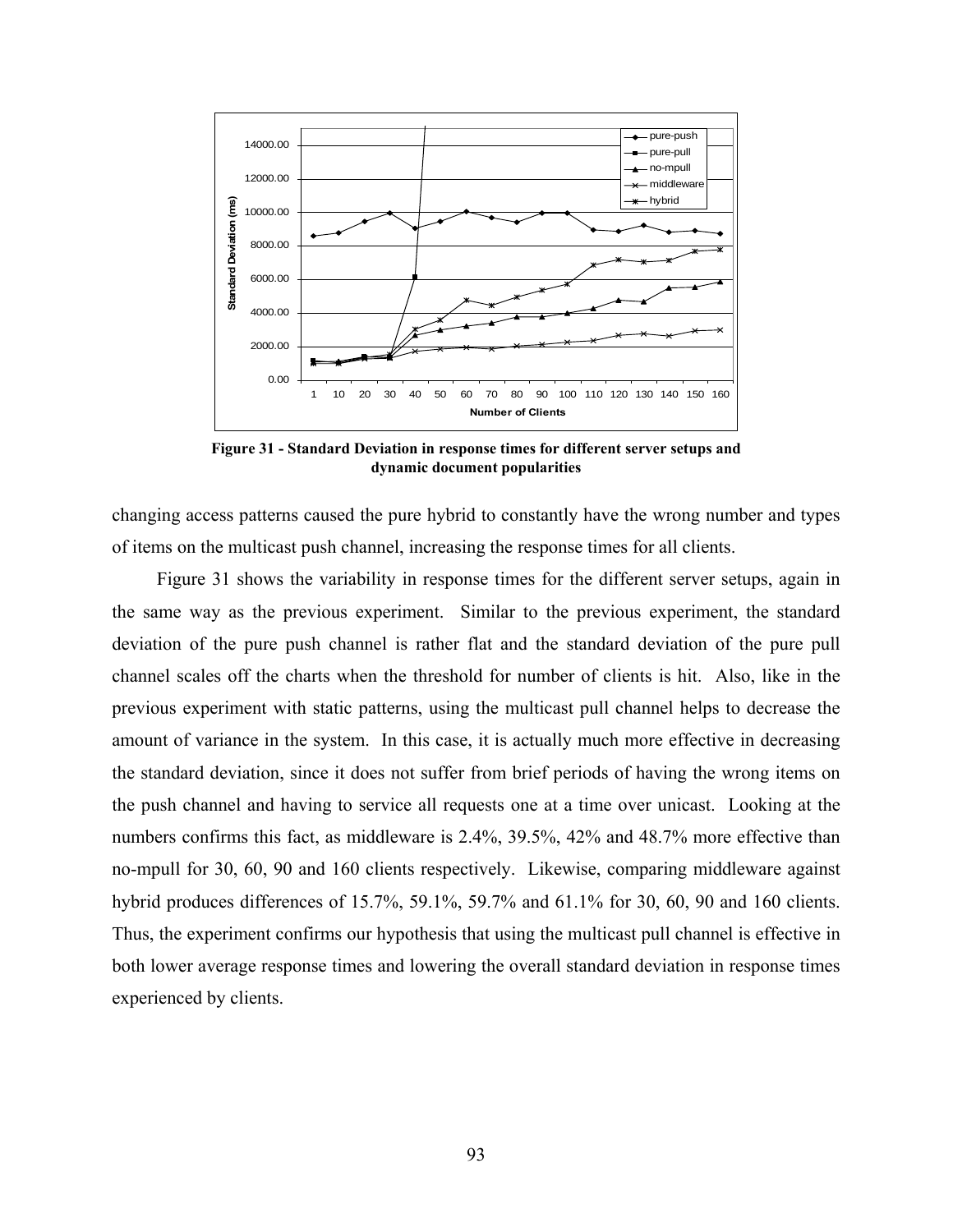# **4.3 EXPERIMENT SUMMARY**

In this chapter, we looked at different experiments to measure the effectiveness of our hybrid system architecture improvements. We performed these experiments in two different environments, a simulated environment on a mostly secluded local area network and in a full application test over the internet through the use of the planet lab environment. All experiments measured their results in milliseconds, with the simulated results being more for relative comparison and the real world environment being for actual comparisons. We now summarize the results of our experiments.

The following observations can be found in common between the two experimental sets:

- Using the multicast pull channel does not adversely affect the performance of the hybrid system architecture; in most cases it actually improves it.
- The standard deviation of the results is much lower when using the multicast pull channel as compared to not using the multicast pull channel
- The main area that the variance in times is found is in the response times of the pull channel times, where using the multicast pull channel further helps to lower the average response time experienced by clients.
- When there is a large move in the popularity of the documents, the effectiveness of the multicast pull channel is at its best. In this case, the average latency and standard deviation are much lower than when not using the multicast pull channel. The reason for this is that the documents on the push channel are not correct. When the move occurs all the items on the push channel are wrong, so using the multicast pull channel is even more effective in getting the request queue empty, thus lowering response times for unicast requests as they come in.

The following results can be gathered from the simulation area experiments:

- The effectiveness of using the multicast pull channel is much larger when the zipf theta is lower and the document popularities are static.
- When there is a small move in the popularity of the documents, the effectiveness of the multicast pull channel is greater in both terms of response times experienced by clients and the variance of results. The reason is that when the shift occurs, before the document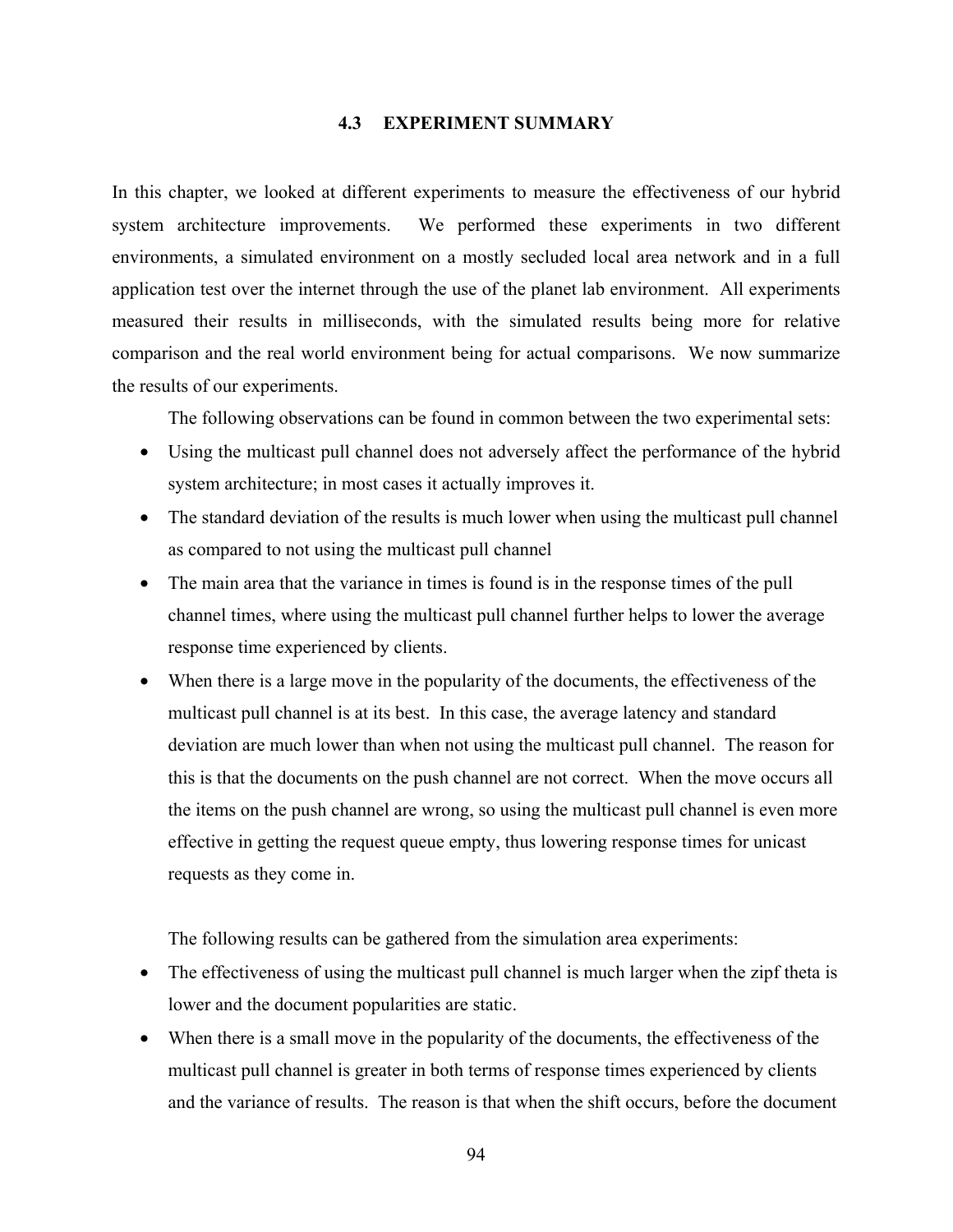selection is run, there is at least one document which is getting more requests than it should, for which the multicast pull channel is handling all the requests with a single send out.

• We showed that using a previously popular method for push document popularity, which was to drop an item off the push channel to test its popularity, caused spikes in response times when items were dropped, where our scheme did not suffer from those response time spikes.

The following results can be gathered from the real world experiments:

- Using a pure multicast push approach causes response times which are much larger than any of the multicast channel hybrid schemes but does provide unlimited scalability for the system
- Using the pure-pull approach provides excellent results until a threshold on the number of requests that can be handled is met, at which point the result times scale towards infinity.
- Both the pure push and pure pull schemes do not suffer any noticeable difference in performance when the document popularities are static or dynamic in nature.
- Using a threshold to decide which documents to place on the push channel and which documents to place on the pull channel can create a very non-optimal split of documents which causes response times to increase over using our algorithm in a hybrid system
- Using an even division of bandwidth, which would be the case without an integrated algorithm, causes increased response times and variance as the number of clients is increased, which is the case in the pure hybrid system we experimented with.
- Using our algorithm with and without the multicast pull channel provided better results in a real world environment than using a typical hybrid system.
- Using the multicast pull channel provided the same benefits in the real world experiment as it did in the simulated experiments. This was the case for both static and dynamic document popularity patterns.

Overall, our experiments succeeded in validating the claims that we had made about the improved architecture for hybrid systems that we developed. Using our document selection algorithm provided a better split of documents and bandwidths than was the case with other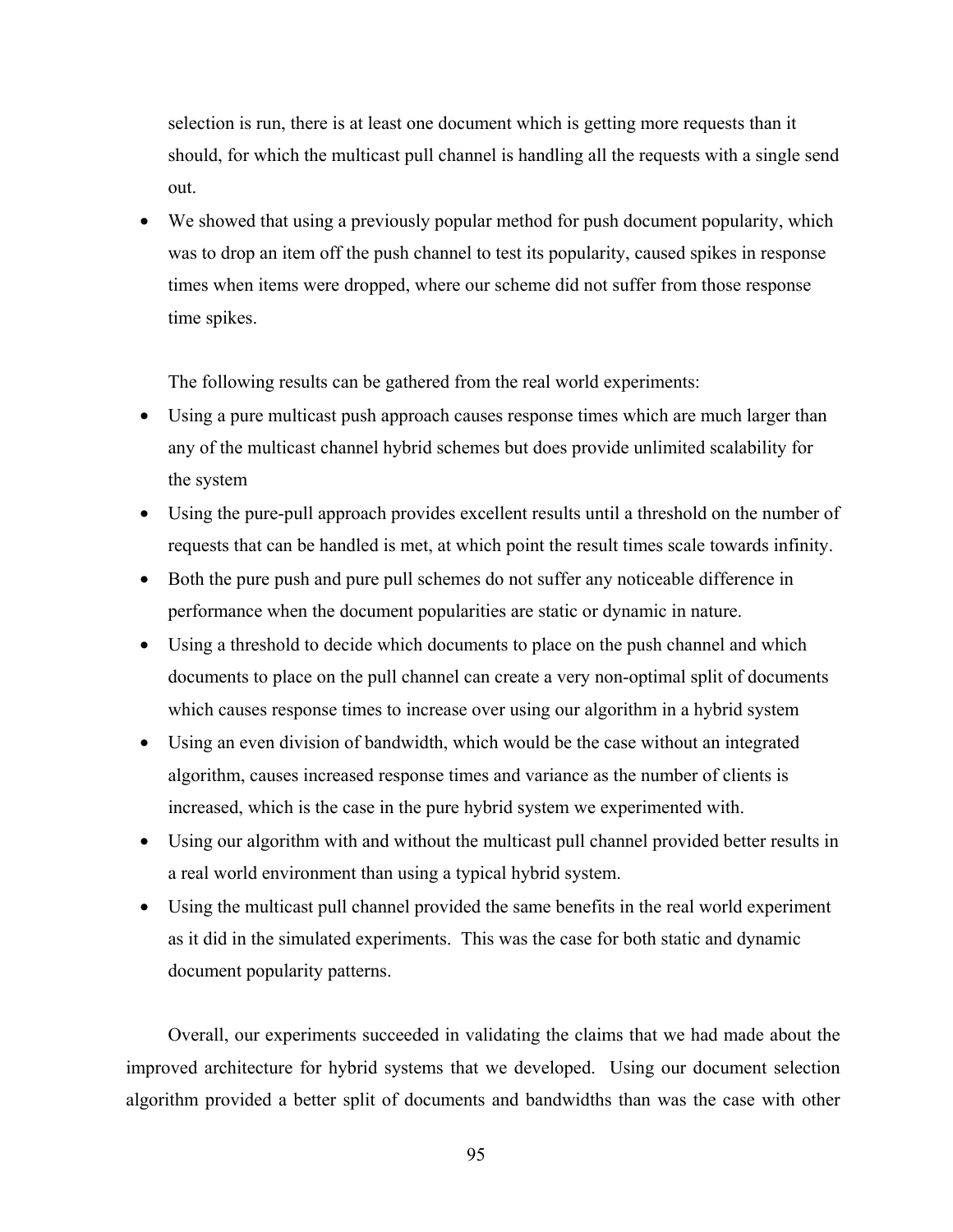methods we examined, as we hypothesized. We were also able to show that the results from the simulations were not solely from having similar sized documents or an isolated environment. While using the Planet Lab environment did cause certain variability to be introduced, the overall pattern of response times held to the simulated results. This meant that the system with the multicast pull on provided better results (in terms of lower response times) than the system with the multicast pull off. This alludes to the fact that in a real world implementation, using our full architecture will provide the benefits that we have explained within this work, and would be useful for expanding the scalability cheaply for a given server.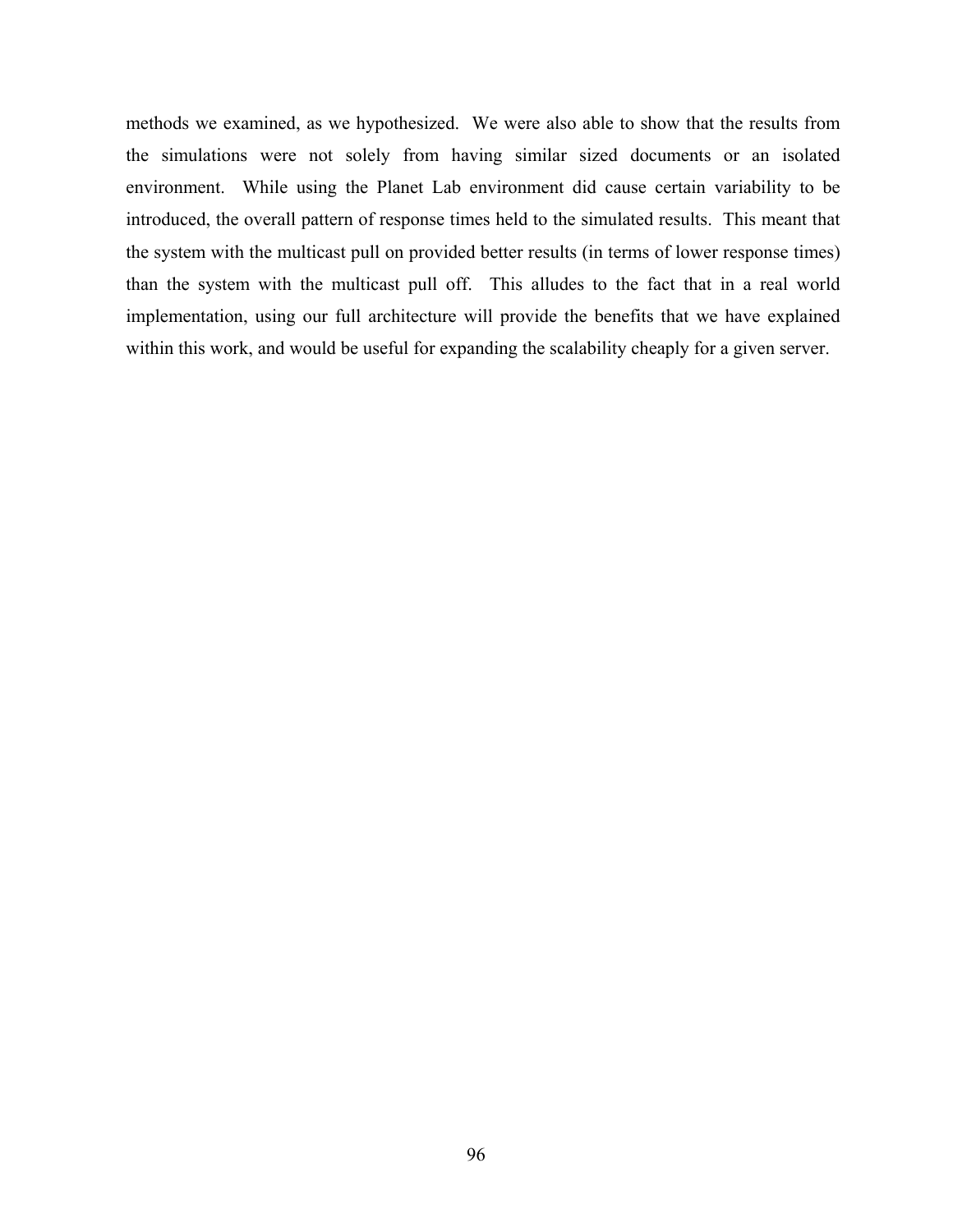# **5 CONCLUSION AND FUTURE WORK**

#### **5.1 CONCLUSION**

In this dissertation, we have proposed a new architecture for hybrid data dissemination architecture. Our architecture includes a third distribution channel called the multicast pull channel. Our main goal was to both provide scalability, while minimizing the response times experienced by. In particular, we accomplished the following tasks during the entirety of our work:

- 1. We designed an algorithm called SELDIV that will close to optimally solve the document selection problem. The document selection problem is deciding which items should be placed on the multicast push channel, and which items should be requested over the unicast channel.
- 2. We provided a way to divide bandwidth between the push and pull channel. This is important because if there is not enough bandwidth for the pull channel, it will get easily overloaded. If there is not enough bandwidth for the push channel, the latency for the popular documents will be high; this will in turn cause overall system latency to be high. Hence, an appropriate balance must be maintained. We accomplished this with an integrated algorithm for both the document selection and the bandwidth division.
- 3. We proposed to add a multicast pull channel to the multi-channel hybrid architecture. The multicast pull channel is used to both enhance scalability and performance, while keeping the variance of client latencies low.
- 4. We examined several methods for dividing both the documents and the bandwidth for the new channel we have proposed. We evaluated the pros and cons of these methods, and explain our rationale for the method that we adopted in our system.

97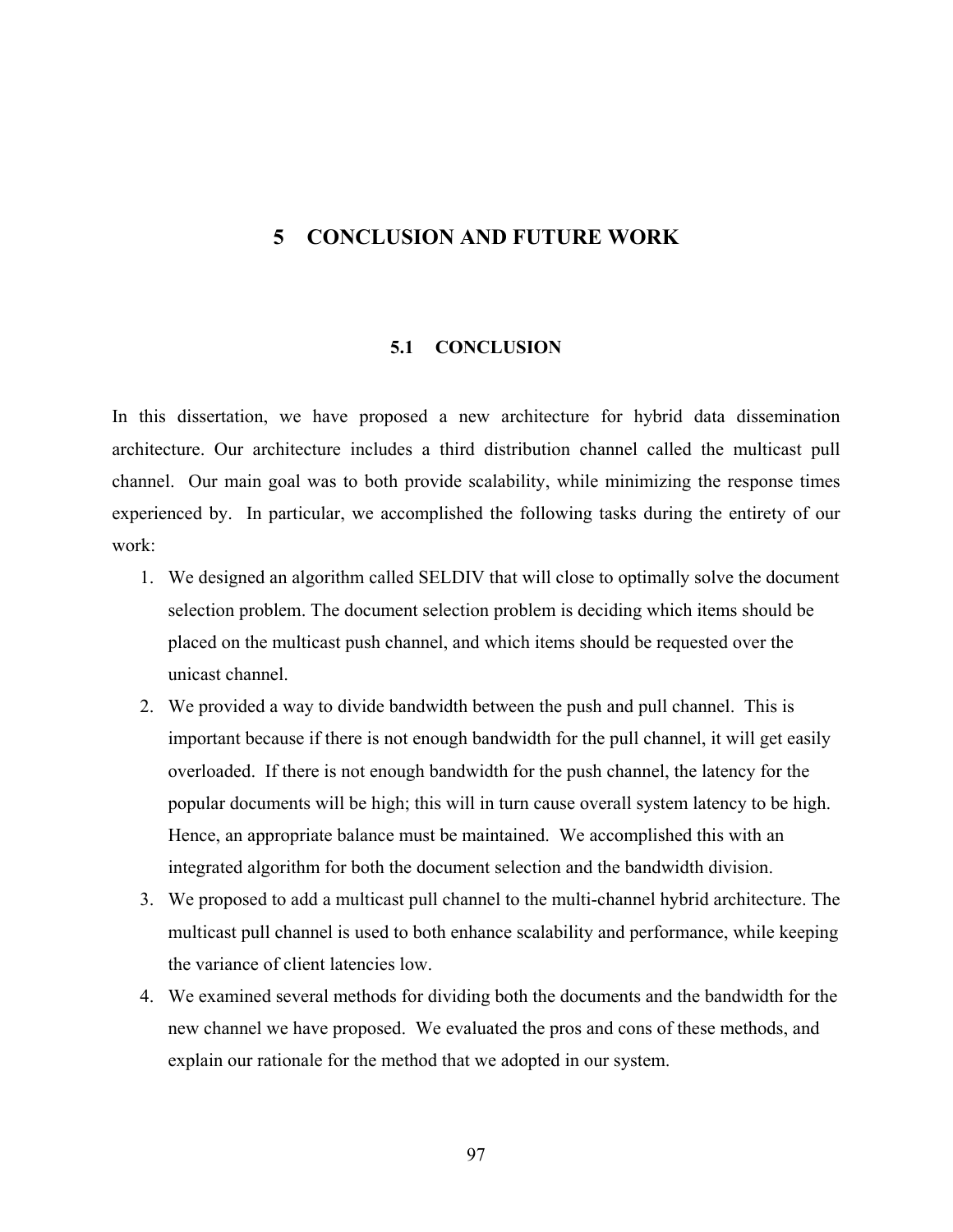- 5. We provided a fully functional multi-channel hybrid data dissemination system. We discussed the design decisions that we made in developing this system.
- 6. We performed empirical and analytic analysis of our architecture and algorithms in a simulation environment, where we can isolate the individual pieces of our architecture.
- 7. We performed experiments in a real world environment on Planet Lab, and found that the results matched those that we obtained in our simulation environment.
- 8. We provided an implementation of our hybrid architecture that can be used in a wireless environment.

We accomplished the goal of this thesis: *to create a server system that provides scalability at a low cost, while still keeping the response times experienced by clients low*. We believe this work provides a foundation for the mass adoption of hybrid data dissemination systems.

## **5.2 FUTURE WORK**

The architecture that we propose in this dissertation is a multiple channel hybrid data dissemination system that uses three distinct channels to deliver data to clients. This architecture is an improvement over the previous hybrid system architecture. But there is always room for further enhancements. Some of these possible enhancements include:

- 1. *Operating with dynamic web content.* We never specifically addressed the issue of dynamic content, and how our system would deal with such content. If the dynamic content is unpopular data, then using the pull channels for accessing this content should not provide any issues, as our architecture keeps the pull channels relatively open. If the dynamic portion of the content is popular enough, it will be placed on the push channel. Clients will be able to continually access the updates to the dynamic data as they appear over the multicast push channel. In this way, our system is already configured to handle dynamic content, and should not be adversely affected by its implementation at a web site. Although various optimizations for dynamic data are imaginable.
- 2. *Using our improved architecture with edge caching.* If a collection of clients are using edge caching, our middleware can be used in conjunction with edge caching to enhance performance. If the dynamic content can be considered popular, then it will be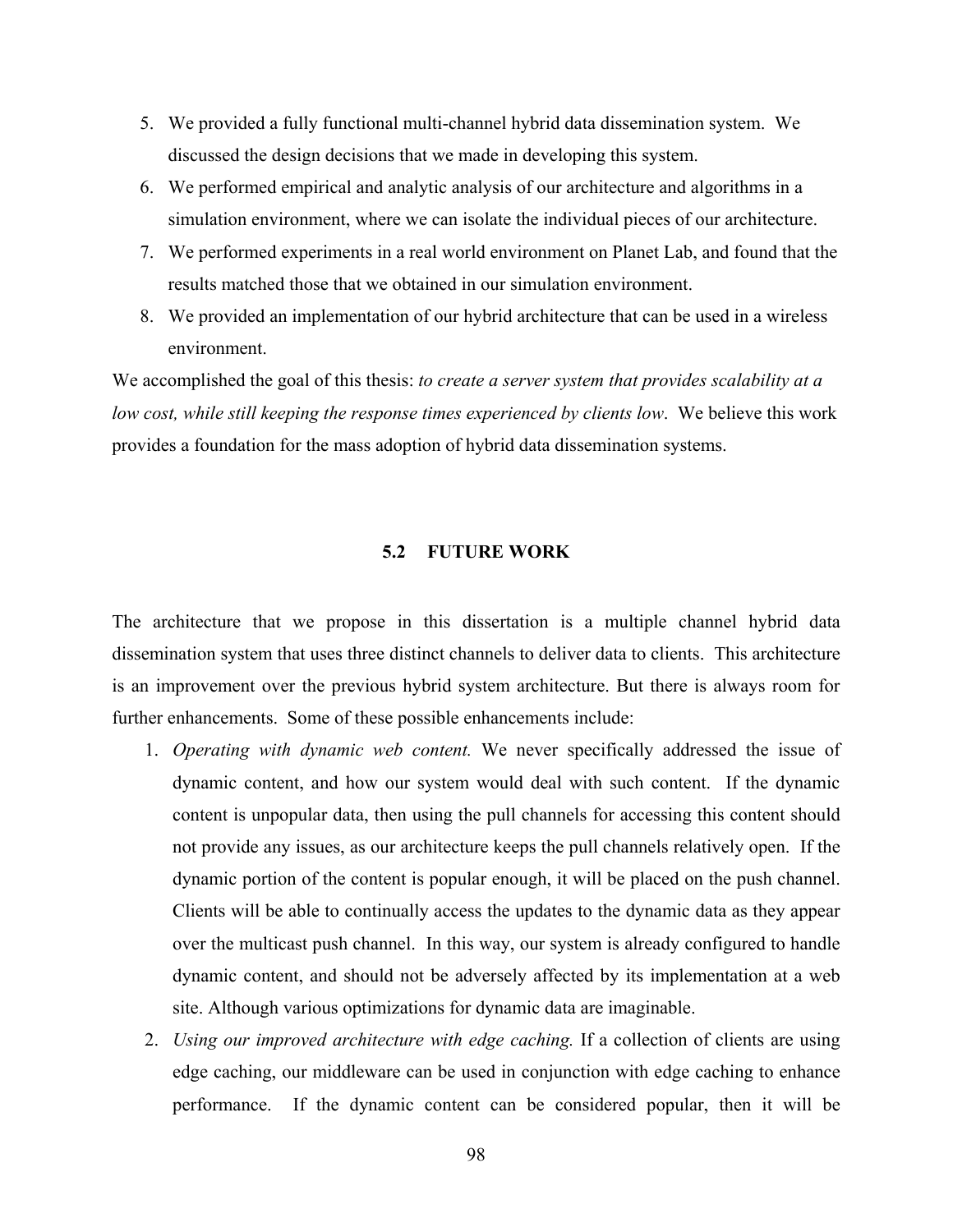continually delivered to all clients. This fits directly into the edge caching scheme, where the static portion of the page can be kept at the cache (thus alleviating more pressure at the server) and the dynamic data itself is pushed to the cache. The edge cache then has constant access to the dynamic data for all clients using the edge cache. Additionally, the architecture still provides other channels over which documents that are not popular, or not kept in the cache, can be fetched. Edge caching fits in perfectly with our architectural design due to the nature of how it behaves in concurrence with how our architecture delivers data.

- 3. *Decreasing the size of the push channel broadcast*. One of the key features of our system is the multicast push channel. In addition to data, this channel also contains an index which is used to determine the contents of the channel. It may be possible to exploit this index to decrease the size of the channel. If the items on this channel are large, the channel may use a lot of bandwidth across the network (for all nodes in the multicast tree). If the data is not changing, and no new clients require the data, it may be better to only send information in the index alerting clients of this fact. It may also be possible to only send the changes to the documents instead of the entire document each time. The questions this will pose are how to decide which portions of data to send, how to handle new clients, and how to handle different caching abilities at clients.
- 4. *Combining multiple instances of our middleware.* In this dissertation we focused on multiple clients but a single server. However, having many servers use our architecture may provide an opportunity to combine multicast channels. If a client is forced to maintain twenty different multicast connections (from ten different servers, for example) it may overtax the ability of the client. By having servers share multicast channels, it allows clients to connect to more servers, with less work to maintain the connections. This would be a particular issue for a client proxy with multiple users behind it. This would also solve a major issue with multicast channels, which is that a client may not be able to maintain many connections at a time without running out of memory.
- 5. *Using our architecture in combination with other systems*. As we have previously mentioned, our multiple channel hybrid data dissemination architecture could be used by any system to scalably and quickly disseminate data to a large number of clients. While in this dissertation we did not test it with other systems, we envision it working well as a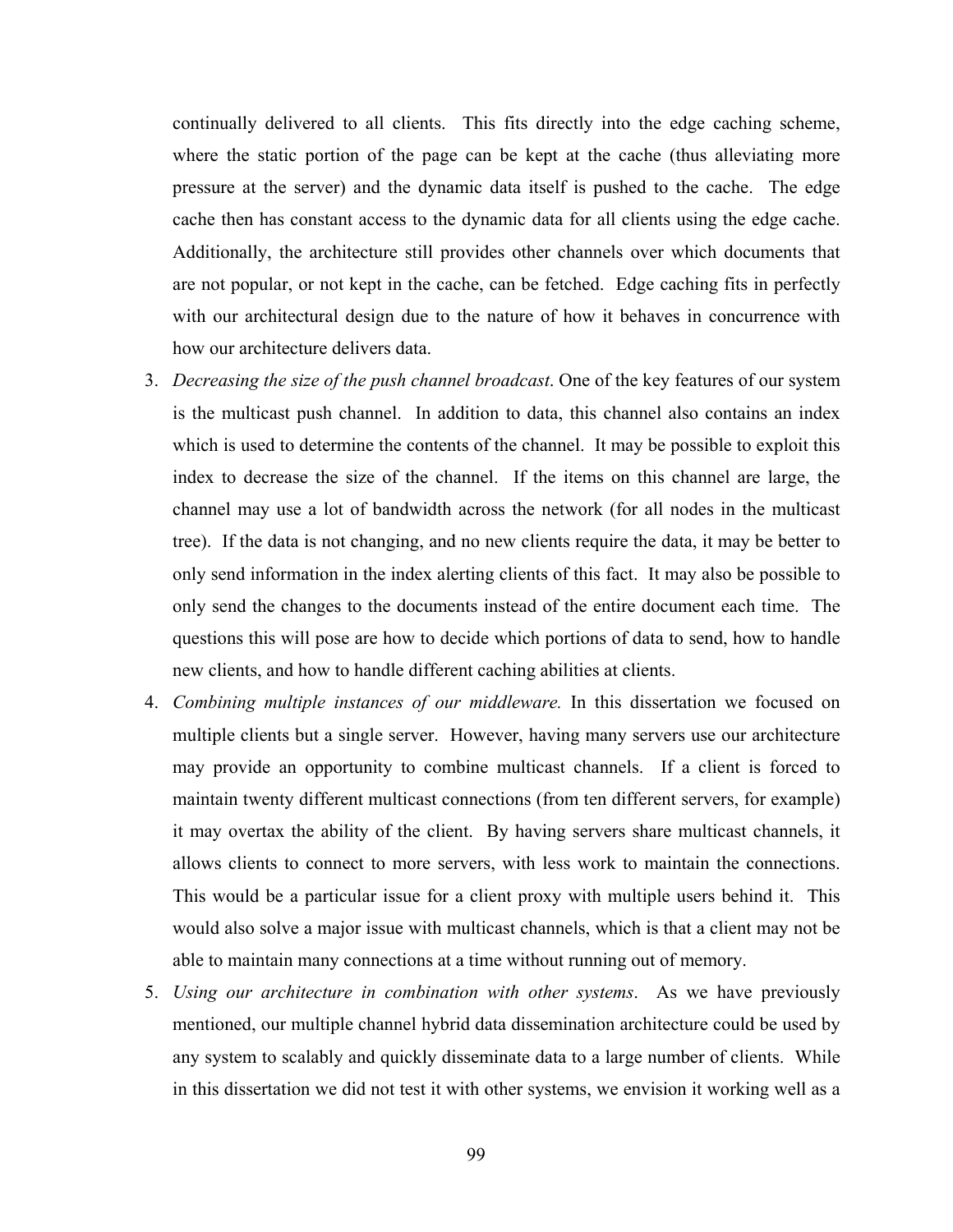distribution layer if needed. This could include as part of a subscriber based system, were constantly updated items could be sent over the multicast push channel, the multicast pull channel for updates that pertain to a small number of users, and unicast for the updates that only affect a couple of users. The use of our system can therefore be extended beyond the design as a server side proxy and become a pure distribution layer.

6. *Replacing the underlying dissemination system with a peer*-*to-peer network.* The work we presented in this dissertation focused on the idea that the Unicast channel would be used for the one to one communication, and that the push based dissemination based on multicasting. It may be possible, however, to replace the underlying network with a peer-to-peer network. Instead of requests coming over Unicast to the server, the requests could be spread out throughout the network. Only if the data could not be found would the clients need to directly request from the server. The push-based channel would still be push-based, except it could rely on the underlying peer-to-peer network to flood the push data to all nodes, in a similar way the multicast push channel worked. This way, all clients are receiving the most popular data, but requesting the less popular data now has chances to be answered in places other than the main server. This would further help to increase the scalability of the solution, and by possibly having the data located at a close by client, lower the latency over all for the system.

In addition to other improvements and uses of our architecture, we identify a couple of open questions that are related to this dissertation:

- 1. What happens if clients have a large difference in bandwidth available and processing speed? Should the system slow down sending out data to the lowest ability client? We believe this can be accomplished by the multicast channel instead of our system, but may still need to be considered.
- 2. Is it possible to add more multicast channels to further improve the performance of the architecture? We believe that using more multicast channels will only cause more load on the client and provide no benefits in terms of variance or latency. The multicast pull channel is currently utilized only a small percentage of time, another multicast channel would not seem to add anything to the architecture.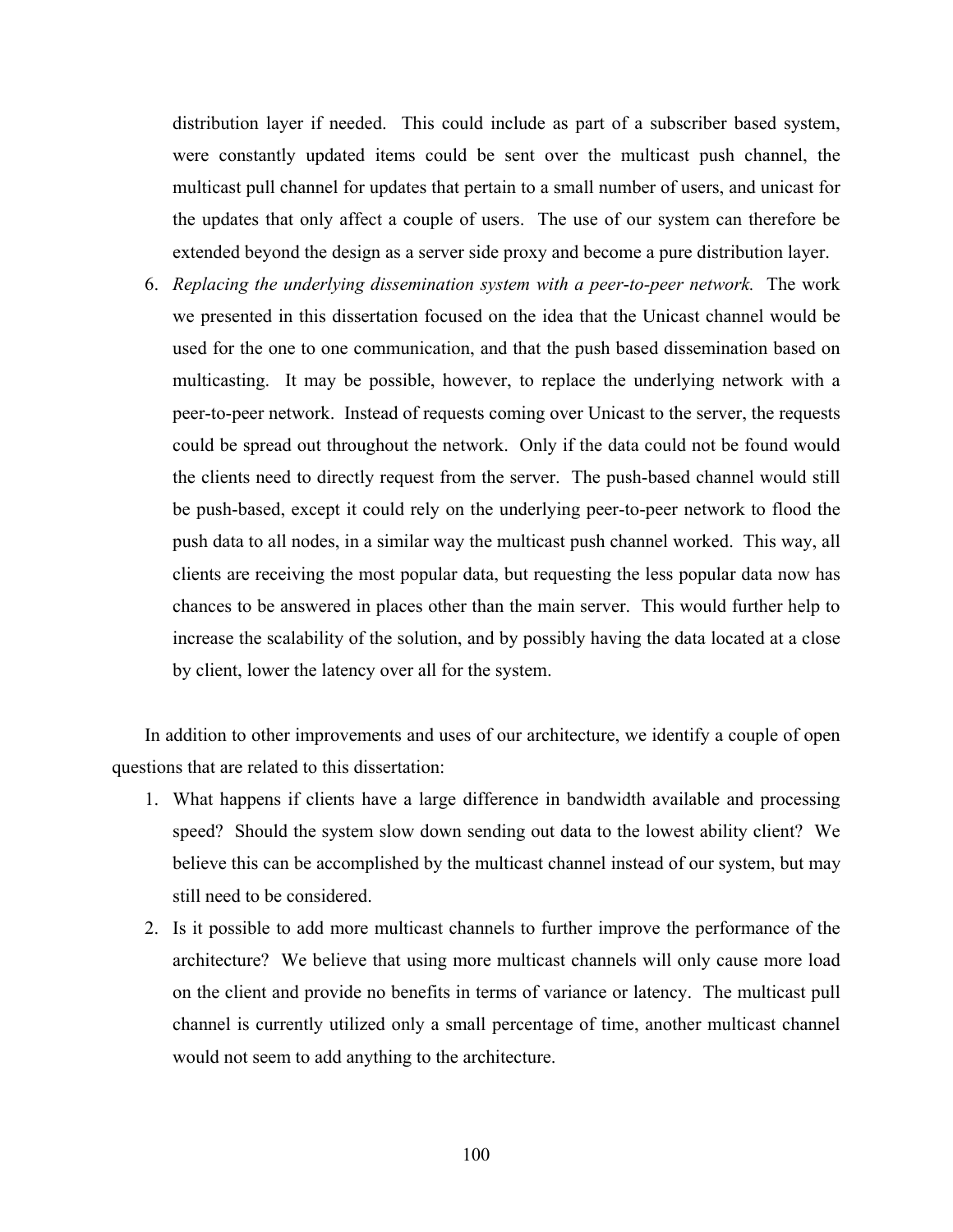## **BIBLIOGRAPHY**

- 1) Abadi, D. and Carney, D. and Cetintemel, U. and Cherniack, M. and Convey, C. and Erwin, C. and Galvez, E. and Hatoun, M. and Hwang, J. and Maskey, A. and Rasin, A. and Singer, A. and Stonebraker, M. and Tatbul, N. and Zing, Y. and Yan, R. and Zdonik, S. *Aurora: A Data Stream Management System* (Demo). In Proc. SIGMOD, 2003.
- 2) Acharya, S. and Muthukrishnan, S. *Scheduling on-demand broadcasts: New metrics and algorithms*. In Proc. ACM/IEEE MobiCom, 1998.
- 3) Akamai: The trusted choice of online businesses. http://www.akamai.com
- 4) Aksoy, D. and Franklin, M. *RxW: A scheduling approach for large-scale on-demand data broadcast.* IEEE/ACM Transactions on Networking. Vol. 7, No.6, 1999.
- 5) Aksoy, D. and Franklin, M. *Scheduling for Large-Scale On-Demand Data Broadcasting.* In Proc. INFOCOM, 1998.
- 6) Alouf, S. and Altman, E. and Barakat, C. and Nain P. *Estimating membership in a multicast session*. Performance Evaluation Review, (Proc. of ACM SIGMETRICS), 31(1), 2003.
- 7) Altinel, M. and Aksoy, D. and Baby, T. and Franklin, M. and Shapiro, W. and Zdonik, S. *DBIS Toolkit: Adaptable Middleware for Large Scale Data Delivery.* In Proc. ACM SIGMOD, 1999.
- 8) Azar, Y. and Feder, M. and Lubetzky, E. and Rajwan, D. and Shulman, N. *The Multicast Bandwidth Advantage in Serving a Web Site*, In Proc. 3rd NGC, 2001.
- 9) Babcock, B. and Datar, M. and Motwani, R. *Load Shedding Techniques for Data Stream Systems*. In Proc. of the 2003 Workshop on Management and Processing of Data Streams. 2003.
- 10) Bansal, N. and Coppersmith, D. and Suiridenko, M. *Improved approximation algorithms for broadcast scheduling*. In Proc. of 7<sup>th</sup> Annual ACM-SIAM Symposium on Discrete Algorithms. 2006.
- 11) Barish. G. and Obraczka, K. *World Wide Web Caching: Trends and Techniques*. IEEE Communications Magazine Internet Technology Series, May 2000.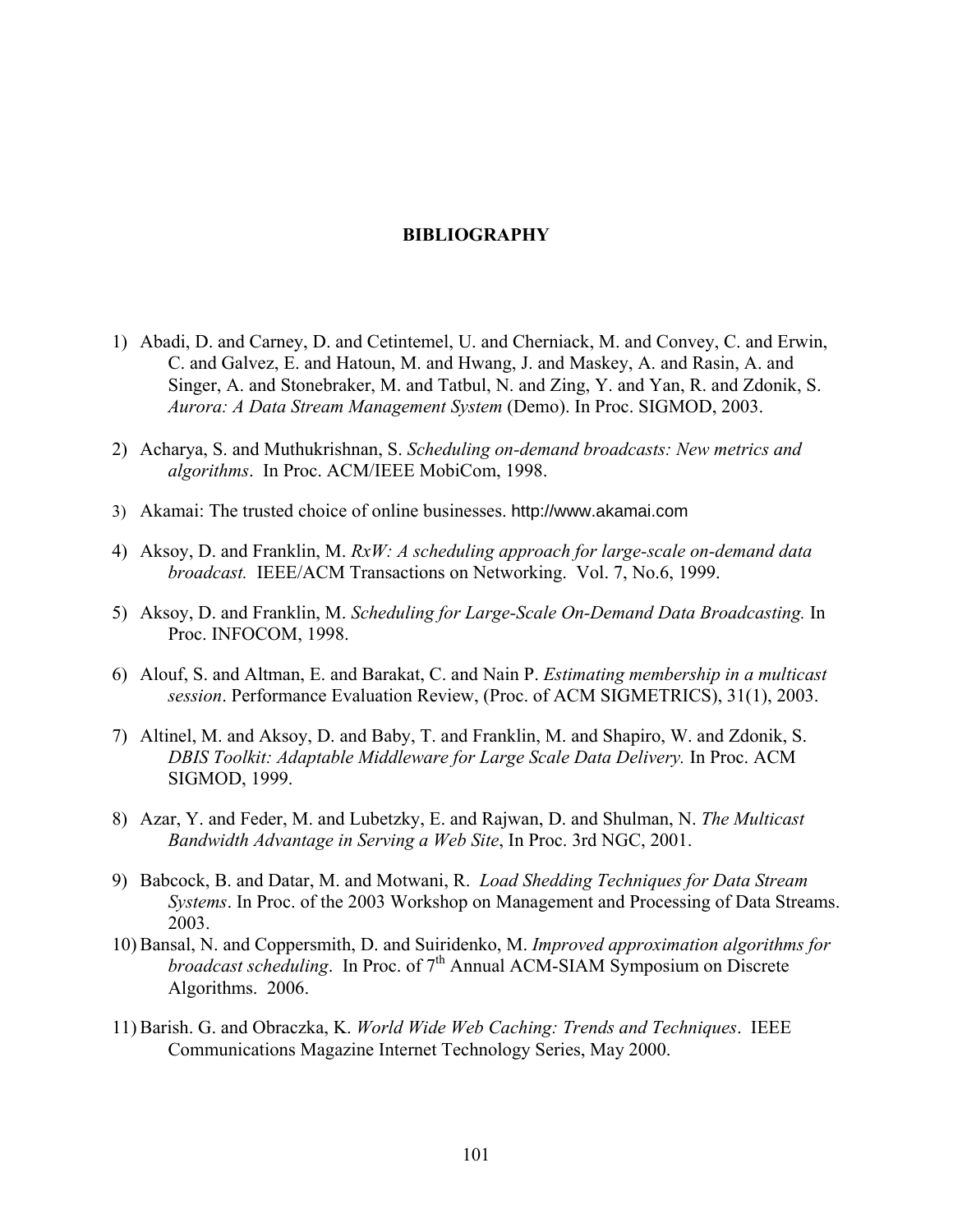- 12) Beaver, J. and Chrysanthis, P.K. and Pruhs, K. and Liberatore, V. *To Broadcast Push or Not and What?* In Proc. of MDM2006, 2006.
- 13) Beaver, J. and Chrysanthis, P.K. and Pruhs, K. and Liberatore, V. *Improving the Hybrid Data Dissemination Model of Web Documents*. World Wide Web Journal (to appear)
- 14) Beaver, J. and Morsillo, N. and Pruhs, K. and Chrysanthis, P.K and Liberatore, V. *Scalable Dissemination: What's Hot and What's Not*. 7th International Workshop on the Web and Databases, 2004.
- 15) Beaver, J. and Pruhs, K. and Chrysanthis, P.K. and Liberatore, V. *The Multicast Pull Advantage in Dissemination-based Data Delivery*. Proceedings of Third Hellenic Data Management Symposium, 2004.
- 16) Bertosi, A. and Pinotti, M. and Ramaprosad, S. and Rizzi, R. and Shashanka, M. *Optimal Multi-Channel Data Allocation with Flat Broadcast per Channel*. In Proc IPDPS. 2004.
- 17) Breslau, L. and Cao, P. and Fan, L. and Phillips, G. and Shenker, S. *Web caching and Zipflike distributions: Evidence and implications*. In Proc. INFOCOM, 1999.
- 18) Burns, R. and Rees, R. and Long, D. *Efficient Data Distribution in a Web Server Farm.* IEEE Internet Computing, Vol. 4, No. 5, 2001.
- 19) C`aceres, R. and Douglis, F. and Feldmann, A. and Glass, G. and Rabinovich, M. *Web proxy caching: The devil is in the details.* In Proc. ACM SIGMETRICS Workshop on Internet Server Performance, 1998.
- 20) Cao, F. and Singh, J.P. *MEDYM: Match-Early and Dynamic Multicast for Content-based Publish-Subscribe Service Networks*. In Proc. of the 6th ACM/IFIP/USENIX International Middleware Conference, 2005
- 21) Castro, M. and Druschel, P. and Ganesh, A. and Rowstron, A. and Wallach, D.S. *Security for structured peer-to-peer overlay networks*. In Proceedings of the Fifth Symposium on Operating Systems Design and Implementation, 2002
- 22) Castro, M. and Druschel, P. and Kermarrec, A. and Rowstron, A. *SCRIBE: A large-scale and decentralized applicationlevel multicast infrastructure.* IEEE Journal on Selected Areas in communications, 2002.
- 23) Chiu, D. and Hurst, S. and Kadansky, M. and Wesley, J. *TRAM: A Tree-based Reliable Multicast Protocol.* Sun Microsystems, No. TR-98-66, 1998
- 24) Chrysanthis, P.K. and Pruhs, K. and Liberatore, V. *Middleware Support for Multicast-based Data Dissemination: A Working Reality.* Proc. of the 8th IEEE International Workshop on Object-oriented Real-time Dependable Systems, 2003.
- 25) Chu, Y-H and Rao, S, and Zhang. H. *A Case for End System Multicast*. In Proc. ACM SIGMETRICS, 2000.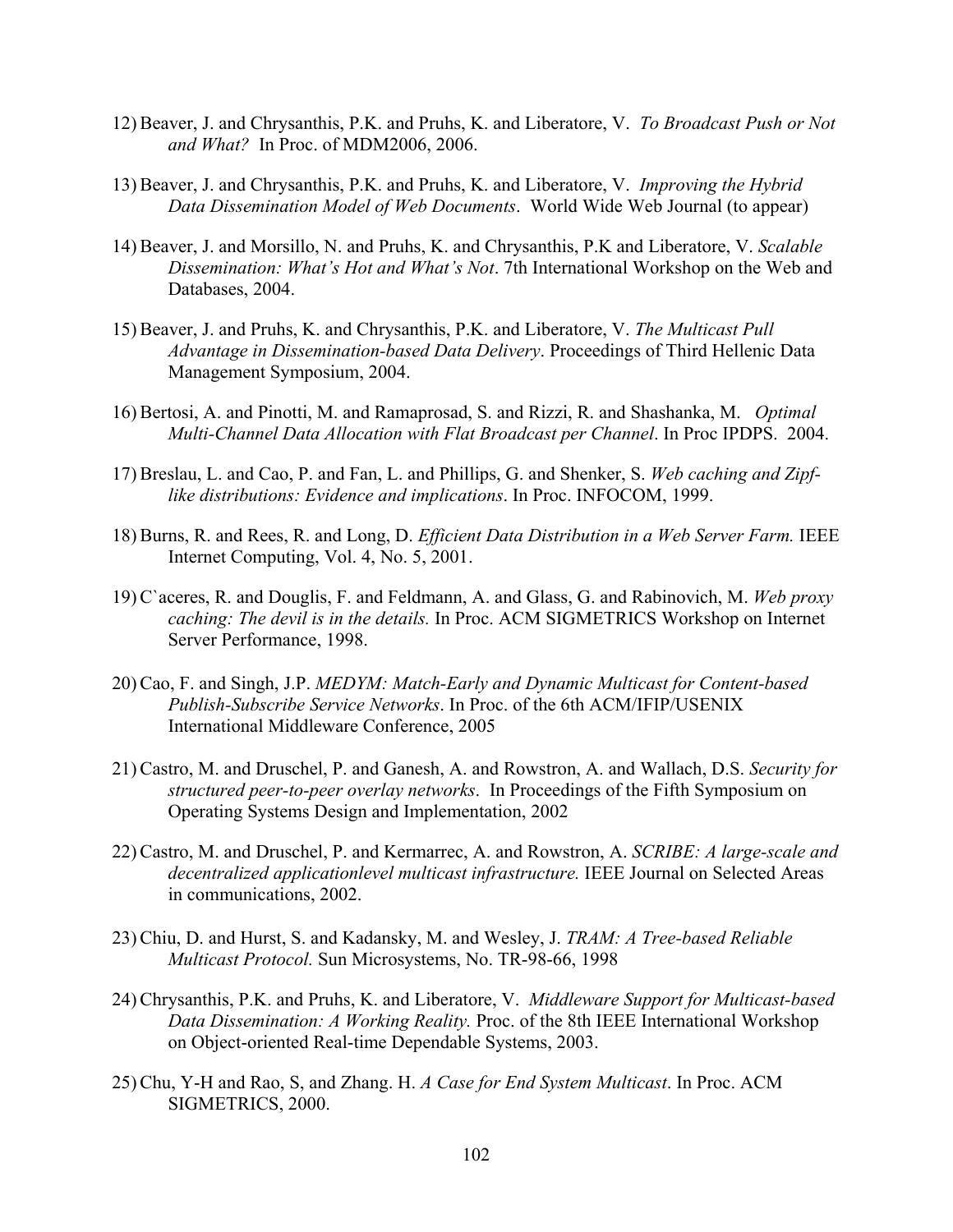- 26) Cormode, G. and Muthukrishnan, S. *What's hot and what's not: Tracking frequent items dynamically*. In Proc. of Principles of Database Systems, 2003.
- 27) Dolev, D. and Mokryn, O. and Shavitt, Y. *On multicast trees: Structure and size estimation.*  In IEEE INFOCOM, 2003
- 28) Dykeman, H.D. and Ammar, M. and Wong, J.W. *Scheduling algorithms for videotex systems under broadcast delivery*. In Proc. International Conference on Communications, 1986.
- 29) Foltz, K. and Xu, L. and Bruck, J. *Scheduling for Efficient Data Broadcast over Two Channels.* In Proc. ISIT, 2004.
- 30) Fredrix, E. *Cheney slip sends Net surfers to anti-Bush site.* http://www.cnn.com/2004/ALLPOLITICS/10/06/debate.website.ap/index.html.
- 31) Google web search engine. http://www.google.com
- 32) Gross, D. and Harris, C. H. *Fundamentals of Queueing Theory*. John Wiley & Sons, Inc. Third Edition. 1998.
- 33)Jannotti, J. and Gifford, D. and Johnson, K. and Kaashoek, F. and O'Toole. *Overcast: Reliable Multicasting with an Overlay Network.* In Proc. USENIX OSDI. 2000.
- 34) Kenyon, C. and Schabanel, N. and Young, N. *Polynomial-Time Approximation Scheme for Data Broadcast.* In Proc. STOC, 2000.
- 35) Krishnamurthy, B. and Wills, C. and Zhang, Y. *On the use and performance of content distribution networks.* In Proc. ACM SIGCOMM Workshop on Internet Measurement, 2001.
- 36) Krishnamurthy, B. and Rexford, J. *Web Protocols and Practice: HTTP/1.1, Networking Protocols, Caching, and Traffic Measurement.* Addison-Wesley. 2001.
- 37) Li, B. and Guo, J. and Wan, M.: *iOverlay: A lightweight middleware infrastructure for overlay application implementations*. In Proc. of the 6th ACM/IFIP/USENIX International Middleware Conference, 2004
- 38) Liberatore, V. *Caching and Schedulingfor Broadcast Disk Systems.* In Proc. ALENEX, 2000.
- 39) Liebeherr, J. and Wang, J. and Zhang, G. *Programming Overlay Networks with Overlay Sockets*. In Proc. NGC 2003.
- 40) Napster. htpp://www.napster.com
- 41) Nonnenmacher, J. and Biersack, E.W. *Scalable feedback for large groups*. IEEE/ACM Transactional Networking. 7(3), 1999.